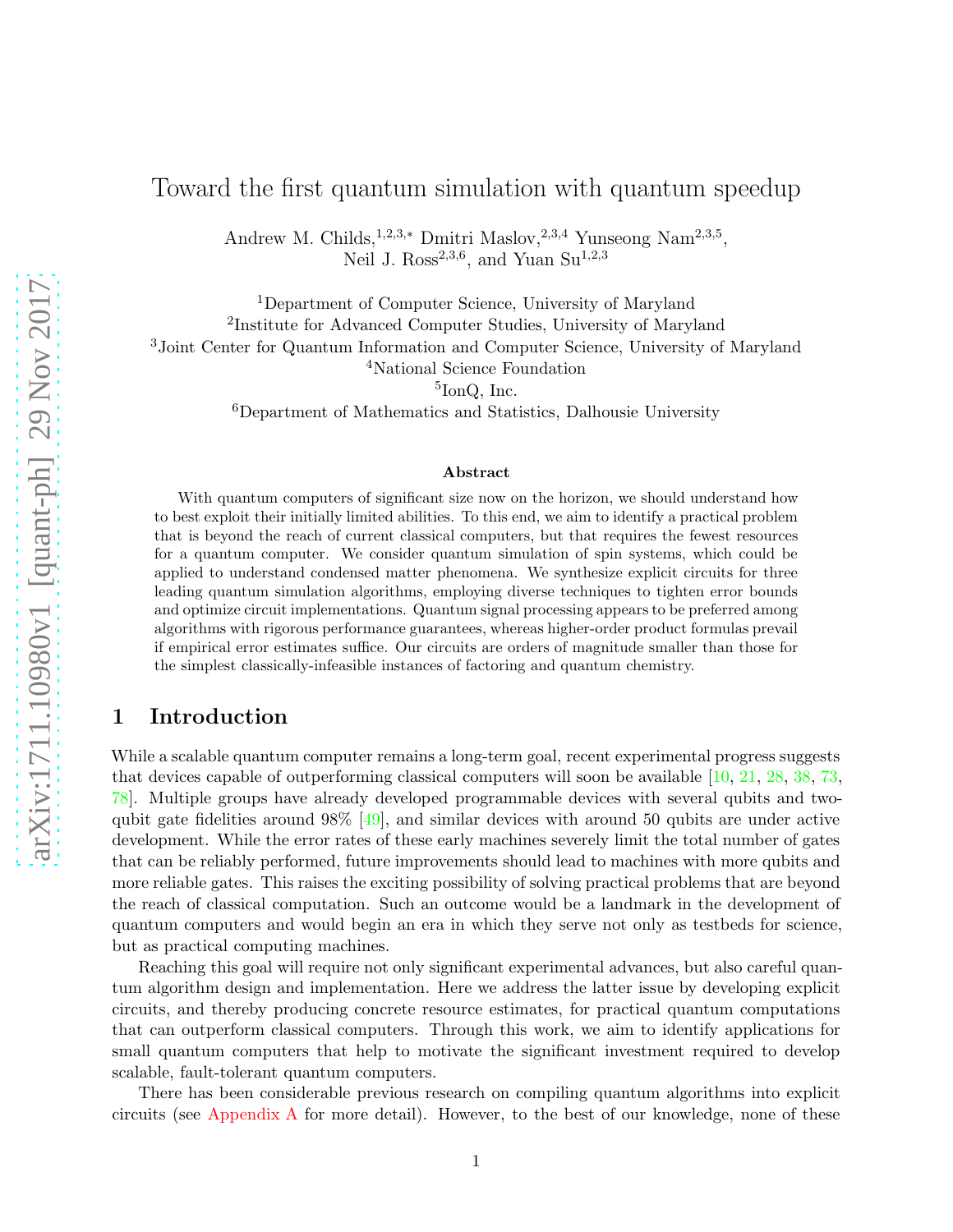studies aimed to identify minimal examples of super-classical quantum computation, and typical resource counts were high. Our work is also distinct from recent work on quantum computational supremacy  $\left[35\right]$ , where the goal is merely to accomplish a super-classical task, regardless of its practicality. Instead, we aim to pave the way toward practical quantum computations (which may not be far beyond the threshold for supremacy).

Arguably, the most natural application of quantum computers is to the problem of simulating quantum dynamics [\[30](#page-58-2)]. Quantum computers can simulate a wide variety of quantum systems, including fermionic lattice models [\[77](#page-62-1)], quantum chemistry [\[76](#page-62-2)], and quantum field theories [\[40](#page-59-2)]. However, simulations of spin systems with local interactions likely have less overhead, so we focus on them as an early candidate for practical quantum simulation. While analog simulation may be easier to realize in the short term, we focus on digital simulation for its greater flexibility and the prospect of invoking fault tolerance.

Efficient quantum algorithms for simulating quantum dynamics have been known for over two decades [\[50\]](#page-60-1). Recent work has led to algorithms with significantly improved asymptotic performance as a function of various parameters such as the evolution time and the allowed simulation error [\[11,](#page-57-1) [12](#page-57-2), [14](#page-57-3), [51,](#page-60-2) [52\]](#page-60-3). Our work investigates whether these alternative algorithms can be advantageous for simulations of relatively small systems, and aims to lay the groundwork for the first practical application of quantum computers.

### <span id="page-1-1"></span>2 Target system

To produce concrete benchmarks, we focus on a specific simulation task. Specifically, we consider a one-dimensional nearest-neighbor Heisenberg model with a random magnetic field in the z direction. This model is described by the Hamiltonian

<span id="page-1-0"></span>
$$
\sum_{j=1}^{n} (\vec{\sigma}_j \cdot \vec{\sigma}_{j+1} + h_j \sigma_j^z)
$$
 (1)

where  $\vec{\sigma}_j = (\sigma_j^x, \sigma_j^y)$  $j^y, \sigma_j^z$  denotes a vector of Pauli x, y, and z matrices on qubit j. We impose periodic boundary conditions (i.e.,  $\vec{\sigma}_{n+1} = \vec{\sigma}_1$ ), and  $h_j \in [-h, h]$  is chosen uniformly at random. The parameter h characterizes the strength of the disorder.

This Hamiltonian has been considered in recent studies of self-thermalization and many-body localization (see [Appendix B](#page-9-1) for more detail). Despite intensive investigation, the details of a transition between thermal and localized phases remain poorly understood. A major challenge is the difficulty of simulating quantum systems with classical computers; indeed, the most extensive numerical study we are aware of was restricted to at most 22 spins [\[54](#page-60-4)].

Hamiltonian simulation can efficiently access any feature that could be observed experimentally (and more), and there are several proposals for exploring self-thermalization by simulating dynamics [\[67,](#page-61-1) [68](#page-61-2), [70\]](#page-61-3). Since all of these approaches involve only very simple state preparations and measurements, we focus on the cost of simulating dynamics. We consider evolution times comparable to the number of spins, since the system must evolve for this long for self-thermalization to take place (or even for information to propagate across the system, owing to the Lieb-Robinson bound).

Specifically, we produce gate counts for simulations with  $h = 1$ , evolution time  $t = n$  (the number of spins in the system), and overall accuracy  $\epsilon = 10^{-3}$ . These explicit choices help us to focus on the system-size dependence of quantum simulation algorithms. This is a key consideration for practical applications, yet it has been deemphasized in the literature on sparse Hamiltonian simulation.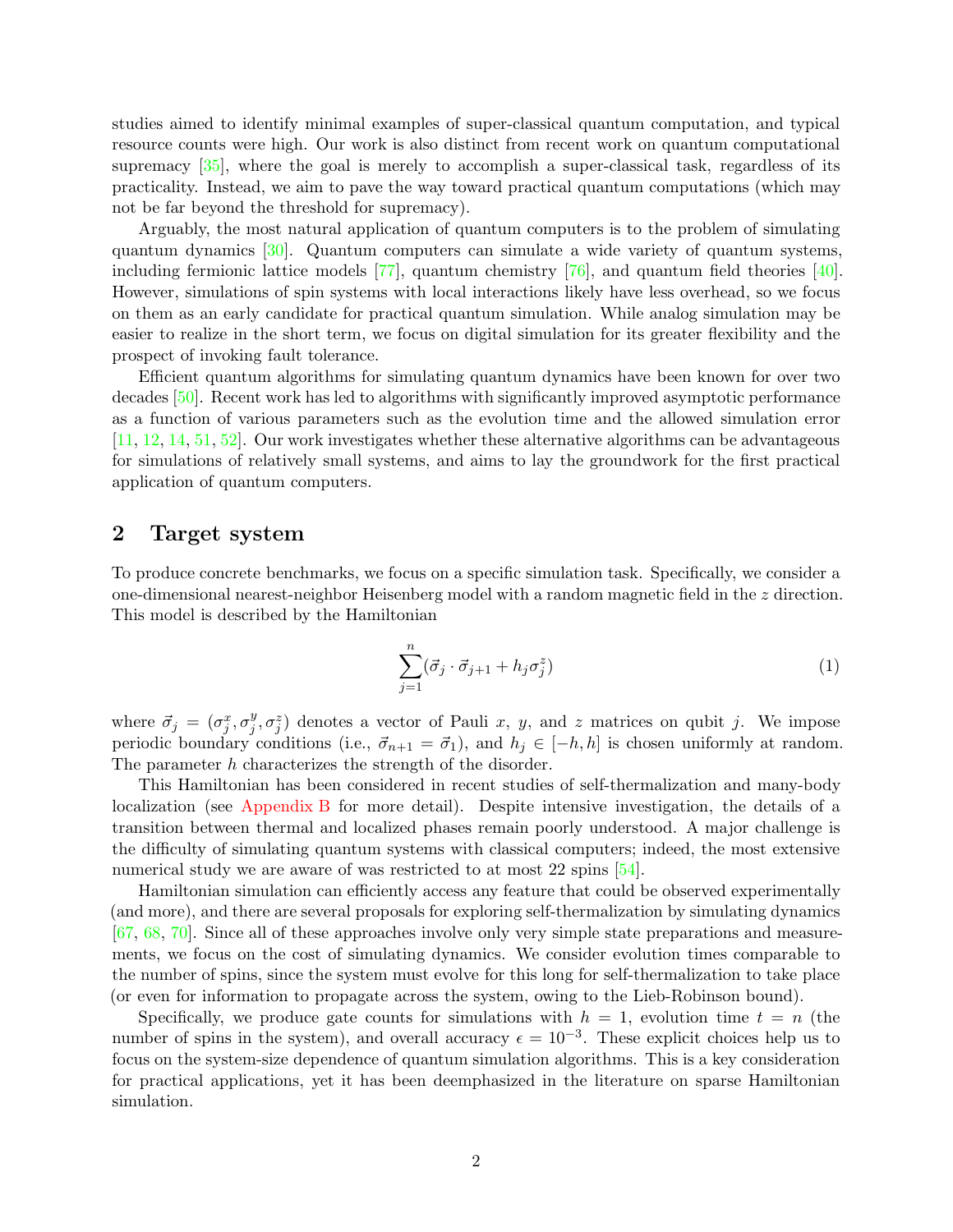<span id="page-2-0"></span>

| Algorithm                                | Ref.    | Gate complexity $(t, \epsilon)$                                      | Gate complexity $(n)$                          |
|------------------------------------------|---------|----------------------------------------------------------------------|------------------------------------------------|
| Product formula (PF), 1st order          | 50      | $O(t^2/\epsilon)$                                                    | $O(n^5)$                                       |
| Product formula (PF), $(2k)$ th order    | 11      | $O(5^{2k}t^{1+1/2k}/\epsilon^{1/2k})$                                | $O(5^{2k}n^{3+1/k})$                           |
| Quantum walk                             | $^{12}$ | $O(t/\sqrt{\epsilon})$                                               | $O(n^4 \log n)$                                |
| Fractional-query simulation              | 13      | $\gamma$ (+ $\log^2(t/\epsilon)$<br>$\sqrt{t \log \log(t/\epsilon)}$ | $O\left(n^4 \frac{\log n}{\log \log n}\right)$ |
| Taylor series (TS)                       | 14      |                                                                      | $O\left(n^3\frac{\log^2 n}{\log\log n}\right)$ |
| Linear combination of quantum walk steps | 15      | $\gamma_+ \log^{3.5}(t/\epsilon)$                                    | $O\left(n^4 \frac{\log n}{\log \log n}\right)$ |
| Quantum signal processing $(QSP)$        | 51      | $O(t + \log(1/\epsilon))$                                            | $O(n^3 \log n)$                                |

Table 1: Previously-established asymptotic gate complexities of quantum simulation algorithms as a function of the simulation time t, allowed error  $\epsilon$ , and the system size n for a one-dimensional nearest-neighbor spin model as in [\(1\)](#page-1-0) with  $t = n$  and fixed  $\epsilon$ .

### <span id="page-2-1"></span>3 Implementations

There are many distinct quantum algorithms for Hamiltonian simulation, some of which are summarized in [Table 1.](#page-2-0) We implement algorithms based on high-order product formulas (PF, introduced in [Section C.1\)](#page-11-0) [\[11](#page-57-1)], direct application of the Taylor series (TS, [Section C.2\)](#page-12-0) [\[14](#page-57-3)], and the recent quantum signal processing method (QSP, [Section C.3\)](#page-15-0) [\[51](#page-60-2)]. We expect these to be among the most efficient approaches to digital quantum simulation. In particular, approaches based on quantum walk  $[12, 15]$  $[12, 15]$  appear to incur greater overhead (as discussed in [Appendix D\)](#page-17-0).

To produce concrete circuits, we implement quantum simulation algorithms in a quantum circuit description language called Quipper [\[32](#page-59-3)] (see [Appendix E](#page-19-0) for more details). Wherever possible, we tighten the analysis of algorithm parameters and manually optimize the implementation. We also process all circuits using an automated tool we developed for large-scale quantum circuit optimization [\[57](#page-60-5)]. Our implementation is available in a public repository [\[26\]](#page-58-3).

We express our circuits over the set of two-qubit CNOT gates, single-qubit Clifford gates, and single-qubit z rotations  $R_z(\theta) := \exp(-i\sigma^z \theta/2)$  for  $\theta \in \mathbb{R}$ . Such gates can be directly implemented at the physical level with both trapped ions [\[28](#page-58-1)] and superconducting circuits [\[21](#page-58-0), [38\]](#page-59-0). In both technologies, two-qubit gates take longer to perform and incur more error than single-qubit gates. Thus, the CNOT count is a useful figure of merit for assessing the cost of physical-level circuits on a universal device. We also produce Clifford $+T$  circuits using optimal circuit synthesis [\[66\]](#page-61-4) so that we can count T gates, which are typically the most expensive gates for fault-tolerant computation.

Our analysis ignores many practical details, such as architectural constraints, instead aiming to give a broad overview of potential implementation costs that can be refined for specific systems. When counting qubits, we assume that measured ancillas can be reused later.

#### 3.1 Product formula algorithm

The product formula (PF) approach approximates the exponential of a sum of operators by a product of exponentials of the individual operators. The asymptotic complexity of this approach can be improved with higher-order Suzuki formulas  $[74]$ . By splitting the evolution into r segments and making  $r$  sufficiently large, we can ensure that the simulation is arbitrarily precise. The main challenge in making these algorithms concrete is to choose an explicit  $r$  that ensures some desired upper bound on the error. Appendix  $F$  gives a detailed description of these implementation details.

We present two bounds, which we call the *analytic* and *minimized* bounds, that slightly strengthen previous analysis [\[11](#page-57-1)]. However, bounds of this type are far from tight [\[5,](#page-57-6) [63,](#page-61-6) [64\]](#page-61-7). Thus, we develop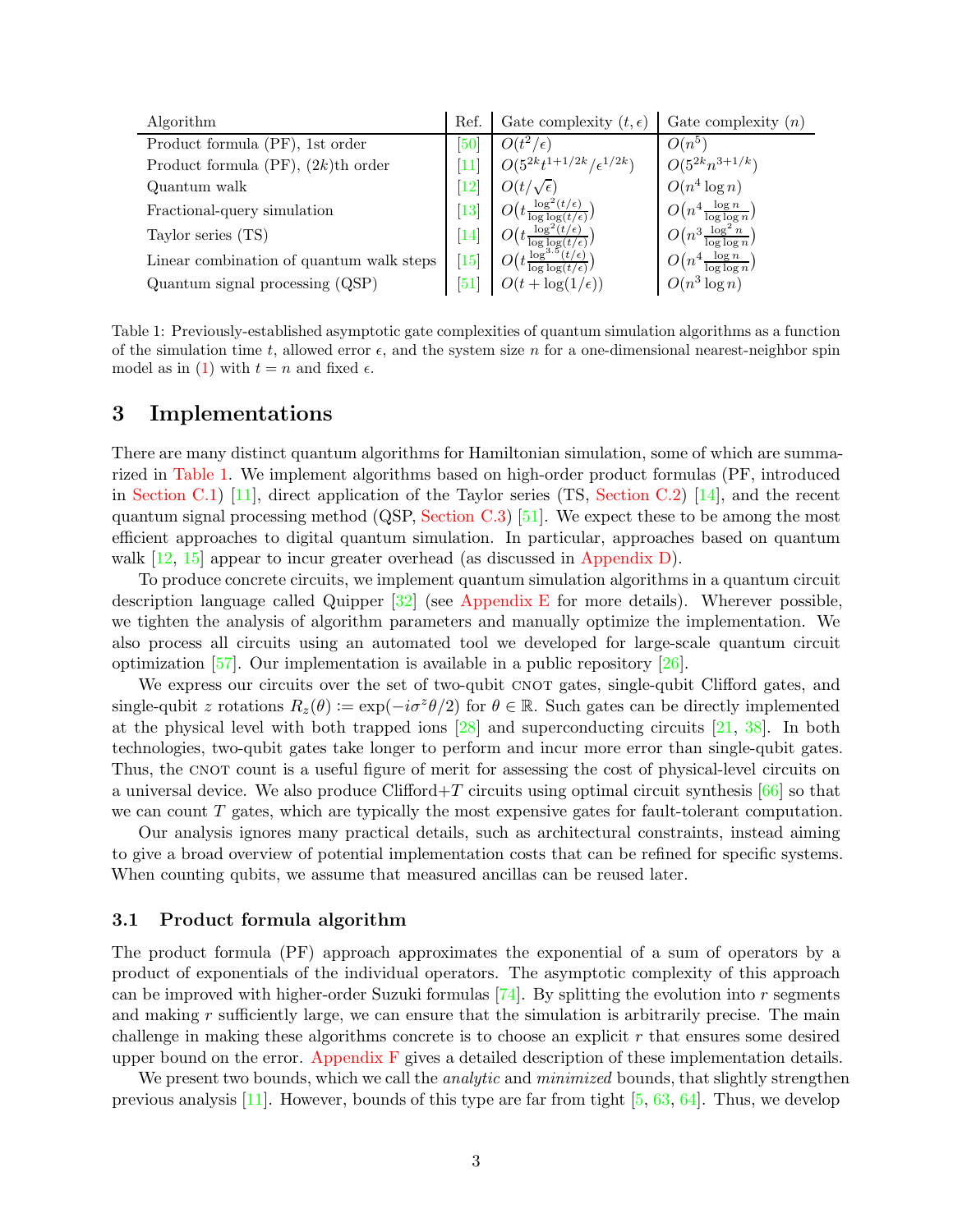an improved bound that exploits commutation relations among terms in the target Hamiltonian. For a one-dimensional system of n spins with nearest-neighbor couplings, evolving for time  $t = n$ , this *commutator bound* improves the asymptotic complexity of the  $(2k)$ th-order PF algorithm from  $O(n^{3+1/k})$  to  $O(n^{3+2/(2k+1)})$  while also significantly improving the leading constant.

Naive computation of the commutator bound takes time  $O(n^{2k+1})$ , which can be prohibitive even for small n. To make this approach practical, we develop techniques that exploit the structure of the Hamiltonian to compute the commutator bound in closed form. We explicitly evaluate this bound for the first-, second-, and fourth-order product formulas.

Unfortunately, even the commutator bound can be very loose. To address this, we report empirical error estimates by extrapolating the error seen in direct classical simulations of small instances (as also explored in previous work on simulating many-body dynamics [\[63](#page-61-6)] and quantum chemistry [\[5](#page-57-6), [64](#page-61-7)]). While these empirical bounds do not provide rigorous guarantees on the simulation error, they may nevertheless be useful in practice, and they improve the cost of PF algorithms by several orders of magnitude.

#### 3.2 Taylor series algorithm

The Taylor series (TS) algorithm directly implements the (truncated) Taylor series of the evolution operator for a carefully-chosen constant time using a procedure for implementing linear combinations of unitary operations [\[14\]](#page-57-3). This segment is then simply repeated until the entire evolution time has been simulated. The circuit for a segment is built using three subroutines: a state preparation procedure, a reflection about the  $|0\rangle$  state, and an operation denoted select(V) (discussed further below). Our implementation of the TS algorithm (described in detail in [Appendix G\)](#page-37-0) also includes a concrete error analysis that establishes rigorous, non-asymptotic bounds on the simulation parameters.

The aforementioned select  $(V)$  operation applies a unitary  $V_j$  conditioned on a control register being in the state  $|j\rangle$ , for  $j \in \{1,\ldots,\Gamma\}$ . We develop an improved implementation of this operation by designing an optimized walk on a binary tree, saving a factor of about  $\log_2 \Gamma$  in the gate count. For our simulations of systems with 10 to 100 spins, this reduces CNOT and  $T$  gate counts over a naive implementation by a factor of between 5 and 9, significantly improving the overall complexity. Furthermore, the cost of our select  $(V)$  implementation meets a previously-established asymptotic lower bound [\[56](#page-60-6)]. This improvement may be more broadly applied to any algorithm using the  $select(V)$  procedure, such as others based on linear combinations of unitaries.

#### <span id="page-3-0"></span>3.3 Quantum signal processing algorithm

The quantum signal processing (QSP) algorithm of Low and Chuang [\[51](#page-60-2), [52](#page-60-3)] effectively implements a linear combination of unitary operators by a different mechanism. This algorithm applies a sequence of operations called *phased iterates* that manifest each eigenvalue of the Hamiltonian as a rotation acting on an ancilla qubit. By carefully choosing a sequence of rotation angles for that qubit, we induce the desired evolution.

The circuit for each phased iterate is built from similar subroutines as the TS algorithm. However, computing the M rotation angles for the phased iterates requires finding the roots of a polynomial of degree  $2M$ , and these roots must be determined to high precision. Because of these challenges, we were unable to compute the parameters of the algorithm explicitly except in very small instances. Instead, we produced estimates of the gate count (but not a complete implementation) by synthesizing a version of the algorithm with placeholder values of the parameters.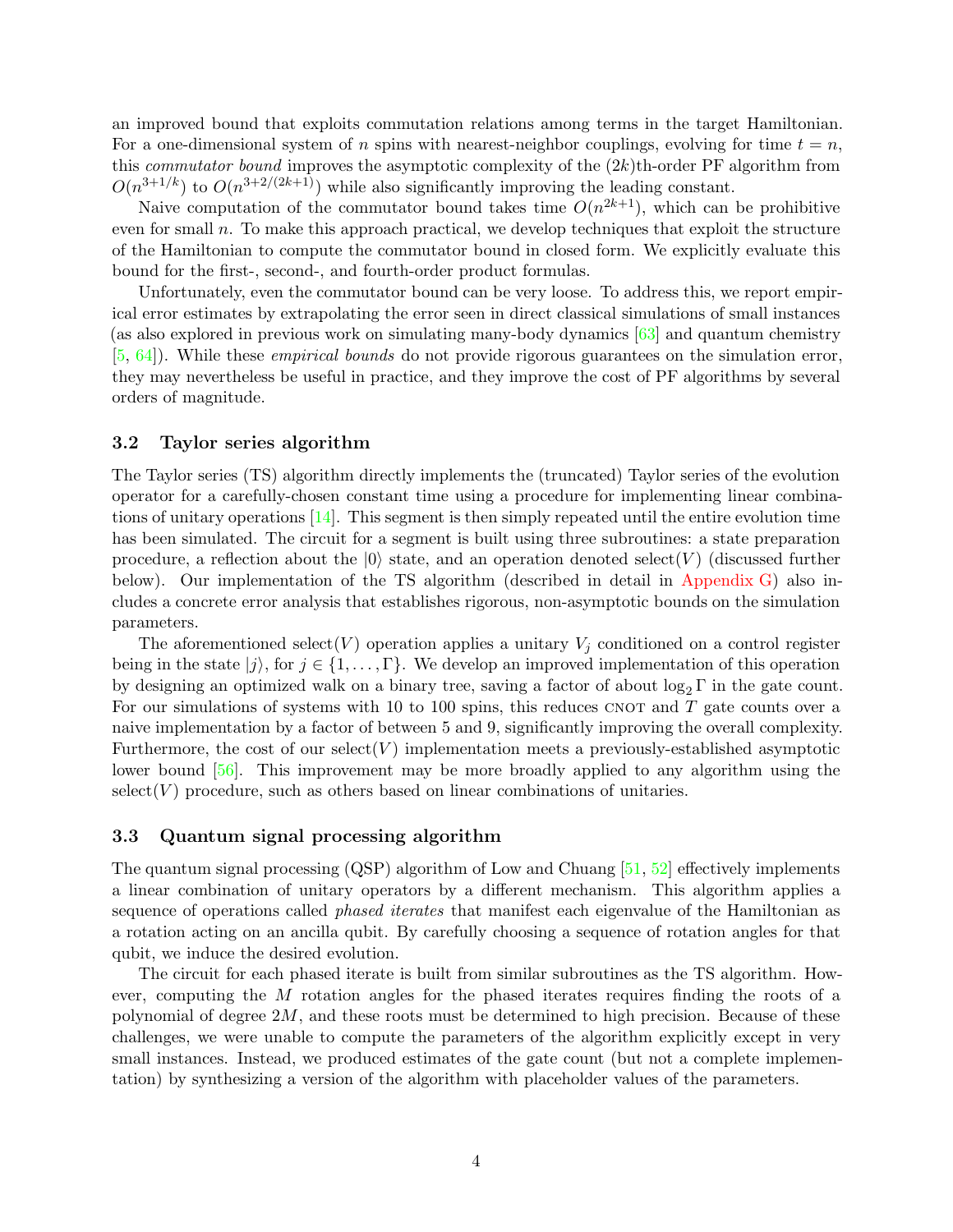<span id="page-4-0"></span>

Figure 1: Gate counts for optimized implementations of the PF algorithm (using the fourth-order formula with commutator bound and the better of the fourth- or sixth-order formula with empirical error bound), the TS algorithm, and the QSP algorithm (using the segmented version with analytic error bound and the non-segmented version with empirical Jacobi-Anger error bound) for system sizes between 10 and 100. Left: CNOT gates for Clifford+ $R_z$  circuits. Right: T gates for Clifford+T circuits.

One way to alleviate this problem is to consider a segmented implementation of the QSP algorithm. In this approach, we divide the evolution time into  $r$  segments, each of which is sufficiently short that the classical preprocessing is tractable. Since the optimality of the QSP approach to Hamiltonian simulation relies essentially on simulating the entire evolution as a single segment, the segmented approach has higher asymptotic complexity. However, it allows us to develop a complete implementation, and the overhead for moderate values of  $n$  is not too high.

For the full version of the algorithm, we consider an empirical error bound on the Jacobi-Anger expansion, giving a modest improvement. Numerical evidence suggests that the additional savings from an empirical error bound for the overall algorithm would not be significant. For the segmented version of the algorithm, we instead used an analytic error bound so that the algorithm remains rigorous (and because an empirical Jacobi-Anger error bound did not give much improvement in that case).

[Appendix H](#page-47-0) discusses our implementation of QSP algorithms in detail.

### <span id="page-4-1"></span>4 Results

[Figure 1](#page-4-0) compares gate counts for the PF algorithm (with commutator and empirical error bounds), the TS algorithm, and the QSP algorithm (in both segmented and non-segmented versions). The TS algorithm uses significantly more qubits than the QSP algorithm (as shown in [Figure 2\)](#page-5-0) while also requiring more gates, so the latter is clearly preferred. In contrast, the QSP algorithm has only slightly greater space requirements than the PF algorithm.

Surprisingly, despite being more involved, the QSP algorithm outperforms the rigorously-bounded PF algorithm even for small system sizes. In particular, among the rigorously-analyzed algorithms, the segmented QSP algorithm has the best performance, improving over the PF algorithm by about an order of magnitude for CNOT count and by almost two orders of magnitude for  $T$  count.

Empirical error bounds improve the performance of the PF algorithm by two to three orders of magnitude, making it the preferred approach if rigorous performance guarantees are not required. For the CNOT count, the empirical PF algorithm improves over the full QSP algorithm by about an order of magnitude. The advantage in the  $T$  count is less significant, but still indicates that the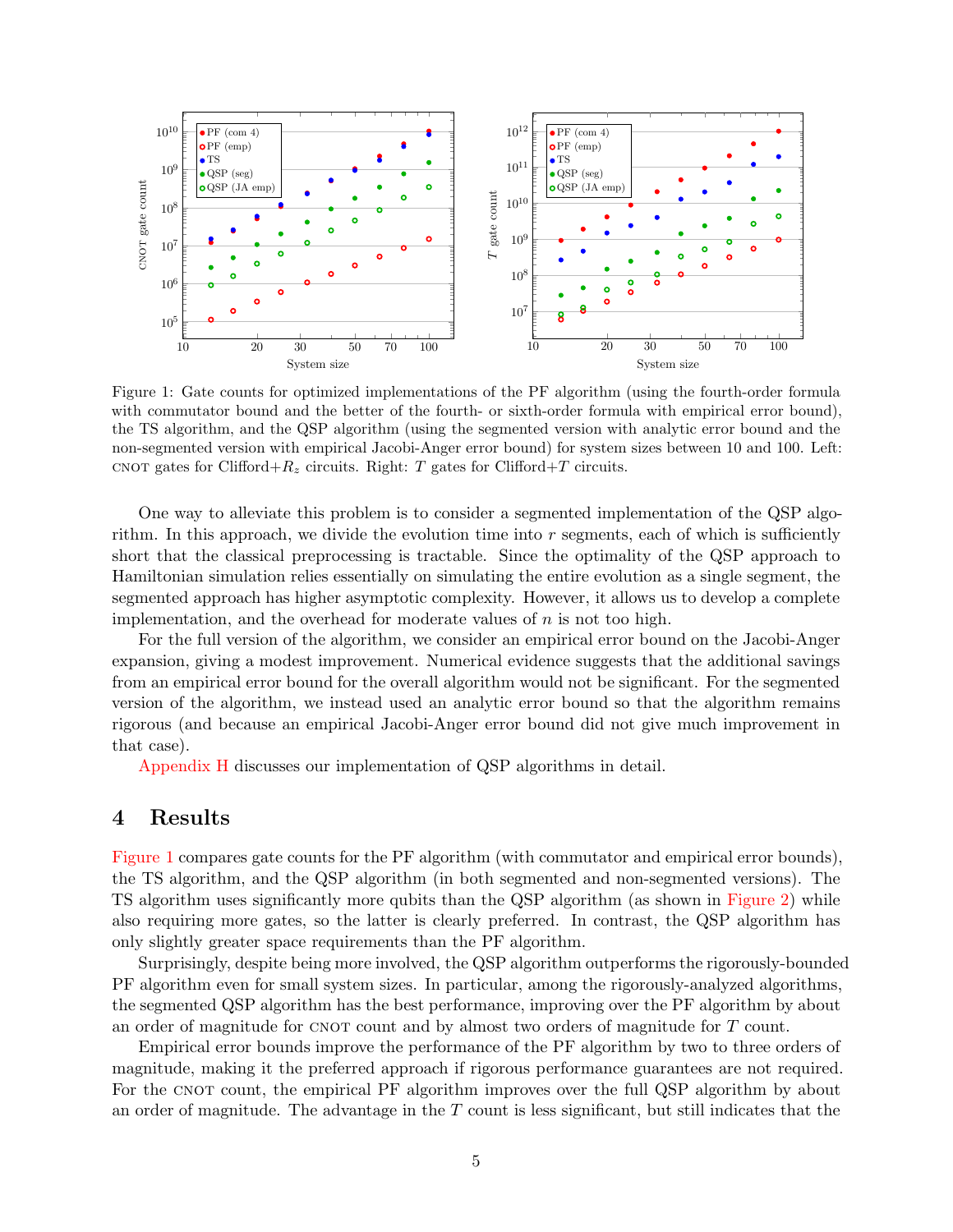<span id="page-5-0"></span>

Figure 2: Number of qubits used by the PF, TS, and QSP algorithms.

<span id="page-5-1"></span>

Figure 3: Total gate counts in the Clifford+ $R_z$  basis for product formula algorithms using the minimized (left), commutator (center), and empirical (right) bounds, for system sizes between 13 and 500.

PF algorithm is dominant, especially considering its lower qubit count.

Although we expected that higher-order product formulas would not be advantageous for small system sizes, we find that the fourth- and sixth-order formulas had the best performance for our benchmark system with tens to hundreds of qubits, as shown in [Figure 3.](#page-5-1) The fourth-order formula with commutator bound gives the best available PF algorithm with a rigorous performance guarantee. Using empirical error bounds, the sixth-order formula outperforms the fourth-order formula for systems of about 30 or more qubits, making the former the method of choice for simulations just beyond the reach of classical computers (again, provided a heuristic error bound can be tolerated). These results suggest that higher-order formulas may be advantageous for other quantum simulations, such as those for quantum chemistry, even though they have not usually been considered [\[62,](#page-60-7) [64](#page-61-7)].

For a system of 50 qubits—which is presumably close to the limits of direct classical simulation for circuits such as ours  $[34]^1$  $[34]^1$ —the TS algorithm uses 171 qubits and the QSP algorithm uses 67, whereas the PF algorithm uses only 50. At this size, the segmented QSP algorithm is the best rigorously-analyzed approach, using about  $1.8 \times 10^8$  CNOT gates (over the set of Clifford+Rz gates) and  $2.4 \times 10^9$  T gates (over the set of Clifford+T gates). Using the empirical error bound, the PF algorithm uses about  $3 \times 10^6$  CNOTs and  $1.8 \times 10^8$  Ts (over Clifford+ $R_z$  and Clifford+T,

<span id="page-5-2"></span><sup>&</sup>lt;sup>1</sup>Recent work has demonstrated simulation of 56-qubit computations, but only for circuits of much smaller depth than those considered in our work [\[61](#page-60-8)].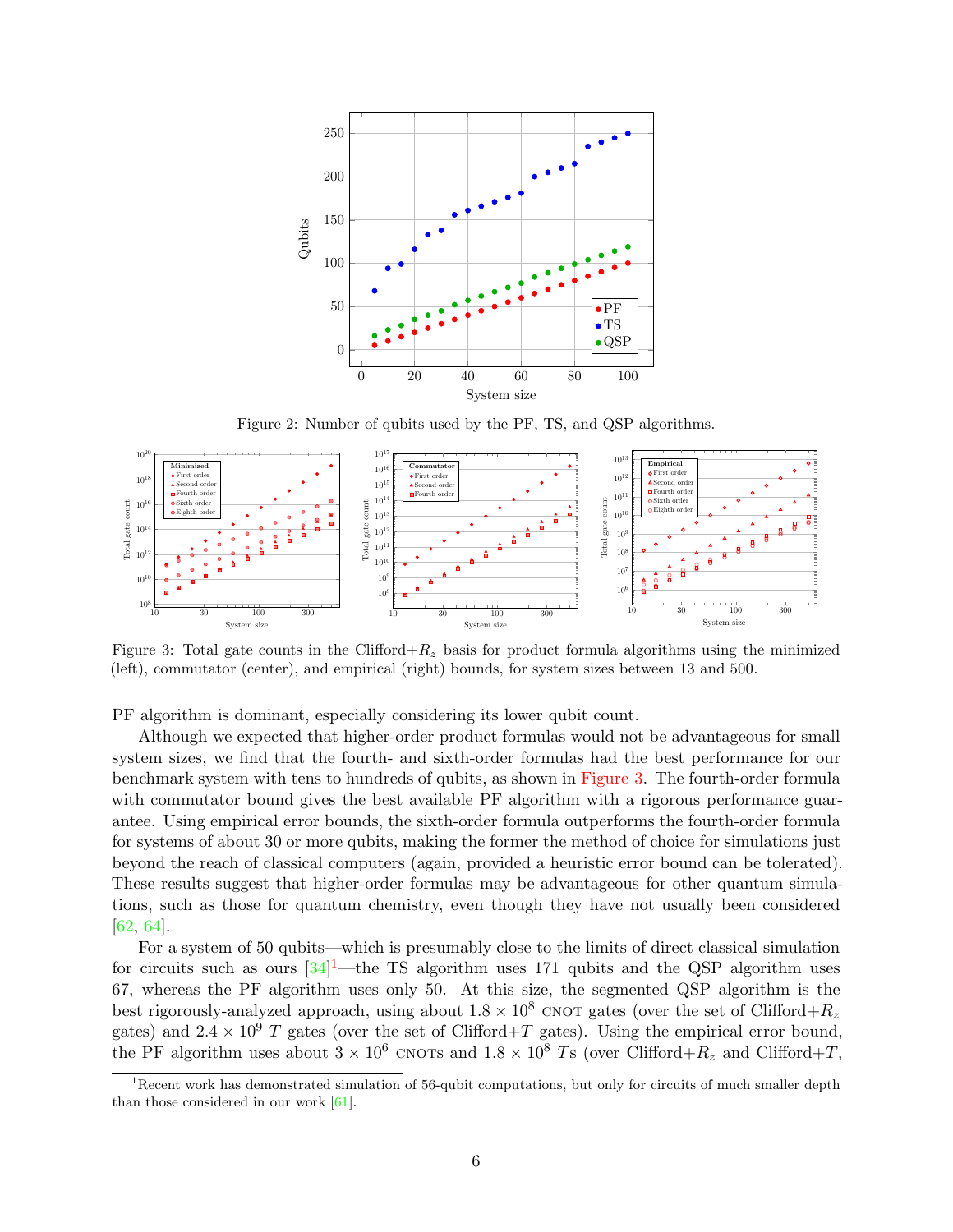respectively).

For comparison, previous estimates of gate counts for factoring, discrete logarithms, and quantum chemistry simulations are significantly larger. First consider factoring a 1024-bit number, which is beyond the factorization of RSA-768 that was achieved classically in 2009 [\[44](#page-59-5)]. The best implementation we are aware of uses 3132 qubits and about  $5.7 \times 10^9$  T gates (when realized over the set of Clifford+T gates)  $[47]$ .<sup>[2](#page-6-0)</sup> Quantum algorithms for classically-hard instances of the elliptic curve discrete logarithm problem have roughly comparable cost [\[65\]](#page-61-8). For quantum chemistry, a natural target for a problem just beyond the reach of classical computing is a simulation of FeMoco, the primary cofactor of nitrogenase, an enzyme that catalyzes the nitrogen fixation process. Even for a fairly low-precision simulation, and using non-rigorous estimates of the product formula error, the best implementation we are aware of uses 111 qubits and  $1.0 \times 10^{14}$  T gates [\[64\]](#page-61-7). Thus it appears that simulation of spin systems is indeed a significantly easier task for near-term practical quantum computation.

For a more detailed discussion of the results, see [Appendix I.](#page-51-0)

### <span id="page-6-1"></span>5 Discussion

The work described in this paper represents progress toward the first genuine application of quantum computers, solving a practical problem that is beyond the reach of classical computation. Of course, our results only represent upper bounds. While we attempted to optimize the implementation wherever possible, it is likely that further improvements can be found, and it is conceivable that another algorithm (or computational task) may offer better performance. Our work establishes a concrete set of benchmarks that we hope can be improved through future studies.

Demonstrations of digital quantum simulation performed to date [\[6](#page-57-7), [19,](#page-58-4) [48](#page-60-9)] have been limited in scope, primarily using the first-order formula (except for some limited applications of the secondorder formula [\[19](#page-58-4), [48\]](#page-60-9)). Our results show that higher-order formulas are useful even for simulations of small systems. In the near term, it could be fruitful to demonstrate the utility of these formulas experimentally. Even relatively small experiments might be able to probe the validity of our empirical error bounds.

We have also identified some avenues for future improvement of quantum simulation algorithms. We saw that rigorous error bounds for product formulas are very loose, even with our newlydeveloped commutator bound. This motivates attempting to prove stronger rigorous error bounds for product formulas. Also, the difficulty of computing the angles needed to perform the QSP algorithm prevents us from taking full advantage of the algorithm in practice, so it would be useful to develop a more efficient classical procedure for specifying these angles.

Further reduction of the gate count could be especially significant if it led to a simulation with sufficiently few gates to be performed without invoking fault tolerance. With our current estimate of millions of cnot gates for a superclassical simulation, this is likely out of reach at present. However, further improvement could obviate the need for error correction in a system with highly accurate gates, making an early demonstration of superclassical simulation more accessible.

Finally, our work has considered an idealized system, and we hope future work will take more realistic constraints into account. Practical devices will come with architectural constraints, may employ different basic operations than those considered here, may allow parallelization of gates, and will likely require fault tolerance. By incorporating such features, we hope the work begun here will lead to a blueprint for the first practical quantum computation.

<span id="page-6-0"></span><sup>&</sup>lt;sup>2</sup>Reference [\[47](#page-59-6)] does not give explicit resource counts; we estimate them as described in [Appendix A.](#page-9-0)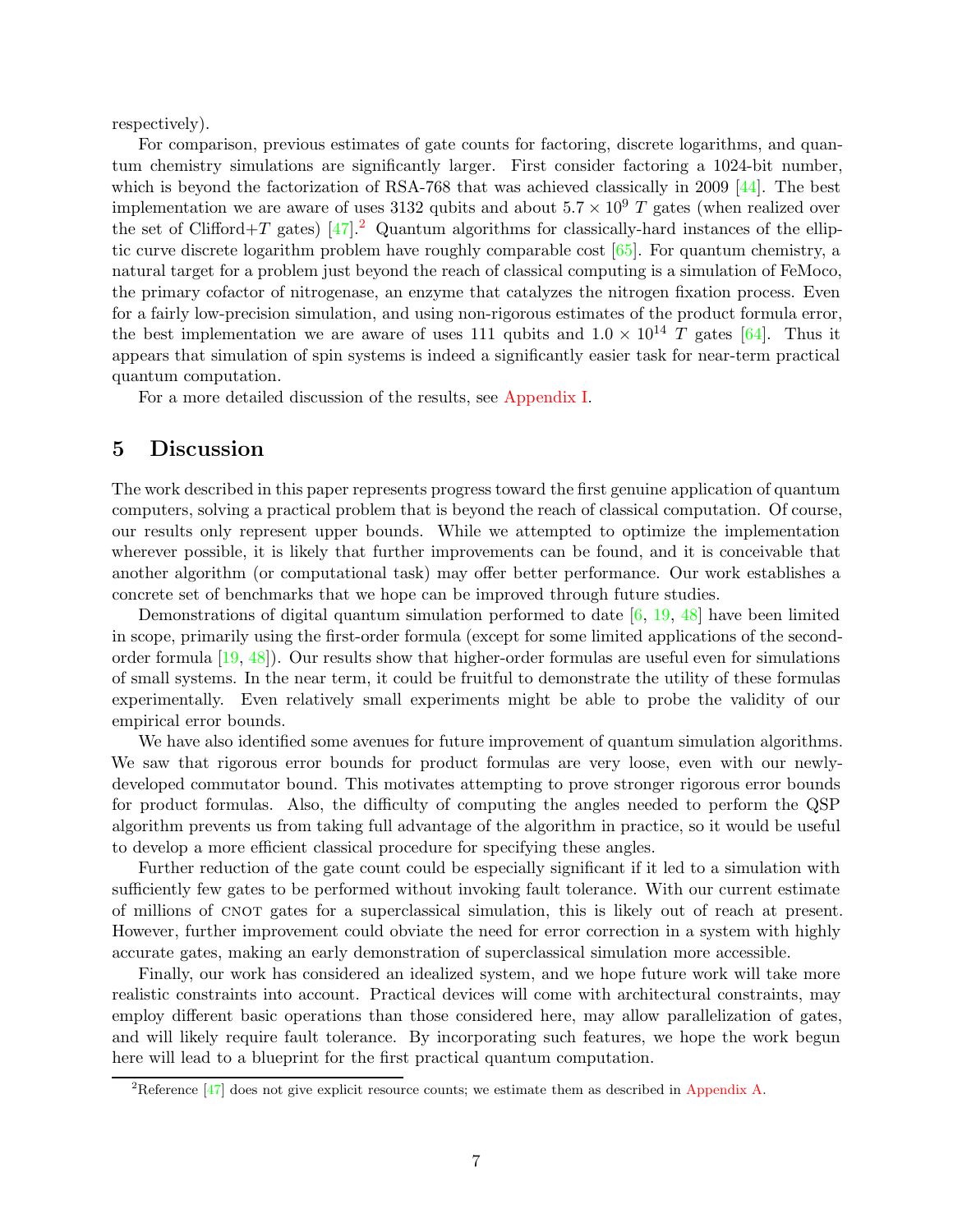# Acknowledgments

We thank Zhexuan Gong, Alexey Gorshkov, Guang Hao Low, Chris Monroe, and Nathan Wiebe for helpful discussions.

This work was supported in part by the Army Research Office (MURI award W911NF-16-1- 0349), the Canadian Institute for Advanced Research, and the National Science Foundation (grant 1526380).

This material was partially based on work supported by the National Science Foundation during DM's assignment at the Foundation. Any opinion, finding, and conclusions or recommendations expressed in this material are those of the authors and do not necessarily reflect the views of the National Science Foundation.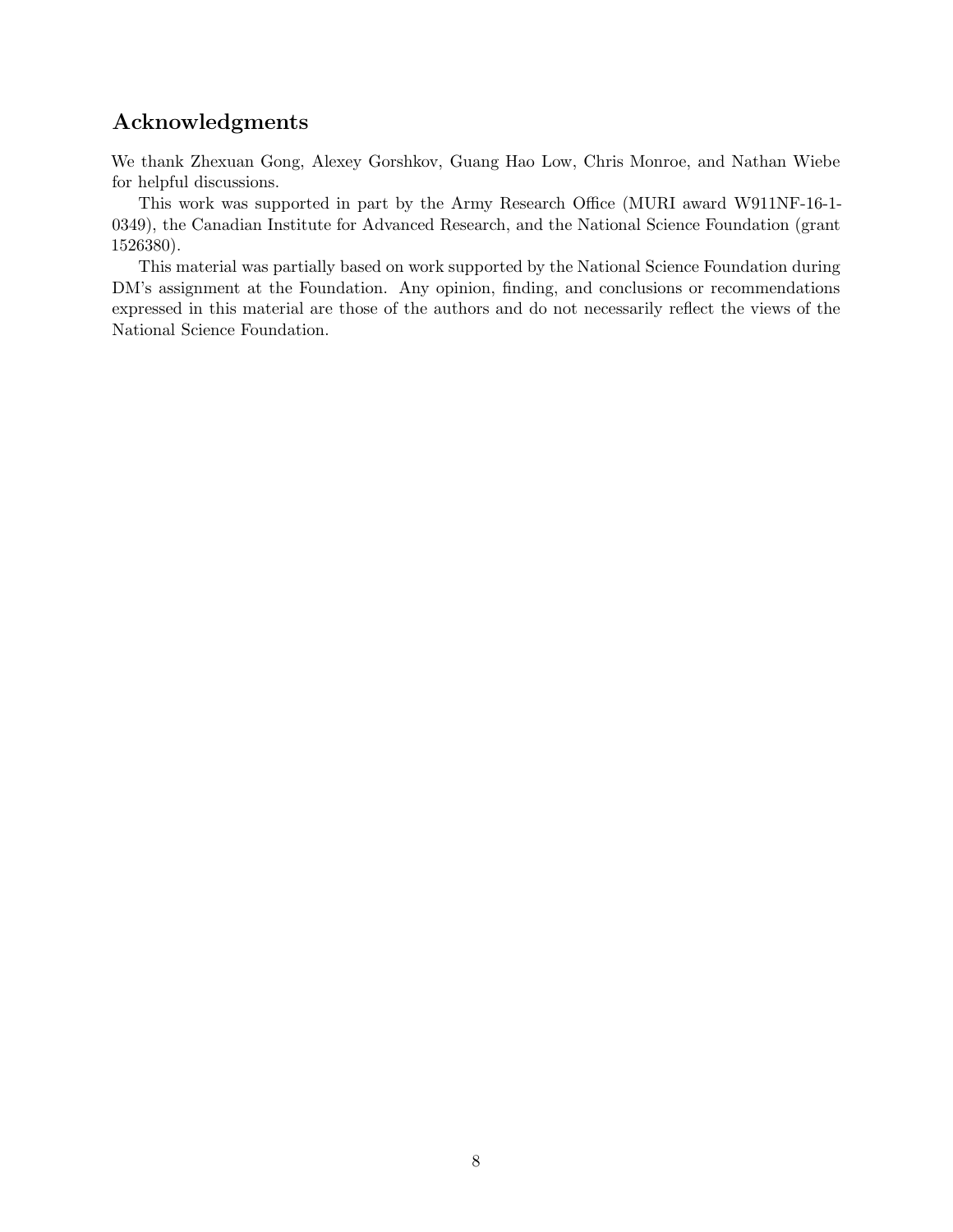# Appendices

|   | A Related work                                                                                                                                          |                                                            |  |  |  |  |  |
|---|---------------------------------------------------------------------------------------------------------------------------------------------------------|------------------------------------------------------------|--|--|--|--|--|
|   | B Self-thermalization in spin models                                                                                                                    | <b>10</b>                                                  |  |  |  |  |  |
|   | C Simulation algorithms<br>C.1<br>C.2<br>Quantum signal processing algorithm $\dots \dots \dots \dots \dots \dots \dots \dots \dots \dots \dots$<br>C.3 | 11<br><sup>12</sup><br>13<br><b>16</b>                     |  |  |  |  |  |
| D | System-size dependence for other simulation algorithms                                                                                                  | 18                                                         |  |  |  |  |  |
| E | Circuit synthesis and optimization<br>E.1.1<br>E.1.2<br>E.1.3<br>E.2<br>E.3<br>E.4                                                                      | 20<br><b>20</b><br><b>20</b><br>21<br>21<br>21<br>22<br>23 |  |  |  |  |  |
| F | Product formula implementation details<br>F.1<br>F.2<br>F.2.1<br>F.2.2<br>F.3                                                                           | 23<br>24<br>26<br>27<br>31<br>38                           |  |  |  |  |  |
|   | G Taylor series implementation details<br>G.2<br>G.3                                                                                                    | 38<br>38<br>43<br>43<br>43                                 |  |  |  |  |  |
|   | H Quantum signal processing implementation details<br>H.2<br>H.3<br>H.4                                                                                 | 48<br>48<br>49<br>49<br>51                                 |  |  |  |  |  |
| I | Detailed results<br>I.1<br>I.2<br>I.3                                                                                                                   | 52<br>53<br>55<br>56                                       |  |  |  |  |  |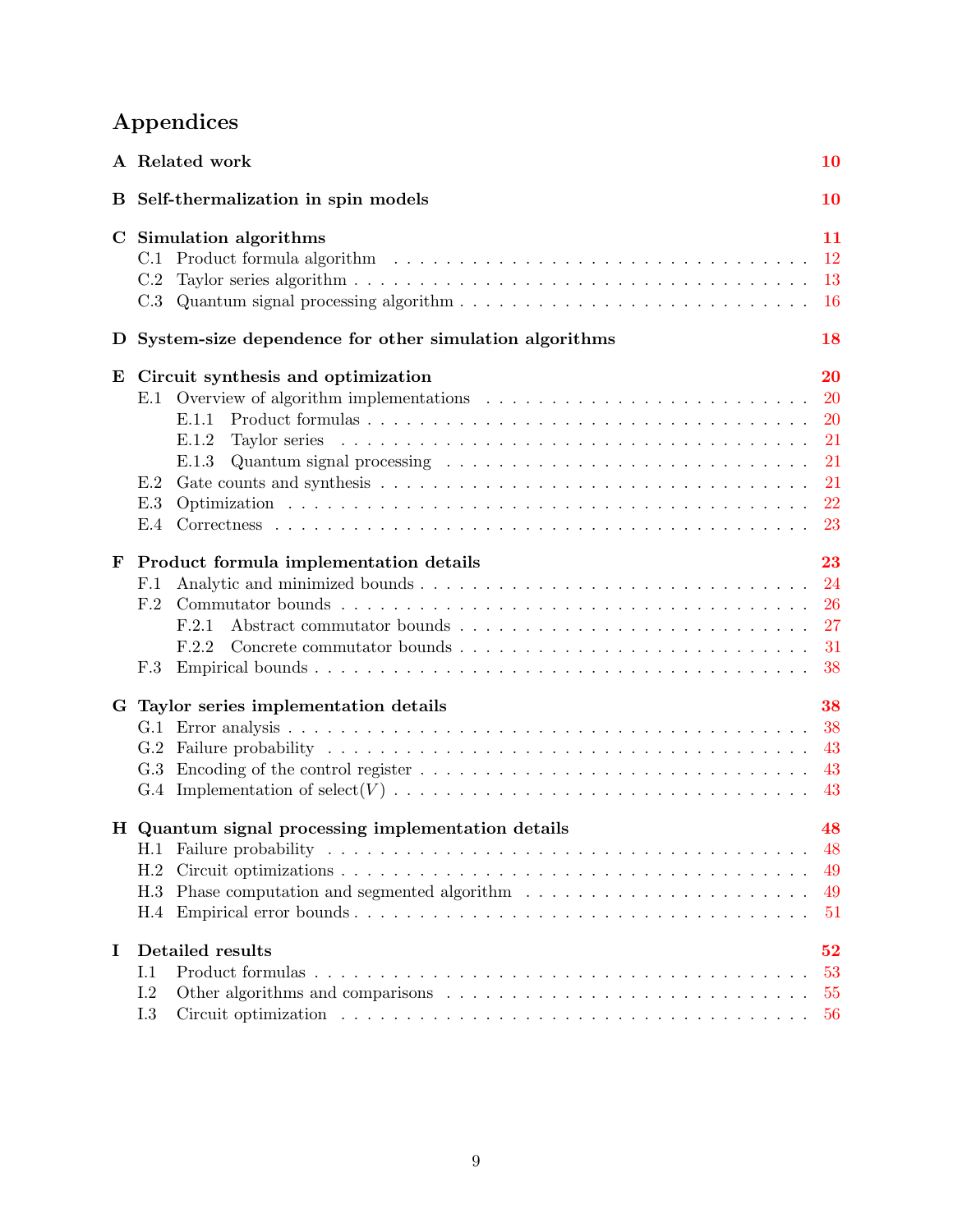### <span id="page-9-0"></span>A Related work

In this appendix, we discuss related work on quantum algorithms for simulating physics and resource estimates for practical quantum computation.

The idea of simulating physics with quantum computers was suggested by Feynman [\[30](#page-58-2)] and others in the 1980s. Since that time, there has been significant progress on the development of algorithms for the basic problem of simulating Hamiltonian dynamics [\[1,](#page-56-0) [11](#page-57-1)[–15,](#page-57-5) [23](#page-58-5)[–25,](#page-58-6) [50](#page-60-1)[–52\]](#page-60-3). In addition, many authors have developed methods for using quantum computers to simulate the behavior of specific types of systems. Quantum computers presumably offer an advantage for simulations of any system in which quantum mechanics plays a significant role, including fermionic lattice models  $[63, 71, 72, 77]$  $[63, 71, 72, 77]$  $[63, 71, 72, 77]$  $[63, 71, 72, 77]$  $[63, 71, 72, 77]$  $[63, 71, 72, 77]$  $[63, 71, 72, 77]$ , quantum chemistry  $[3-5, 36, 42, 62, 64, 76]$  $[3-5, 36, 42, 62, 64, 76]$  $[3-5, 36, 42, 62, 64, 76]$  $[3-5, 36, 42, 62, 64, 76]$  $[3-5, 36, 42, 62, 64, 76]$  $[3-5, 36, 42, 62, 64, 76]$  $[3-5, 36, 42, 62, 64, 76]$  $[3-5, 36, 42, 62, 64, 76]$  $[3-5, 36, 42, 62, 64, 76]$  $[3-5, 36, 42, 62, 64, 76]$ , and quantum field theories [\[39](#page-59-9)[–41\]](#page-59-10). Much of this work has focused on asymptotic analysis, although some work on concrete resource estimates for quantum chemistry simulation is mentioned below.

There has been considerable previous research on compiling quantum algorithms into explicit circuits, including work on the IARPA Quantum Computer Science (QCS) program [\[37](#page-59-11)]. The QCS program focused on synthesizing a selection of quantum algorithms and developing optimized implementations over certain models of physical machines that were chosen to describe realistic devices. To the best of our knowledge, none of these studies aimed to construct a minimal example of a super-classical quantum computation, and typical resource counts were high.

In addition, many researchers have developed optimized implementations of Shor's integer factoring algorithm [\[8](#page-57-8), [9](#page-57-9), [31](#page-58-7), [33](#page-59-12), [46,](#page-59-13) [47,](#page-59-6) [60](#page-60-10), [75](#page-61-11)] and estimated resource requirements for simulating quantum chemistry  $[36, 64, 76]$  $[36, 64, 76]$  $[36, 64, 76]$  $[36, 64, 76]$  $[36, 64, 76]$ . As discussed in [Section 4,](#page-4-1) our results suggest that quantum simulation of spin models will be accessible with dramatically fewer computational resources, making this a promising candidate for an early demonstration of practical quantum computation.

The best implementation of the factoring algorithm that we are aware of appears in [\[47\]](#page-59-6). That paper does not give explicit resource counts, so we estimate them as follows. The implementation of Shor's algorithm described there uses  $4n^3 + O(n^2 \log(n))$  gates and  $3n + 6 \log(n) + O(1)$  qubits [\[47,](#page-59-6) page 10]. However, this count assumes we can perform arbitrary 2-qubit gates. The dominant contribution to the gate count comes from modular exponentiation (in particular, the cost of the QFT is small), which relies mainly on so-called psuedo-Toffoli gates. Each of these gates is realized with two controlled- $H$  gates and one controlled- $Z$  gate; the former needs two  $T$  gates and the latter needs none, so the total number of T gates is approximately  $\frac{16}{3}n^3$ .

Note that it is possible to factor an *n*-bit number using only about 2*n* qubits  $[8, 33]$  $[8, 33]$  $[8, 33]$ , but at the expense of a significantly higher gate count. Similarly, gate counts for quantum algorithms the elliptic curve discrete logarithm problem can also be reduced at the cost of using significantly more qubits [\[22](#page-58-8)].

### <span id="page-9-1"></span>B Self-thermalization in spin models

In this appendix we motivate our choice of a candidate spin system to simulate with an early universal quantum computer, elaborating on the brief discussion in [Section 2.](#page-1-1)

Recently, there has been considerable interest among the condensed matter community in understanding the equilibration of closed quantum systems [\[58](#page-60-11)]. While equilibration is normally viewed as a consequence of coupling a system to a bath, a large but isolated quantum system may effectively display features of thermalization through its own unitary dynamics—or it may fail to self-thermalize through a phenomenon known as many-body localization. Despite intense study, the details of phase transitions between localized and thermal phases in various model systems remain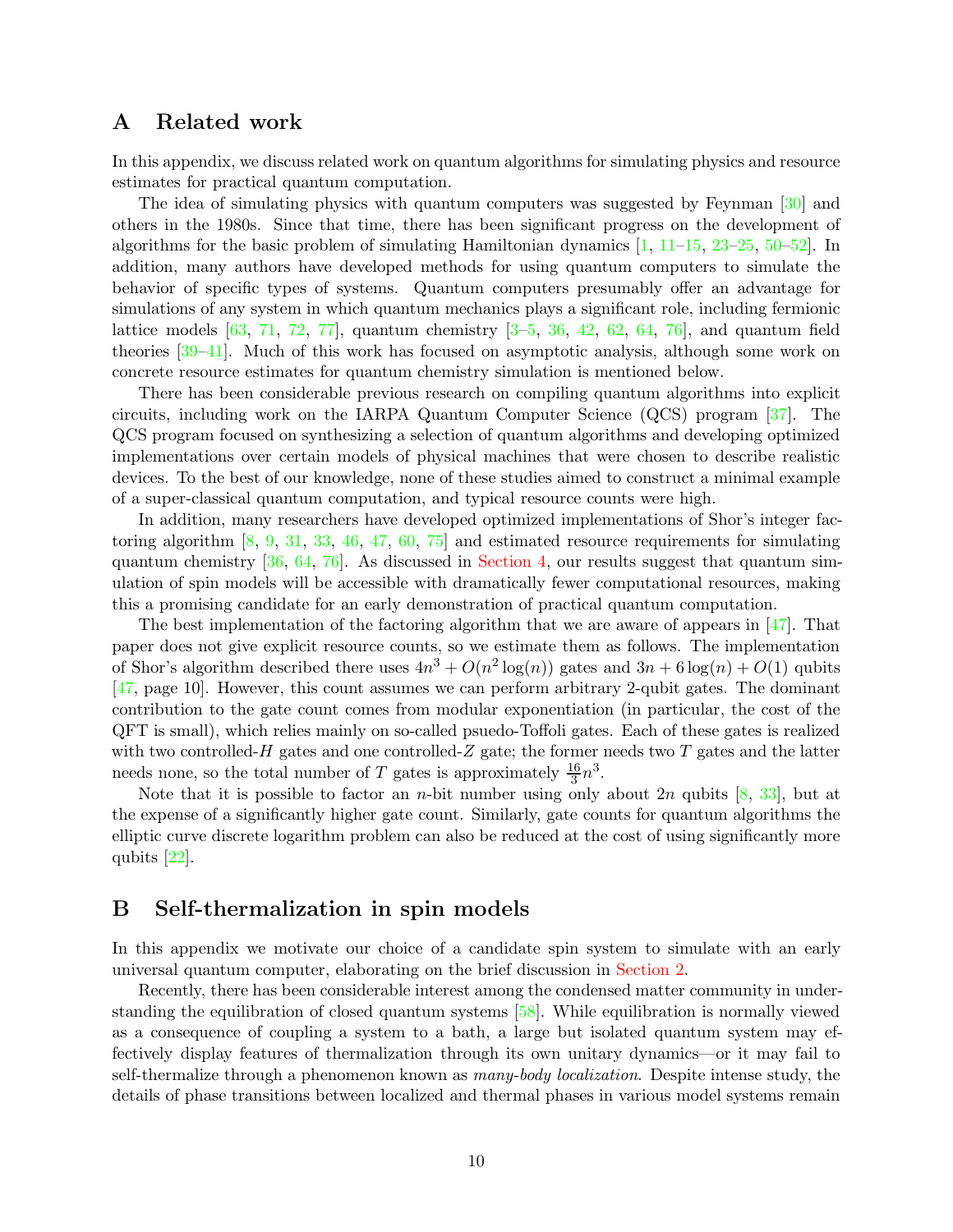poorly understood. A major challenge is the difficulty of simulating quantum systems with classical computers, which has restricted numerical investigations to systems with fewer than 25 qubits.

To produce concrete benchmarks, we focus on a specific simulation task with the potential for practical applications. As discussed in [Section 2,](#page-1-1) we consider a one-dimensional nearest-neighbor Heisenberg model with a random magnetic field in the z direction, described by the Hamiltonian [\(1\)](#page-1-0). This Hamiltonian has been studied as a model of self-thermalization and many-body localization [\[54,](#page-60-4) [58](#page-60-11), [59](#page-60-12)], where the most extensive numerical study we are aware of was restricted to at most 22 spins  $[54]$ . The nature of the phase transition as a function of h remains unclear  $[58,$  Section 6.2] and could be illuminated by larger-scale simulations.

Classical numerics typically involve performing exact diagonalization to evaluate properties of the full spectrum of the Hamiltonian (which is inefficient, and even more costly than simulating the dynamics classically). To apply efficient quantum simulation, we must choose an initial state and final measurement so that the outcomes are informative (say, so they provide useful information about the phase diagram). While more limited than a calculation of the full spectrum, a quantum simulation performed on a universal quantum computer should be able to efficiently extract any information that can be probed by an experiment (in addition to other quantities that could be hard to extract experimentally). Experimental probes of thermalization and many-body localization typically involve preparing a product initial state and performing a final standard-basis measurement to see how the outcomes evolve in time—whether they retain memory of the initial state or approach a thermal distribution. Specific observables include the Hamming distance from an initial classical configuration [\[70\]](#page-61-3) and the imbalance between occupation of even and odd sites [\[67](#page-61-1)]. Another proposal considers performing a spin-echo sequence (which involves simulating evolution backward in time, something that is easy to accomplish using digital simulation) [\[68](#page-61-2)].

One might also perform similar tests on a (randomly sampled) eigenstate of the Hamiltonian, using phase estimation [\[7](#page-57-10)]. However, this introduces additional overhead. Since we expect that it will be informative (if not decisive) to study a global quench, we focus here on the cost of simulating dynamics.

While we have considered the Heisenberg model [\(1\)](#page-1-0) for concreteness, there is also interest in exploring many-body localization and thermalization (among other phenomena) for diverse spin systems including Ising  $[43, 70]$  $[43, 70]$  and XXZ  $[68]$  models. Our basic approach to estimating simulation resource requirements would apply to these models essentially unchanged and we expect that similar conclusions about the relative performance of different quantum simulation algorithms would hold.

### <span id="page-10-0"></span>C Simulation algorithms

As discussed in [Section 3,](#page-2-1) there are many different quantum algorithms for Hamiltonian simulation, including algorithms based on product formulas  $[11, 23, 50]$  $[11, 23, 50]$  $[11, 23, 50]$  $[11, 23, 50]$  $[11, 23, 50]$ , discrete-time quantum walks  $[12, 15,$  $[12, 15,$  $[12, 15,$ [24,](#page-58-9) [52\]](#page-60-3), and linear combinations of unitaries [\[13](#page-57-4)[–15](#page-57-5), [27,](#page-58-10) [51](#page-60-2), [52](#page-60-3)]. The asymptotic performance of these algorithms is summarized in [Table 1,](#page-2-0) both as a function of the simulation time  $t$  and allowed error  $\epsilon$  (as commonly emphasized in the literature on sparse Hamiltonian simulation) and as a function of the number of qubits  $n$  (for the target system described in [Section 2\)](#page-1-1).

In this paper, we focus on the algorithms based on product formulas (PF) [\[11](#page-57-1)], on direct implementation of the Taylor series (TS) [\[14](#page-57-3)], and on Low and Chuang's recent quantum signal processing (QSP) approach [\[51\]](#page-60-2). We expect these three algorithms to be among the best for simulations of spin systems. Considering the dependence on system size, the algorithm based on quantum walk [\[12](#page-57-2)] has worse asymptotic performance than the three methods we consider, and requires a costly computation of trigonometric functions performed in quantum superposition.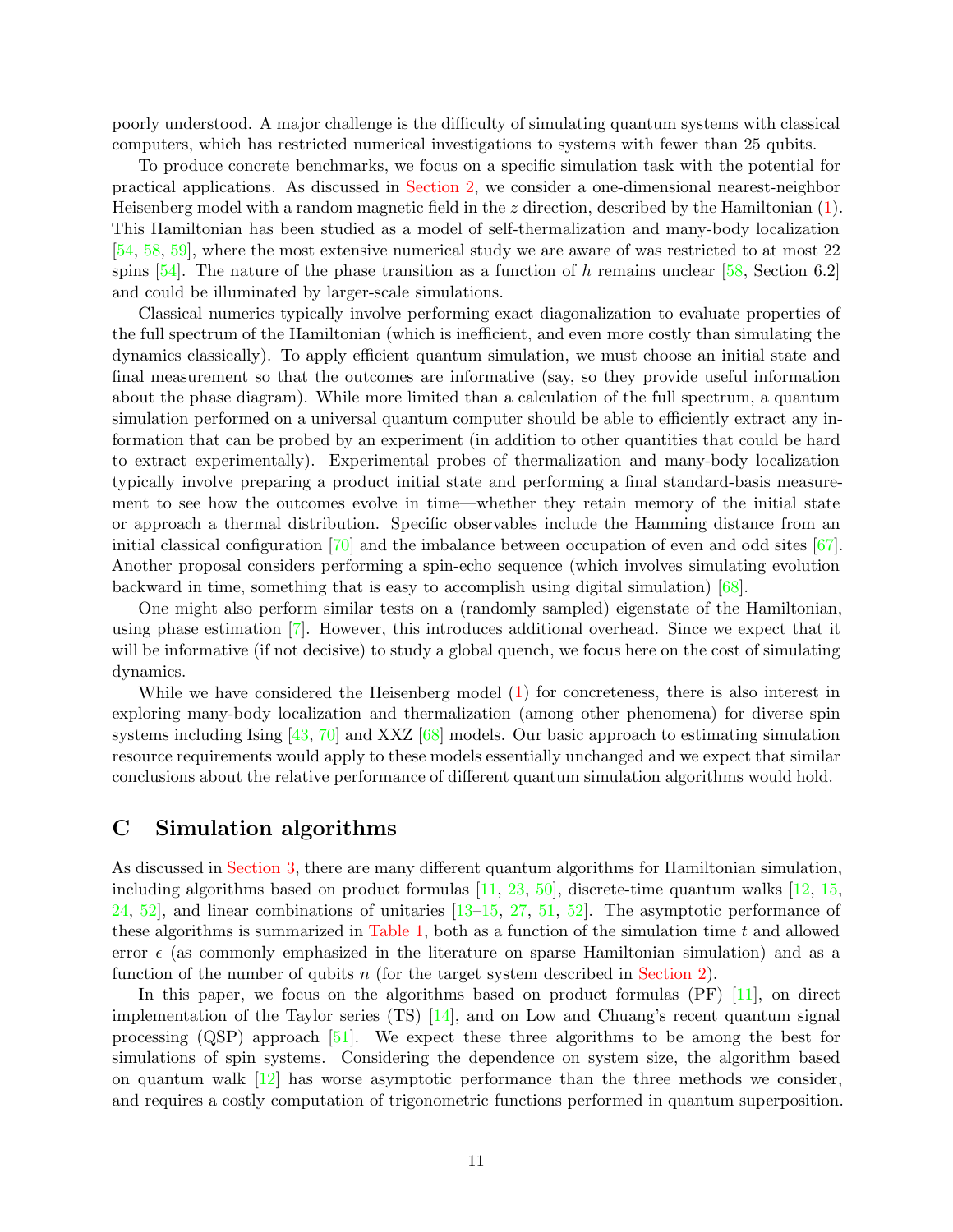The algorithm based on the fractional-query model [\[13](#page-57-4)] is conceptually similar to the one that implements the Taylor series [\[14](#page-57-3)], but the latter has a streamlined form, resulting in improved asymptotic complexity as a function of  $n$ . For sparse Hamiltonians, the algorithm based on a linear combination of quantum walk steps [\[15\]](#page-57-5) has improved query complexity as a function of sparsity over [\[14](#page-57-3)], but this improvement is not relevant to local Hamiltonians, and again the gate complexity is higher.

As discussed in [Section 2,](#page-1-1) we focus on a specific type of Hamiltonian that can be described as a sum of L terms, of the form

<span id="page-11-1"></span>
$$
H = \sum_{\ell=1}^{L} \alpha_{\ell} H_{\ell},\tag{2}
$$

where each  $H_{\ell}$  is a tensor product of Pauli operators acting nontrivially on at most two out of n qubits. We also assume that all the coefficients are positive real numbers  $\alpha_{\ell} > 0$ , since if  $\alpha_{\ell} < 0$ , we can absorb the negative sign into the definition of  $H_{\ell}$ . In each of the algorithms described below, our goal is to implement an approximation of the unitary operation  $\exp(-iHt)$  for a given time  $t \in \mathbb{R}$ , up to an allowed error at most  $\epsilon > 0$ . Although for some applications we might want to simulate evolutions for negative times (e.g., to implement the spin-echo sequence proposed in  $[68]$ , we can absorb this into the sign of the Hamiltonian, so we can consider  $t > 0$  without loss of generality.

In the remainder of this appendix, we review the three algorithms we consider, emphasizing aspects relevant to our implementations. We consider the PF algorithm in [Section C.1,](#page-11-0) the TS algorithm in [Section C.2,](#page-12-0) and the QSP algorithm in [Section C.3.](#page-15-0) We briefly discuss the system size dependence of other quantum simulation algorithms in [Appendix D.](#page-17-0)

#### <span id="page-11-0"></span>C.1 Product formula algorithm

The product formula (PF) approach approximates the exponential of a sum of operators by a product of exponentials of the individual operators. The first-order formula

$$
\left\| \exp\left(-it\sum_{j=1}^{L} \alpha_j H_j\right) - \left[\prod_{j=1}^{L} \exp\left(-\frac{it}{r} \alpha_j H_j\right)\right]^r \right\| = O\left(\frac{(L\Lambda t)^2}{r}\right),\tag{3}
$$

where  $\Lambda := \max_j \alpha_j$ , underlies the first explicit quantum simulation algorithm [\[50](#page-60-1)]. The complexity of quantum simulation can be improved [\[11](#page-57-1), [23](#page-58-5)] using the  $(2k)$ th-order Suzuki formula  $S_{2k}$ , defined recursively by [\[74](#page-61-5)]

$$
S_2(\lambda) := \prod_{j=1}^{L} \exp(\alpha_j H_j \lambda/2) \prod_{j=L}^{1} \exp(\alpha_j H_j \lambda/2)
$$
 (4)

$$
S_{2k}(\lambda) := [S_{2k-2}(p_k \lambda)]^2 S_{2k-2}((1 - 4p_k)\lambda)[S_{2k-2}(p_k \lambda)]^2,
$$
\n(5)

with  $p_k := 1/(4 - 4^{1/(2k-1)})$  for  $k > 1$ . Using this improved formula, we have [\[11](#page-57-1)]

$$
\left\| \exp\left(-it\sum_{j=1}^{L} \alpha_j H_j\right) - \left[S_{2k}\left(-\frac{it}{r}\right)\right]^r \right\| = O\left(\frac{(L\Lambda t)^{2k+1}}{r^{2k}}\right). \tag{6}
$$

For the n-qubit system described in [Section 2,](#page-1-1) we have  $L = O(n)$  and  $\Lambda = O(1)$ . Using the first-order formula to simulate that system for time  $t = n$  within a fixed error  $\epsilon$ , it suffices to take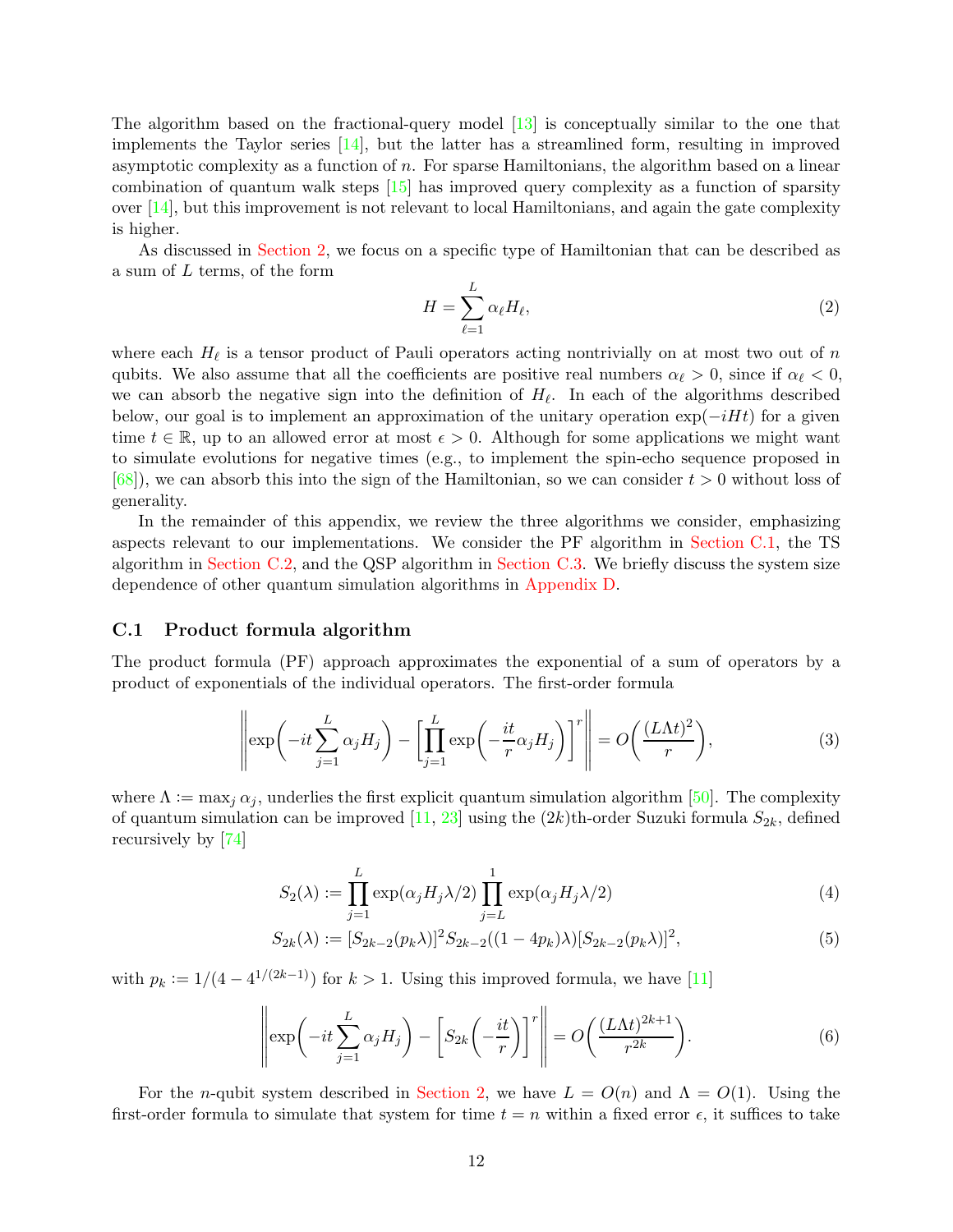$r = O(n^4)$ . The circuit for each segment has size  $O(n)$ , giving an overall gate complexity of  $O(n^5)$ . Similarly, the complexity of simulation using the  $(2k)$ th-order formula is  $O(n^{3+1/k})$ .

The main challenge in making these algorithms concrete is to choose an explicit  $r$  that ensures some desired upper bound on the error. We derive such bounds in [Appendix F.](#page-22-0) We consider four bounds, which we call the analytic bound, the minimized bound, the commutator bound, and the empirical bound. The analytic and minimized bounds involve only minor improvements over standard approaches [\[11](#page-57-1)], whereas the commutator bound can be significantly tighter, and the empirical bound attempts to capture the true performance.

The commutator bound, derived in [Section F.2,](#page-25-0) exploits the fact that the error is smaller if many pairs of terms in the Hamiltonian commute. This bound not only improves the overall gate count of the PF algorithm, but also tightens the asymptotic complexity with respect to the system size n. Specifically, for the  $(2k)$ th-order formula, this bound gives an asymptotic gate count  $O(n^{3+2/(2k+1)})$ , improving over the above  $O(n^{3+1/k})$ .

To evaluate the commutator bound, we must compute the number of  $(2k + 1)$ -tuples of terms from the Hamiltonian satisfying certain commutation relations. A brute-force approach to this counting problem takes time  $O(n^{2k+1})$ , which can be prohibitive for large n, even for modest k. However, for certain Hamiltonians (including our target system), we show how to use the combinatorial structure of the bound to compute it in closed form. We evaluate the bound for the first-, second- and fourth-order product formulas, and study its asymptotic behavior for higher-order formulas. We compare the commutator bound to other PF error bounds in [Section I.1.](#page-52-0)

While the analytic, minimized, and commutator bounds all provide rigorous performance guarantees, even the strongest of these—the commutator bound—is likely to be loose in practical applications. To overcome this, we consider a non-rigorous bound based on extrapolating the actual error seen in small instances using classical simulation. The details of how we compute this empirical bound are described in [Section F.3.](#page-37-1)

Although we focus on improving the gate count for small instances, note that the commutator and empirical bounds actually improve the asymptotic performance of the PF algorithm as a function of system size. We discuss the nature of this improvement in [Section I.1.](#page-52-0)

#### <span id="page-12-0"></span>C.2 Taylor series algorithm

We now summarize the Taylor series (TS) algorithm  $[14]$ . This algorithm directly implements the (truncated) Taylor series of the evolution operator for a carefully-chosen constant time, and repeats that procedure until the entire evolution time has been simulated.

Denote the Taylor series for the evolution up to time  $t$ , truncated at order  $K$ , by

<span id="page-12-1"></span>
$$
\tilde{U}(t) := \sum_{k=0}^{K} \frac{(-itH)^k}{k!}.\tag{7}
$$

For sufficiently large K, the operator  $\tilde{U}(t)$  is a good approximation of exp( $-iHt$ ). Using [\(2\)](#page-11-1), we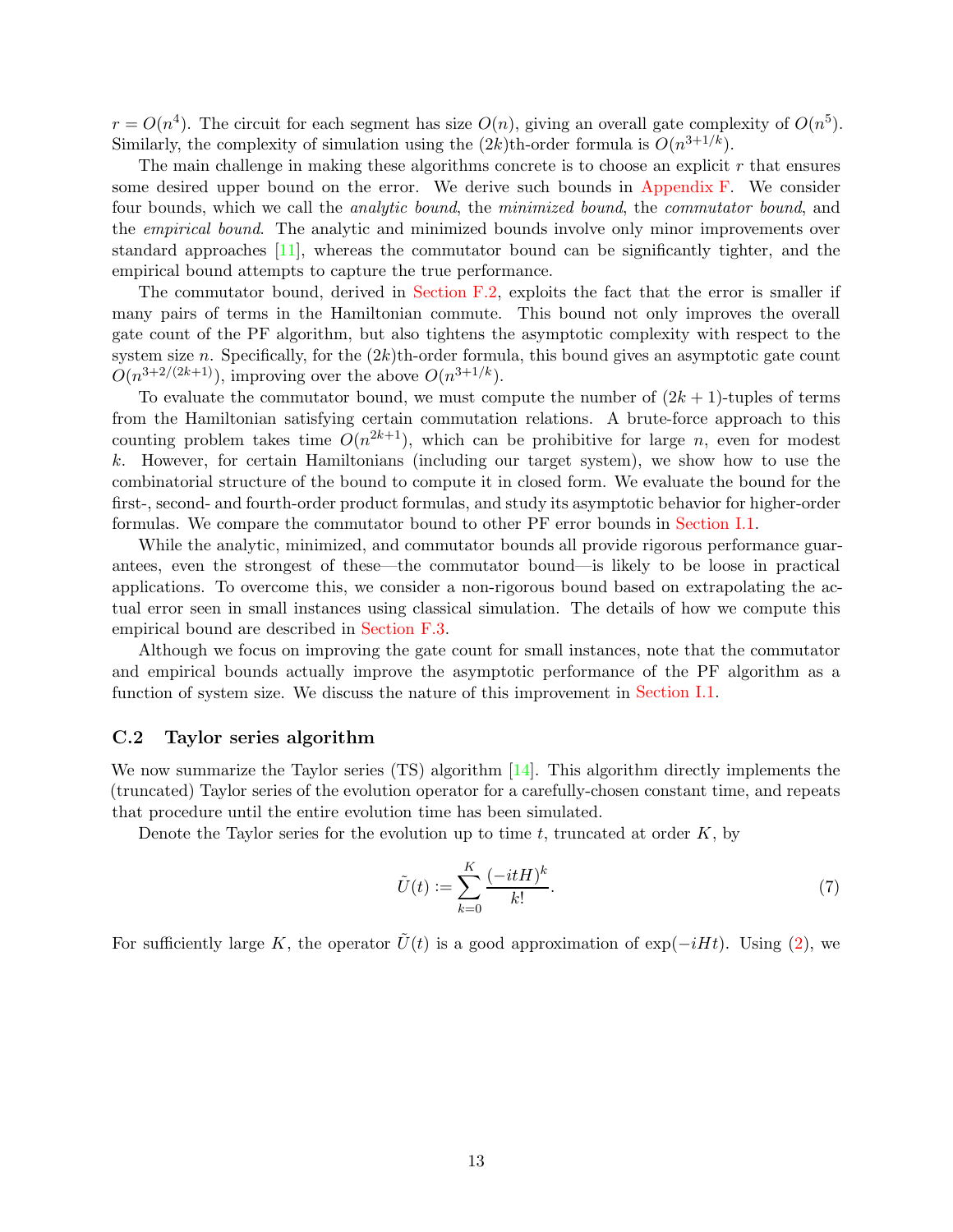can rewrite  $\tilde{U}(t)$  as a linear combination of unitaries, namely

$$
\tilde{U}(t) = \sum_{k=0}^{K} \frac{(-itH)^k}{k!} \tag{8}
$$

$$
= \sum_{k=0}^{K} \sum_{\ell_1, ..., \ell_k=1}^{L} \frac{t^k}{k!} \alpha_{\ell_1} \cdots \alpha_{\ell_k} (-i)^k H_{\ell_1} \cdots H_{\ell_k}
$$
(9)

$$
=\sum_{j=0}^{\Gamma-1} \beta_j \tilde{V}_j,\tag{10}
$$

for  $\Gamma = \sum_{k=0}^K L^k$ , where the  $\tilde{V}_j$  are products of the form  $(-i)^k H_{\ell_1} \cdots H_{\ell_k}$ , and the  $\beta_j$  are the corresponding coefficients such that  $\beta_j > 0$ . (For notational convenience, we omit the dependence of  $\beta_i$  on t.) The TS algorithm effectively implements this linear combination.

To do this, for any  $t > 0$  we define an isometry  $V(t)$ :  $\mathcal{H} \to \mathbb{C}^{\Gamma} \otimes \mathcal{H}$  as follows. Let B be a unitary operator on  $\mathbb{C}^{\Gamma}$  satisfying

<span id="page-13-3"></span>
$$
B|0\rangle = \frac{1}{\sqrt{s}} \sum_{j=0}^{\Gamma-1} \sqrt{\beta_j} |j\rangle,\tag{11}
$$

where

$$
s := \sum_{j=0}^{\Gamma-1} \beta_j = \sum_{k=0}^{K} \frac{(t(\alpha_1 + \dots + \alpha_L))^k}{k!}.
$$
 (12)

We also define

$$
W := (B^{\dagger} \otimes I) \operatorname{select}(\tilde{V})(B \otimes I)
$$
\n(13)

where

<span id="page-13-0"></span>
$$
\operatorname{select}(\tilde{V}) := \sum_{j=0}^{\Gamma-1} |j\rangle\langle j| \otimes \tilde{V}_j. \tag{14}
$$

It is easy to see that  $(\langle 0 | \otimes I)W(0 \rangle \otimes I) \propto \tilde{U}(t)$ . More precisely, we have

$$
W|0\rangle|\psi\rangle = \frac{1}{s}|0\rangle\tilde{U}(t)|\psi\rangle + \sqrt{1 - \frac{1}{s^2}}|\Phi\rangle
$$
\n(15)

for  $|\psi\rangle \in \mathcal{H}$  and some  $|\Phi\rangle$  whose ancillary state is supported in the subspace orthogonal to  $|0\rangle$ . To boost the amplitude to perform the desired operation, we consider the isometry

$$
\mathcal{V}(t) := -WRW^{\dagger}RW(|0\rangle \otimes I)
$$
\n(16)

where

<span id="page-13-2"></span>
$$
R := (I - 2|0\rangle\langle 0|) \otimes I. \tag{17}
$$

To ensure that  $V(t)$  implements evolution according to H nearly deterministically, we consider evolution for time

<span id="page-13-1"></span>
$$
t_{\text{seg}} := \frac{\ln 2}{\alpha_1 + \dots + \alpha_L}.\tag{18}
$$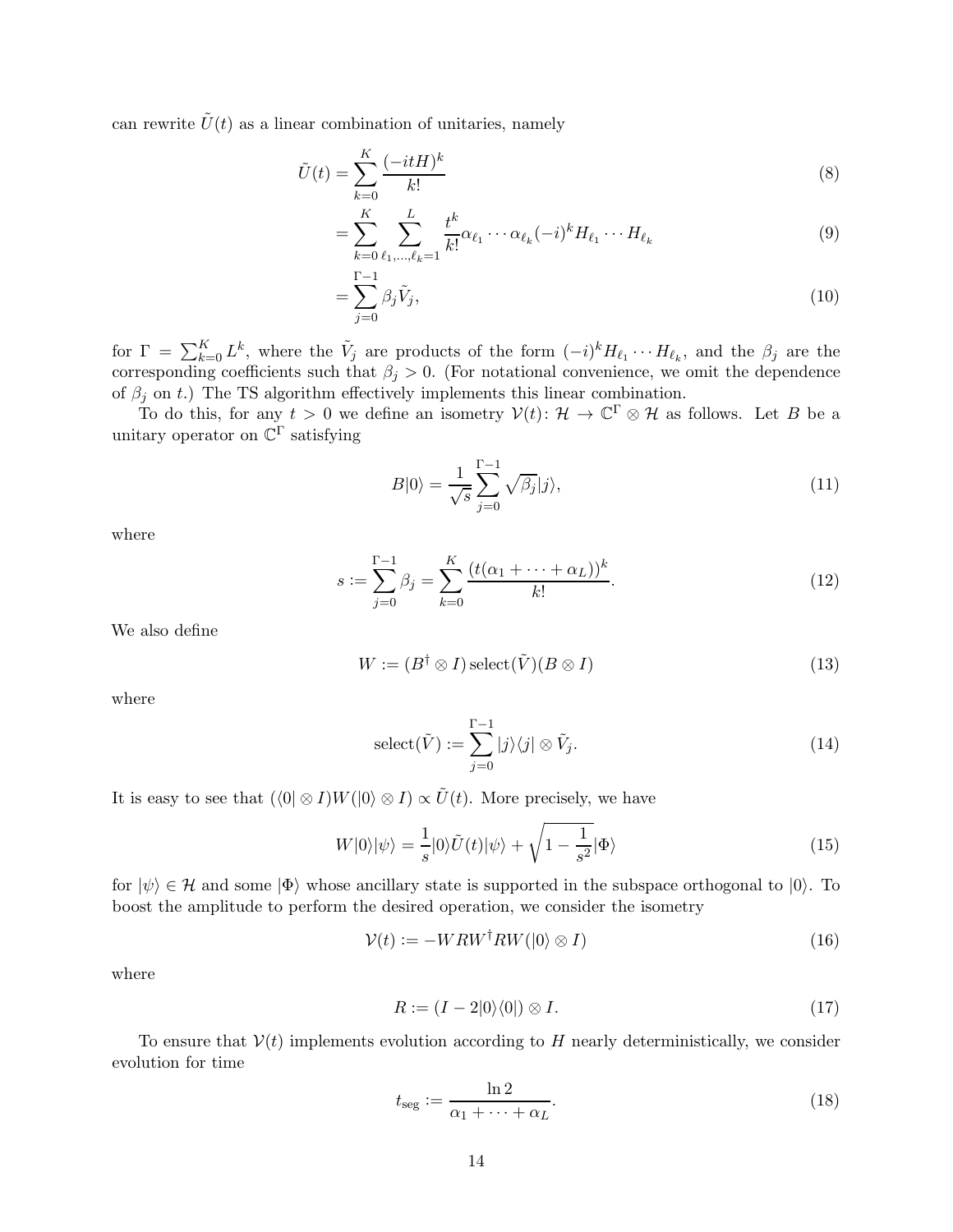The overall evolution is realized as a sequence of  $r := [t/t_{\text{seg}}]$  segments, where the first  $r-1$  segments each evolve the state for time  $t_{\text{seg}}$  and the final segment evolves the state for time  $t_{\text{rem}} := t-(r-1)t_{\text{seg}}$ . It can be shown that there is a choice of  $K$  with

$$
K = O\left(\frac{\log \frac{(\alpha_1 + \dots + \alpha_L)t_{\text{seg}}}{\epsilon}}{\log \log \frac{(\alpha_1 + \dots + \alpha_L)t_{\text{seg}}}{\epsilon}}\right)
$$
(19)

such that

$$
\|(\langle 0| \otimes I)\mathcal{V}(t_{\text{seg}}) - \exp(-it_{\text{seg}}H)\| = O(\epsilon/r). \tag{20}
$$

The evolution for the remaining time  $t_{\text{rem}}$  can be performed by rotating an ancilla qubit to artificially increase the duration of the segment. Specifically, provided  $s < 2$ , we can introduce an ancilla register in the state  $|0\rangle$  and apply the rotation

$$
|0\rangle \mapsto \frac{s}{2}|0\rangle + \sqrt{1 - \frac{s^2}{4}}|1\rangle. \tag{21}
$$

Together with the the unitary operator  $W$ , this implements the transformation

$$
|0\rangle|\psi\rangle \mapsto \frac{1}{2}|00\rangle \tilde{U}(t)|\psi\rangle + \frac{\sqrt{3}}{2}|\Phi'\rangle
$$
 (22)

for some normalized state  $|\Phi'\rangle$  with  $(\langle 00|\otimes I)|\Phi'\rangle = 0$ . Then we can proceed as before, but with s = 2. Indeed, we also perform a similar rotation for the initial  $r - 1$  segments to ensure that they have  $s = 2$  instead of a slightly smaller value. By an abuse of notation, we incorporate this rotation into the definition of V, so that  $V(t_{\text{seg}})$  and  $V(t_{\text{rem}})$  are the corresponding evolution operators for the first  $r - 1$  segments and the final segment.

The asymptotic gate complexity of this simulation algorithm is [\[14](#page-57-3)]

$$
O\bigg(TL(n+\log L)\frac{\log(T/\epsilon)}{\log\log(T/\epsilon)}\bigg),\tag{23}
$$

where  $T = (\alpha_1 + \cdots + \alpha_L)t$ . For the Hamiltonian studied in this paper, we have  $T = O(n^2)$  and  $L = O(n)$ , which gives a bound of  $O(n^4 \frac{\log n}{\log \log n})$ . However, the analysis in [\[14](#page-57-3)] assumes only that each term in the Hamiltonian is a tensor product of Pauli gates, possibly acting nontrivially on all of the qubits. Since our Hamiltonian is 2-local, we have a tighter bound of  $O(n^3 \frac{\log^2 n}{\log \log n})$  for the asymptotic gate count, as indicated in [Table 1.](#page-2-0)

To concretely implement the TS algorithm, we must replace the asymptotic statements above with an explicit error analysis. We present the details of such an analysis in [Appendix G.](#page-37-0) In particular, [Section G.1](#page-37-2) shows how to choose  $K$  to ensure that the overall error is at most some allowed  $\epsilon$ . In addition, unlike the PF algorithm, the TS algorithm requires a measurement on the ancilla register and succeeds probabilistically. We discuss in [Section G.2](#page-42-0) how this fact can be taken into account to make a fair comparison between the PF and TS algorithms.

Another crucial aspect is the implementation of the select( $\hat{V}$ ) gate. In [Section G.3,](#page-42-1) we discuss how we encode the control register for this operation. Then, in [Section G.4,](#page-42-2) we present a novel method to implement select( $V$ ) gates by walking on a binary tree, improving the gate complexity to  $O(\Gamma)$  from the naive complexity of  $O(\Gamma \log \Gamma)$ .

It is also natural to ask whether an empirical error bound could be established for the TS algorithm. Unfortunately, the number of ancilla qubits used by the algorithm (as shown in [Figure 2\)](#page-5-0) makes direct classical simulation infeasible even for very small sizes. An alternative is to only give an empirical bound on the remainder of the Taylor series. However, as we discuss in [Section G.1,](#page-37-2) such a bound does not give a significant improvement.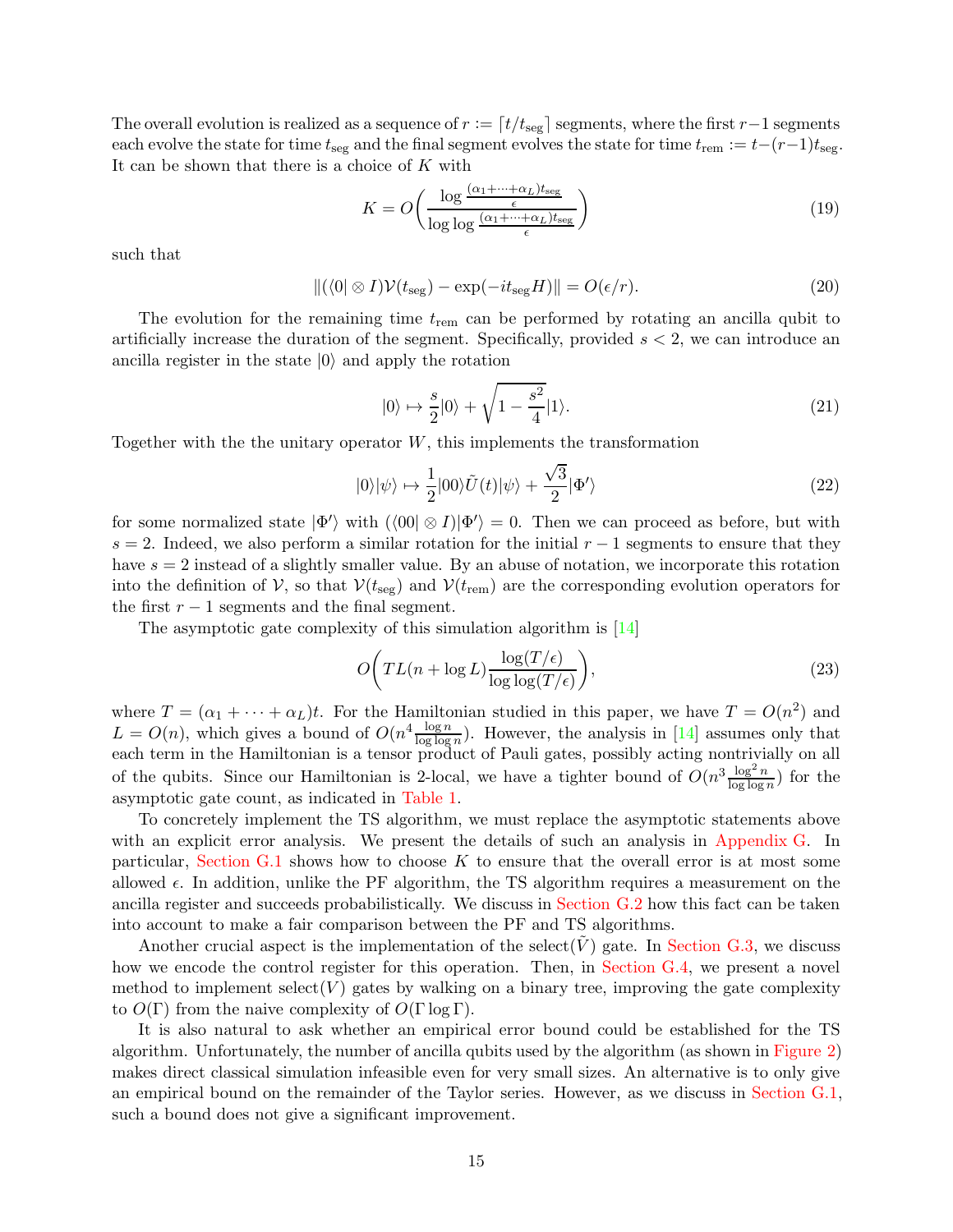#### <span id="page-15-0"></span>C.3 Quantum signal processing algorithm

Now we summarize the quantum signal processing (QSP) algorithm of Low and Chuang [\[51,](#page-60-2) [52](#page-60-3)]. Again consider a Hamiltonian of the form [\(2\)](#page-11-1). We have

$$
H = \alpha(\langle G | \otimes I \rangle) \operatorname{select}(H)(|G \rangle \otimes I),\tag{24}
$$

where the first register holds an L-dimensional ancilla,

$$
select(H) := \sum_{\ell=1}^{L} |\ell\rangle\langle\ell| \otimes H_{\ell},\tag{25}
$$

 $(\text{similarly to } (14))$  $(\text{similarly to } (14))$  $(\text{similarly to } (14))$ , and

$$
|G\rangle := \frac{1}{\sqrt{\alpha}} \sum_{\ell=1}^{L} \sqrt{\alpha_{\ell}} |\ell\rangle, \qquad \alpha := \sum_{\ell=1}^{L} \alpha_{\ell}.
$$
 (26)

Low and Chuang's concept of *qubitization* [\[51](#page-60-2)] relates the spectral decompositions of  $H/\alpha$  and

$$
-iQ := -i\big((2|G\rangle\langle G|-I) \otimes I\big) \operatorname{select}(H). \tag{27}
$$

Specifically, let  $H/\alpha = \sum_{\lambda} \lambda |\lambda\rangle\langle\lambda|$  be a spectral decomposition of  $H/\alpha$ , where the sum runs over all eigenvalues of  $H/\alpha$ . By the triangle inequality,  $||H|| \leq \alpha$ , i.e.,  $|\lambda| \leq 1$ . For each eigenvalue  $\lambda \in$  $(-1, 1)$  of  $H/\alpha$ , the qubitization theorem (Theorem 2 of [\[51\]](#page-60-2)) asserts that  $-iQ$  has two corresponding eigenvalues

$$
\lambda_{\pm} = \mp \sqrt{1 - \lambda^2} - i\lambda = \mp e^{\pm i \arcsin \lambda}
$$
\n(28)

with eigenvectors  $|\lambda_{\pm}\rangle = (|G_{\lambda}\rangle \pm i|G_{\lambda}^{\perp}\rangle)/\sqrt{2}$ , where

$$
|G_{\lambda}\rangle := |G\rangle \otimes |\lambda\rangle \tag{29}
$$

and

$$
|G_{\lambda}^{\perp}\rangle := \frac{\lambda|G_{\lambda}\rangle - \text{select}(H)|G_{\lambda}\rangle}{\sqrt{1-\lambda^2}}.
$$
\n(30)

(Eigenvalues  $\lambda_{\pm} = \pm 1$  correspond to degenerate cases that can be analyzed separately.)

The signal processing algorithm applies a sequence of operations called phased iterates. We introduce an additional ancilla qubit and define the operator

<span id="page-15-1"></span>
$$
V_{\phi} := (e^{-i\phi\sigma^z/2} \otimes I)(|+\rangle\langle+| \otimes I + |-\rangle\langle-| \otimes (-iQ))(e^{i\phi\sigma^z/2} \otimes I)
$$
\n(31)

for any  $\phi \in \mathbb{R}$ . Let  $-iQ = \sum_{\nu} e^{i\theta_{\nu}} |\nu\rangle\langle \nu|$  be a spectral decomposition of  $-iQ$ , where the sum runs over v labeling all eigenvectors of  $-iQ$ . As described above, each eigenvalue  $\lambda \in (-1,1)$  of  $H/\alpha$ corresponds to two eigenvalues  $e^{i\theta_{\lambda_{\pm}}}$  of  $-iQ$ , where  $\theta_{\lambda_{+}} = \arcsin(\lambda) + \pi$  and  $\theta_{\lambda_{-}} = -\arcsin(\lambda)$ . Eigenvalues  $\pm 1$  of  $-iQ$  correspond to degenerate cases that can be handled separately. The remaining eigenspaces cannot be reached during any execution of the quantum signal processing algorithm, so we can neglect them. Then one can show that

$$
V_{\phi} = \sum_{\nu} e^{i\theta_{\nu}/2} R_{\phi}(\theta_{\nu}) \otimes |\nu\rangle\langle\nu| \tag{32}
$$

where

$$
R_{\phi}(\theta) := e^{-i\theta \sigma^{\phi}/2}, \qquad \sigma^{\phi} := \cos(\phi)\sigma^x + \sin(\phi)\sigma^y. \tag{33}
$$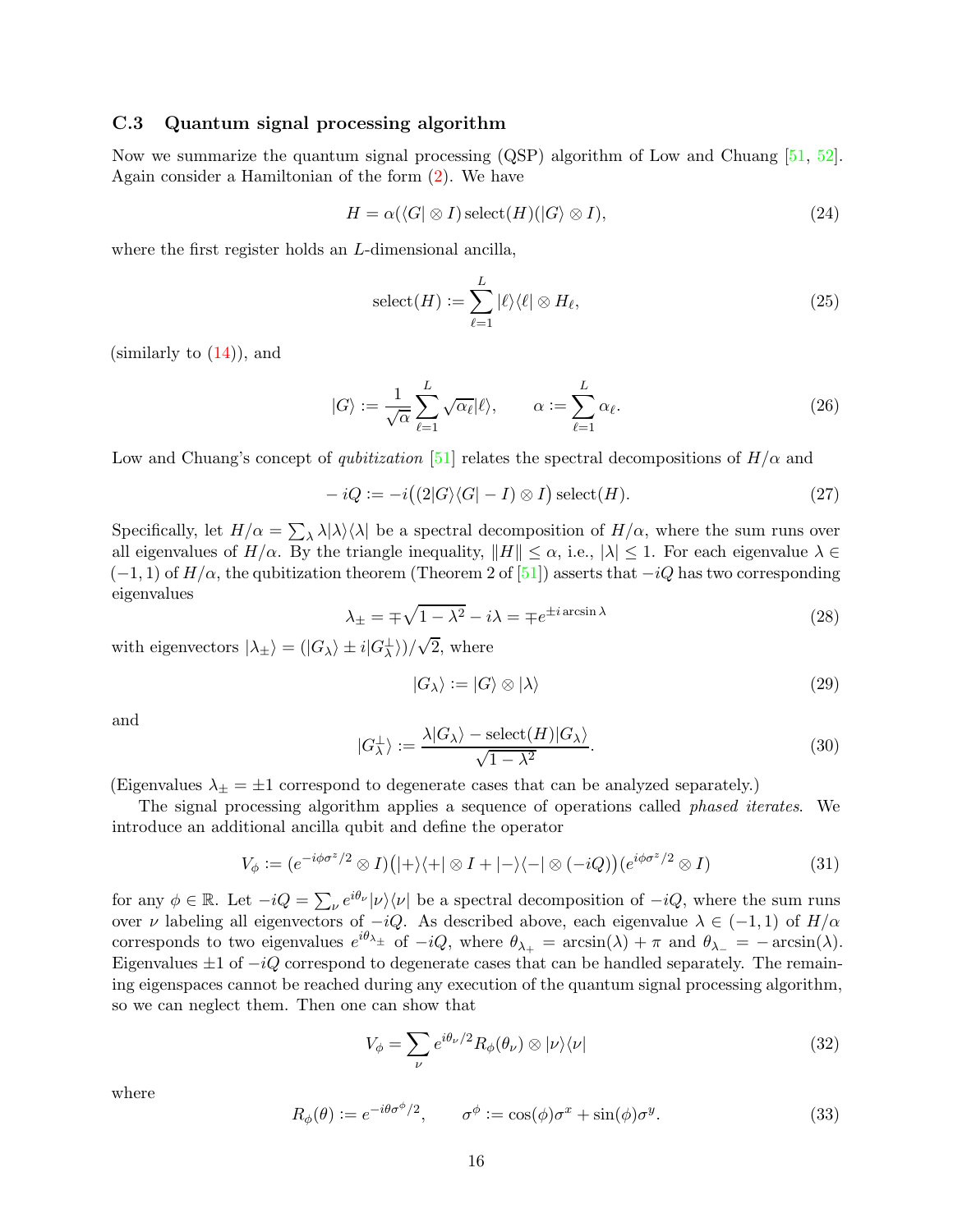Thus each eigenvalue  $e^{i\theta_{\nu}}$  of  $-iQ$  is manifested in  $V_{\phi}$  as an SU(2) operator  $R_{\phi}(\theta_{\nu})$  acting on the ancilla qubit.

For any positive even integer M, composing gates with the same rotation amplitude  $\theta$  but with varying phases  $\phi_1, \ldots, \phi_M$  yields

$$
R_{\phi_M}(\theta)\cdots R_{\phi_1}(\theta) = A(\cos\frac{\theta}{2})I + iB(\cos\frac{\theta}{2})\sigma^z + i\cos\frac{\theta}{2}C(\sin\frac{\theta}{2})\sigma^x + i\cos\frac{\theta}{2}D(\sin\frac{\theta}{2})\sigma^y \tag{34}
$$

for polynomials  $A, B, C, D$  of degree at most M. In the QSP algorithm, only the polynomials A and C are used. This component can be extracted by preparing the ancilla qubit in the state  $|+\rangle$ , composing the primitive rotations, and postselecting the ancilla qubit in the state  $|+\rangle$ . The unwanted factor  $e^{i\theta_\nu/2}$  may be canceled by alternating between  $V_\phi$  and  $V_\phi^\dagger$  $\psi_{\phi+\pi}^{\prime}$ , giving

<span id="page-16-1"></span>
$$
V := V_{\phi_M + \pi}^\dagger V_{\phi_{M-1}} \cdots V_{\phi_2 + \pi}^\dagger V_{\phi_1}.
$$
\n
$$
(35)
$$

To perform Hamiltonian simulation by qubitization, we implement a function of  $\theta$  that converts the eigenvalue  $e^{i\theta_{\lambda_{\pm}}}$  of  $-iQ$  to the desired phase  $e^{-i\lambda t}$ , namely the Jacobi-Anger expansion

$$
e^{i\sin(\theta)t} = \sum_{k=-\infty}^{\infty} J_k(t)e^{ik\theta}.
$$
\n(36)

To do this with a polynomial of degree M, we truncate the expansion at order  $q := \frac{M}{2} + 1$ , giving an approximation with error at most [\[15](#page-57-5)]

<span id="page-16-3"></span>
$$
2\sum_{k=q}^{\infty} |J_k(t)| \le \frac{4t^q}{2^q q!}.\tag{37}
$$

The angles  $\phi_1, \ldots, \phi_M$  that realize this expansion can be computed by an efficient classical procedure (see Lemmas 1 and 3 of  $[53]$ ).

To simulate evolution of an initial state  $|\psi\rangle$ , the QSP algorithm applies V to the state  $|+\rangle \otimes$  $|G\rangle \otimes |\psi\rangle$  and postselects the ancilla register of the output on the state  $|+\rangle \otimes |G\rangle$ . This procedure simulates the desired evolution with error at most

<span id="page-16-2"></span>
$$
8\frac{4(\alpha t)^q}{2^q q!} \le \epsilon. \tag{38}
$$

To achieve simulation for time t and error  $\epsilon$ , the QSP algorithm uses

$$
M = O\left(\alpha t + \frac{\log(1/\epsilon)}{\log \log(1/\epsilon)}\right)
$$
\n(39)

phased iterates  $[52]$ . For each phased iterate, the dominant part is the select(H) subroutine, which is straightforward to implement with  $O(n \log n)$  elementary gates. Overall, we see that the asymptotic gate count in terms of the system size is  $O(n^3 \log n)$ . (Note that by using our improved select(.) implementation described in [Section G.4,](#page-42-2) the asymptotic complexity is reduced to  $O(n^3)$ .

Operationally, post-selection of the ancilla is achieved by measurement. If the outcome is  $|+\rangle \otimes |G\rangle$ , then a state close to  $e^{-iHt}|\psi\rangle$  is produced; otherwise, the algorithm fails. In [Section H.1,](#page-47-1) we compute the success probability of the QSP algorithm and discuss how it can be fairly compared with the deterministic PF algorithm.

When implementing the QSP algorithm, we eliminate unnecessary gates wherever possible to reduce the gate count. In particular, note that in place of [\(31\)](#page-15-1), Low and Chuang define the phased iterate as

<span id="page-16-0"></span>
$$
V'_{\phi} := (e^{-i\phi\sigma^z/2} \otimes I) \Big( |+\rangle \langle +| \otimes I + |-\rangle \langle -| \otimes (Z_{-\pi/2}(-iQ)Z_{\pi/2}) \Big) (e^{i\phi\sigma^z/2} \otimes I), \tag{40}
$$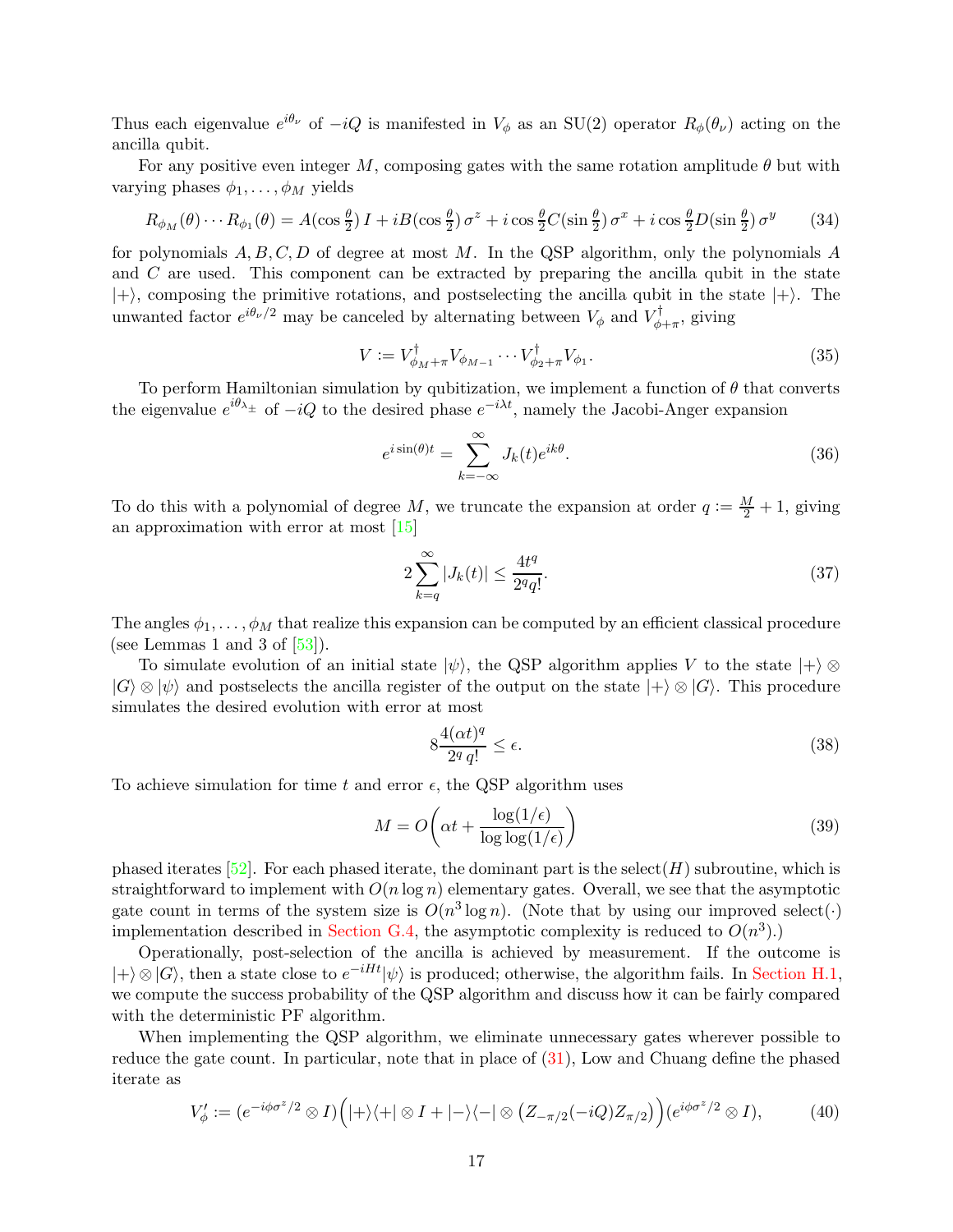where  $Z_{\varphi} := (1 + e^{-i\varphi})|G\rangle\langle G| - I$  is a partial reflection about  $|G\rangle$ . Our modified definition [\(31\)](#page-15-1) saves two partial reflections in each phased iterate—saving  $O(n^2 \log n)$  gates overall—but has the same behavior. This and other optimizations of the implementation are detailed in [Section H.2.](#page-48-0)

The QSP algorithm requires more substantial classical preprocessing than the PF and TS approaches. Computing the angles  $\phi_1, \ldots, \phi_M$  requires finding the roots of a polynomial of degree 2M, and these roots must be determined to high precision. Thus we were unable to compute the parameters of the algorithm explicitly except in very small instances.

As discussed in [Section 3.3,](#page-3-0) we address this issue by considering a segmented version of the algorithm. We discuss this approach further in [Section H.3.](#page-48-1) Here we briefly consider how the segmented implementation impacts the asymptotic performance of the QSP algorithm.

Suppose we fix a positive even integer  $M$ , the maximal number of phased iterates for which the angles  $\phi_1, \ldots, \phi_M$  can practically be computed. As shown in [Section H.3,](#page-48-1) it suffices to use  $r = O(t(\frac{t}{\epsilon}))$  $\frac{t}{\epsilon}$ )<sup>2/M</sup>) segments to ensure overall error at most  $\epsilon$ . In the instance of Hamiltonian simulation considered in this paper, with  $t = n$  and  $\alpha = O(n)$ , we have  $r = O(n^{2+4/M})$  segments. Within each segment, the number of phased iterates is  $M$ , which is independent of the system size. The circuit size of each phased iterate is  $O(n)$  using the improved select(V) implementation described in [Section G.4.](#page-42-2) Thus the segmented algorithm has gate complexity  $O(n^{3+4/M})$ . In our implementation of the segmented algorithm, we use  $M = 28$ , so the exponent is about 3.14.

We also consider empirical bounds for the QSP algorithm. Specifically, we find an improved empirical estimate of the truncation error of the Jacobi-Anger expansion. This partial empirical bound leads to a small reduction in the gate count, as discussed further in [Section H.4.](#page-50-0) As with the TS algorithm, the need for ancilla qubits in the QSP algorithm makes it difficult to establish a comprehensive empirical bound by performing a full simulation on a classical computer. Fixing the target error  $\epsilon = 10^{-3}$ , we investigate the empirical performance of QSP for systems of size 5 to 9. Our preliminary data suggest that the gate count is not significantly improved even with such an empirical bound, so we do not consider such a bound in our study.

### <span id="page-17-0"></span>D System-size dependence for other simulation algorithms

In this appendix, we discuss the asymptotic gate complexity of the Hamiltonian simulation algorithms we chose not to implement.

For a local Hamiltonian, the gate complexity of the algorithm based on fractional queries is [\[13](#page-57-4)]

$$
O\left(\tilde{\tau} \frac{\log(\tilde{\tau}/\epsilon)}{\log \log(\tilde{\tau}/\epsilon)} (\log(\tilde{\tau}/\epsilon) + n)\right)
$$
\n(41)

where  $\tilde{\tau} = L||H||_{\text{max}}t$ , with  $||H||_{\text{max}}$  denoting the largest entry of H in absolute value (note that this expression slightly tightens the one given in the main statement of Theorem 1.1 of [\[13](#page-57-4)]; see the end of the proof of that theorem for details). We have  $L = \Theta(n)$  and  $||H||_{\text{max}} = \Theta(n)$ , so  $\tilde{\tau} = O(n^3)$ , and the gate complexity is  $O(n^4 \frac{\log n}{\log \log n})$ .

Similarly, the gate complexity of the algorithm based on a linear combination of quantum walk steps is [\[15](#page-57-5), Theorem 1]

$$
O\left(\tau\left(n+\log^{5/2}(\tau/\epsilon)\right)\frac{\log(\tau/\epsilon)}{\log\log(\tau/\epsilon)}\right)
$$
\n(42)

where  $\tau = d||H||_{\text{max}}t$  with d denoting the sparsity of H. Since  $d = \Theta(n)$ , we find a gate complexity of  $O(n^4 \frac{\log n}{\log \log n})$ .

We now turn to the simulation algorithm based on quantum walk [\[12,](#page-57-2) Theorem 1]. Previous work on this approach has not focused on the gate complexity, so we evaluate it here. The algorithm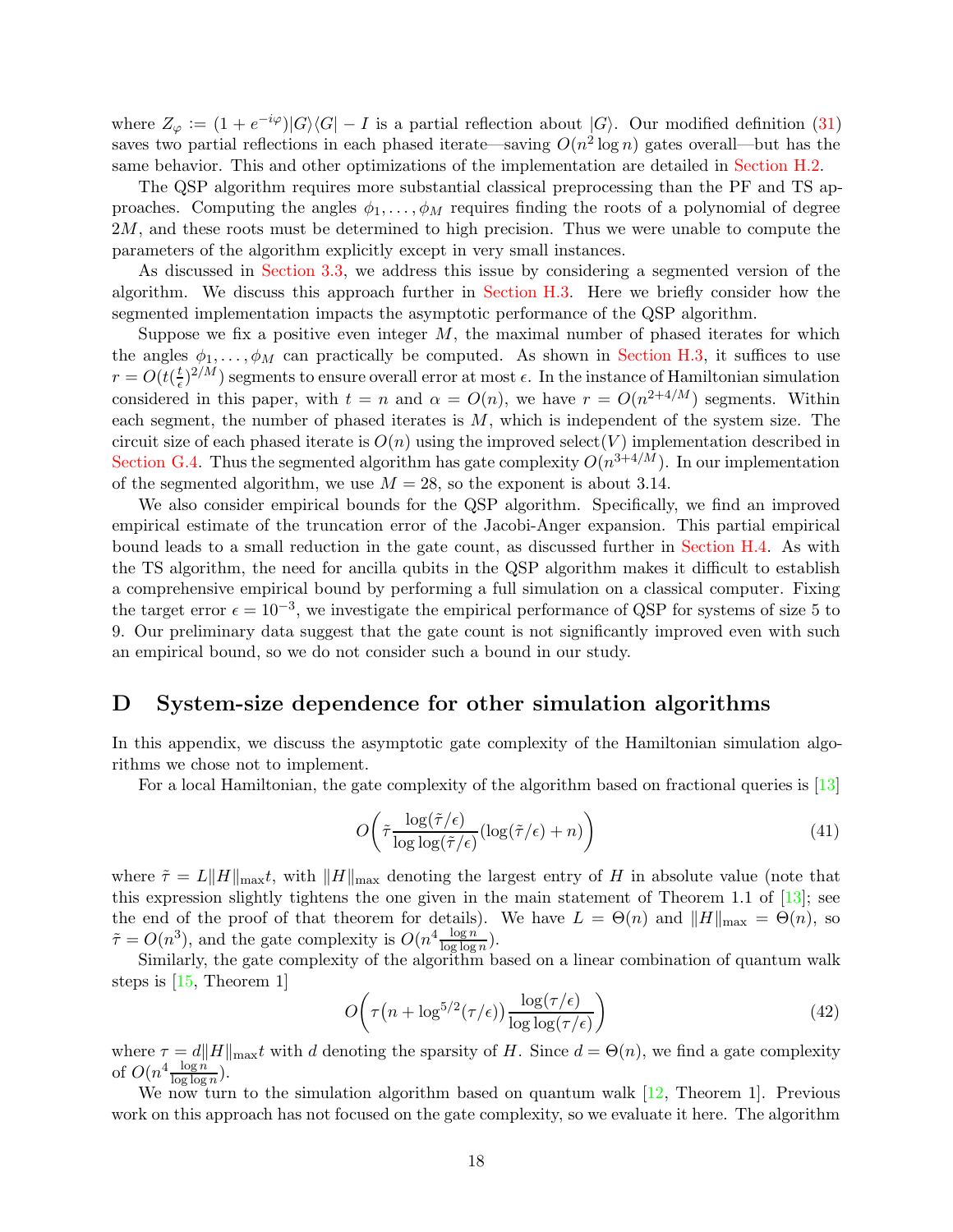proceeds as follows. First we perform phase estimation on the quantum walk with one bit of precision. We then apply  $O(d||H||_{\text{max}}t)$  steps of a lazy quantum walk. Finally, we invoke phase estimation again with  $O(d||H||_{\text{max}}t)$  applications of the walk operator and use this estimate to correct the phase, further improving the accuracy.

The above procedure uses  $O(d||H||_{\text{max}}t) = O(n^3)$  quantum walk steps, which dominates the cost of the Fourier transform in the phase estimation procedure (since the estimated phase has  $\log(d||H||_{\max}t) = O(\log n)$  bits, the Fourier transform has complexity  $O(\log n \log \log n)$  and the coherent computation of the sine function to correct the phase (with complexity  $O(M(\log n) \log \log n)$ ) poly(log n), where  $M(k)$  is the complexity of multiplying k-bit numbers [\[17](#page-57-11)]). Thus, to understand the asymptotic gate complexity of the algorithm, it suffices to study the gate complexity of performing a quantum walk step.

The quantum walk operator is the product of a swap (with complexity  $O(n)$ ) and the reflection

$$
\sum_{x=1}^{2^n} |x\rangle\langle x| \otimes (2|\phi_x\rangle\langle\phi_x| - I), \tag{43}
$$

where

$$
|\phi_x\rangle := \frac{1}{\sqrt{2^n}} \sum_{y=1}^{2^n} |y\rangle \left[ \sqrt{\frac{H_{xy}^*}{\mathcal{X}}} |0\rangle + \sqrt{1 - \frac{|H_{xy}|}{\mathcal{X}}} |1\rangle \right]
$$
(44)

with

$$
\mathcal{X} := \frac{1}{dt} \max\left\{ \left[ \|H\| t/\sqrt{\epsilon} \right], \left[ \|H\|_{\max} dt \right] \right\}.
$$
 (45)

To implement the walk operator, it suffices to give procedures for preparing  $|\phi_x\rangle$  and reflecting about  $|0\rangle$ . The reflection operator can be implemented by performing an X gate on each qubit, applying a controlled-Z gate with  $n-1$  control qubits, and again performing an X gate on each qubit, for a total cost of  $O(n)$ . Thus it remains to understand the cost of preparing  $|\phi_x\rangle$ .

The algorithm uses oracles  $O_F$  and  $O_H$  acting as

<span id="page-18-0"></span>
$$
O_F|x,\ell\rangle = |x, f(x,\ell)\rangle\tag{46}
$$

and

$$
O_H|x, y, z\rangle = |x, y, z \oplus H_{xy}\rangle, \tag{47}
$$

where  $f(x, \ell)$  is the column index of the  $\ell$ th nonzero element in row x. Reference [\[12](#page-57-2)] observes that  $|\phi_x\rangle$  can be prepared with cost

$$
O(n + \cos(\mathcal{O}_F) + \cos(\mathcal{O}_H)).
$$
\n<sup>(48)</sup>

Therefore, it suffices to separately understand the cost of implementing  $O_F$  and  $O_H$  for our Hamiltonian.

Recall that the Hamiltonian takes the form

$$
H = \sum_{j=1}^{n} (\vec{\sigma}_j \cdot \vec{\sigma}_{j+1} + h_j \sigma_j^z). \tag{49}
$$

For any  $j \in \{1, \ldots, n\}$ , the term  $\vec{\sigma}_j \cdot \vec{\sigma}_{j+1}$  acts on the jth and  $(j + 1)$ st qubits according to the matrix

$$
\begin{bmatrix} 1 & 0 & 0 & 0 \ 0 & -1 & 2 & 0 \ 0 & 2 & -1 & 0 \ 0 & 0 & 0 & 1 \end{bmatrix}.
$$
 (50)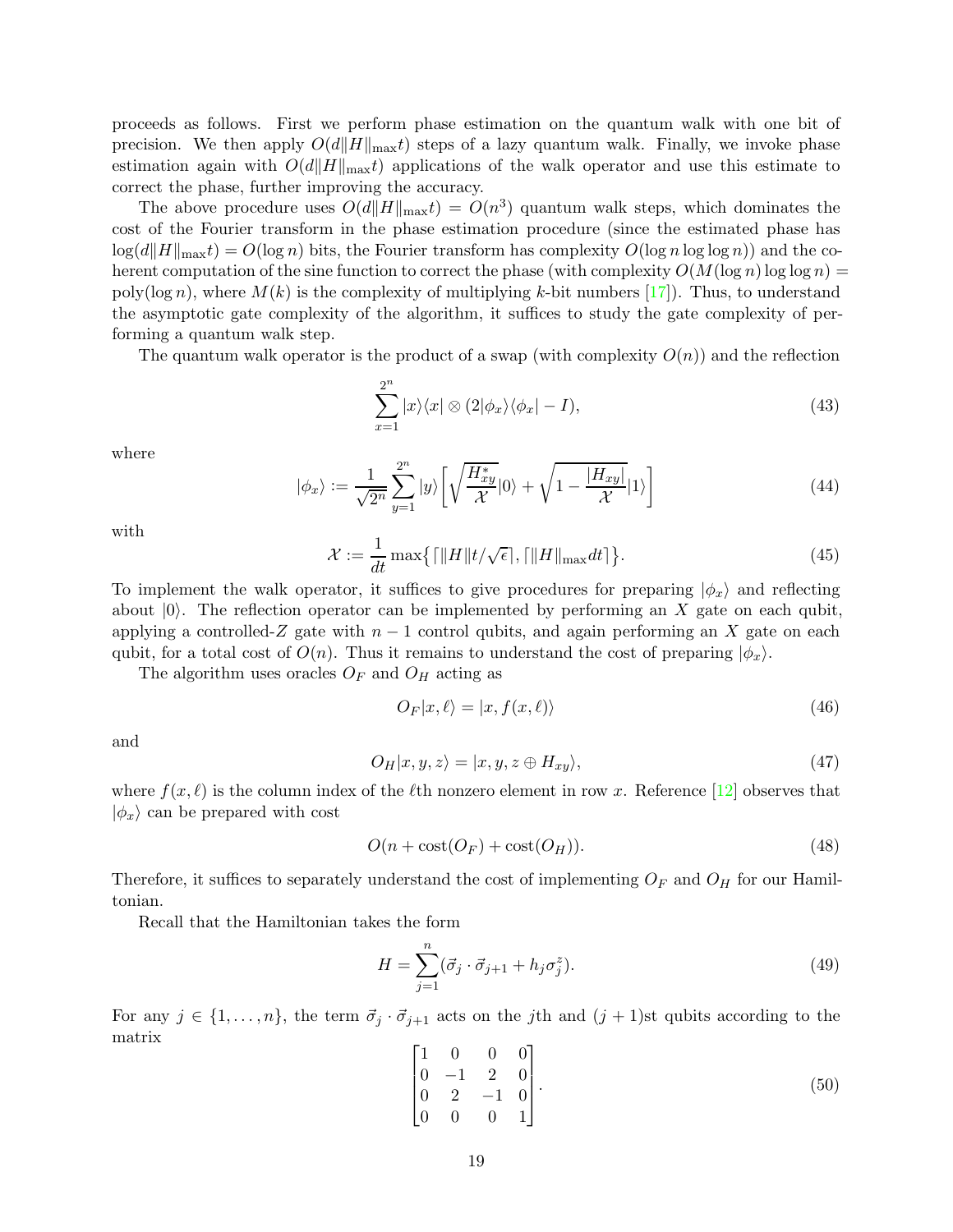Thus the nonzero elements of row x of  $H$ , aside from the diagonal, correspond to the ways of swapping two adjacent bits in the binary representation of x. There are at most  $n+1$  such nonzero elements, so we can suppose that  $\ell \in \{1, \ldots, n+1\}$  in [\(46\)](#page-18-0), where (say)  $\ell = n+1$  corresponds to the diagonal element.

To implement  $O_F$ , we begin by making a copy of the first register using  $O(n)$  CNOT gates, performing

$$
|x,\ell\rangle \mapsto |x,x,\ell\rangle. \tag{51}
$$

Then, conditioned on the value of  $\ell \in \{1, \ldots, n\}$ , we swap the  $\ell$ th and  $(\ell + 1)$ st bits of the second register, giving

$$
|x, x, \ell\rangle \mapsto |x, f(x, \ell), \ell\rangle. \tag{52}
$$

This can be done with complexity  $O(n \log n)$ , since it is a select( $\cdot$ ) gate where the selection register has  $n + 1$  possible states and the target gates act only on two qubits. To uncompute the third register, note that there is a classical algorithm with running time  $O(n)$  that computes  $\ell$  from x and  $f(x, \ell)$ : we just compare the two strings and detect which pair of bits are swapped. This procedure can be made reversible by standard techniques. Therefore, we can erase  $|\ell\rangle$  and thereby implement  $O_F$  with gate complexity  $O(n \log n)$ .

To implement  $O_H$ , we use a classical algorithm that, given the row and column indices  $(x, y)$ , outputs the corresponding matrix element  $H_{xy}$ . The  $(x, x)$  diagonal element is easy to compute from the binary representation of x: every adjacent pair of bits gives a contribution of  $+1$  if the bits agree and  $-1$  if they disagree, and the jth bit gives an additional contribution of  $h_j$  if the bit is 0 and  $-h_j$  if the bit is 1. For  $x \neq y$ , the off-diagonal element  $H_{xy}$  is 2 if x and y differ by swapping some adjacent pair of distinct bits, and is 0 otherwise. Since all these calculations can be performed in time  $O(n)$ , the complexity of implementing  $O_H$  is  $O(n)$ .

Altogether, we see that the gate complexity of the quantum walk simulation is  $O(n^4 \log n)$ , as shown in [Table 1.](#page-2-0)

In fact, our improved implementation of select(.) gates in [Lemma G.7](#page-43-0) shows that  $O_F$  can be implemented in time  $O(n)$ . With this improvement, the quantum walk simulation can be performed slightly faster, in time  $O(n^4)$ .

### <span id="page-19-0"></span>E Circuit synthesis and optimization

We implemented quantum simulation algorithms in the Quipper programming language [\[32\]](#page-59-3). Quipper is a circuit description language equipped with many high-level circuit combinators (e.g., circuit iteration and circuit reversal) that allow for a concise specification of complex quantum circuits. Quipper also supports a hierarchical circuit structure that allows for the efficient manipulation of the very large quantum circuits considered here. We made full use of these features. The Quipper source code for our implementations, together with sample output circuits and optimized versions thereof, are available in a public repository [\[26\]](#page-58-3).

#### <span id="page-19-2"></span><span id="page-19-1"></span>E.1 Overview of algorithm implementations

#### E.1.1 Product formulas

We implement simulation algorithms using product formulas of order 1, 2, 4, 6, and 8. For each order, we implement various time-slicing methods as discussed in [Section C.1](#page-11-0) and [Appendix F.](#page-22-0) Specifically, we implement the analytic, minimized, and empirical bounds for all orders. For first- , second-, and fourth-order algorithms, we also implement the commutator bound. Overall, we consider 18 different types of product formula algorithm.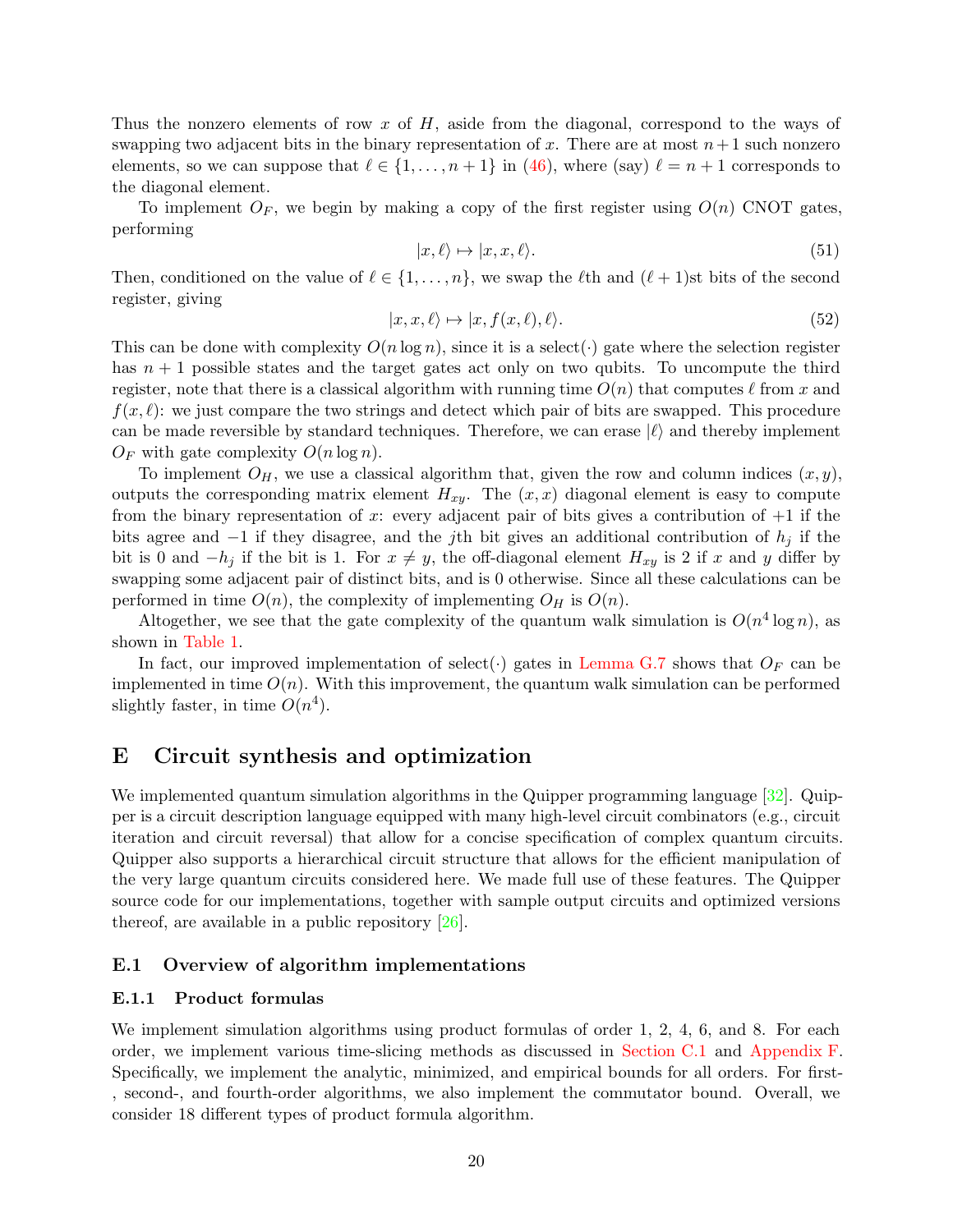The product formula algorithms are the simplest of the simulation algorithms we consider. To simulate the evolution for a short time, these algorithms simply exponentiate each term of the Hamiltonian (which in our case is always proportional to a 1- or 2-qubit Pauli operator) in a carefully-chosen sequence. Simulation for a longer time is then obtained by iterating this sequence. The duration of the individual evolutions and the total number of repetitions is determined using an appropriate error bound. The iteration is easily realized using Quipper's built-in iteration combinator.

#### <span id="page-20-0"></span>E.1.2 Taylor series

The TS algorithm is more involved than the PF algorithm, using more complicated subroutines. Our implementation is based on a mixed unary-binary encoding of the control register, as explained in [Section G.3.](#page-42-1) The implementation consists of several subroutines, including two distinct state preparation subroutines, the select  $(V)$  procedure discussed in [Section G.4,](#page-42-2) and the reflection about  $|0\rangle$ . The first state preparation subroutine maps  $|0\rangle$  into the state  $\sum_{l=1}^{L} \sqrt{\alpha_l} |l\rangle$ , where  $\{\alpha_l\}_{l=1}^L$ are the coefficients of terms in the target Hamiltonian. This is accomplished through the generic state preparation algorithm described in  $[69]$ . The second state preparation subroutine generates a state proportional to  $\sum_{k=0}^{K} \sqrt{t^k/k!} |1^k 0^{K-k}\rangle$  starting with the basis state  $|0\rangle$ , for which the generic method [\[69](#page-61-12)] is suboptimal. Instead, we use the state preparation procedure described in [\[14](#page-57-3)], applying a rotation on the first qubit, followed by rotations on qubits  $k = 2$  to K controlled by the qubit k−1. We develop our own implementation of the select(V) operation, as described in [Section G.4.](#page-42-2) The reflection about  $|0\rangle$  is implemented as a multiply-controlled Z gate, following the construction in [\[55](#page-60-14)] that uses ancillas in the state  $|0\rangle$ .

#### <span id="page-20-1"></span>E.1.3 Quantum signal processing

We implement two versions of the QSP algorithm. First, we consider the original version of the algorithm as described in [Section C.3.](#page-15-0) In choosing the parameters for this implementation, we use the empirical estimate of the remainder of the Jacobi-Anger expansion described in [Section H.4.](#page-50-0) Unfortunately, our implementation of the classical computation of the rotation angles [\[53\]](#page-60-13) is only able to handle very small system sizes. Instead, to generate gate counts, we use randomly-selected angles as placeholder values. Thus the circuits constructed by our implementation have the correct structure (and in particular, give the correct gate count over the Clifford $+R_z$  basis, and a good approximation over the Clifford+ $T$  basis), but do not actually implement the desired unitary.

We also implement a segmented version of the QSP algorithm as discussed near the end of [Section C.3](#page-15-0) and detailed in [Section H.3.](#page-48-1) In this case, we invoke a rigorous error bound, and we are able to correctly compute all parameters of the algorithm. However, the rotation angle computation is involved and uses high-precision arithmetic. For this reason, we compute these parameters off-line using Mathematica and store the results in a look-up table that is accessed by the Quipper program to construct the quantum circuit. Thus our Quipper implementation can only produce circuits for the system sizes for which these values have been precomputed. The Mathematica scripts are available as part of our implementation [\[26](#page-58-3)] so that the interested reader can compute the required parameters and add them to the look-up tables if additional system sizes are of interest.

#### <span id="page-20-2"></span>E.2 Gate counts and synthesis

We express all algorithms using Clifford gates (including  $CNOT$ ) and single-qubit z-rotations by arbitrary angles. We use Quipper's standard gate-counting feature to produce the first set of resource estimates (in the Clifford+ $R_z$  basis). To obtain our second set of estimates (in the Clifford+T basis),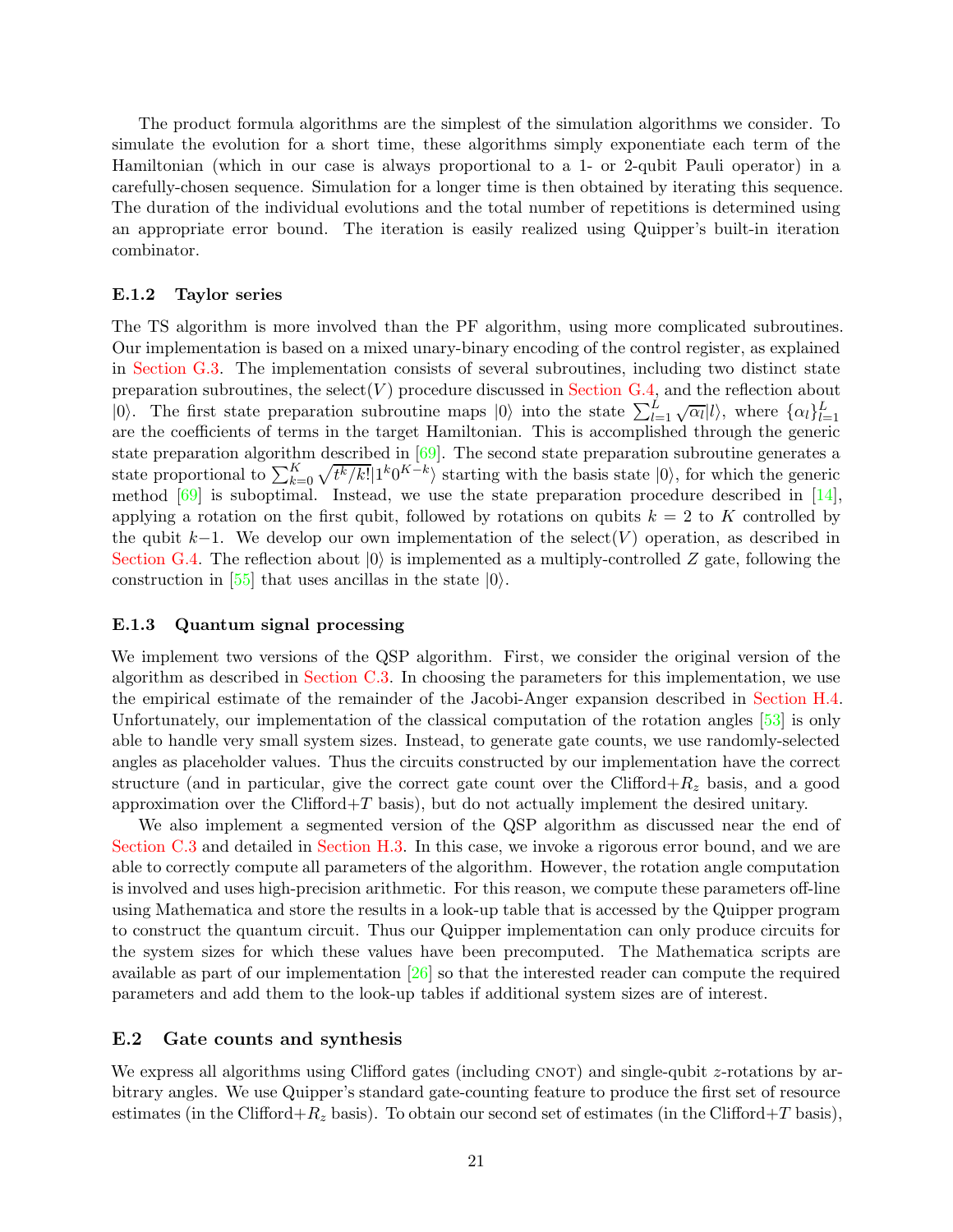we must approximate z-rotations by Clifford  $+T$  circuits. These approximations are obtained using the optimal algorithm of Ross and Selinger [\[66\]](#page-61-4) (which builds upon the exact synthesis algorithm of Kliuchnikov, Maslov, and Mosca [\[45\]](#page-59-15)).

Note that a better approach to decomposing  $R_z$  gates into Clifford+T circuits might be to rely on the repeat-until-success (RUS) strategy of  $[16]$ . This reduces the T-count by a factor of about 2.5 on average, at the cost of using additional resources in the form of measurements, classical feedback, and additional CNOT gates. One may combine RUS decomposition with Campbell's unitary mixing approach  $[20]$  to further reduce the T-count by a factor of about 2. Finally, rather than using only the  $T = R_z(\pi/4)$  gate, one may also distill  $R_z(\pi/6)$  with comparable or better efficiency as the T gate [\[18](#page-58-12)]. Using  $R_z(\pi/6)$  along with the T gate in the RUS circuits [\[16](#page-57-12)] together with unitary mixing  $[20]$ , we expect an improvement in the resource count for a fault-tolerant implementation by a factor of 5 or more. Alternatively, one might employ the gate distillation techniques of [\[29](#page-58-13)], which could also significantly reduce the cost of implementing fault-tolerant gates. We leave a detailed investigation of such possible improvements as a subject for future work.

When producing Clifford $+T$  gate counts for the non-segmented QSP algorithm, we synthesize rotations that are incorrect, since we are unable to compute the exact rotation angles. Since the number of Clifford $+T$  gates required to synthesize a given rotation depends on its angle, the resulting gate counts are not, strictly speaking, precise. Nevertheless, we expect the produced gate counts to accurately represent the true counts. Since the rotation angles are randomly chosen, their cost is that of a typical angle (roughly  $3\log(1/\tau)$  where  $\tau$  is the approximation precision). Furthermore, because we synthesize many rotations, occurrences of over/underestimation of the specific gate counts average out over the entire circuit by the law of large numbers. The cost of the approximation therefore depends primarily on the precision—which, in turn, depends on the number of rotations in the overall circuit—but not on the individual rotation angles.

To approximate a given Hamiltonian  $e^{-iHt}$  to precision  $\epsilon$  with a Clifford+T circuit, we divide the allowed error  $\epsilon$  between gate synthesis and simulation algorithm errors. In our implementation, we allocate  $\epsilon/2$  to the simulation error and  $\epsilon/2$  to the gate synthesis error. The latter is then divided by the total number of z-rotations appearing in the circuit. While anecdotal evidence suggests that such an even division of  $\epsilon$  between simulation and synthesis is a good choice, we leave it as an avenue for future research to determine whether a more subtle partition should be preferred.

#### <span id="page-21-0"></span>E.3 Optimization

We also employ a circuit optimizer [\[57\]](#page-60-5) that uses a variety of techniques to reduce gate counts in an automated way. The optimizer uses various circuit equivalences to induce quantum gate commutations, mergers, and cancellations.

Many of the subcircuits found in the TS and QSP algorithms are based on Toffoli gates. In our unoptimized circuits, we simply replace each Toffoli gate with an optimal Clifford+T implementation  $[2]$ . However, there are many ways to write the Toffoli gate as a Clifford+T circuit (e.g., some gates in an implementation may commute, controls can be interchanged, and the circuit can be reversed and/or complex conjugated since it is real and self-inverse). Carefully choosing when to use which decomposition can enable additional gate cancellations. For this reason, we outsource Toffoli gate decomposition to the optimizer.

Once the circuits are expressed over the Clifford $+R_z$  basis, our optimizer first performs a sequence of rewrites to reduce the number of Hadamard gates. The resulting circuit is more amenable to further optimization since it typically contains larger chunks that can be expressed using so-called phase polynomials [\[2](#page-56-2), [57](#page-60-5)]. Then we identify pairs of gates that can be canceled or merged (allowing the gates in each pair to be separated by a subcircuit through which one of the gates commutes,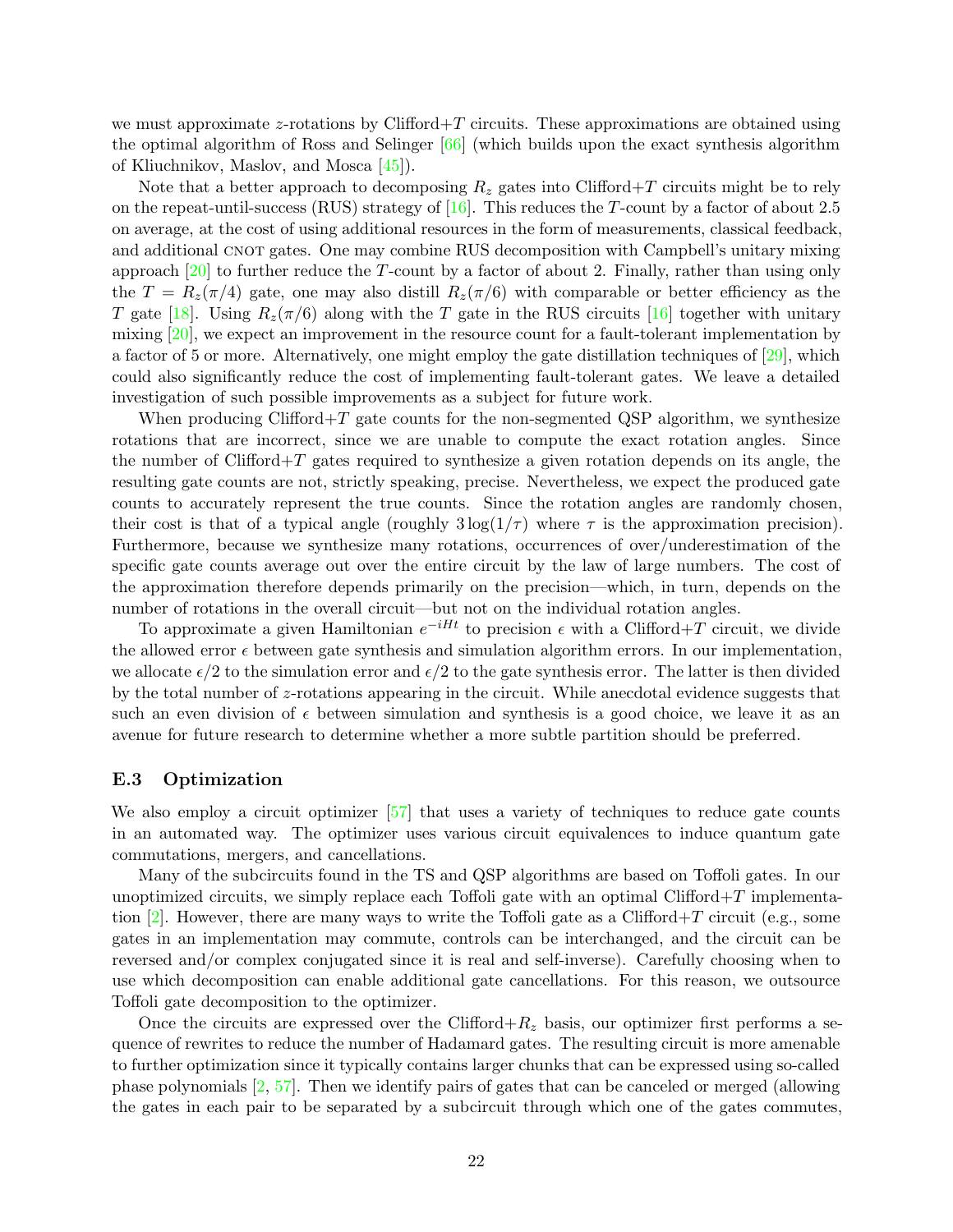according to a fixed set of commutation rules). Finally, we use the phase polynomial representation over  $\{CNOT, R_z\}$  to further lower the  $R_z$  count of the circuit. This representation can be used to identify  $R<sub>z</sub>$  gates that are applied to the same linear Boolean function of the input, and thereby merge them, even if they originally correspond to distant gates. Merging such rotations can enable additional gate commutations, leading to more optimizations. We repeat the entire sequence of optimization procedures until no more gate count reduction is achieved.

Our optimizer comes with "light" and "heavy" options [\[57](#page-60-5)]. In general, the heavy version finds more reductions, but is more computationally intensive. We used the light version of the optimizer to obtain the results reported in this paper since we do not expect the heavy version to change our conclusions qualitatively.

#### <span id="page-22-1"></span>E.4 Correctness

We carry out a number of tests to verify correctness of our circuit-level implementations. We simulate entire PF circuits for systems with up to 15 qubits and check for proximity to the ideal evolution operator by evaluating the spectral norm distance. We also simulate the entire segmented QSP circuit for a system of size 5 and compare the outcome of the circuit to the ideal operator in the same sense. Unfortunately, the number of ancillas makes full simulation for larger instances of the TS algorithm prohibitively expensive. Thus, in lieu of full simulation, we test individual subroutines for correctness: we verify the reflection and state preparation subroutines for systems of up to 15 qubits, and test various instances of the select  $(V)$  circuit, including its controlled versions, for systems of size 5. Finally, we test the output of the optimizer by simulating and comparing circuits before and after optimization [\[57](#page-60-5)].

### <span id="page-22-0"></span>F Product formula implementation details

The main issue involved in implementing product formula (PF) algorithms—as introduced in [Section C.1—](#page-11-0)is to establish error bounds that determine how finely to split the evolution so that some target error is achieved. In this section, we present explicit error analysis for PF algorithms that yields effective methods for computing values of r that ensure the error is at most  $\epsilon$ .

First, we establish error bounds that provide a proven guarantee that the simulated evolution is  $\epsilon$ -close to the ideal evolution. We present three such bounds, which we call the *analytic*, minimized, and commutator bounds. The analytic and minimized bounds, presented in [Section F.1,](#page-23-0) follow essentially the same strategy as in previous work [\[11](#page-57-1)]. The commutator bound, presented in [Section F.2,](#page-25-0) is substantially more involved, using the structure of commutators between terms in the Hamiltonian to improve the result.

Second, in [Section F.3,](#page-37-1) we present *empirical* error bounds, which are obtained by extrapolating numerical data. Since they ostensibly describe the true performance of PF algorithms, the empirical bounds result in smaller gate counts than the rigorous bounds. However, while the empirical bounds are plausible, they do not provide a guarantee about the actual distance between the simulated evolution and the ideal evolution, unlike with rigorous bounds.

Throughout, we quantify the simulation error with respect to the spectral norm. Note that for a unitary process, the diamond norm distance is at most twice the spectral norm distance [\[15](#page-57-5), Lemma 7].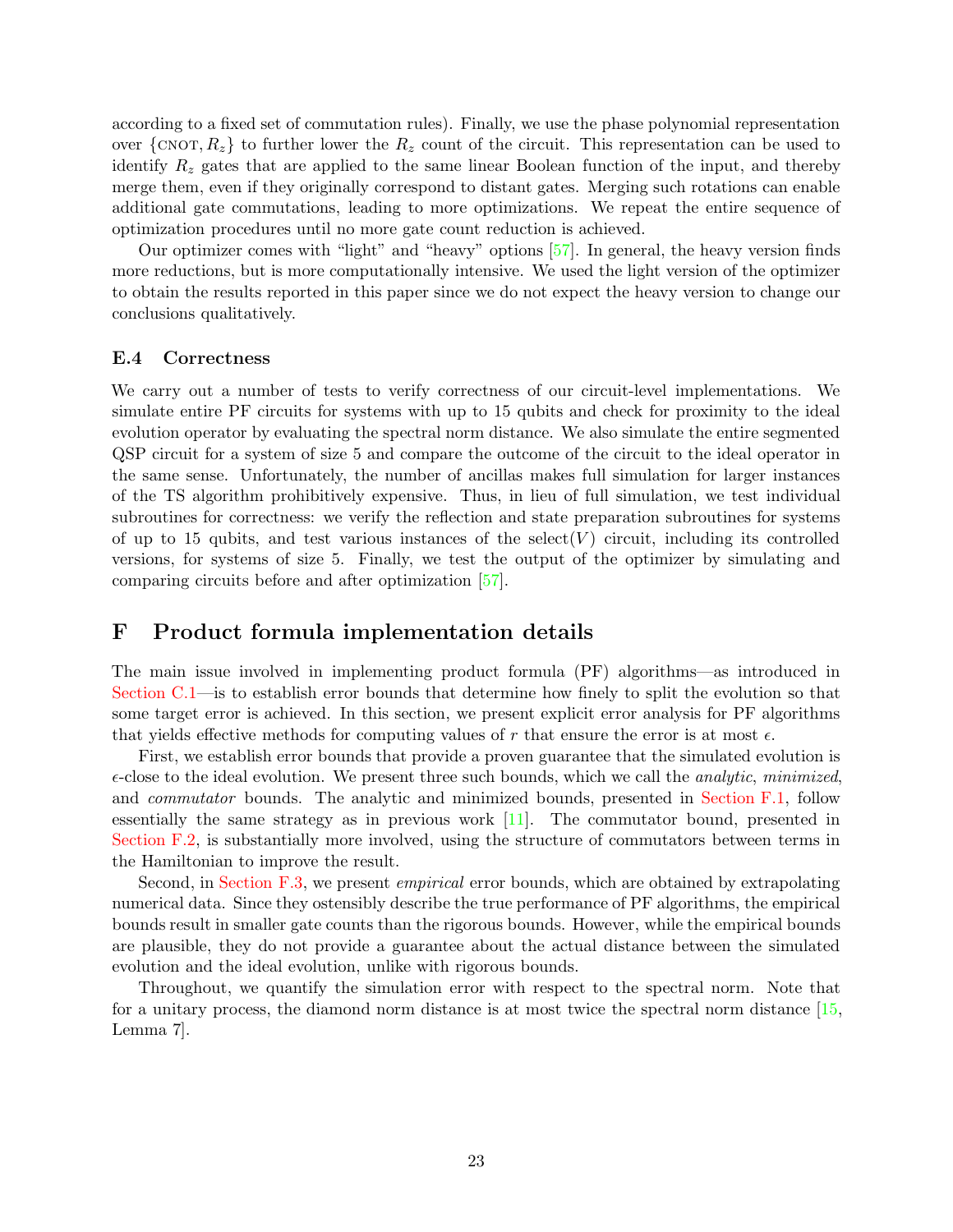#### <span id="page-23-0"></span>F.1 Analytic and minimized bounds

Reference [\[11](#page-57-1)] gives an explicit error bound for Suzuki product formulas. Using similar techniques, we can also give an explicit bound for the first-order case. We present these bounds here, tightening the analysis wherever possible.

First, recall some useful properties of Taylor expansions. For any  $k \in \mathbb{N}$  and any analytic function  $f: \mathbb{C} \to \mathbb{C}$  with  $f(x) = \sum_{j=0}^{\infty} a_j x^j$ , let  $\mathcal{R}_k(f) := \sum_{j=k+1}^{\infty} a_j x^j$  denote the remainder of the Taylor series expansion of  $f$  up to order  $k$ .

<span id="page-23-3"></span>**Lemma F.1.** If  $\lambda \in \mathbb{C}$  and  $H_1, \ldots, H_L$  are Hermitian, then

$$
\left\| \mathcal{R}_k \left( \prod_{j=1}^L \exp(\lambda H_j) \right) \right\| \leq \mathcal{R}_k \left( \exp \left( \sum_{j=1}^L |\lambda| \cdot \|H_j\| \right) \right). \tag{53}
$$

Proof. We have

<span id="page-23-1"></span>
$$
\prod_{j=1}^{L} \exp(\lambda H_j) = \prod_{j=1}^{L} \sum_{r_j=0}^{\infty} \lambda^{r_j} \frac{H_j^{r_j}}{r_j!} = \sum_{r_1, \dots, r_L=0}^{\infty} \prod_{j=1}^{L} \lambda^{r_j} \frac{H_j^{r_j}}{r_j!},
$$
\n(54)

so

<span id="page-23-2"></span>
$$
\mathcal{R}_k \left( \prod_{j=1}^L \exp(\lambda H_j) \right) = \sum_{\substack{r_1, \dots, r_L = 0 \\ \sum_i r_i \ge k+1}}^{\infty} \prod_{j=1}^L \lambda^{r_j} \frac{H_j^{r_j}}{r_j!}.
$$
\n(55)

Using the triangle inequality and submultiplicativity of the norm, we find

$$
\left\| \mathcal{R}_{k} \left( \prod_{j=1}^{L} \exp(\lambda H_{j}) \right) \right\| = \left\| \sum_{\substack{r_{1}, \dots, r_{L} = 0 \\ \sum_{i} r_{i} \ge k+1}} \prod_{j=1}^{L} \lambda^{r_{j}} \frac{H_{j}^{r_{j}}}{r_{j}!} \right\| \le \sum_{\substack{r_{1}, \dots, r_{L} = 0 \\ \sum_{i} r_{i} \ge k+1}} \prod_{j=1}^{L} |\lambda|^{r_{j}} \frac{\|H_{j}\|^{r_{j}}}{r_{j}!}.
$$
 (56)

Finally, similarly as in  $(54)$  and  $(55)$ , we have

$$
\sum_{\substack{r_1,\ldots,r_L=0\\ \sum_i r_i \ge k+1}}^{\infty} \prod_{j=1}^L |\lambda|^{r_j} \frac{\|H_j\|^{r_j}}{r_j!} = \mathcal{R}_k \left( \prod_{j=1}^L \exp(|\lambda| \cdot \|H_j\|) \right) = \mathcal{R}_k \left( \exp \left( \sum_{j=1}^L |\lambda| \cdot \|H_j\| \right) \right),\tag{57}
$$

which completes the proof.

<span id="page-23-4"></span>**Lemma F.2.** If  $\lambda \in \mathbb{C}$ , then  $|\mathcal{R}_k(\exp(\lambda))| \leq \frac{|\lambda|^{k+1}}{(k+1)!} \exp(|\lambda|)$ .

Proof. Using the Taylor expansion of the exponential function, we have

$$
|\mathcal{R}_k(\exp(\lambda))| = \left|\sum_{l=k+1}^{\infty} \frac{\lambda^l}{l!}\right| \le \sum_{l=k+1}^{\infty} \frac{|\lambda|^l}{l!} = |\lambda|^{k+1} \sum_{l=k+1}^{\infty} \frac{|\lambda|^{l-(k+1)}}{l!}
$$
(58)

$$
= |\lambda|^{k+1} \sum_{l=0}^{\infty} \frac{|\lambda|^l}{(l + (k+1))!} \le |\lambda|^{k+1} \sum_{l=0}^{\infty} \frac{|\lambda|^l}{l!} \frac{1}{(k+1)!}
$$
(59)

$$
=\frac{|\lambda|^{k+1}}{(k+1)!}\exp(|\lambda|),\tag{60}
$$

which completes the proof.

 $\Box$ 

 $\Box$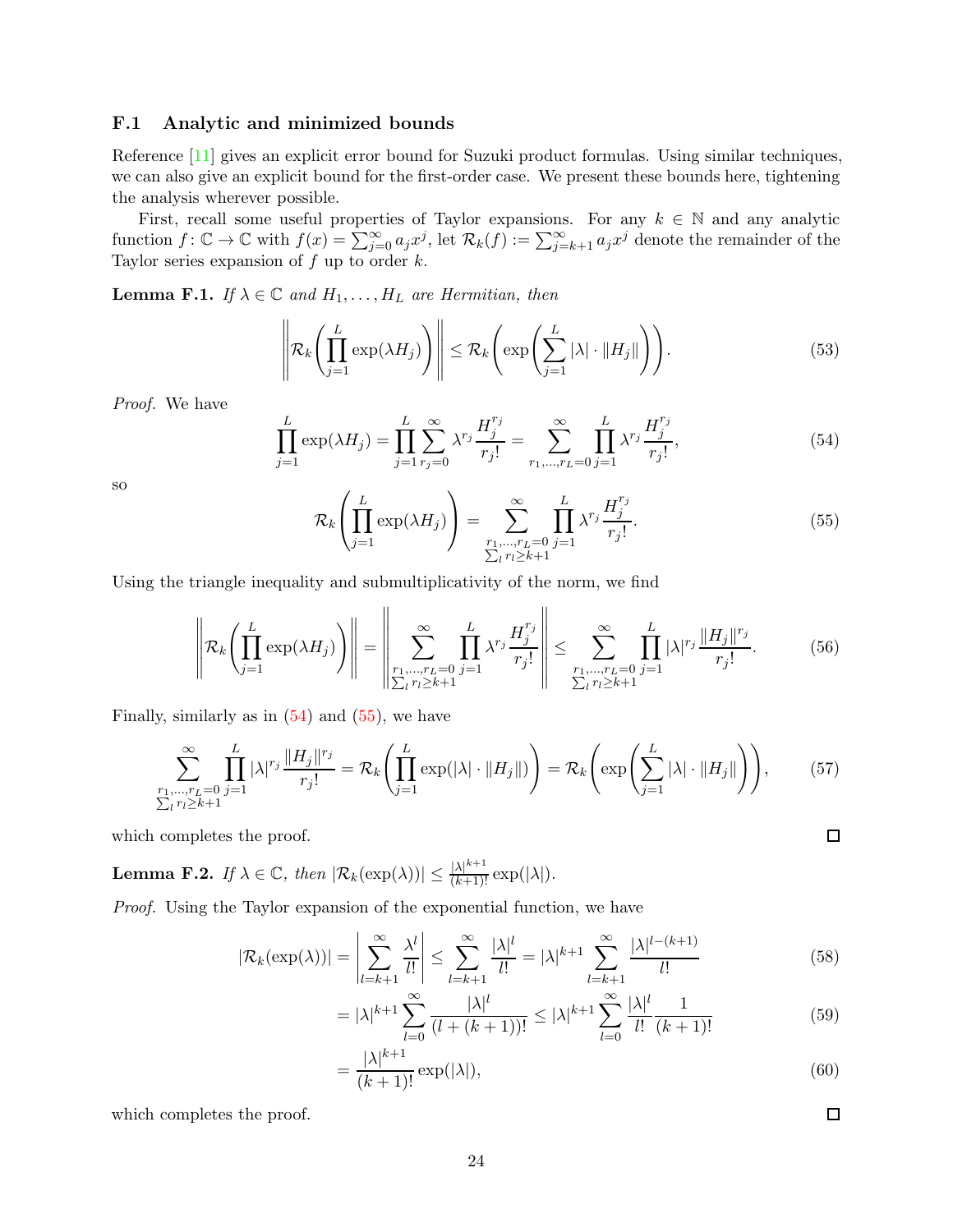Now we give an explicit error bound for the first-order product formula.

<span id="page-24-0"></span>**Proposition F.3.** Let  $r \in \mathbb{N}$  and  $t \in \mathbb{R}$ . Let  $H_1, \ldots, H_L$  be Hermitian operators, and  $\Lambda :=$  $\max_j ||H_j||$ . Then

$$
\left\|\exp\left(-it\sum_{j=1}^{L}H_j\right) - \left[\prod_{j=1}^{L}\exp\left(-\frac{it}{r}H_j\right)\right]^r\right\| \le \frac{(L\Lambda t)^2}{r}\exp\left(\frac{L\Lambda|t|}{r}\right). \tag{61}
$$

*Proof.* Let  $\lambda = -it$ . We start by considering  $\|\exp(\lambda \sum_{j=1}^{L} H_j) - \prod_{j=1}^{L} \exp(\lambda H_j)\|$ . Using [Lemma F.1](#page-23-3) and [Lemma F.2,](#page-23-4) we find

$$
\left\|\exp\left(\lambda \sum_{j=1}^{L} H_j\right) - \prod_{j=1}^{L} \exp(\lambda H_j)\right\| = \left\|\mathcal{R}_1\left(\exp\left(\lambda \sum_{j=1}^{L} H_j\right) - \prod_{j=1}^{L} \exp(\lambda H_j)\right)\right\|
$$
(62)

$$
\leq \left\| \mathcal{R}_1 \left( \exp\left(\lambda \sum_{j=1}^L H_j \right) \right) \right\| + \left\| \mathcal{R}_1 \left( \prod_{j=1}^L \exp(\lambda H_j) \right) \right\| \tag{63}
$$

$$
\leq \mathcal{R}_1\left(\exp\left(|\lambda| \cdot \left|\sum_{j=1}^L H_j\right|\right)\right) + \mathcal{R}_1\left(\exp\left(\sum_{j=1}^L |\lambda| \cdot \|H_j\|\right)\right) \tag{64}
$$

$$
\leq 2\mathcal{R}_1(\exp(|\lambda|L\Lambda))\tag{65}
$$

$$
\leq (|\lambda| L \Lambda)^2 \exp(|\lambda| L \Lambda). \tag{66}
$$

We then divide the evolution into  $r$  segments and apply the above inequality to each segment, giving

$$
\left\|\exp\left(-it\sum_{j=1}^{L}H_j\right) - \left[\prod_{j=1}^{L}\exp\left(-\frac{it}{r}H_j\right)\right]^r\right\| \le r\left\|\exp\left(-\frac{it}{r}\sum_{j=1}^{L}H_j\right) - \prod_{j=1}^{L}\exp\left(-\frac{it}{r}H_j\right)\right\| \tag{67}
$$

$$
\leq r \left(\frac{tL\Lambda}{r}\right)^2 \exp\left(\frac{|t|L\Lambda}{r}\right) \tag{68}
$$

$$
=\frac{(L\Lambda t)^2}{r}\exp\bigg(\frac{L\Lambda|t|}{r}\bigg),\tag{69}
$$

 $\Box$ 

which completes the proof.

A similar bound holds for the higher-order case, as follows.

<span id="page-24-1"></span>**Proposition F.4.** Let  $r \in \mathbb{N}$  and  $t \in \mathbb{R}$ . Let  $H_1, \ldots, H_L$  be Hermitian operators, and  $\Lambda :=$  $\max_j \|H_j\|$ . Then

$$
\left\|\exp\left(-it\sum_{j=1}^{L}H_j\right) - \left[S_{2k}\left(-\frac{it}{r}\right)\right]^r\right\| \le \frac{(2L5^{k-1}\Lambda|t|)^{2k+1}}{3r^{2k}}\exp\left(\frac{2L5^{k-1}\Lambda|t|}{r}\right). \tag{70}
$$

We omit the proof, which follows along the same lines as the proof of [Proposition F.3.](#page-24-0)

When performing quantum simulation, our goal is to ensure that the error is at most some given  $\epsilon$ . Thus, to apply [Proposition F.3](#page-24-0) and [Proposition F.4,](#page-24-1) we must choose a value of r that ensures the right-hand side is at most  $\epsilon$ . One approach [\[11](#page-57-1)] is to give a closed-form expression for some suitable r as a function of  $\epsilon$  (and other simulation parameters). We call the resulting error bound an analytic bound.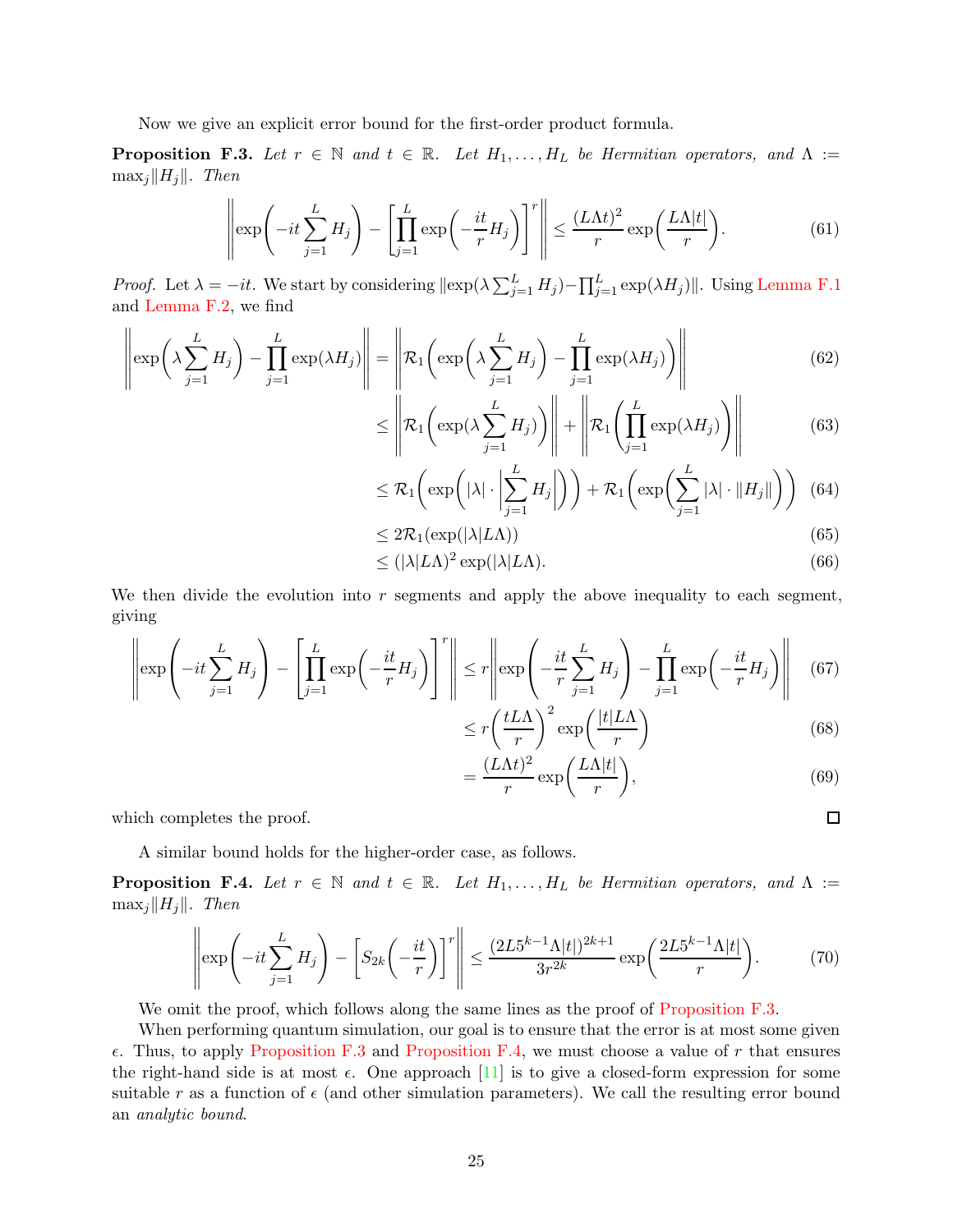**Definition 1.** Let  $t \in \mathbb{R}$  and  $\epsilon > 0$ . Let  $H_1, \ldots, H_L$  be Hermitian operators, and  $\Lambda := \max_j ||H_j||$ . Then the first-order analytic bound is given by

$$
r_1 = \left\lceil \max \left\{ L |t| \Lambda, \frac{e(Lt\Lambda)^2}{\epsilon} \right\} \right\rceil \tag{71}
$$

and the  $(2k)$ <sup>th</sup> order analytic bound is given by

$$
r_{2k} = \left[ \max \left\{ 2L5^{k-1} \Lambda |t|, \sqrt[2k]{\frac{e(2L5^{k-1} \Lambda |t|)^{2k+1}}{3\epsilon}} \right\} \right].
$$
 (72)

Analytic bounds can be computed efficiently and result in circuits approximating the time evolution up to the required precision. However, because the error estimates are pessimistic, the corresponding circuits are unnecessarily large.

A slight improvement can be obtained by searching for the smallest possible  $r$  that satisfies the constraints given by [Proposition F.3](#page-24-0) and [Proposition F.4.](#page-24-1) We call the resulting error bound a minimized bound.

**Definition 2.** Let  $t \in \mathbb{R}$  and  $\epsilon > 0$ . Let  $H_1, \ldots, H_L$  be Hermitian operators, and  $\Lambda := \max_j ||H_j||$ . Then the first-order minimized bound is given by

$$
r_1 = \min\left\{r \in \mathbb{N} : \frac{(L\Lambda t)^2}{r} \exp\left(\frac{L\Lambda |t|}{r}\right) \le \epsilon\right\}
$$
 (73)

and the  $(2k)$ th-order minimized bound is given by

$$
r_{2k} = \min\left\{r \in \mathbb{N}: \frac{(2L5^{k-1}\Lambda|t|)^{2k+1}}{3r^{2k}}\exp\left(\frac{2L5^{k-1}\Lambda|t|}{r}\right) \le \epsilon\right\}.\tag{74}
$$

Minimized bounds can be computed efficiently using binary search. First, we compute the error bound with  $r = 1$ . If the result is within our desired accuracy  $\epsilon$ , we stop; otherwise, we double r and repeat the procedure. This allows us to bracket the value of r in logarithmic time. Then we perform binary search to determine the precise value of r.

#### <span id="page-25-0"></span>F.2 Commutator bounds

If all terms in the Hamiltonian commute, then even the lowest-order product formula has no error. Intuitively, if many pairs of terms commute, then the error should be small. Indeed, the secondorder contribution to the error in the first-order formula involves commutators between all pairs of terms, and this fact can be used to strengthen the bound [\[50\]](#page-60-1).

In this section, we present improved error bounds that take advantage of commuting pairs of terms in the Hamiltonian. In particular, we give commutator bounds for the second- and fourthorder formulas, whose constructions can in principle be adapted to higher-order cases. To the best of our knowledge, these are the first error bounds for higher-order product formulas that take advantage of commutator structure.

In [Section F.2.1,](#page-26-0) we present abstract versions of the commutator bounds, stated in terms of coefficients that count the number of terms in the Hamiltonian with particular commutation relations. We specialize these bounds to our particular system in [Section F.2.2,](#page-30-0) using the symmetry of our Hamiltonian to substantially simplify application of the bounds.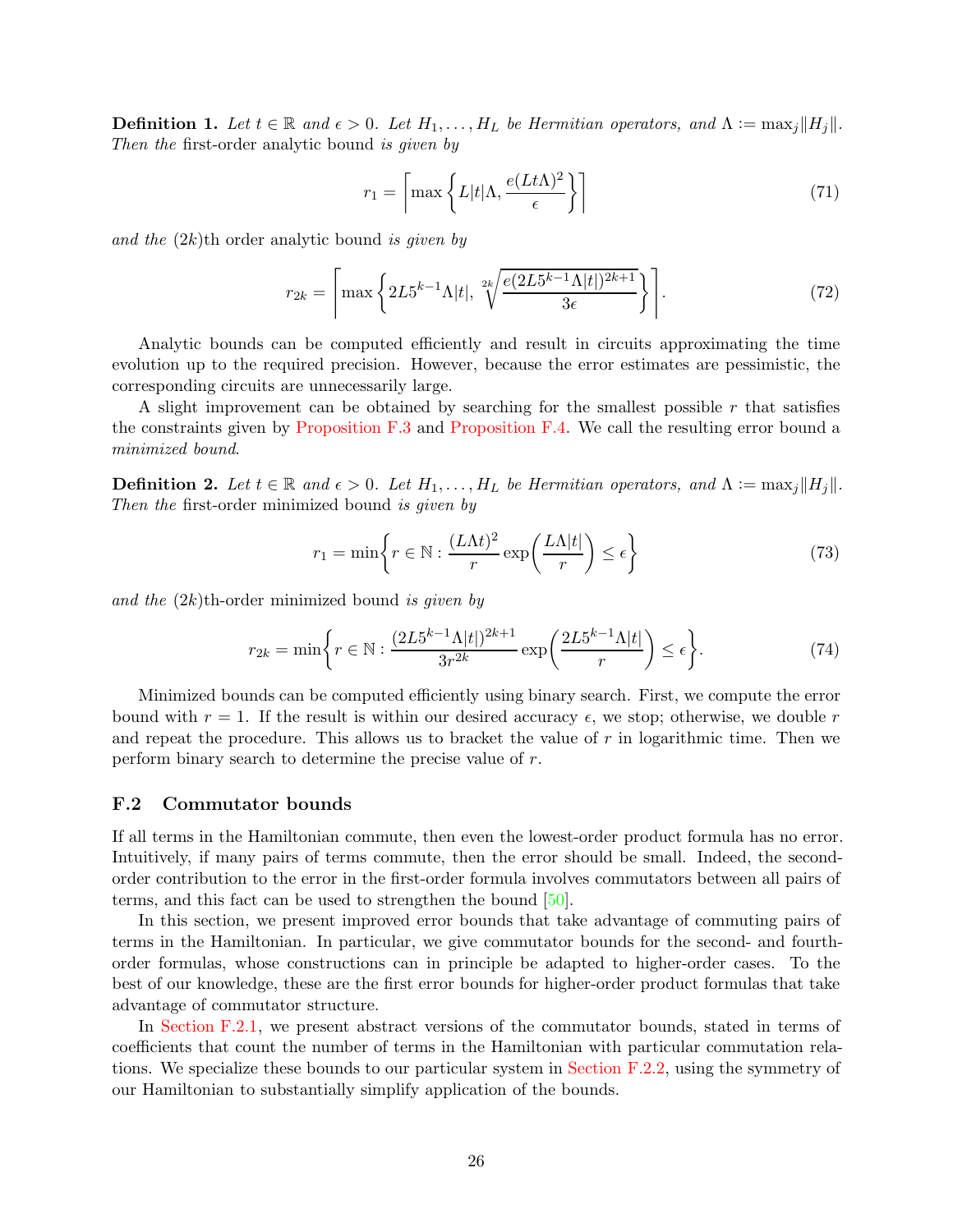#### <span id="page-26-0"></span>F.2.1 Abstract commutator bounds

 $\alpha$ 

We begin by presenting a bound for the first-order formula as described in [\[50](#page-60-1)], giving an explicit bound for the higher-order terms.

<span id="page-26-2"></span>**Theorem F.5** (First-order commutator bound). Let  $H_1, \ldots, H_L$  be Hermitian operators with norm at most  $\Lambda := \max_j ||H_j||$ . Let  $C := |\{(H_i, H_j) : [H_i, H_j] \neq 0, i < j\}|$  be the number of noncommuting pairs of operators, and let  $t \in \mathbb{R}$ . Then

$$
\left\|\exp\left(-it\sum_{j=1}^{L}H_j\right) - \left[\prod_{j=1}^{L}\exp\left(-\frac{it}{r}H_j\right)\right]^r\right\| \leq C\frac{(\Lambda t)^2}{r} + \frac{(L\Lambda|t|)^3}{3r^2}\exp\left(\frac{L\Lambda|t|}{r}\right). \tag{75}
$$

Proof. We show that

<span id="page-26-1"></span>
$$
\left\|\exp\left(\lambda \sum_{j=1}^{L} H_j\right) - \prod_{j=1}^{L} \exp(\lambda H_j)\right\| \le C(|\lambda|\Lambda)^2 + \frac{(|\lambda|L\Lambda)^3}{3} \exp(|\lambda|L\Lambda),\tag{76}
$$

which implies the claimed result by the triangle inequality. The upper bound  $(76)$  can be established by explicitly computing the second-order error and bounding the higher-order errors by the norm of the remainder  $\mathcal{R}_2$ . The second-order error is bounded as follows:

$$
\left\| \frac{\lambda^2}{2} \left( \sum_{j=1}^L H_j \right)^2 - \left[ \frac{\lambda^2}{2} \sum_{j=1}^L H_j^2 + \lambda^2 \sum_{j < k} H_j H_k \right] \right\|
$$
\n
$$
= \left\| \left[ \frac{\lambda^2}{2} \sum_{j=1}^L H_j^2 + \frac{\lambda^2}{2} \sum_{j < k} H_j H_k + \frac{\lambda^2}{2} \sum_{j > k} H_j H_k \right] - \left[ \frac{\lambda^2}{2} \sum_{j=1}^L H_j^2 + \lambda^2 \sum_{j < k} H_j H_k \right] \right\| \tag{77}
$$

$$
= \left\| \frac{\lambda^2}{2} \left[ \sum_{j>k} H_j H_k - \sum_{j < k} H_j H_k \right] \right\| = \left\| \frac{\lambda^2}{2} \left[ \sum_{j > k} H_j H_k - H_k H_j \right] \right\| \tag{78}
$$

$$
\leq C|\lambda|^2 \Lambda^2. \tag{79}
$$

The rest of the proof proceeds similarly to the second half of the proof of [Proposition F.3;](#page-24-0) we omit the details.  $\Box$ 

<span id="page-26-5"></span>**Theorem F.6** (Second-order commutator bound). Let  $H_1, \ldots, H_L$  be Hermitian operators with norm at most  $\Lambda := \max_j ||H_j||$ , where each  $H_j$  is a tensor product of Pauli operators. Define the augmented set of Hamiltonians

<span id="page-26-4"></span><span id="page-26-3"></span>
$$
\tilde{H}_j = \begin{cases} H_j, & 1 \le j \le L \\ H_{2L-j+1}, & L+1 \le j \le 2L. \end{cases}
$$
\n(80)

Let  $f(i, j) = 1$  if  $\tilde{H}_i$ ,  $\tilde{H}_j$  commute and  $f(i, j) = -1$  otherwise. Finally, let

$$
D := |\{(i, j) : f(i, j) = -1, i \neq j\}|,
$$
\n(81)

$$
T_1 := |\{(i, j, k) : f(i, j) = f(j, k) = f(i, k) = 1, i < j < k\}|,\tag{82}
$$

$$
T_2 := |\{(i, j, k) : f(i, j) = 1, f(j, k) = f(i, k) = -1, i < j < k\}|
$$

+ 
$$
|\{(i, j, k) : f(i, j) = f(i, k) = -1, f(j, k) = 1, i < j < k\}|,
$$
 (83)

$$
T_3 := |\{(i, j, k) : f(i, j) = f(j, k) = -1, f(i, k) = 1, i < j < k\}|,\tag{84}
$$

$$
T_4 := |\{(i, j, k) : all other cases\}|
$$
\n
$$
(85)
$$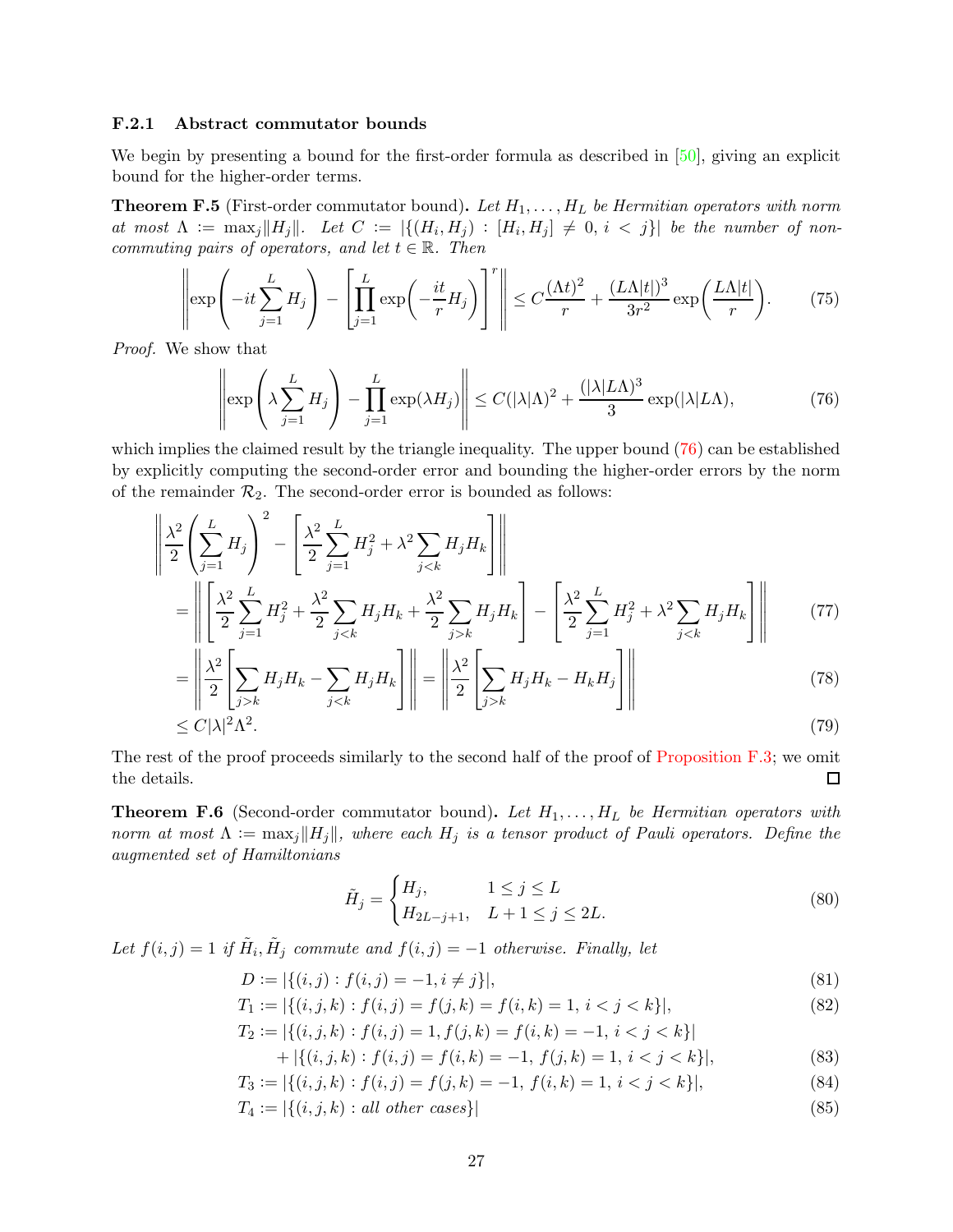where  $i, j, k \in \{1, ..., 2L\}$ , and let  $t \in \mathbb{R}$ . Then

$$
\left\| \exp\left(-it\sum_{j=1}^{L} H_j\right) - \left[S_2\left(-\frac{it}{r}\right)\right]^r \right\|
$$
  

$$
\leq \frac{\Lambda^3 |t|^3}{r^2} \left\{ \frac{1}{24} D + \frac{1}{12} T_2 + \frac{1}{6} T_3 + \frac{1}{8} T_4 \right\} + \frac{4(L\Lambda t)^4}{3r^3} \exp\left(\frac{2L\Lambda |t|}{r}\right).
$$
 (86)

Proof. As in the proof of [Theorem F.5,](#page-26-2) we explicitly compute the third-order error and bound the higher-order terms by  $\mathcal{R}_3$ . First we show that the first-order formula

<span id="page-27-2"></span>
$$
\left\| \exp\left(\lambda \sum_{j=1}^{L} H_j\right) - \prod_{j=1}^{L} \exp(\lambda H_j) \right\| \tag{87}
$$

has a third-order error of at most

<span id="page-27-1"></span>
$$
|\lambda|^3 \Lambda^3 \left(\frac{1}{3}\bar{D} + \frac{2}{3}\bar{T}_2 + \frac{4}{3}\bar{T}_3 + \bar{T}_4\right),\tag{88}
$$

where the coefficients  $\bar{D}, \bar{T}_2, \bar{T}_3, \bar{T}_4$  are defined as in [\(81\)](#page-26-3)–[\(85\)](#page-26-4), but with respect to the original Hamiltonians  $\{H_j\}_{j=1}^L$  instead of  $\{\tilde{H}_j\}_{j=1}^{2L}$ .

The third-order term in  $\exp(\lambda \sum_{j=1}^{L} H_j)$  is

$$
\frac{1}{3!} \left( \lambda \sum_{j=1}^{L} H_j \right)^3 = \frac{\lambda^3}{6} \sum_{i,j,k} H_i H_j H_k,
$$
\n(89)

whereas the third-order term in  $\prod_{j=1}^{L} \exp(\lambda H_j)$  is

$$
\frac{\lambda^3}{6} \sum_{i} H_i^3 + \frac{\lambda^3}{2} \sum_{i < k} H_i^2 H_k + \frac{\lambda^3}{2} \sum_{i < k} H_i H_k^2 + \lambda^3 \sum_{i < j < k} H_i H_j H_k
$$
\n
$$
= \frac{\lambda^3}{6} \sum_{i} H_i^3 + \frac{\lambda^3}{2} \sum_{i \neq k} H_i^2 H_k + \lambda^3 \sum_{i < j < k} H_i H_j H_k,\tag{90}
$$

where we have used the fact that the square of any Pauli operator is the identity. Taking the difference gives

$$
\frac{\lambda^3}{6} \sum_{i \neq j} H_i[H_j, H_i] + \frac{\lambda^3}{6} \sum_{\substack{i,j,k \text{ pairwise different} \\ \text{pairwise different}}} H_i H_j H_k - \lambda^3 \sum_{i < j < k} H_i H_j H_k. \tag{91}
$$

The norm of the first term is at most

<span id="page-27-0"></span>
$$
\frac{1}{3}|\lambda|^3 \Lambda^3 \bar{D},\tag{92}
$$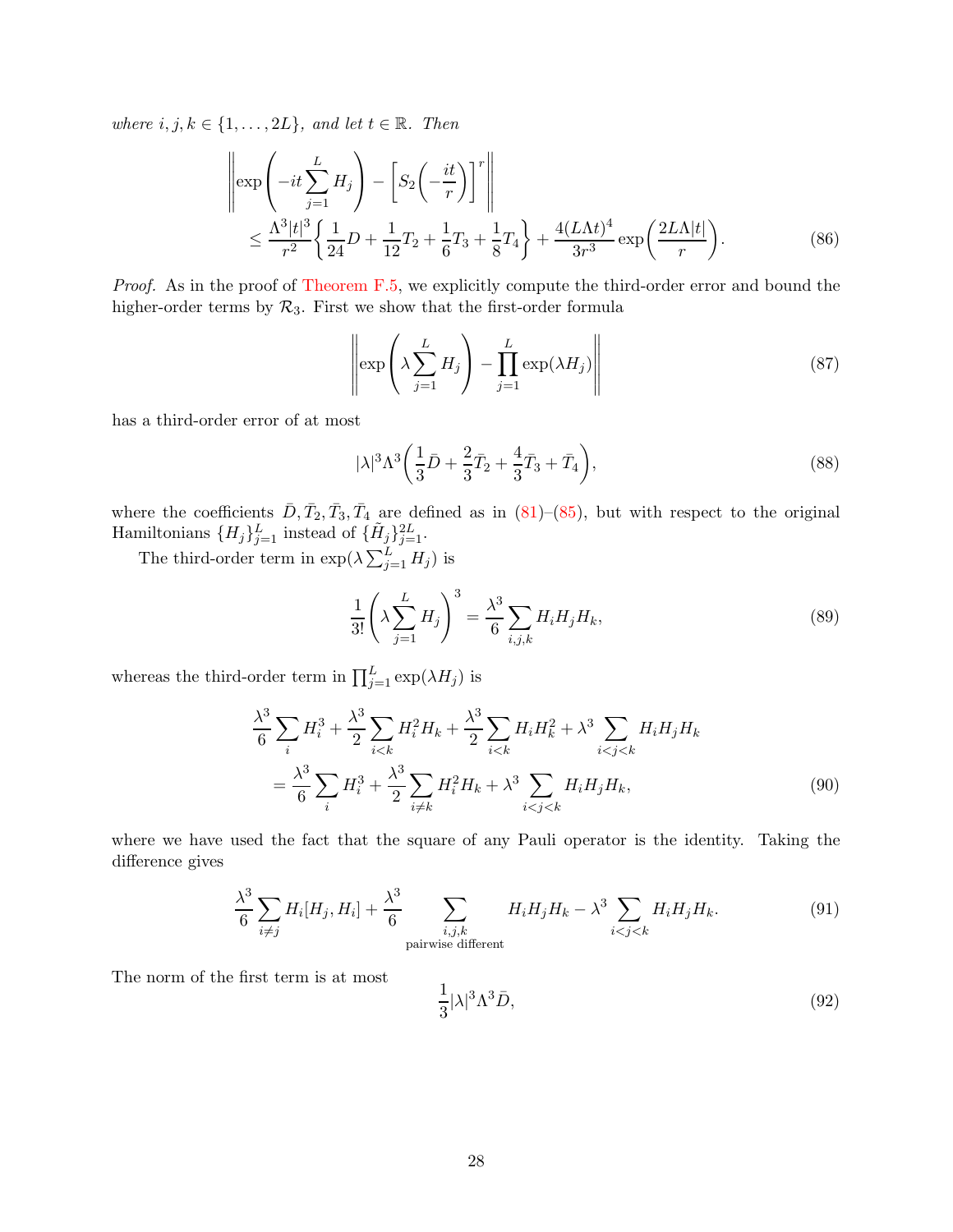whereas the last two terms can be written as follows:

$$
\frac{\lambda^3}{6} \sum_{\substack{i_1, i_2, i_3 \\ \text{pairwise different}}} H_{i_1} H_{i_2} H_{i_3} - \lambda^3 \sum_{i_1 < i_2 < i_3} H_{i_1} H_{i_2} H_{i_3}
$$
\n
$$
= \frac{\lambda^3}{6} \sum_{i_1 < i_2 < i_3} \sum_{\sigma \in \text{Sym}(3)} H_{i_{\sigma(1)}} H_{i_{\sigma(2)}} H_{i_{\sigma(3)}} - \lambda^3 \sum_{i_1 < i_2 < i_3} H_{i_1} H_{i_2} H_{i_3} \tag{93}
$$

$$
= \frac{\lambda^3}{6} \sum_{i_1 < i_2 < i_3} \left(1 + f(1,2) + f(2,3) + f(1,2)f(1,3)f(2,3)\right) \tag{94}
$$

+ 
$$
f(1,3)f(1,2) + f(1,3)f(2,3))H_{i_1}H_{i_2}H_{i_3} - \lambda^3 \sum_{i_1 < i_2 < i_3} H_{i_1}H_{i_2}H_{i_3}.
$$
 (95)

(Here Sym(3) denotes the symmetric group on three elements.) By performing case analysis, we can evaluate the coefficients and upper bound the norm by

<span id="page-28-0"></span>
$$
|\lambda|^3 \Lambda^3 \left(\frac{2}{3}\bar{T}_2 + \frac{4}{3}\bar{T}_3 + \bar{T}_4\right). \tag{96}
$$

Combining [\(92\)](#page-27-0) and [\(96\)](#page-28-0), we obtain the claimed upper bound [\(88\)](#page-27-1) for the third-order error in the first-order formula.

Now we consider the second-order formula. Similarly to the proof of [Theorem F.5,](#page-26-2) we begin by proving the bound

<span id="page-28-1"></span>
$$
\left\|\exp\left(\lambda \sum_{j=1}^L H_j\right) - S_2(\lambda)\right\| \le (|\lambda|\Lambda)^3 \left(\frac{D}{24} + \frac{T_2}{12} + \frac{T_3}{6} + \frac{T_4}{8}\right) + \frac{4}{3}(L|\lambda|\Lambda)^4 \exp(2L|\lambda|\Lambda),\tag{97}
$$

which implies  $(86)$  by the triangle inequality.

To establish [\(97\)](#page-28-1), we apply [\(88\)](#page-27-1) to the augmented Hamiltonian list  $\{\tilde{H}_j\}_{j=1}^{2L}$  with  $\lambda$  replaced by λ  $\frac{\lambda}{2}$ . This shows that the third-order error is at most

$$
\frac{|\lambda|^3 \Lambda^3}{8} \left( \frac{D}{3} + \frac{2T_2}{3} + \frac{4T_3}{3} + T_4 \right). \tag{98}
$$

The higher-order errors can be bounded by a routine calculation as

$$
\mathcal{R}_3\left(\exp\left(\lambda \sum_{j=1}^L H_j\right) - S_2(\lambda)\right) \le 2\mathcal{R}_3(\exp(2L|\lambda|\Lambda)) \le 2\frac{(2L|\lambda|\Lambda)^4}{4!} \exp(2L|\lambda|\Lambda). \tag{99}
$$

This completes the proof of [\(97\)](#page-28-1). The remainder of the proof proceeds similarly to the second half of the proof of [Proposition F.3.](#page-24-0)  $\Box$ 

A similar bound holds for the fourth-order formula, as follows.

**Theorem F.7** (Fourth-order commutator bound). Let  $H_1, \ldots, H_L$  be Hermitian operators with norm at most  $\Lambda := \max_j ||H_j||$ , where each  $H_j$  is a tensor product of Pauli operators. Define the augmented set of Hamiltonians

$$
\tilde{H}_j = \begin{cases}\nH_{j-2hL}, & 2hL + 1 \le j \le (2h+1)L \\
H_{2(h+1)L - j+1}, & (2h+1)L + 1 \le j \le 2(h+1)L\n\end{cases} \quad h \in \{0, 1, 2, 3, 4\}.
$$
\n(100)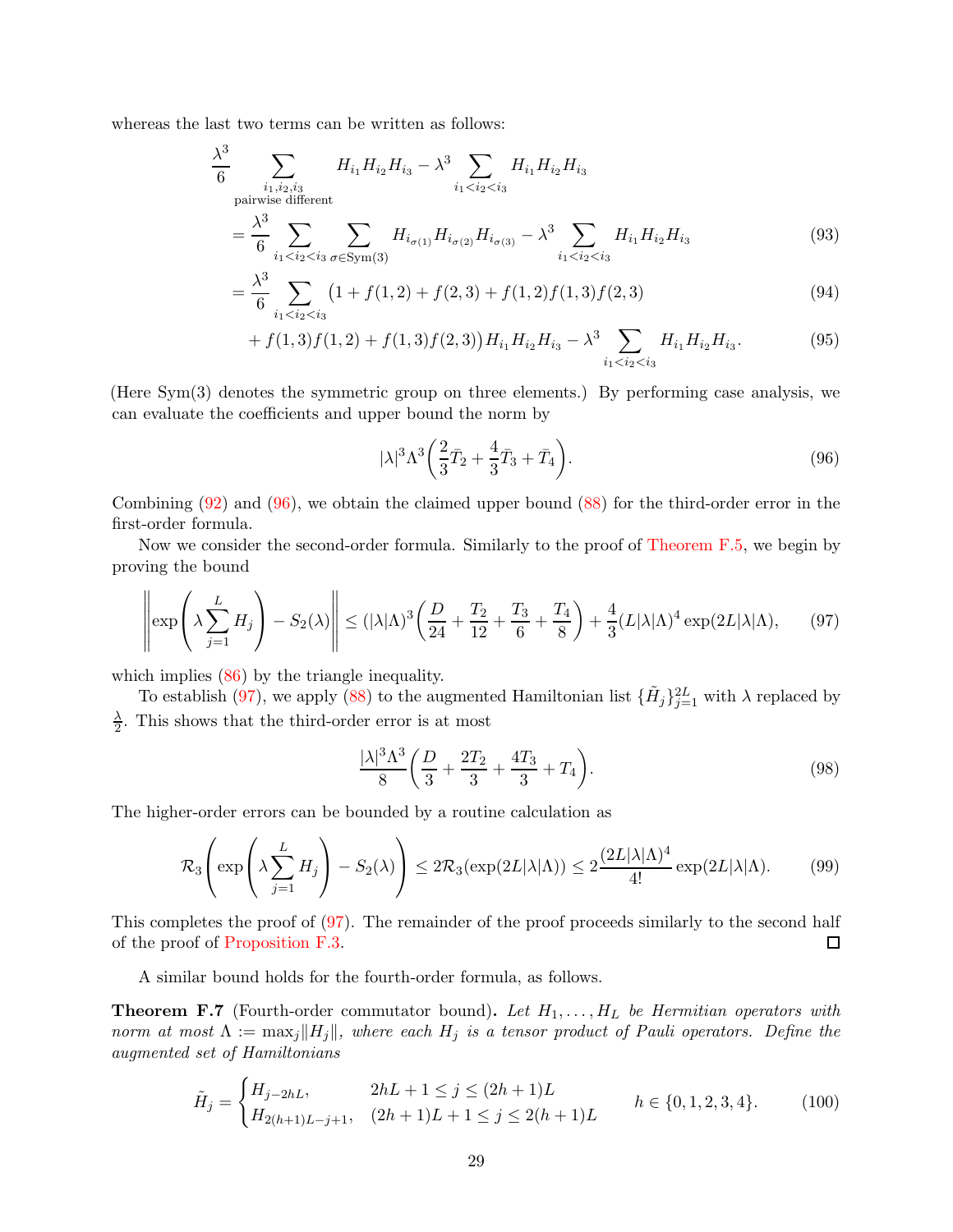Let  $f(i, j) = 1$  if  $\tilde{H}_i$ ,  $\tilde{H}_j$  commute and  $f(i, j) = -1$  otherwise. Finally, let

<span id="page-29-4"></span>
$$
N_a := |\{(i, j) : f(i, j) = a_1, i < j\}| \tag{101}
$$

$$
N_{b_1b_2b_3} := |\{(i, j, k) : f(i, j) = b_1, f(i, k) = b_2, f(j, k) = b_3, i < j < k\}|
$$
  
\n
$$
N_{c_1...c_6} := |\{(i, j, k, l) : f(i, j) = c_1, f(i, k) = c_2, f(i, l) = c_3,
$$
\n(102)

<span id="page-29-5"></span>
$$
f_{i_1...c_6} := |\{(i, j, k, l) : f(i, j) = c_1, f(i, k) = c_2, f(i, l) = c_3, f(j, k) = c_4, f(j, l) = c_5, f(k, l) = c_6, i < j < k < l\}|
$$
\n(103)

$$
N_{d_1...d_{10}} := |\{(i, j, k, l, m) : f(i, j) = d_1, f(i, k) = d_2, f(i, l) = d_3,f(i, m) = d_4, f(j, k) = d_5, f(j, l) = d_6, f(j, m) = d_7, f(k, l) = d_8,f(k, m) = d_9, f(l, m) = d_{10}, i < j < k < l < m\}|
$$
\n(104)

where  $i, j, k, l, m \in \{1, ..., 10L\}$ , let  $t \in \mathbb{R}$ , and let  $p := 1/(4 - 4^{1/3})$ . Then

$$
\left\|\exp\left(-it\sum_{j=1}^{L}H_{j}\right)-\left[S_{4}\left(-\frac{it}{r}\right)\right]^{r}\right\| \leq \left(\frac{4p-1}{2}\Lambda|t|\right)^{5}\frac{1}{5!r^{4}}\left\{\sum_{a\in\pm 1}C_{a}N_{a}+\sum_{b_{1},b_{2},b_{3}\in\pm 1}C_{b_{1}b_{2}b_{3}}N_{b_{1}b_{2}b_{3}}\right\}+\sum_{c_{1},...,c_{6}\in\pm 1}C_{c_{1}...c_{6}}N_{c_{1}...c_{6}}+\sum_{d_{1},...,d_{10}\in\pm 1}C_{d_{1}...d_{10}}N_{d_{1}...d_{10}}\right\}+2\frac{(5(4p-1)L\Lambda t)^{6}}{6!\cdot r^{5}}\exp\left(\frac{(5(4p-1)L\Lambda|t|)}{r}\right)
$$
(105)

for some real coefficients  $C_a$ ,  $C_{b_1b_2b_3}$ ,  $C_{c_1...c_6}$ ,  $C_{d_1...d_{10}}$ .

We omit the proof, which proceeds along similar lines to that of [Theorem F.6.](#page-26-5) Note that similar bounds also hold for higher-order formulas.

The coefficients  $C_a$ ,  $C_{b_1b_2b_3}$ ,  $C_{c_1...c_6}$ ,  $C_{d_1...d_{10}}$  can in principle be determined by a computer program. The list of coefficients is long, so we omit it here. In [Section F.2.2,](#page-30-0) we give a specialized version of this theorem that can be applied to the Hamiltonian [\(1\)](#page-1-0) without explicitly computing all the coefficients.

To give an idea of how the bound is proved, we show how to determine the coefficient  $C_{-1}$  in [\(105\)](#page-29-0). Similar arguments can be used to determine all the coefficients in the bound.

First consider the fifth-order terms of the expression

<span id="page-29-1"></span><span id="page-29-0"></span>
$$
\exp\left(\sum_{j=1}^{L} H_j \lambda\right) - \exp(H_1 \lambda) \cdots \exp(H_L \lambda). \tag{106}
$$

The coefficient  $C_{-1}$  of  $N_{-1}$  counts the pairs of non-commuting terms  $H_i$  and  $H_j$ . The second term in [\(106\)](#page-29-1) contributes

<span id="page-29-3"></span>
$$
\frac{\lambda^4}{4!} \lambda \sum_{i < j} \left( H_i^4 H_j + H_i H_j^4 \right) + \frac{\lambda^3}{3!} \frac{\lambda^2}{2!} \sum_{i < j} \left( H_i^3 H_j^2 + H_i^2 H_j^3 \right),\tag{107}
$$

whereas the first term in [\(106\)](#page-29-1) contributes

<span id="page-29-2"></span>
$$
\frac{\lambda^5}{5!} \sum_{i \neq j} \left( H_i^4 H_j + H_i^3 H_j H_i + H_i^2 H_j H_i^2 + H_i H_j H_i^3 + H_j H_i^4 \right) + \frac{\lambda^5}{5!} \sum_{i \neq j} \left( H_i^3 H_j^2 + H_i^2 H_j H_i H_j + H_i^2 H_j^2 H_i + H_i H_j H_i^2 H_j + H_i H_j H_i H_j H_i \right) + H_i H_j^2 H_i^2 + H_j H_i^3 H_j + H_j H_i^2 H_j H_i + H_j H_i H_j H_i^2 + H_j^2 H_i^3).
$$
\n(108)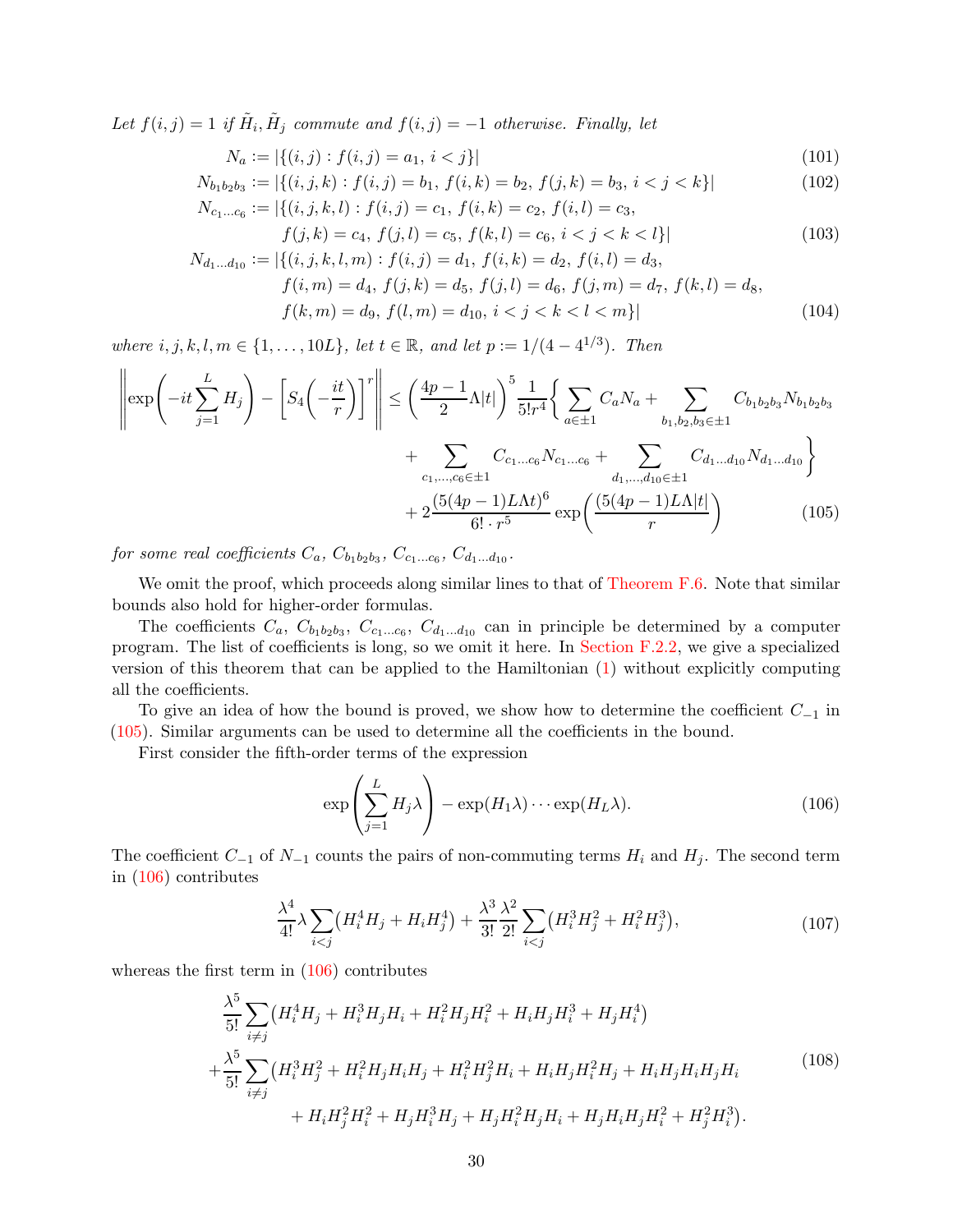Since we assume the terms of the Hamiltonian are tensor products of Pauli operators, we can interchange the order of multiplication, possibly introducing minus signs. Thus [\(108\)](#page-29-2) equals

$$
\frac{\lambda^5}{5!} \sum_{i < j} \left( \left( 3 + 2f(i, j) \right) H_i^4 H_j + \left( 3 + 2f(i, j) \right) H_i H_j^4 \right) + \frac{\lambda^5}{5!} \sum_{i < j} \left( \left( 6 + 4f(i, j) \right) H_i^3 H_j^2 + \left( 6 + 4f(i, j) \right) H_i^2 H_j^3 \right). \tag{109}
$$

Subtracting [\(109\)](#page-30-1) from [\(107\)](#page-29-3) and setting  $f(i, j) = -1$ , we find

$$
\frac{\lambda^5}{5!} \sum_{i < j} \left( 4H_i^4 H_j + 4H_i H_j^4 + 8H_i^3 H_j^2 + 8H_i^2 H_j^3 \right),\tag{110}
$$

whose spectral norm is bounded by

<span id="page-30-1"></span>
$$
\frac{|\lambda|^5}{5!} 24\Lambda^5 N_{-1}.\tag{111}
$$

<span id="page-30-0"></span>Comparing the result to  $(105)$ , we find that  $C_{-1} = 24$ .

#### F.2.2 Concrete commutator bounds

To apply the above commutator bounds, we must compute the number of tuples of terms in the Hamiltonian satisfying certain commutation relations (e.g., equations  $(101)-(104)$  $(101)-(104)$ ) for the fourthorder bound). While this can be done in polynomial time provided the degree is constant, a direct approach is prohibitive in practice. For example, consider the problem of counting 5-tuples of  $\Theta(n)$ terms, as required for the fourth-order commutator bound. A naive iteration over all 5-tuples takes time  $O(n^5)$ , and the multiplicative constant is large since our Hamiltonian gives rise to 40n terms  $\tilde{H}_i$ . Thus a direct computation can be infeasible even for small n.

However, for the Hamiltonian [\(1\)](#page-1-0), we show that each number of tuples is given by a lowdegree polynomial in  $n$ . In turn, this means that the lowest-order contribution to the error is also a polynomial in  $n$ . Thus, by performing polynomial interpolation on a constant number of numerically-obtained values, we can determine a closed-form expression for general  $n$ . A similar result holds for other Hamiltonians with appropriate symmetries, so this approach could be applied more broadly.

We first assume the Hamiltonian acts locally on a line (in particular, we assume open boundary conditions instead of periodic ones). For example, we could consider the Hamiltonian

<span id="page-30-2"></span>
$$
\sum_{j=1}^{n-1} (\vec{\sigma}_j \cdot \vec{\sigma}_{j+1} + h_j \sigma_j^z), \tag{112}
$$

which is simply the Heisenberg model [\(1\)](#page-1-0) without the boundary term, and without the local magnetic field on the rightmost spin (that term could also be handled, but we exclude it to simplify the presentation). We show that if a counting problem for such a Hamiltonian is *oblivious* (defined below), then the result is a polynomial in n. We then show that a similar property holds for Hamiltonians with periodic boundary conditions, giving a method for evaluating the commutator bound for our model system.

We focus on the list of terms in the Hamiltonian to be applied in each segment of a product formula. Specifically, consider  $n$  qubits arranged on a line, and suppose we are given Hermitian operators  $G_1, \ldots, G_\nu$  with values  $d_1, \ldots, d_\nu \in \{-1, 1\}$  indicating shift directions. We assume that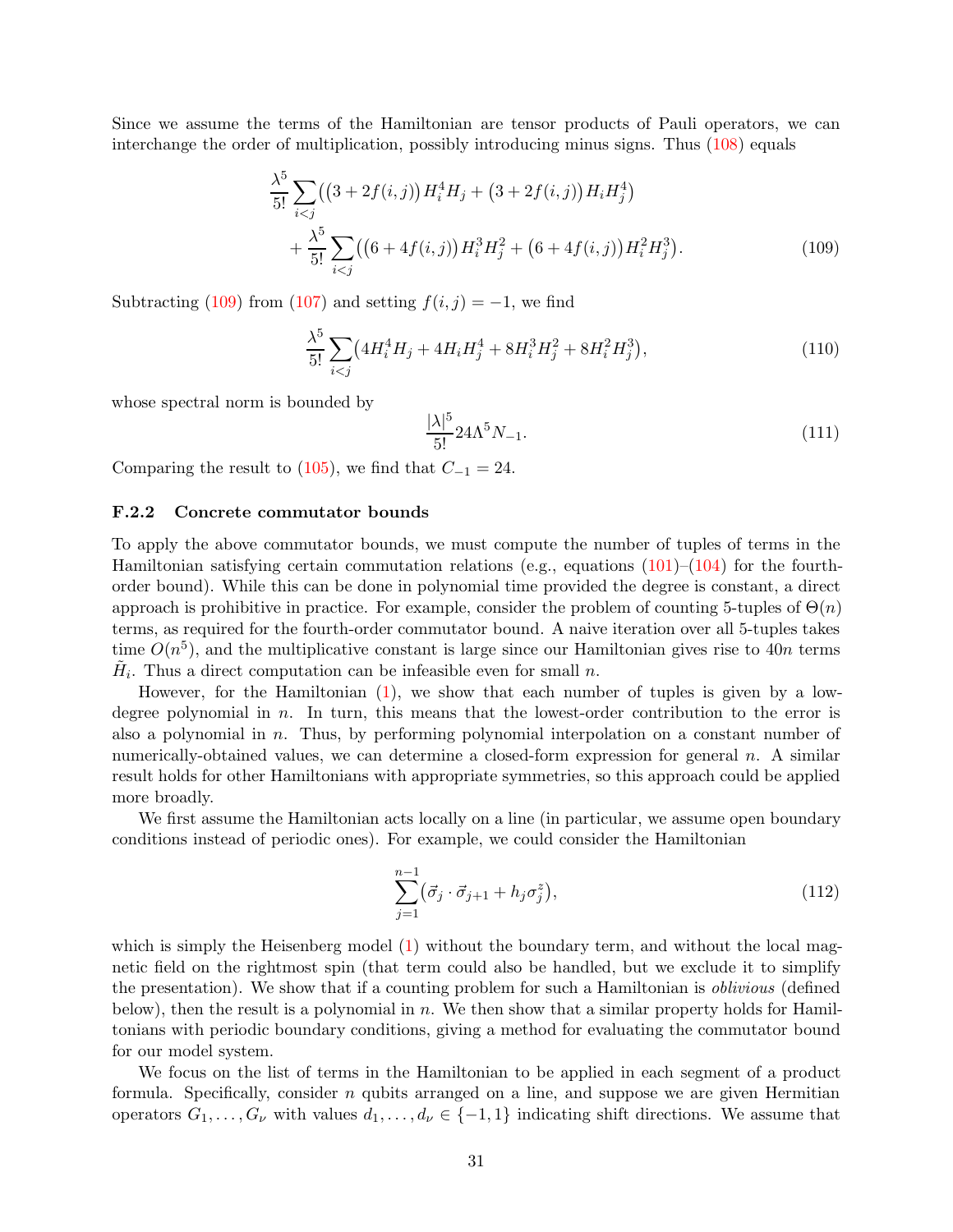each term  $G_i$  acts nontrivially only on the first k qubits if  $d_i = 1$  or on the last k qubits if  $d_i = -1$ . This determines an ordered list of length  $\mu := \nu(n - k + 1)$  including all translations of the given terms, of the form

<span id="page-31-0"></span>
$$
(G_1, R^{d_1}G_1R^{-d_1}, \dots, R^{d_1(n-k)}G_1R^{-d_1(n-k)},
$$
  
\n
$$
G_2, R^{d_2}G_2R^{-d_2}, \dots, R^{d_2(n-k)}G_2R^{-d_2(n-k)},
$$
  
\n:  
\n
$$
G_{\nu}, R^{d_{\nu}}G_{\nu}R^{-d_{\nu}}, \dots, R^{d_{\nu}(n-k)}G_{\nu}R^{-d_{\nu}(n-k)}),
$$
\n(113)

where R is the operator that shifts the qubits right by one position. For each  $i \in [\![\mu]\!] := \{1, \ldots, \mu\},\$ let  $H_i$  denote the *i*th term in this list.

In the example [\(112\)](#page-30-2), the *n*-qubit Hamiltonian consists of  $4(n - 1)$  terms. We adopt a specific ordering of the terms, namely

$$
\sigma_1^x \sigma_2^x, \dots, \sigma_{n-1}^x \sigma_n^x, \sigma_1^y \sigma_2^y, \dots, \sigma_{n-1}^y \sigma_n^y, \sigma_1^z \sigma_2^z, \dots, \sigma_{n-1}^z \sigma_n^z, \sigma_1^z, \dots, \sigma_{n-1}^z. \tag{114}
$$

Using the fourth-order product formula, every term of the Hamiltonian repeats 10 times in a fixed order within each segment. Thus, we obtain an ordered list of 2-local operators (i.e.,  $k = 2$ ) with length  $\mu = 40(n - 1)$ , and we see that it has the form of [\(113\)](#page-31-0) with  $\nu = 40$ .

We now introduce two mappings, supp and ival. The mapping supp:  $[\![\mu]\!] \to \mathbb{Z}_2^n$  returns the support of a term in the Hamiltonian. The support of  $G_i$  is 1 in the first k positions and 0 in the rest if  $d_i = 1$ , or 1 in the last k positions and 0 in the rest if  $d_i = -1$ . Similarly, the support of  $R^j G_i R^{-j}$  has a 1 at positions  $j + 1, j + 2, \ldots, j + k$  if  $d_i = 1$ , or a 1 at positions  $n-j-k+1, n-j-k+2, \ldots, n-j$  if  $d_i = -1$ . Note that the support may include positions at which the Hamiltonian acts trivially.

To study the action of a  $\tau$ -tuple of Hamiltonian operators, we take the entrywise OR of all elements of the tuple, defining

<span id="page-31-1"></span>
$$
\text{supp} \colon \mathcal{S}_{\tau}^{\mu} \to \mathbb{Z}_2^n \tag{115}
$$

$$
\operatorname{supp}(\{i_1,\ldots,i_\tau\}) = \bigvee_{j=1}^\tau \operatorname{supp}(i_j).
$$
 (116)

Here  $S_{\tau}^{\mu} := \{ S \subseteq [\![ \mu ] \!] : |S| = \tau \}$  is the set of all subsets of  $[\![ \mu ] \!]$  with size  $\tau$ . Since the support of each term in the Hamiltonian has Hamming weight k, the Hamming weight of  $\text{supp}(\{i_1, \ldots, i_\tau\})$  is at most  $\tau k$ .

The mapping ival:  $\mathbb{Z}_2^n \to \mathbb{Z}_{\tau k}^{\tau}$  returns the *interval pattern* for a given subset of qubits. The interval pattern is a list of the numbers of consecutive 1s in the string, padded with trailing 0s if necessary to have length  $\tau k$ . For example, ival([1 0 1 1 0]) = [1 2 0 ... 0].

Recall that, by assumption, every term in the Hamiltonian acts nontrivially on at most  $k$ consecutive qubits, and its support is defined to include all k relevant positions (possibly including ones where the Hamiltonian acts trivially). Thus any such term can occupy at most one interval of any given interval pattern.

Our main goal is to count the number of  $\tau$ -tuples of Hamiltonian operators satisfying a given commutation pattern. We regard this as a special case of a more general task, which we call oblivious counting.

Let  $f: S^{\mu}_{\tau} \to \mathbb{Z}_2$  be a binary-valued function that represents whether a tuple of operators has some specified property. For example, when computing the fourth-order commutator bound, we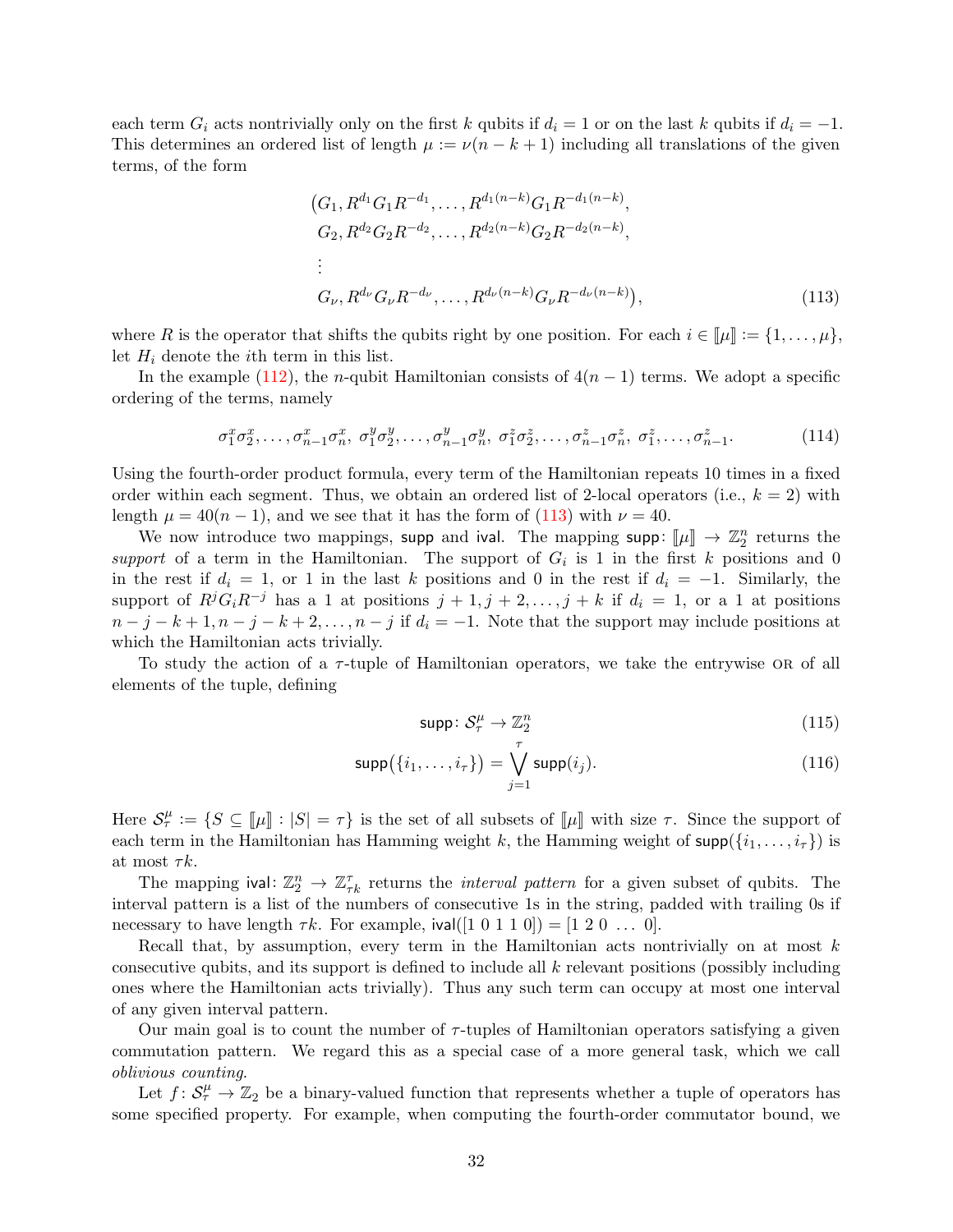set  $f(\{i_1, i_2, i_3, i_4, i_5\}) = 1$  if the tuple  $(H_{i_1}, \ldots, H_{i_5})$  satisfies a given commutation pattern, and  $f({i_1, i_2, i_3, i_4, i_5}) = 0$  otherwise. Our task now is to count the number of tuples satisfying the property, i.e., to compute

<span id="page-32-2"></span>
$$
|f^{-1}(1)| = |\{ \{i_1, \ldots, i_\tau\} : f(\{i_1, \ldots, i_\tau\}) = 1 \}|. \tag{117}
$$

We say the counting is *oblivious* if, for any fixed  $z \in \mathbb{Z}_{\tau k}^{\tau}$ , the quantity

$$
|\{(i_1,\ldots,i_\tau):f(\{i_1,\ldots,i_\tau\})=1,\,\text{supp}(\{i_1,\ldots,i_\tau\})=y,\,\text{ival}(y)=z\}|
$$
\n(118)

is identical for all n and all  $y \in \mathbb{Z}_2^n$  with  $\text{ival}(y) = z$ . In other words, an oblivious counting problem depends only on the interval pattern of the  $\tau$ -tuple, not on its precise support or the size of the underlying system.

Our main result for counting such tuples is as follows.

<span id="page-32-3"></span>**Theorem F.8.** Let  $G_1, \ldots, G_{\nu}$  be Hermitian operators with  $d_1, \ldots, d_{\nu} \in \{-1, 1\}$ . We assume that each term  $G_i$  acts as the identity on all but the first (if  $d_i = 1$ ) or last (if  $d_i = -1$ ) k qubits. Suppose that  $f: S^{\mu}_{\tau} \to \mathbb{Z}_2$  induces an oblivious counting problem, as defined above. Then  $|f^{-1}(1)|$ is a polynomial in n.

Proof. Our task is to compute

$$
|f^{-1}(1)| = |\{ \{i_1, \ldots, i_\tau\} : f(\{i_1, \ldots, i_\tau\}) = 1 \}| \tag{119}
$$

$$
=\sum_{z\in\mathbb{Z}_{\tau_k}^{\tau}}\sum_{y\in\mathbb{Z}_2^n}C_{zy}(n),\tag{120}
$$

where

$$
C_{zy}(n) := |\{ \{i_1, \ldots, i_{\tau}\} : f(\{i_1, \ldots, i_{\tau}\}) = 1, \, \text{supp}(\{i_1, \ldots, i_{\tau}\}) = y, \, \text{ival}(y) = z \}|. \tag{121}
$$

<span id="page-32-0"></span>We claim that

- <span id="page-32-1"></span>(i) a constant number of values  $z \in \mathbb{Z}_{\tau k}^{\tau}$  (independent of n) contribute to the sum; and
- (ii) for fixed  $z \in \mathbb{Z}_{\tau k}^{\tau}$ , the number of  $y \in \mathbb{Z}_2^n$  such that  $\text{ival}(y) = z$  is a polynomial in n.

Claim [\(i\)](#page-32-0) follows because we assume the size  $\tau$  of each tuple and the number k of local operators are both independent of n. To prove claim  $(ii)$ , fix an interval pattern

$$
z = \begin{bmatrix} z_1 & \dots & z_r & 0 & \dots & 0 \end{bmatrix} \in \mathbb{Z}_{\tau k}^{\tau}
$$
 (122)

and define

$$
T(n; z_1, \dots, z_r) := |\{ y \in \mathbb{Z}_2^n : \text{ival}(y) = z \}|. \tag{123}
$$

We show by induction on r that  $T(n; z_1, \ldots, z_r)$  is a polynomial of degree at most r. The base case requires us to place an interval of length  $z_1$  in n slots, and clearly  $T(n; z_1) = n - z_1 + 1$ , a polynomial of degree 1.

For the induction step, suppose the claim is true for any  $r-1$  intervals  $(z_1, \ldots, z_{r-1}, 0, \ldots, 0)$ . Using the hypothesis for the case of  $r-1$  intervals, we find

$$
T(n; z_1, \dots, z_r) = \sum_{j=1}^{n-z_r} T(n - z_r - j; z_1, \dots, z_{r-1})
$$
\n(124)

$$
= \sum_{j=1}^{n-z_r} c_{r-1}(z_1, \dots, z_{r-1}) (n - z_r - j)^{r-1}
$$
  
+ \dots + c\_0(z\_1, \dots, z\_{r-1}) (n - z\_r - j)^0, (125)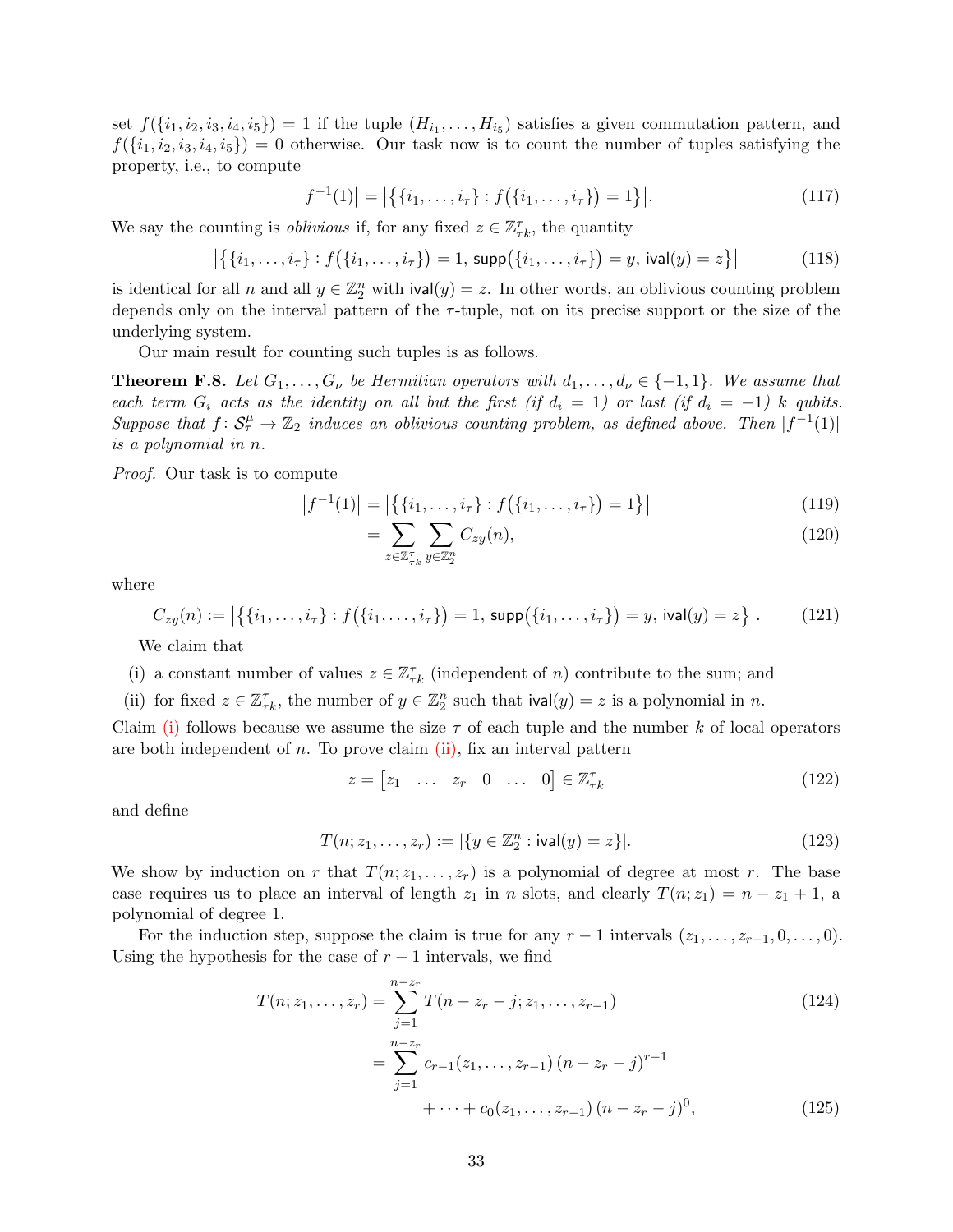where in the second equality we use the hypothesis to conclude that

$$
T(n; z_1, \dots, z_{r-1}) = c_{r-1}(z_1, \dots, z_{r-1})n^{r-1} + \dots + c_0(z_1, \dots, z_{r-1})n^0
$$
\n(126)

is a polynomial of degree at most  $r-1$ . It follows from Faulhaber's formula that  $T(n; z_1, \ldots, z_r)$  is a polynomial of degree at most  $r$ , which completes the inductive step.

To complete the proof of the main result, we observe that

$$
\left|f^{-1}(1)\right| = \sum_{z \in \mathbb{Z}_{\tau_k}^{\tau}} \sum_{\substack{y \in \mathbb{Z}_2^n \\ \text{ival}(y) = z}} C_{zy}(n) \tag{127}
$$

$$
=\sum_{z\in\mathbb{Z}_{\tau_k}^{\tau}}p_z(n)C_z,\tag{128}
$$

where, for each  $z \in \mathbb{Z}_{\tau k}^{\tau}$ ,  $p_z(n)$  is a polynomial in n (by claim [\(ii\)\)](#page-32-1). Here we denote  $C_z := C_{zy}(n)$ since it is independent of  $n$  and  $y$ , because we assume the counting problem is oblivious. □

The above theorem relies crucially on the assumption that the terms in the Hamiltonian are arranged on a line. We now describe a variant of the theorem that handles Hamiltonians with periodic boundary conditions. To this end, consider  $n$  qubits arranged on a ring, and again suppose we are given Hermitian operators  $G_1, \ldots, G_{\nu}$  with values  $d_1, \ldots, d_{\nu} \in \{-1, 1\}$  indicating shift directions. We assume that each term  $G_i$  acts as the identity except on the first k qubits if  $d_i = 1$ , or on the first  $k-1$  qubits and the last qubit if  $d_i = -1$ . This determines an ordered list of length  $\mu := \nu n$  including all translations of the given terms, of the form

$$
(G_1, R^{d_1}G_1R^{-d_1}, \dots, R^{d_1(n-1)}G_1R^{-d_1(n-1)},
$$
  
\n
$$
G_2, R^{d_2}G_2R^{-d_2}, \dots, R^{d_2(n-1)}G_2R^{-d_2(n-1)},
$$
  
\n:  
\n
$$
G_{\nu}, R^{d_{\nu}}G_{\nu}R^{-d_{\nu}}, \dots, R^{d_{\nu}(n-1)}G_{\nu}R^{-d_{\nu}(n-1)}),
$$
\n(129)

where R is the operator that shifts the qubits right by one position. For each  $i \in [\![\mu]\!] := \{1, \ldots, \mu\}$ , let  $H_i$  denote the *i*th term in this list.

We define the support similarly as before, except that we take into account the periodic boundary conditions. In particular, the support of  $R^jG_iR^{-j}$  with  $d_i = 1$  has a 1 at positions  $(j \mod n)+1$ ,  $((j+1) \mod n)+1, \ldots$ ,  $((j+k-1) \mod n)+1$ . Likewise, the support of  $R^{-j}G_iR^j$  with  $d_i = -1$  has a 1 at positions  $((n-j-1) \mod n)+1, ((n-j) \mod n)+1, ..., ((n-j+k-2) \mod n)+1$ . Again we extend the definition of support to a  $\tau$ -tuple of terms by taking the entrywise OR of all elements of the tuple. The notion of an interval pattern remains unchanged.

Our analysis divides the problem into a part where the boundary is irrelevant (so that we can apply the previous analysis) and a part where the boundary plays a role (which only involves a constant number of terms). To do this, we divide a support into three parts: the *prefix*, the suffix, and the infix.

Let  $y \in \mathbb{Z}_2^n$  be the support of a tuple of operators. If  $y_1 = 0$ , we define  $\mathsf{prefix}(y) \in \mathbb{Z}_2^n$  to be the zero vector. Otherwise,  $\text{prefix}(y)$  is the indicator function of the first interval in y (i.e., it is a 0/1 vector that is 1 only on the first interval in y). Likewise, if  $y_n = 0$ , we define suffix $(y) \in \mathbb{Z}_2^n$ to be the zero vector. Otherwise, suffix(y) is the indicator function of the last interval in y. Then  $\text{infix}(y) \in \mathbb{Z}_2^n$  is the vector obtained by removing the first and the last interval from y, i.e.,

$$
\mathsf{infix}(y) := y \oplus \mathsf{prefix}(y) \oplus \mathsf{suffix}(y). \tag{130}
$$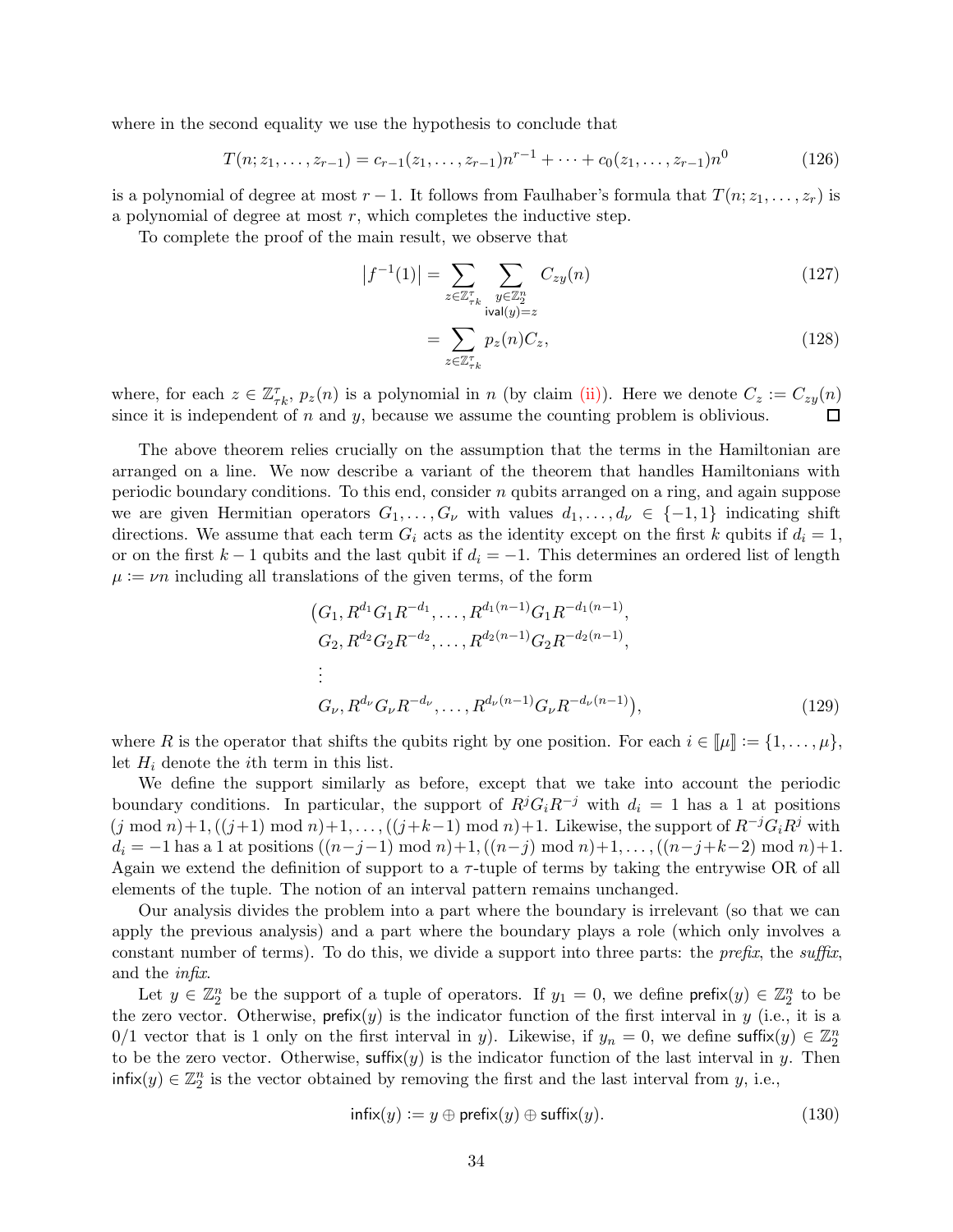Let  $z \in \mathbb{Z}_{\tau k}^{\tau}$  be an interval pattern. We define the *boundary* as a mapping bndry:  $\mathbb{Z}_{\tau k}^{\tau} \to \mathbb{Z}_2^n$ . If there exists a  $y \in \mathbb{Z}_2^n$  with  $y_1 = y_n = 1$  such that  $i\text{val}(y) = z$ , then  $\text{bndry}(z) = \text{prefix}(y) \oplus \text{suffix}(y)$ . Otherwise, we set bndry( $z$ ) to be the zero vector. The mapping bndry is a well-defined function of the interval pattern  $z$  since it does not depend on the specific choice of support  $y$  (provided  $y_1 = y_n = 1$ , which is the only case in which we will use this function).

We now consider the counting problem. As before, we let  $f: S^{\mu}_{\tau} \to \mathbb{Z}_2$  be a binary-valued function that represents whether a tuple of operators has some specified property, and our goal is to compute  $|f^{-1}(1)|$  as in [\(117\)](#page-32-2). For a Hamiltonian on a ring with periodic boundary conditions, we say that the counting problem is *oblivious* if for any fixed  $z \in \mathbb{Z}_{\tau k}^{\tau}$ , the following two requirements are satisfied:

(O1) the quantity

<span id="page-34-2"></span>
$$
|\{(i_1,\ldots,i_\tau):f(\{i_1,\ldots,i_\tau\})=1,\,\text{supp}(\{i_1,\ldots,i_\tau\})=y,\,\text{ival}(y)=z\}|
$$
 (131)

is identical for all n and all  $y \in \mathbb{Z}_2^n$  with  $\text{ival}(y) = z$  and  $y_1 y_n = 0$ ; and

<span id="page-34-0"></span>(O2) fixing  $\omega \in [\![\tau]\!]$  and  $\{j_1, \ldots, j_\omega\} \in \mathcal{S}_\omega^\mu$  with  $\text{supp}(\{j_1, \ldots, j_\omega\}) = \text{bndry}(z)$ , the quantity

$$
\left| \{ \{k_1, \ldots, k_{\tau-\omega} \} : f_{j_1, \ldots, j_\omega} (\{k_1, \ldots, k_{\tau-\omega} \}) = 1, \, \text{supp} \big( \{k_1, \ldots, k_{\tau-\omega} \} \big) = \text{infix}(y), \, \text{ival}(y) = z \} \right| \tag{132}
$$

is identical for all n and all  $y \in \mathbb{Z}_2^n$  with  $\text{ival}(y) = z$  and  $y_1 = y_n = 1$ . Here  $f_{j_1,\dots,j_\omega}$  is a restricted version of  $f$  defined by

$$
f_{j_1,...,j_\omega}(\{k_1,...,k_{\tau-\omega}\}) = f(\{j_1,...,j_\omega,k_1,...,k_{\tau-\omega}\}).
$$
\n(133)

Note that the set of indices  $\{j_1, \ldots, j_\omega\}$  is disjoint from  $\{k_1, \ldots, k_{\tau-\omega}\}$  as bndry(z) and infix(y) do not overlap. Therefore, the function  $f_{j_1,\dots,j_\omega}$  is well-defined. Note also that in the first case, no operator can wrap around the boundary since  $y_1 = 0$  or  $y_n = 0$ . We can thus impose obliviousness on  $n-1$  qubits, where the Hamiltonian is arranged on a line. In the second case, we have  $y_1 = y_n = 1$ so that an operator could wrap around the boundary. However, the above definition of obliviousness allows us to enumerate all possible ways to put tuples on the boundary. The usual requirement of obliviousness can then be imposed on the remaining qubits that are not on the boundary.

We now show that oblivious counting also results in a polynomial in  $n$  in the periodic case. Throughout the remainder of this subsection, we use the notations

$$
C_{zy}(n, f) := \left| \left\{ \{i_1, \ldots, i_{\tau} \} : f(\{i_1, \ldots, i_{\tau} \}) = 1, \, \text{supp}(\{i_1, \ldots, i_{\tau} \}) = y, \, \text{ival}(y) = z \} \right| \tag{134}
$$
\n
$$
C_{zy}(n, f_{j_1, \ldots, j_{\omega}}) := \left| \left\{ \{k_1, \ldots, k_{\tau - \omega} \} : f_{j_1, \ldots, j_{\omega}}(\{k_1, \ldots, k_{\tau - \omega} \}) = 1, \right. \right. \qquad (135)
$$
\n
$$
\text{supp}(\{k_1, \ldots, k_{\tau - \omega} \}) = \text{infix}(y), \, \text{ival}(y) = z \} \right|.
$$

<span id="page-34-1"></span>**Theorem F.9.** Let  $G_1, \ldots, G_{\nu}$  be Hermitian operators and let  $d_1, \ldots, d_{\nu} \in \{-1,1\}$ . We assume that each term  $G_i$  acts as identity except on the first k qubits if  $d_i = 1$ , or on the first k – 1 qubits and the last qubit if  $d_i = -1$ . Suppose that  $f: S^{\mu}_{\tau} \to \mathbb{Z}_2$  induces an oblivious counting problem, as defined above. Then  $|f^{-1}(1)|$  is a polynomial in n.

*Proof.* We compute  $|f^{-1}(1)|$  by expanding it over all interval patterns and supports as

$$
|f^{-1}(1)| = \sum_{z \in \mathbb{Z}_{\tau_k}^{\tau}} \sum_{y \in \mathbb{Z}_2^n} C_{zy}(n, f) \tag{136}
$$

$$
= \sum_{z \in \mathbb{Z}_{\tau_k}^{\tau}} \sum_{\substack{y \in \mathbb{Z}_2^n \\ y_1 y_n = 0}} C_{zy}(n, f) + \sum_{z \in \mathbb{Z}_{\tau_k}^{\tau}} \sum_{\substack{y \in \mathbb{Z}_2^n \\ y_1 = y_n = 1}} C_{zy}(n, f). \tag{137}
$$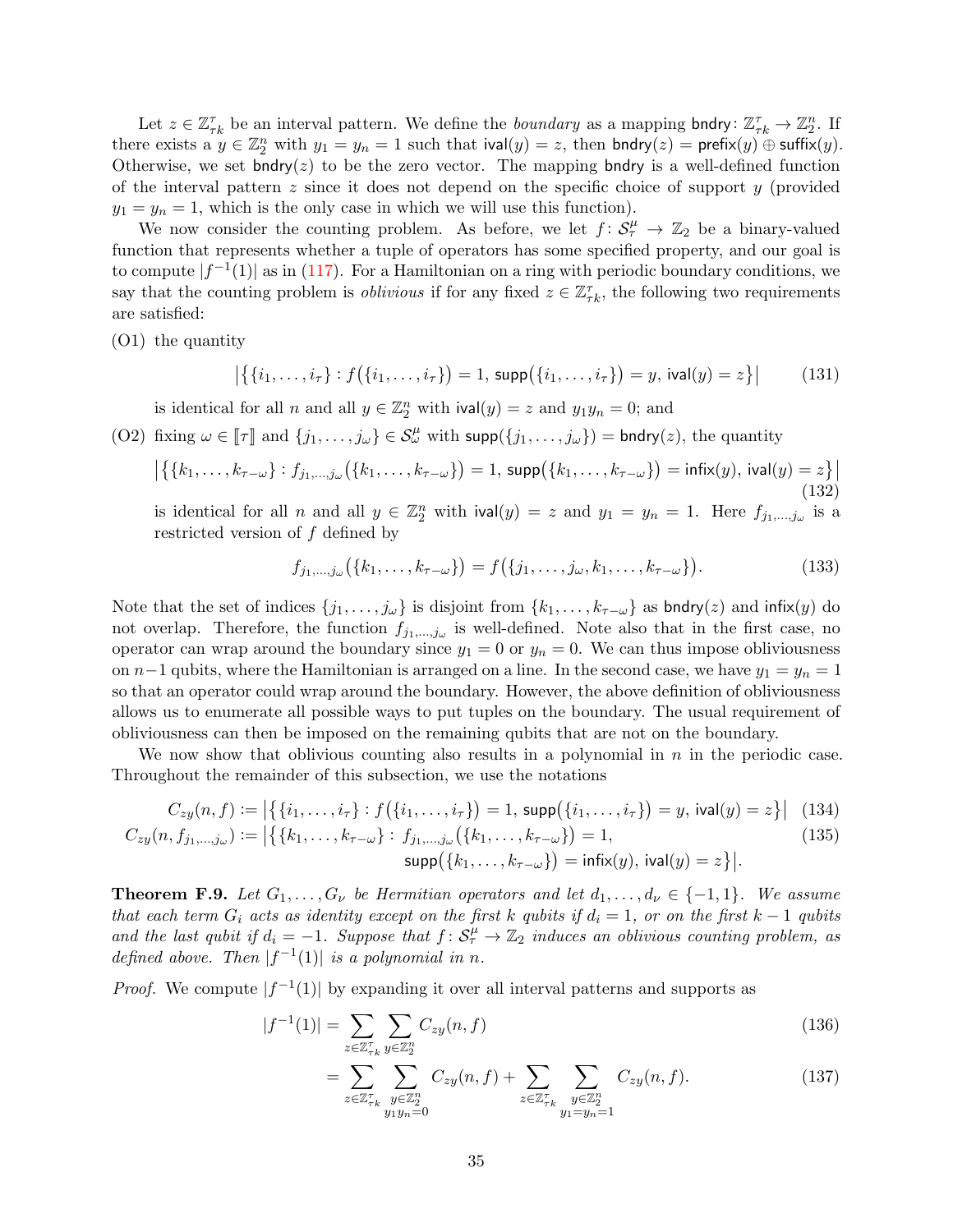For the first term, no operator crosses the boundary. We can thus reduce the problem to counting  $\tau$ -tuples on  $n-1$  qubits with interval pattern z and support given by either the first or last  $n-1$  positions of y. The Hamiltonian can effectively be regarded as arranged on a line. Invoking [Theorem F.8,](#page-32-3) we see that the first term is a polynomial in  $n$ .

To handle the second term, we use a basic counting argument: to count the number of  $\tau$ -tuples, we add up all the possible cases where  $\omega$  of them are on the boundary bndry(z) and the other  $\tau - \omega$ have support  $\text{infix}(y)$  away from the boundary. This allows us to rewrite

$$
\sum_{z \in \mathbb{Z}_{\tau k}^{\tau}} \sum_{\substack{y \in \mathbb{Z}_2^n \\ y_1 = y_n = 1}} C_{zy}(n, f) = \sum_{z \in \mathbb{Z}_{\tau k}^{\tau}} \sum_{\omega \in [\![\tau]\!]} \sum_{\substack{\{j_1, \dots, j_{\omega}\} \in \mathcal{S}_{\omega}^{\mu} \\ \text{supp}(\{j_1, \dots, j_{\omega}\}) = \text{bndry}(z)}} \sum_{\substack{y \in \mathbb{Z}_2^n \\ y_1 = y_n = 1}} C_{zy}(n, f_{j_1, \dots, j_{\omega}}). \tag{138}
$$

By  $(O2)$  and a similar argument as above, the result is a sum of constant number of polynomials in  $n$ , which completes the proof.  $\Box$ 

Now we apply [Theorem F.9](#page-34-1) to compute commutator bounds for our model Hamiltonian [\(1\)](#page-1-0). To construct a product formula, we order the terms of the Hamiltonian similarly to the example in [\(114\)](#page-31-1); in particular, we take them in the order

<span id="page-35-0"></span>
$$
\sigma_1^x \sigma_2^x, \dots, \sigma_{n-1}^x \sigma_n^x, \sigma_n^x \sigma_1^x, \sigma_1^y \sigma_2^y, \dots, \sigma_{n-1}^y \sigma_n^y, \sigma_n^y \sigma_1^y, \sigma_1^z \sigma_2^z, \dots, \sigma_{n-1}^z \sigma_n^z, \sigma_n^z \sigma_1^z, \sigma_1^z, \dots, \sigma_n^z. \tag{139}
$$

Our approach can be applied to product formulas of any order. However, we focus on the second- and fourth-order cases, for which the list of of operators in the product formulas have lengths  $\mu = 8n$  and  $\mu = 40n$ , respectively. The resulting lists of terms take the form specified in [Theorem F.9.](#page-34-1) Since each term in the Hamiltonian acts on at most two neighboring qubits, we can take the support of each operator to be a  $0/1$  vector of Hamming weight 2, with a 1 in two consecutive positions.

To apply the commutator bounds, we must count  $\tau$ -tuples of Hamiltonian operators satisfying a certain commutation pattern, where  $\tau \in \{2,3\}$  for the second-order bound and  $\tau \in \{2,3,4,5\}$  for the fourth-order case. It remains to check that this counting problem is oblivious.

We first verify condition [\(O1\).](#page-34-2) Fix an interval pattern  $z \in \mathbb{Z}_{\tau k}^{\tau}$  and consider supports  $y \in \mathbb{Z}_{2}^{n}$ and  $y' \in \mathbb{Z}_2^{n'}$  with  $\text{ival}(y) = \text{ival}(y') = z$  and  $y_1y_n = y'_1y'_n = 0$ . By the latter conditions, we know that the relevant operators  $H_{i_1}, \ldots, H_{i_{\tau}}$  do not touch the boundary. Intuitively, since the Hamiltonian includes all possible shifts of any given term, the counting problems for  $y$  and  $y'$  should be equivalent.

To make this rigorous, we set up a one-to-one correspondence between  $\tau$ -tuples with support y and those with support  $y'$ . First consider the special case in which there is only one interval with the same length for both y and y'. Let  $H_{j_1}, \ldots, H_{j_\omega}$  be operators with support  $\text{supp}(\{j_1, \ldots, j_\omega\}) = y$ . We construct a corresponding  $\omega$ -tuple with support y' as follows. Let  $\delta$  be the position difference between the first non-zero element of  $y'$  and that of y. For any term in the Hamiltonian of the form  $R^{d_i l} G_i R^{-d_i l}$ , the corresponding operator is  $R^{d_i l + \delta} G_i R^{-d_i l - \delta}$ . More generally, we can apply the same transformation to all intervals in y and y' with lengths  $z_1, \ldots, z_{\tau}$  for any  $\omega \in [\![\tau]\!]$  and  ${j_1,\ldots, j_\omega} \in \mathcal{S}_\omega^\mu$ . The resulting correspondence is easily checked to be invertible, so it specifies a bijection between  $\omega$ -tuples as claimed. We have thus established condition  $(01)$ . Condition  $(02)$ follows similarly as bndry( $z$ ) and infix( $y$ ) do not overlap.

Using symbolic polynomial interpolation, we derive the following succinct commutator bounds for the second- and fourth-order formulas.

<span id="page-35-1"></span>**Theorem F.10** (Second-order commutator bound, succinct form). Let  $H$  be the Hamiltonian  $(1)$ , with terms ordered as in [\(139\)](#page-35-0). Then the error in the second-order product formula approximation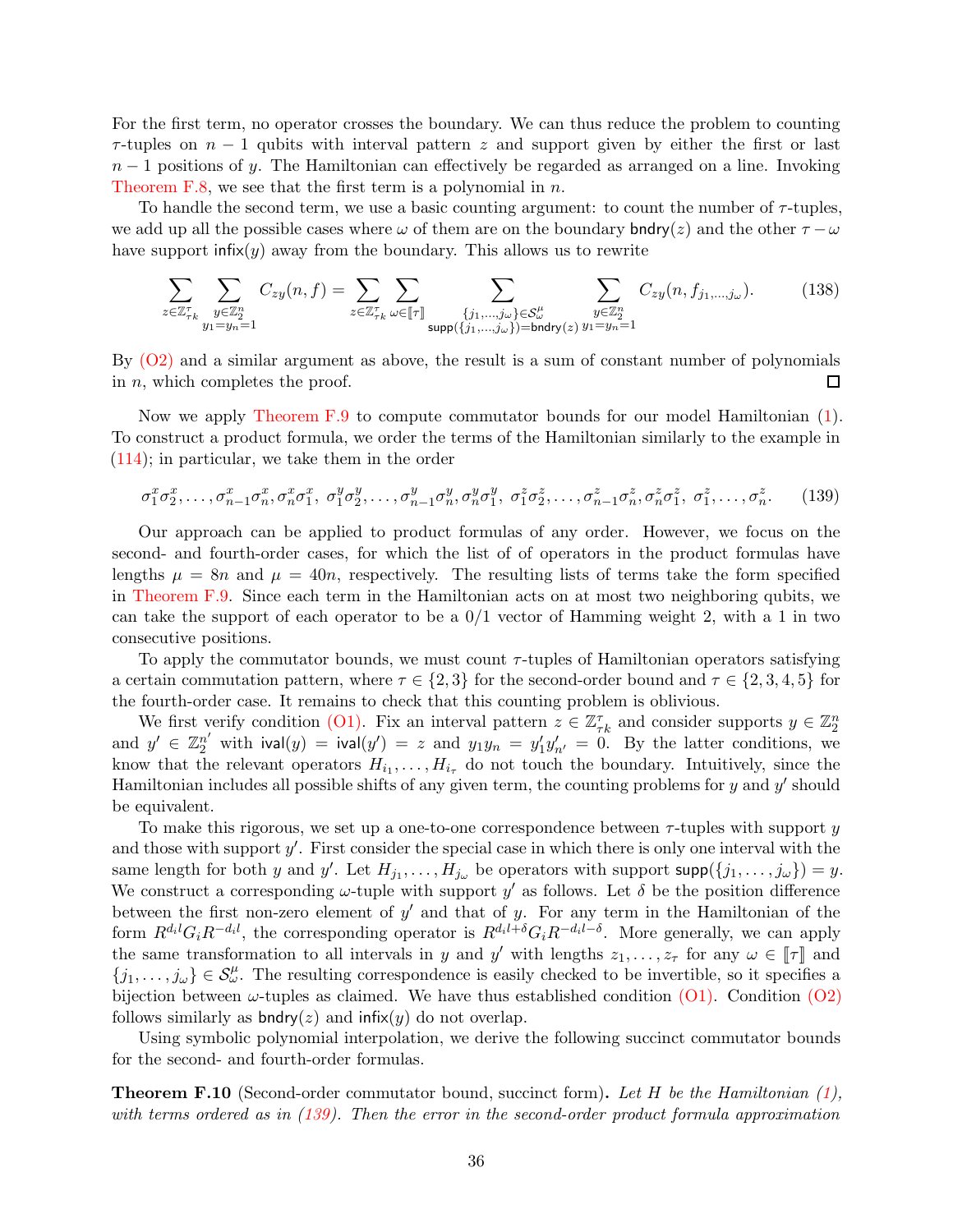satisfies

$$
\|\exp(-iHt) - [S_2(-it/r)]^r\| \le \frac{\Lambda^3 |t|^3}{r^2} T_2(n) + \frac{4(4n\Lambda t)^4}{3r^3} \exp\left(\frac{8n\Lambda |t|}{r}\right),\tag{140}
$$

where

$$
T_2(n) := \begin{cases} 194, & n = 3 \\ 40n^2 - 58n, & n \ge 4. \end{cases}
$$
 (141)

<span id="page-36-0"></span>**Theorem F.11** (Fourth-order commutator bound, succinct form). Let H be the Hamiltonian  $(1)$ , with terms ordered as in [\(139\)](#page-35-0), and let  $p := 1/(4-4^{1/3})$ . Then the error in the fourth-order product formula approximation satisfies

$$
\|\exp(-iHt) - [S_4(-it/r)]^r\|
$$
  
\n
$$
\leq \left(\frac{4p-1}{2}\Lambda|t|\right)^5 \frac{1}{5! \cdot r^4} T_4(n) + 2 \frac{(20(4p-1)n\Lambda t)^6}{6! \cdot r^5} \exp\left(\frac{20(4p-1)n\Lambda|t|}{r}\right),
$$
 (142)

where

$$
T_4(n) := \begin{cases} 23073564672, & n = 3 \\ 94192316416, & n = 4 \\ 278878851840, & n = 5 \\ 1280000000n^4 - 7701760000n^3 + 23685120000n^2 - 30224677632n, & n \ge 6. \end{cases}
$$
(143)

We conclude this appendix by considering the asymptotic gate complexity of the PF algorithm using our commutator bounds. Take the fourth-order bound as an example. With  $\Lambda = \Theta(1)$  and  $t = \Theta(n)$ , the commutator bound is

$$
\|\exp(-iHt) - [S_4(-it/r)]^r\| \le O\left(\frac{n^9}{r^4} + \frac{n^{12}}{r^5}\right). \tag{144}
$$

To guarantee that the simulation error  $\epsilon$  is at most some constant, it suffices to use  $r = O(n^{2.4})$ segments. Since the circuit for each segment has size  $O(n)$ , we have an overall gate complexity of  $O(n^{3.4})$ . Along similar lines, we find gate complexities of  $O(n^4)$  (resp.,  $O(n^{11/3})$ ) for the first-order (resp., second-order) commutator bound. These bounds improve the asymptotic gate complexities of the PF algorithm established by the analytic and minimized bounds (as shown in [Table 1\)](#page-2-0), which give  $O(n^5)$  for the first-order formula,  $O(n^4)$  for second order, and  $O(n^{3.5})$  for fourth order.

We only present concrete commutator bounds for the first-, second-, and fourth-order product formulas. In general, to obtain the 2kth-order commutator bound, one must count the number of  $(2k + 1)$ -tuples satisfying a certain commutation pattern in a list of operators of length  $8 \cdot 5^{k-1}n$ . For  $k \geq 3$ , computing the exact form of the  $(2k)$ th order bound seems challenging even with the help of [Theorem F.9](#page-34-1) and polynomial interpolation.

Nevertheless, it is still possible to obtain the asymptotic n-dependence of the commutator bound. The key step is to study those  $(2k + 1)$ -tuples for which all pairs of operators commute with each other. The number  $N_{\text{comm}}$  of such commuting  $(2k+1)$ -tuples satifsfies

$$
(8 \cdot 5^{k-1})^{2k+1} \binom{n-2k}{2k+1} \le N_{\text{comm}} \le \binom{8 \cdot 5^{k-1} n}{2k+1}.
$$
 (145)

(Here the lower bound follows by placing each  $(2k + 1)$ -tuple so that its support contains exactly  $2k + 1$  intervals.) Invoking [Theorem F.9,](#page-34-1) we see that  $N_{\text{comm}}$  is a polynomial in n whose leading term is  $(8 \cdot 5^{k-1}n)^{2k+1}$ .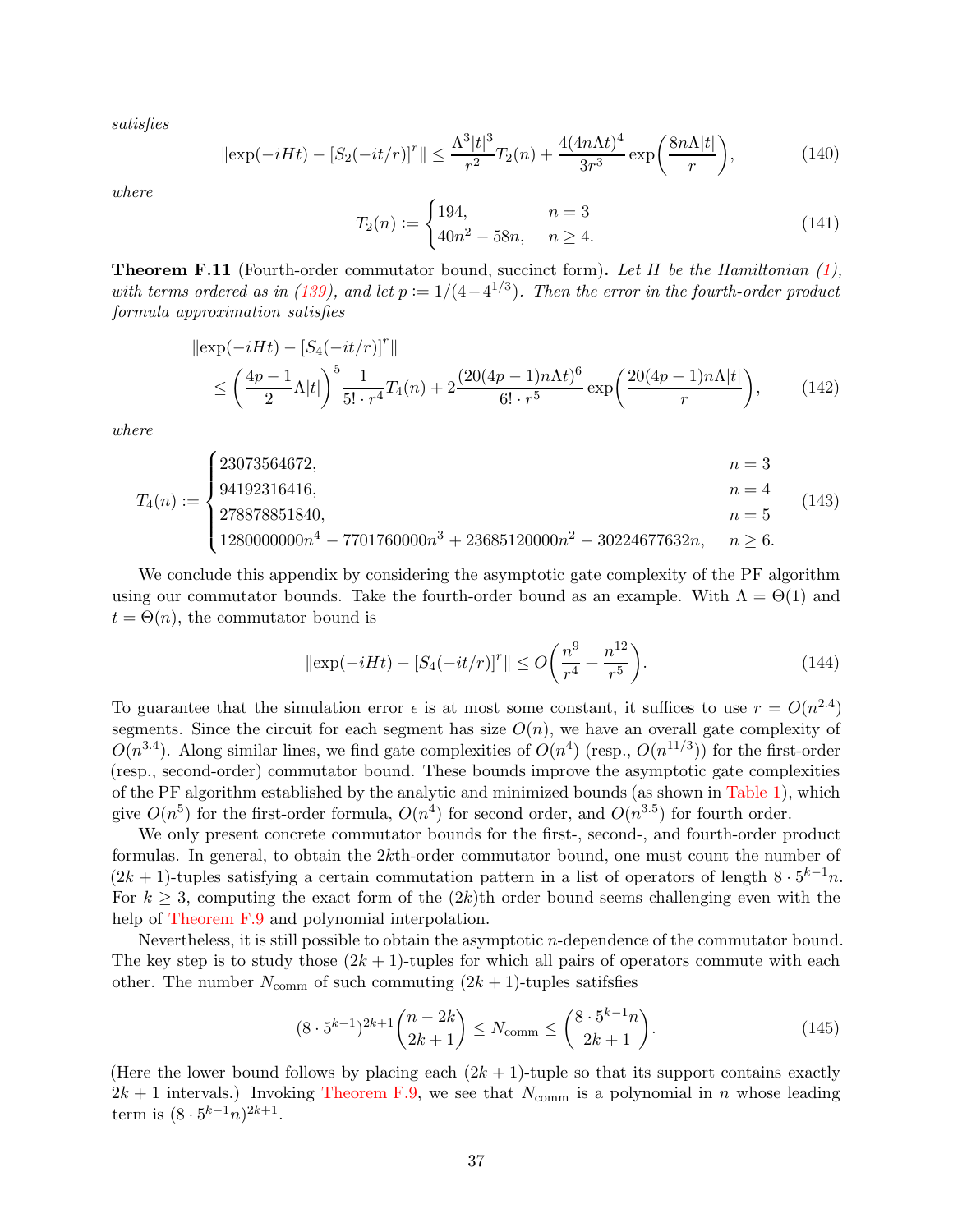When we Taylor expand the evolutions  $\exp(\lambda H)$  and  $S_{2k}(\lambda)$ , those  $(2k+1)$ -tuples for which all pairs of operators commute with each other cancel. The remaining terms are either  $(2k + 1)$ -tuples where at least one pair of operators do not commute, or *l*-tuples with  $l \leq 2k$ . Our above discussion shows that there are  $O(n^{2k})$  such tuples. Therefore, the 2kth-order commutator bound takes the form

$$
\|\exp(-iHt) - [S_{2k}(-it/r)]^r\| \le O\left(\frac{|t|^{2k+1}n^{2k}}{r^{2k}} + \frac{(nt)^{2k+2}}{r^{2k+1}}\right) = O\left(\frac{n^{4k+1}}{r^{2k}} + \frac{n^{4k+4}}{r^{2k+1}}\right). \tag{146}
$$

To ensure that the simulation error is  $O(1)$  for  $t = n$ , it suffices to choose  $r = O(n^{2+2/(2k+1)})$ , which leads to a total gate complexity of  $O(n^{3+2/(2k+1)})$ . This improves over the performance of the analytic and minimized bounds, which give complexity  $O(n^{3+1/k})$ .

#### <span id="page-37-1"></span>F.3 Empirical bounds

While the bounds discussed in [Section F.1](#page-23-0) and [Section F.2](#page-25-0) provide rigorous correctness guarantees, they can be very loose. To understand the minimum resources that suffice for product formula simulation, we estimate their empirical performance. Of course, since quantum simulation is computationally challenging, we can only directly compute the actual simulation error for small instances. Using binary search, we find the value of  $r$  (the total number of segments) that just suffices to ensure error  $10^{-3}$ . We extrapolate this behavior to produce a non-rigorous estimate of the performance of product formula simulation for instances of arbitrary size. We emphasize that the resulting empirical bound does not come with a guarantee of correctness. Nevertheless, we believe it better captures the true performance of product formula simulations and indicates the extent to which our rigorous bounds are loose.

We numerically simulate the product formula algorithm for systems of size 5 to 12, determining the value of r required to ensure error  $10^{-3}$  as described above, and averaging over five random choices of the local field strengths  $h_i$ . We fit these data to power laws, as depicted in [Figure 4.](#page-38-0) We find

$$
r_1 = 2417n^{1.964}, \quad r_2 = 39.47n^{1.883}, \quad r_4 = 4.035n^{1.555}, \quad r_6 = 1.789n^{1.311}, \quad r_8 = 1.144n^{1.141}, \quad (147)
$$

where  $r_i$  is the number of segments for the *i*th-order formula to produce a simulation that is accurate to within 10−<sup>3</sup> . Considering the size of the circuit for each segment, this suggests an asymptotic complexity of roughly  $9668n^{2.964}$  for the first-order formula,  $315.8n^{2.883}$  for second order,  $161.4n^{2.555}$ for fourth order,  $357.8n^{2.311}$  for sixth order, and  $1144n^{2.141}$  for eighth order.

# <span id="page-37-0"></span>G Taylor series implementation details

In this appendix, we discuss some technical details related to the implementation of the Taylor series (TS) algorithm, as introduced in [Section C.2.](#page-12-0) We present concrete error bounds in [Section G.1](#page-37-2) and discuss the failure probability of the approach in [Section G.2.](#page-42-0) Then we describe how to implement  $select(V)$  gates, a major component of the algorithm: in [Section G.3,](#page-42-1) we explain how the control registers for these gates are encoded, and in [Section G.4,](#page-42-2) we give an optimized implementation of  $select(V)$  gates.

#### <span id="page-37-2"></span>G.1 Error analysis

In this section, we derive an explicit error bound that quantifies how the truncation order  $K$  affects the overall accuracy. We then discuss how to apply this bound.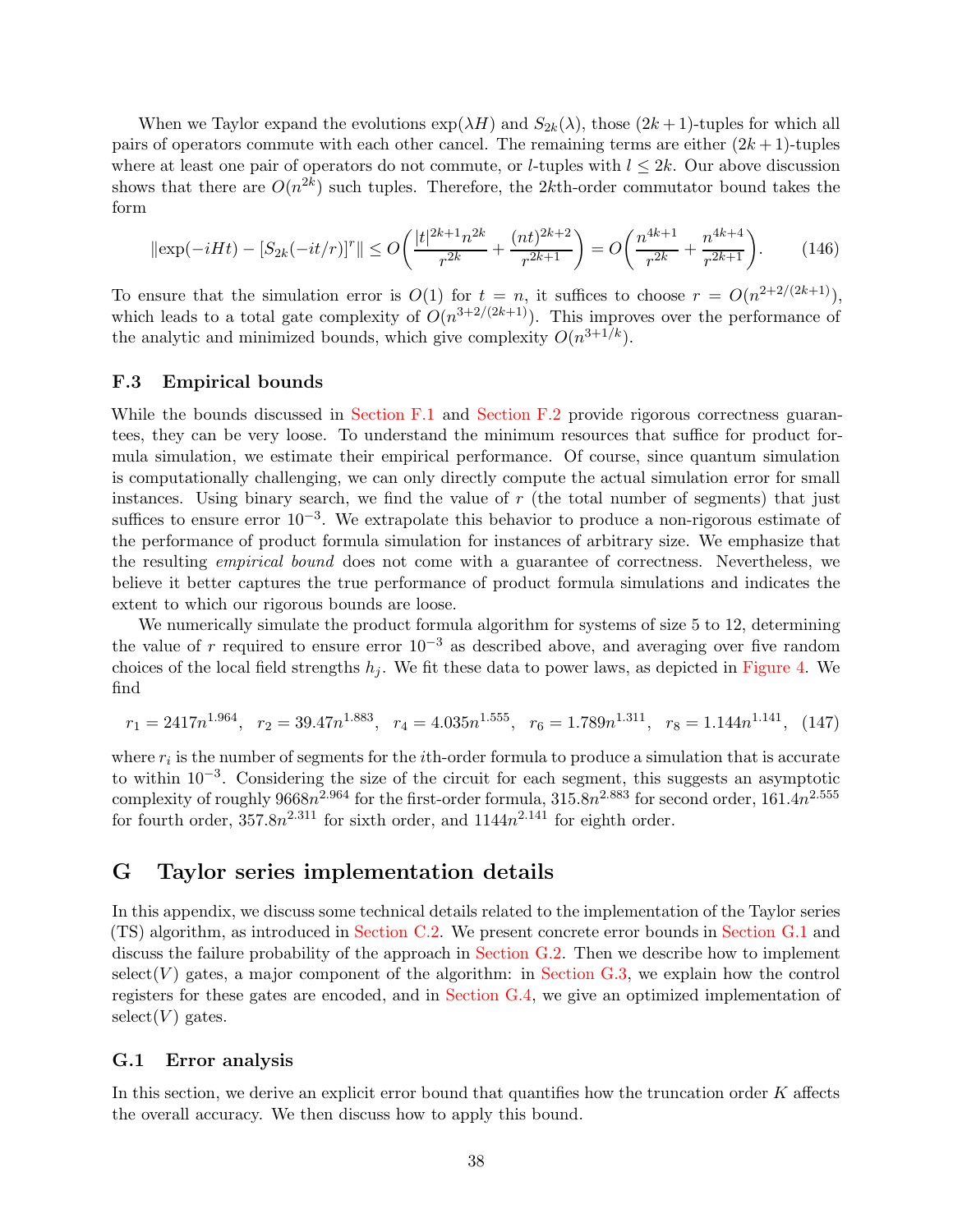<span id="page-38-0"></span>

Figure 4: Comparison of the values of r using the commutator and empirical bounds for formulas of order 1, 2, and 4, and values of r for the empirical bound for formulas of order 6 and 8. Straight lines show power-law fits to the data. The error bars for product formulas of order greater than 1 are negligibly small, so we omit them from the plots.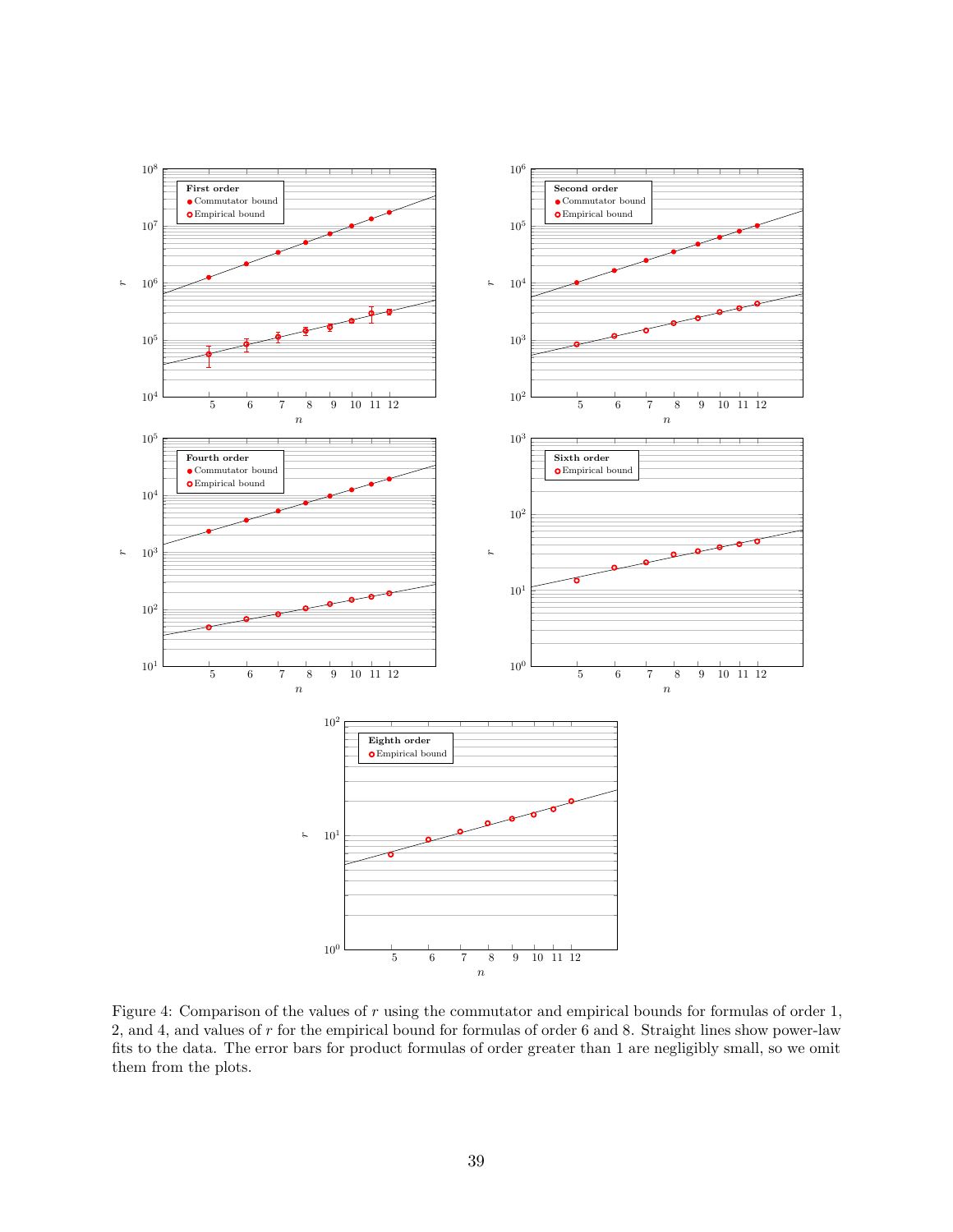We begin by bounding the error introduced by truncating the Taylor series.

<span id="page-39-0"></span>**Lemma G.1.** With the definitions of  $\tilde{U}(t)$  in [\(7\)](#page-12-1) and  $t_{\text{seg}}$  in [\(18\)](#page-13-1), we have

$$
\|\tilde{U}(t) - \exp(-iHt)\| \le 2\frac{(\ln 2)^{K+1}}{(K+1)!}
$$
\n(148)

for any  $t \leq t_{\text{seg}}$ . Proof. We have

> $\Vert \tilde{U}(t) - \exp(-iHt) \Vert =$   $\sum^{\infty}$  $k=K+1$  $(-iHt)^k$  $k!$  (149)

$$
\leq \sum_{k=K+1}^{\infty} \frac{(\|H\|t)^k}{k!} \tag{150}
$$

$$
\leq \sum_{k=K+1}^{\infty} \frac{((\alpha_1 + \dots + \alpha_L)t)^k}{k!} \tag{151}
$$

$$
\leq \sum_{k=K+1}^{\infty} \frac{(\ln 2)^k}{k!} \tag{152}
$$

$$
\leq 2 \frac{(\ln 2)^{K+1}}{(K+1)!},\tag{153}
$$

where the final inequality follows from [Lemma F.2.](#page-23-4)

Next we consider the error induced by the isometry  $V(t)$  defined in [\(16\)](#page-13-2). It is straightforward to verify that

$$
(\langle 0 | \otimes I) \mathcal{V}(t) = \frac{3}{s} \tilde{U}(t) - \frac{4}{s^3} \tilde{U}(t) \tilde{U}(t)^\dagger \tilde{U}(t). \tag{154}
$$

<span id="page-39-1"></span>As discussed in [Section C.2,](#page-12-0) we rotate an ancilla qubit to increase the value of s to be precisely  $s = 2$ . Then the following bound characterizes the error in the implementation of the Taylor series. **Lemma G.2.** Suppose  $\|\tilde{U} - U\| \leq \delta$  for some unitary operator U. Then

$$
\left\| \frac{3}{2}\tilde{U} - \frac{1}{2}\tilde{U}\tilde{U}^{\dagger}\tilde{U} - U \right\| \le \frac{\delta^2 + 3\delta + 4}{2}\delta. \tag{155}
$$

*Proof.* Since  $\|\tilde{U} - U\| \le \delta$ , we have

$$
\|\tilde{U}\| \le \|\tilde{U} - U\| + \|U\| \le 1 + \delta \tag{156}
$$

and therefore

$$
\|\tilde{U}\tilde{U}^{\dagger} - I\| \le \|\tilde{U} - U\tilde{U}^{\dagger}\| + \|U(\tilde{U}^{\dagger} - U^{\dagger})\| \le \delta(2 + \delta). \tag{157}
$$

Thus, by the triangle inequality, we have

$$
\left\| \frac{3}{2}\tilde{U} - \frac{1}{2}\tilde{U}\tilde{U}^{\dagger}\tilde{U} - U \right\| \le \left\| \tilde{U} - U \right\| + \frac{1}{2} \left\| \tilde{U} - \tilde{U}\tilde{U}^{\dagger}\tilde{U} \right\|
$$
\n(158)

$$
\leq \delta + \frac{\delta(2+\delta)(1+\delta)}{2} \tag{159}
$$

$$
=\frac{\delta^2 + 3\delta + 4}{2}\delta\tag{160}
$$

as claimed.

 $\Box$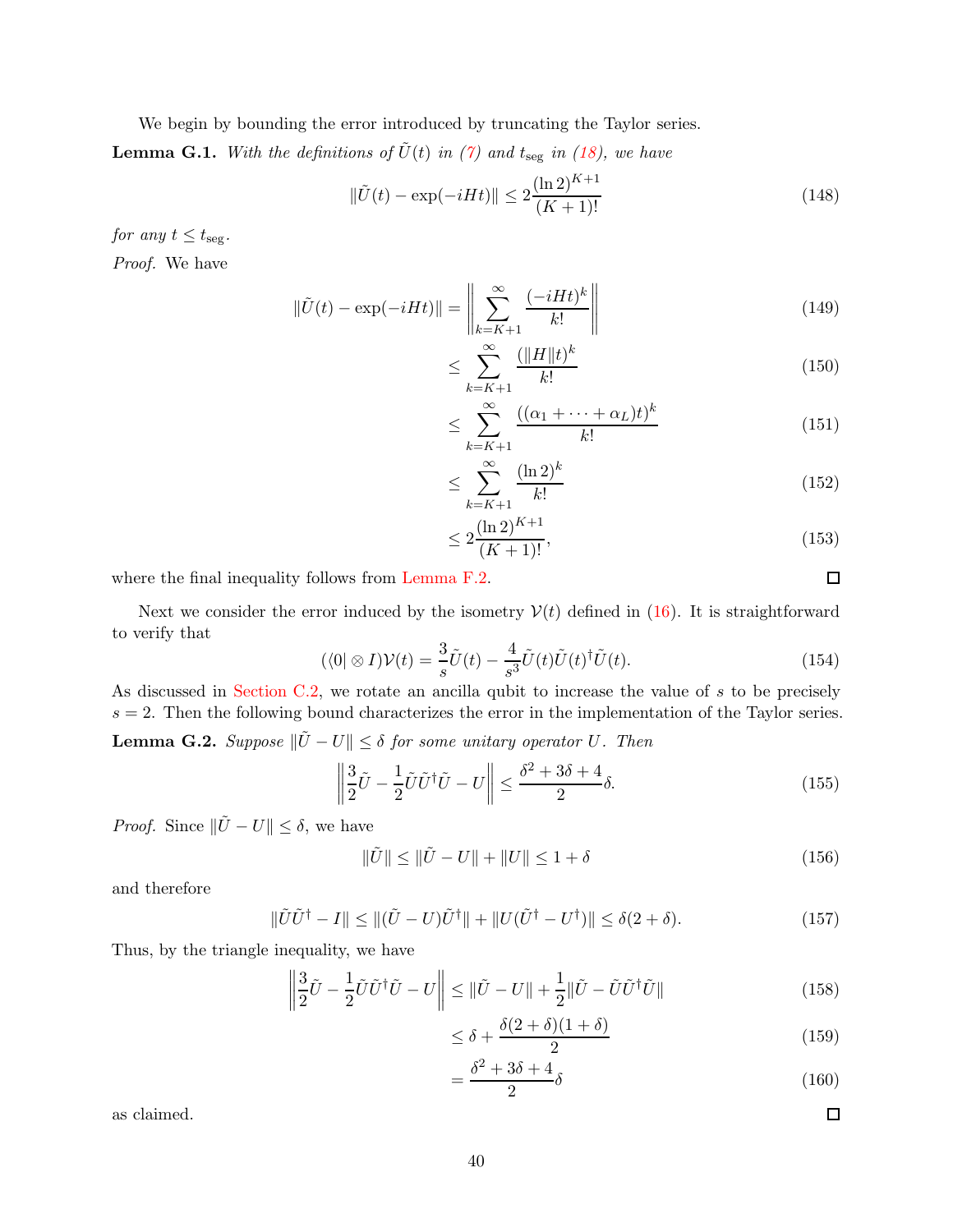We use the following basic property of contractions (operators of norm at most 1), which is easily proved using the triangle inequality.

<span id="page-40-1"></span>**Lemma G.3.** Suppose  $U_i: \mathcal{H} \to \mathcal{H}$  and  $V_i: \mathcal{H} \to \mathcal{H}$  are contractions for all  $i \in \{1, ..., r\}$ . If  $||U_i - V_i|| \leq \eta$  for all i, then

$$
||U_r \cdots U_2 U_1 - V_r \cdots V_2 V_1|| \leq r\eta.
$$
\n
$$
(161)
$$

We also use the following lemma, which bounds the error introduced by normalization.

<span id="page-40-2"></span>**Lemma G.4.** Suppose  $\|\|\phi\rangle\| = 1$ ,  $\|\|\psi\rangle\| \leq 1$ , and  $\|\|\psi\rangle - \|\phi\rangle\| \leq \xi < 1$ . Then

$$
\left\| \frac{\left| \psi \right\rangle}{\left\| \left| \psi \right\rangle \right\|} - \left| \phi \right\rangle \right\| \leq \sqrt{1 + \xi} - \sqrt{1 - \xi}.
$$
\n(162)

*Proof.* Decompose  $|\psi\rangle$  as

$$
|\psi\rangle = \alpha|\phi\rangle + \beta|\phi^{\perp}\rangle \tag{163}
$$

for some normalized state  $|\phi^{\perp}\rangle$  orthogonal to  $|\phi\rangle$ . Clearly  $|\alpha|^2 + |\beta|^2 \leq 1$  since  $\|\|\psi\rangle\| \leq 1$ . Furthermore, the assumption  $\|\psi\rangle - \psi\rangle\| \leq \xi$  implies

$$
|\alpha - 1|^2 + |\beta|^2 \le \xi^2,\tag{164}
$$

so

<span id="page-40-0"></span>
$$
|\alpha|^2 + |\beta|^2 \le \xi^2 + 2\operatorname{Re}(\alpha) - 1\tag{165}
$$

with  $1 - \xi \leq \text{Re}(\alpha) \leq 1 + \xi$ . Then we have

$$
\left\| \frac{\left| \psi \right\rangle}{\left\| \left| \psi \right\rangle \right\|} - \left| \phi \right\rangle \right\| = \sqrt{2 - \frac{2 \operatorname{Re}(\alpha)}{\sqrt{|\alpha|^2 + |\beta|^2}}}
$$
(166)

$$
\leq \sqrt{2 - \frac{2\operatorname{Re}(\alpha)}{\sqrt{\xi^2 + 2\operatorname{Re}(\alpha) - 1}}}
$$
(167)

$$
\leq \sqrt{2 - \frac{2(1 - \xi^2)}{\sqrt{\xi^2 + 2(1 - \xi^2) - 1}}}
$$
\n(168)

$$
=\sqrt{1+\xi}-\sqrt{1-\xi}.\tag{169}
$$

Here the first inequality uses  $(\frac{165}{\sqrt{2}})$  and the fact that  $\text{Re}(\alpha) \geq 1 - \xi \geq 0$ , and the second inequality follows since the function  $x/\sqrt{2x-1+\xi^2}$  achieves its minimum at  $x=1-\xi^2$  within the interval  $1-\xi \leq x \leq 1+\xi$ .  $\Box$ 

With all the above lemmas in hand, we are ready to prove an explicit error bound for the TS algorithm.

<span id="page-40-3"></span>**Theorem G.5.** The TS algorithm achieves error at most  $\sqrt{1+\xi} - \sqrt{1-\xi}$  with success probability at least  $(1 - \xi)^2$ , where

$$
\xi = r \frac{\delta^2 + 3\delta + 4}{2} \delta \quad \text{with} \quad \delta = 2 \frac{(\ln 2)^{K+1}}{(K+1)!}. \tag{170}
$$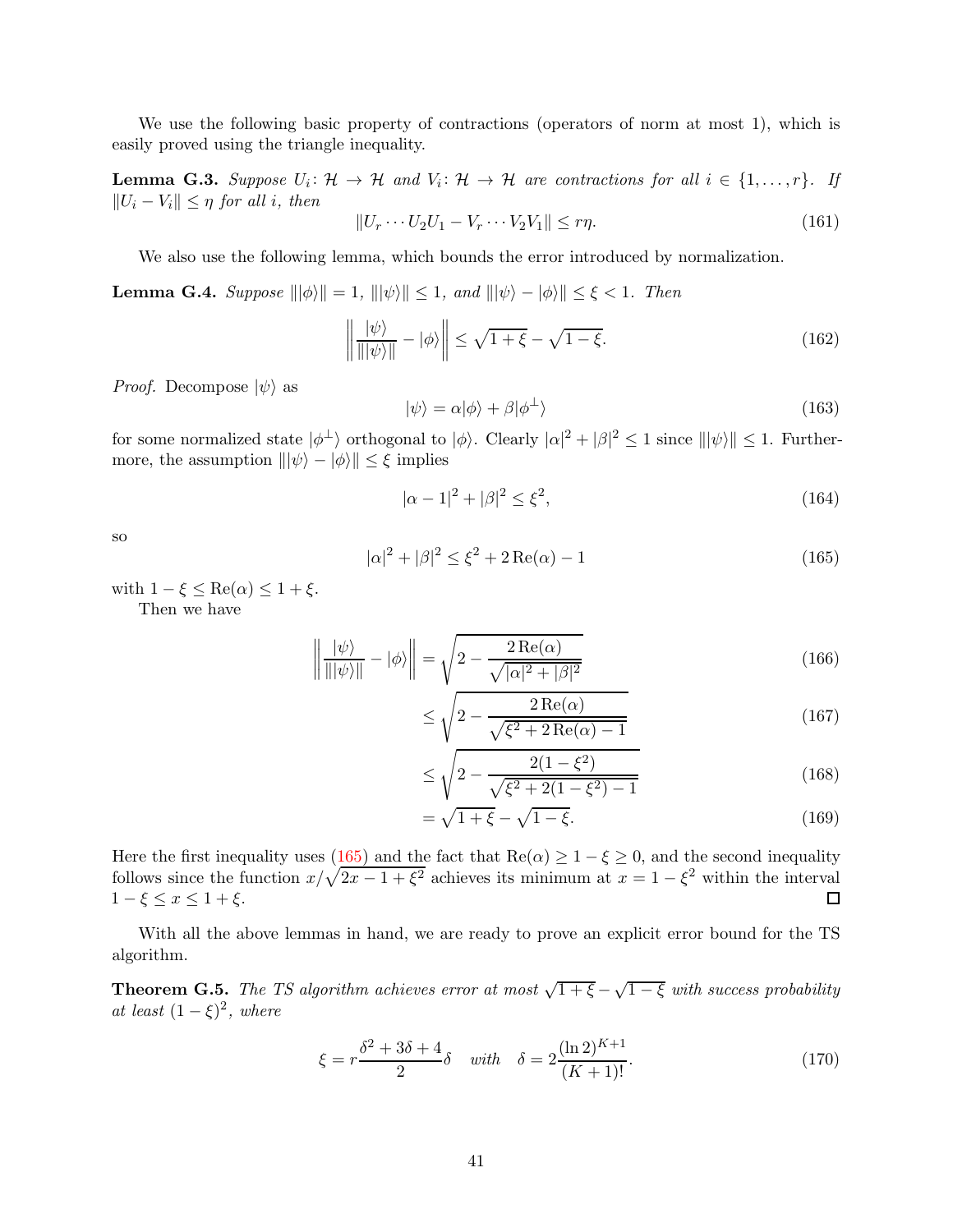<span id="page-41-0"></span>

| K              | $\xi/r$                   |
|----------------|---------------------------|
| $\mathbf{1}$   | 1.3626                    |
| $\overline{2}$ | 0.24118                   |
| 3              | 0.039031                  |
| 4              | 0.0053441                 |
| 5              | 0.00061628                |
| 6              | $6.10123 \times 10^{-5}$  |
| 7              | $5.28621 \times 10^{-6}$  |
| 8              | $4.07124 \times 10^{-7}$  |
| 9              | $2.821965 \times 10^{-7}$ |
| 10             | $1.778215 \times 10$      |

Table 2: Lookup table for the truncation order  $K$ , with s boosted to be 2 in each segment.

*Proof.* For  $t \in \{t_{\text{seg}}, t_{\text{rem}}\}$ , [Lemma G.1](#page-39-0) shows that

$$
\|\tilde{U}(t) - \exp(-iHt)\| \le \delta,\tag{171}
$$

and [Lemma G.2](#page-39-1) shows that

$$
\|(\langle 0| \otimes I)\mathcal{V}(t) - \exp(-iHt)\| \le \xi/r. \tag{172}
$$

Since  $\mathcal{V}(t)$  is an isometry,  $\left(\langle 0|\otimes I\right)\mathcal{V}(t)$  is a contraction, so by [Lemma G.3,](#page-40-1) we have

$$
\|(\langle 0| \otimes I) \mathcal{V}(t_{\text{rem}}) \big( (\langle 0| \otimes I) \mathcal{V}(t_{\text{seg}}) \big)^{r-1} - \exp(-itH) \| \leq \xi. \tag{173}
$$

The claim about the success probability follows by applying the triangle inequality, and the accuracy can be established by invoking [Lemma G.4.](#page-40-2) □

To apply this bound, we must determine the truncation order K that achieves the desired error bound  $\epsilon$ . Just as for the product formula error bounds presented in [Appendix F,](#page-22-0) it does not seem possible to compute K in closed form. However, since K can only take integer values, it is straightforward to tabulate the error estimates corresponding to all potentially relevant values of K, as shown in [Table 2.](#page-41-0) Using the known value of  $r$ , we can then determine which value of K suffices to ensure small error.

In [Section F.3,](#page-37-1) we presented empirical error bounds for simulations based on product formulas. It would be natural to perform a similar analysis of the error in the TS algorithm. Unfortunately, it is intractable to find an empirical bound by direct simulation since the number of ancilla qubits used by the TS algorithm puts it beyond the reach of classical simulation even for very small systems (see [Figure 2\)](#page-5-0). A more limited alternative would be to use empirical data to improve the estimated error of the truncated Taylor series. However, since

$$
\frac{(\ln 2)^{K+1}}{(K+1)!} \le \sum_{k=K+1}^{\infty} \frac{(\ln 2)^k}{k!} \le 2 \frac{(\ln 2)^{K+1}}{(K+1)!},\tag{174}
$$

the estimated error can be improved by a factor of at most 2, which results in an additive offset of at most  $\ln 2$  for the truncation order K. Thus we do not consider such a bound in our analysis.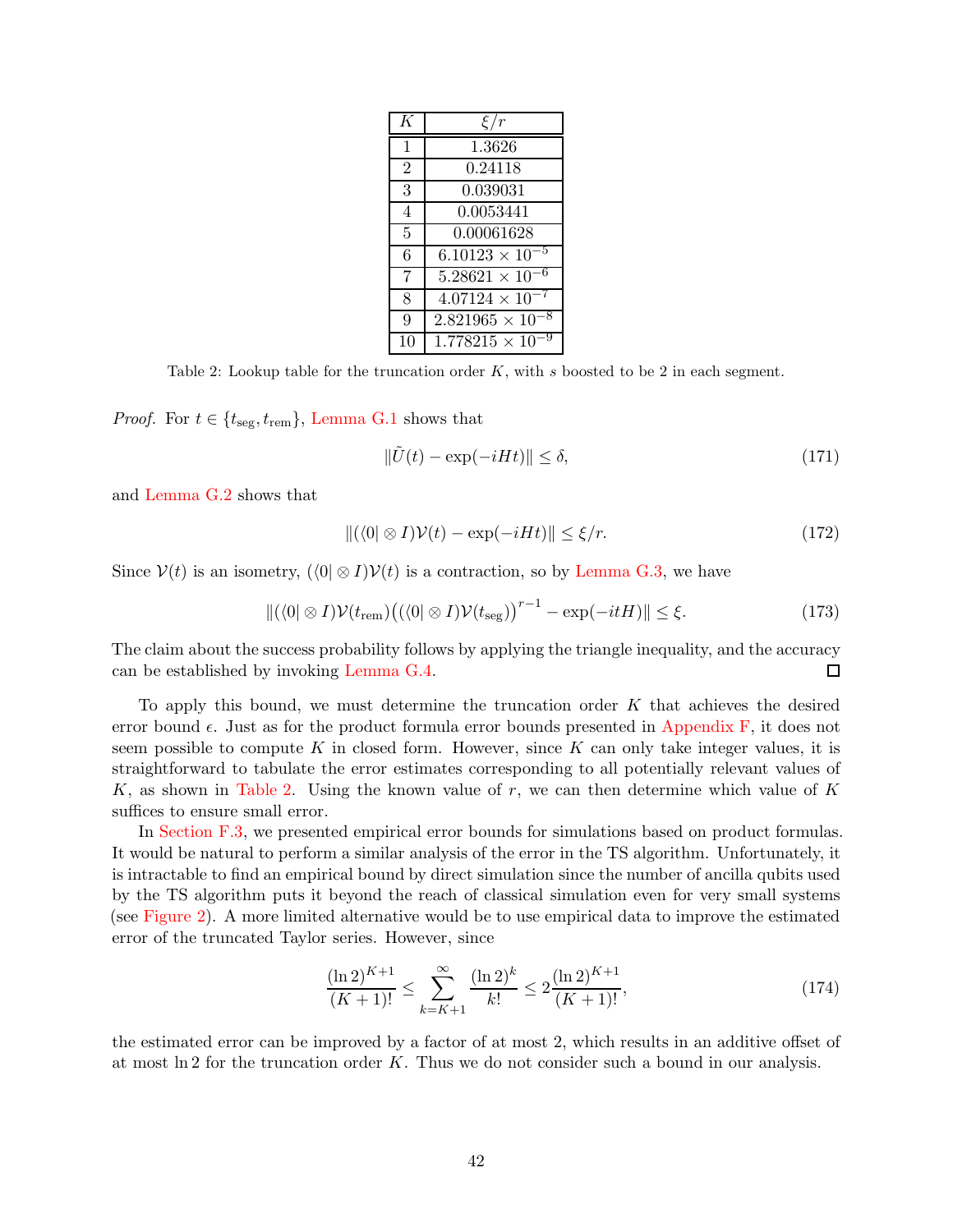#### <span id="page-42-0"></span>G.2 Failure probability

Note that unlike the PF approach, the TS algorithm does not always succeed. When a measurement of the ancilla register indicates a failure, we must restart the simulation. To make a fair comparison between the PF and TS algorithms, we should take the success probability into account.

Fortunately, it turns out that the resulting overhead is almost negligible. With  $\epsilon = 10^{-3}$ , [Theorem G.5](#page-40-3) gives

$$
\xi \le \sqrt{\epsilon^2 - \frac{\epsilon^4}{4}} < 0.001,\tag{175}
$$

so the success probability of the algorithm is at least

$$
(1 - \xi)^2 \ge 0.998. \tag{176}
$$

The expected number of times we must repeat the algorithm before succeeding is approximately  $1/0.998 \approx 1.002$ . Since this factor is very close to 1, we simply neglect it, and we find it reasonable to directly compare gate counts for the PF algorithm (which has no probability of failure) and the TS approach.

#### <span id="page-42-1"></span>G.3 Encoding of the control register

A crucial step in the implementation of the TS algorithm (and in the QSP algorithm) is to synthesize the select  $(V)$  gates. The cost of this implementation depends strongly on the chosen representation for the control register.

Recall from  $(14)$  that the select (V) operation has the form

<span id="page-42-3"></span>
$$
select(V) := \sum_{j=0}^{\Gamma-1} |j\rangle\langle j| \otimes V_j.
$$
\n(177)

For the TS algorithm, the operators  $V_j$  are defined via  $(10)$ . Here the index j labels a value  $k \in \{0, 1, \ldots, K\}$  and indices  $\ell_1, \ldots, \ell_k \in \{1, \ldots, L\}$ . Perhaps the most straightforward approach is to represent the entire control register with a binary encoding using  $\log_2(K+1) + K \log_2 L$  bits. However, as pointed out in  $[14]$ , we can significantly reduce the gate complexity by choosing a different encoding of the control register.

Specifically, we use a unary encoding to label k and a binary encoding for each  $\ell_1, \ldots, \ell_k$ . With such an encoding, the instance of  $select(V)$  in the TS algorithm can be represented as the map

$$
|1^{k}0^{K-k}\rangle|\ell_{1},\ldots,\ell_{K}\rangle|\psi\rangle \mapsto |1^{k}0^{K-k}\rangle|\ell_{1},\ldots,\ell_{K}\rangle(-i)^{k}H_{\ell_{1}}\cdots H_{\ell_{k}}|\psi\rangle. \tag{178}
$$

We implement this transformation as follows. Conditioned on the j<sup>th</sup> qubit of the unary encoding of k being 1, and the jth coordinate of  $\ell_1, \ldots, \ell_K$  being the binary encoding of  $\ell_j$ , we apply  $(-i)H_{\ell_j}$ . Compared to an entirely binary encoding, this approach only requires an additional  $\lceil K+1-\log_2(K+1) \rceil$  qubits, which is a modest increase since K is typically small (see [Table 2\)](#page-41-0). In return, instead of selecting on a large register of  $\Theta(K \log L)$  bits, we can perform  $K+1$  independent selections on registers of  $\log_2 L$  bits, each controlled by a single qubit.

#### <span id="page-42-2"></span> $G.4$  Implementation of select $(V)$

In this section, we present a circuit for the select (V) operation  $\sum_{\gamma=1}^{\Gamma} |\gamma\rangle \langle \gamma | \otimes V_{\gamma}$ . We assume that the control register  $\gamma \in \{1,\ldots,\Gamma\}$  is stored in binary using  $w := \lceil \log_2 \Gamma \rceil$  bits. As discussed in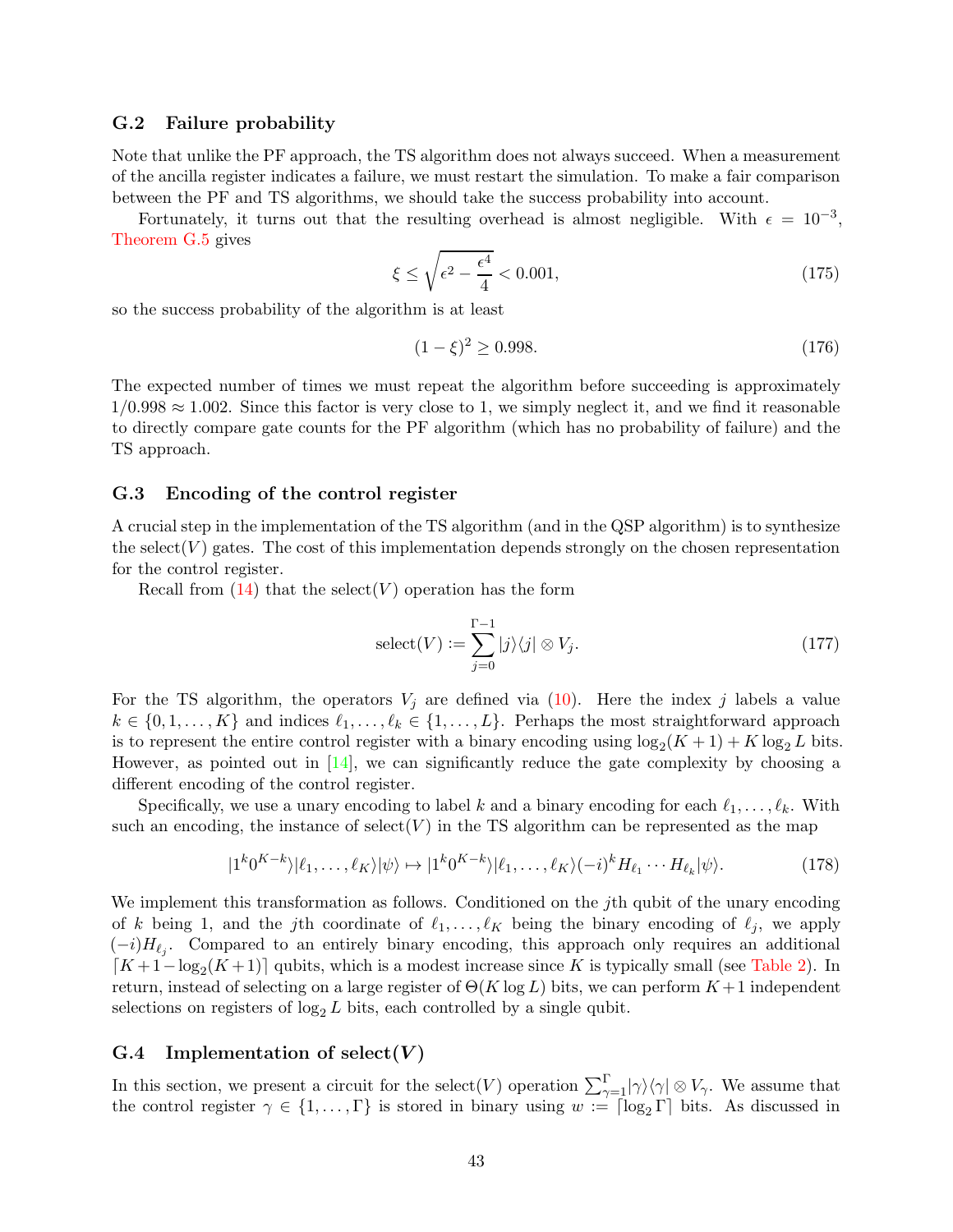[Section G.3,](#page-42-1) this procedure is a basic subroutine in our implementation of the select  $(V)$  operation appearing in the TS algorithm, using a mixed unary/binary encoding. We also use this select  $(V)$ construction in our implementation of the QSP algorithm.

Our goal is to apply a unitary operation  $V_{\gamma}$  conditioned on the control register being in the state  $|\gamma\rangle$ . To do this, we cycle the value of a designated ancilla qubit through Γ Boolean products of w literals, where in each of the products, each of the variables  $x_1, \ldots, x_w$  appears exactly once (either negated or not). We apply  $V_{\gamma}$  conditioned on the ancilla qubit at the  $\gamma$ th step of this construction. To simplify the presentation, we describe how to cycle through all  $2^w$  Boolean products. This procedure can be terminated after producing only Γ Boolean products to avoid unnecessary cost.

A straightforward way of obtaining the Boolean products is to implement them via multiplycontrolled Toffoli gates with appropriate control negations. Implementations of the multiplycontrolled Toffoli gates have been well-studied. In particular, using the approach of [\[55\]](#page-60-14), and assuming that the negative controls introduce no additional  $\cos t$ ,<sup>[3](#page-43-1)</sup> we can cycle through all Boolean products using the following resources:

$$
4w2^w - 6 \cdot 2^w
$$
 Hadamard gates  
\n
$$
8w2^w - 9 \cdot 2^w
$$
  $T/T^{\dagger}$  gates  
\n
$$
6w2^w - 6 \cdot 2^w
$$
 CNOT gates  
\n
$$
\lceil \frac{w-2}{2} \rceil
$$
 ancilla qubits, initialized in and returned to the state  $|0\rangle$ .

We now present an optimized circuit to cycle through these Boolean products. In particular, we do this using a reversible circuit consisting of NOT, CNOT, and Toffoli gates (we call a circuit over this gate set an NCT circuit). Of the three basic gates used by the NCT circuits, the Toffoli gate is the most expensive—its best known implementation uses 6 CNOT gates, 2 Hadamard gates, and 7  $T/T^{\dagger}$  gates [\[2](#page-56-2)]—so we first focus on optimizing the Toffoli gate count. We use Toffoli gates with controls of arbitrary polarities. All such Toffoli gates can be implemented by a  $Clifford+T$ circuit using the same resources [\[2\]](#page-56-2).

To cycle though  $2^w$  Boolean products, clearly we must use at least  $2^w$  gates (note that we do not allow gates with multiple targets). Indeed, most of these must be Toffoli gates, the most expensive gates in an NCT circuit.

<span id="page-43-2"></span>**Lemma G.6** ([\[56](#page-60-6), Lemma 4]). An NCT circuit for select(V) control generation requires at least  $2^w - w - 1$  Toffoli gates.

Considering the cost of a single Toffoli gate, a Clifford+T circuit with  $2^w$  Toffoli gates could contain as many as  $6 \cdot 2^w$  CNOT gates and  $7 \cdot 2^w$   $T/T^{\dagger}$  gates. We next construct a quantum circuit that cycles through all  $2^w$  Boolean products, and show that after several optimizations, the gate counts are close to the above optimistic figure, and significantly better than those obtained using multiply-controlled Toffoli gates. We begin by describing an efficient NCT circuit that cycles through  $2^w$  Boolean products.

<span id="page-43-0"></span>**Lemma G.7.** The select  $(V)$  control generation can be implemented by an NCT circuit using at most 2 NOT gates,  $1.5 \cdot 2^w - 2$  CNOT gates, and  $1.5 \cdot 2^w - 4$  Toffoli gates, with  $w - 1$  ancilla qubits initialized in and returned to the state  $|0\rangle$ .

Proof. Consider a depth-w complete binary tree, where vertices are labeled by the Boolean products of the w variables  $x_1, \ldots, x_w$ . A vertex at depth d is labeled by a product of the first d variables,

<span id="page-43-1"></span><sup>&</sup>lt;sup>3</sup>While a construction with this property was not explicitly developed in [\[55](#page-60-14)], it appears that any multiplycontrolled Toffoli gate with arbitrary positive and negative controls can be implemented with the same number of gates as the multiply-controlled Toffoli gate of the same size with only positive controls.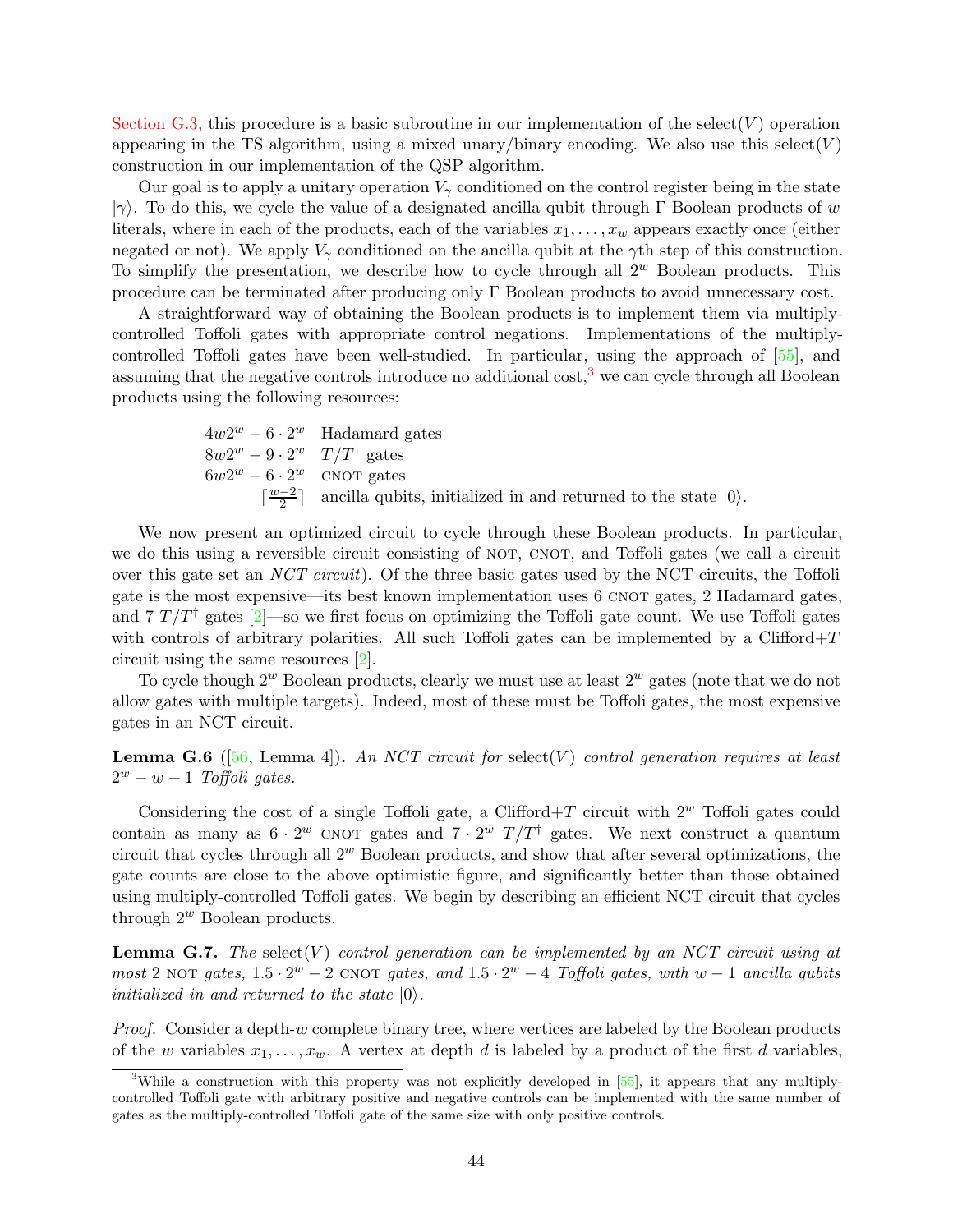<span id="page-44-0"></span>

Figure 5: Binary tree encoding the circuit that implements the control generation for the select( $V$ ) operation.

 $x_1^{a_1} \ldots x_d^{a_d}$ , where  $x_i^{a_i} := x_i$  if  $a_i =$  LEFT and  $x_i^{a_i} := \overline{x_i}$  if  $a_i =$  RIGHT. The label  $a_d$  indicates how we arrive at  $x_1^{a_1} \ldots x_d^{a_d}$  from its parent  $x_1^{a_1} \ldots x_{d-1}^{a_{d-1}}$  $\frac{a_{d-1}}{d-1}$ , by taking the left edge if  $a_d =$  LEFT or the right edge if  $a_d$  = RIGHT. The product  $x_1^{a_1} \dots x_d^{a_d}$  thus indicates the path to the vertex from the root, as shown in [Figure 5.](#page-44-0) Leaves of the tree are labeled by the Boolean products over all  $w$  variables  $x_1, \ldots, x_w$ , in all possible polarities.

In the quantum circuit implementing the control generation for the select  $(V)$  transformation, all vertices at a given depth are represented by a single qubit, labeled  $q_d$  for  $d \in \{0, 1, \ldots, w\}$ . The qubit  $q_k$  carries the product of the first k variables with appropriate polarities that evolve as the computation proceeds. We discuss how to implement the circuit using  $w + 1$  ancilla qubits  $q_0, q_1, \ldots, q_w$ , although it is straightforward to reduce the number of ancillas to  $w-1$ . The root of the tree corresponds to the Boolean constant 1, so it can be viewed as a virtual qubit. The two depth-1 vertices represent the variable  $x_1$  and its negation, values that can be obtained in-place by negating the variable  $x_1$  as needed. Thus it suffices to use  $w-1$  ancilla qubits  $q_2, q_3, \ldots, q_w$ .

We compute all desired Boolean products by traversing the tree using the left-hand rule, i.e., always taking the leftmost edge going down if there are vertices not yet explored, and going up if all edges and vertices below were already explored. The path starts and ends in the root (marked with an asterisk in [Figure 5\)](#page-44-0), and traverses each edge twice, once going down and once coming up, so it has length  $4 \cdot 2^w - 4$ .

When traversing the edge  $(x_1^{a_1}x_2^{a_2}\ldots x_{d-1}^{a_{d-1}})$  $a_{d-1}^{a_{d-1}}, x_1^{a_1} x_2^{a_2} \ldots x_{d-1}^{a_{d-1}}$  $\frac{a_{d-1}}{d-1}x_d^{a_d}$ ) in either direction, we apply the gate  $\text{TOF}(q_{d-1}, x_d^{a_d}; q_d)$ , where  $\text{TOF}(c_1, c_2; t)$  denotes a Toffoli gate with controls  $c_1$  and  $c_2$  and target t. These edges in the walk are colored blue in [Figure 5.](#page-44-0) No gate needs be applied for edges connecting to the root, as the variable  $x_1$  and its negation can be obtained without using a Toffoli or a CNOT gate. Those edges in the walk are colored grey in [Figure 5.](#page-44-0) Overall, this circuit uses  $4 \cdot 2^w - 8$  Toffoli gates and two NOT gates (one to negate  $x_1$  and the other to uncompute this negation). During the walk, each time we reach a leaf, we create a new Boolean product of  $w$ variables with polarities determined by the path to the root. By visiting all leaves, we create all  $2<sup>w</sup>$  desired products. Completing the path and returning to the root ensures that all ancilla qubits are reset to 0. Note that we can return to the root from any given leaf without visiting all leaves, finishing the walk early if only some of the Boolean products are needed (and thereby using fewer gates).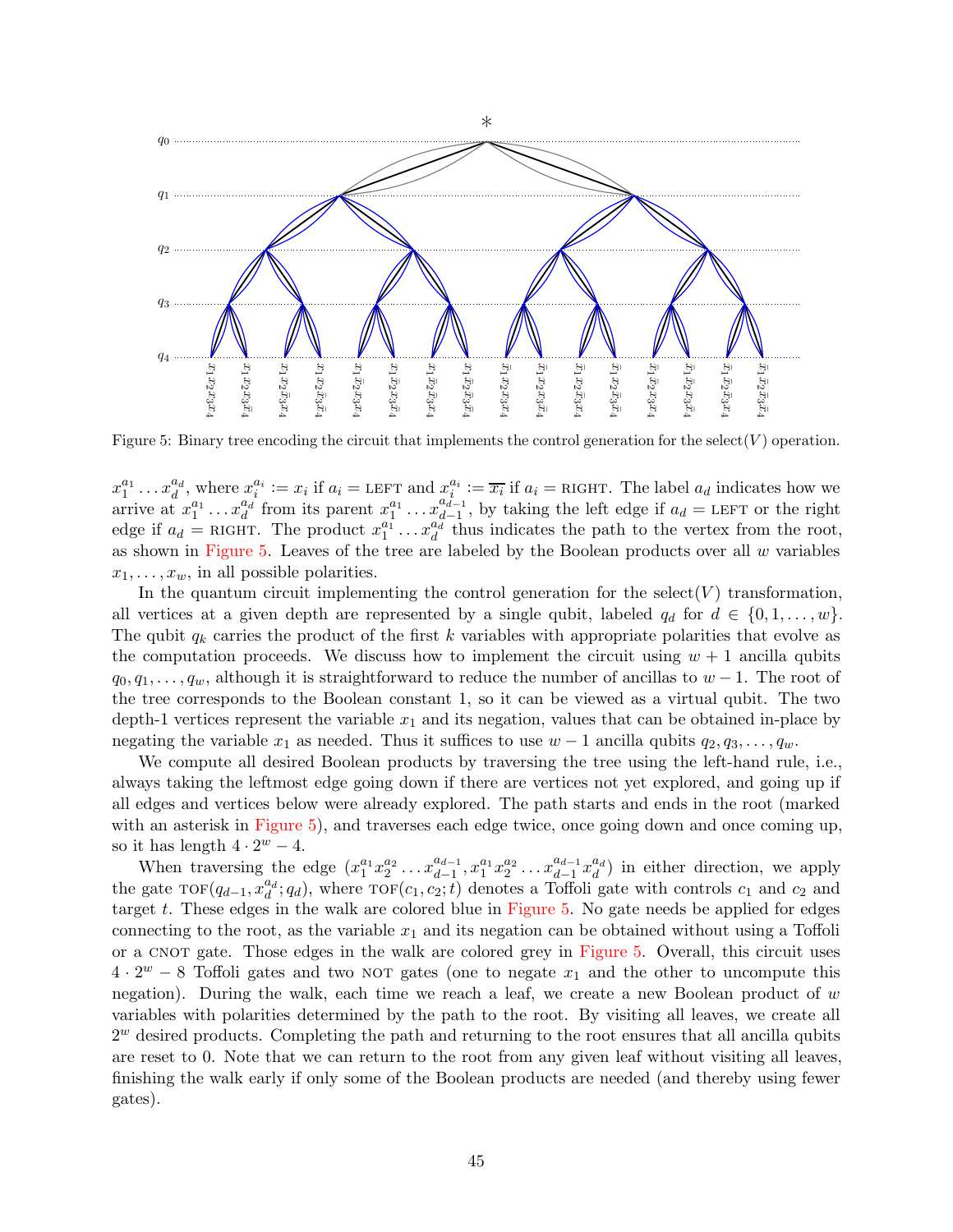<span id="page-45-0"></span>

Figure 6: Optimized circuit walk on the binary tree, using grey, blue, red, and green solid edges. Dashed edges indicate reductions in the quantum gate count.

Next we show how to reduce the Toffoli gate count. Observe that the above path makes  $2^w - 2$ moves of the form  $v_1 \to v_2 \to v_3$ , where  $v_1$  and  $v_3$  are the children of  $v_2$ , which is not the root (for example, consider any path indicated by a red arc in [Figure 6\)](#page-45-0). Such a path requires applying the gates  $\text{TOF}(q_{d-1}, x_d^{\text{LEFT}}; q_d)$  and  $\text{TOF}(q_{d-1}, x_d^{\text{RIGHT}}; q_d)$ . However, by the circuit identity

$$
\text{TOF}(q_{d-1}, x_d^{\text{LEFT}}; q_d) \text{TOF}(q_{d-1}, x_d^{\text{RIGHT}}; q_d) = \text{CNOT}(q_{d-1}; q_d),\tag{179}
$$

we can replace two Toffoli gates with one CNOT gate. Since  $v_2$  is never a leaf, we do not need to explicitly visit it, thereby saving resources. This modification reduces the Toffoli gate count by  $2(2^w - 2) = 2 \cdot 2^w - 4$ , giving a reduced Toffoli gate count of  $2 \cdot 2^w - 4$ . However, there are now  $2^w - 2$  CNOTs. The circuit still uses 2 NOT gates.

Next, consider a path  $v_1 \to v_2 \to v_3 \to v_4 \to v_5$ , where  $v_2$  and  $v_4$  are the children of  $v_3$ ,  $v_1$  is the right child of  $v_2$ , and  $v_5$  is the left child of  $v_4$ . Such paths are indicated by green arcs in [Figure 6.](#page-45-0) Taking such a path involves applying the circuit

$$
\text{TOF}(q_{d-1}, \overline{x_d}; q_d) \text{CNOT}(q_{d-2}; q_{d-1}) \text{TOF}(q_{d-1}, x_d; q_d). \tag{180}
$$

This gate sequence can be simplified to

$$
CNOT(q_{d-1}; q_d)TOF(q_{d-2}, x_d; q_d)CNOT(q_{d-2}; q_{d-1}).
$$
\n(181)

This additional optimization eliminates  $\frac{1}{2} \cdot 2^w - 1$  Toffoli gates and introduces  $\frac{1}{2} \cdot 2^w - 1$  CNOTs, giving a reduced Toffoli gate count of  $2 \cdot 2^w - 4 - \frac{1}{2}$  $\frac{1}{2} \cdot 2^w + 1 = 1.5 \cdot 2^w - 3.$ 

We conclude by carefully counting the resources, while reducing them a little further. Naively, every move along an edge of the tree involves applying a Toffoli gate. As detailed above, each red shortcut lets us traverse two edges using only one CNOT gate and each green shortcut lets us traverse four edges using one Toffoli and two CNOTS. Overall, the number of Toffoli gates, per the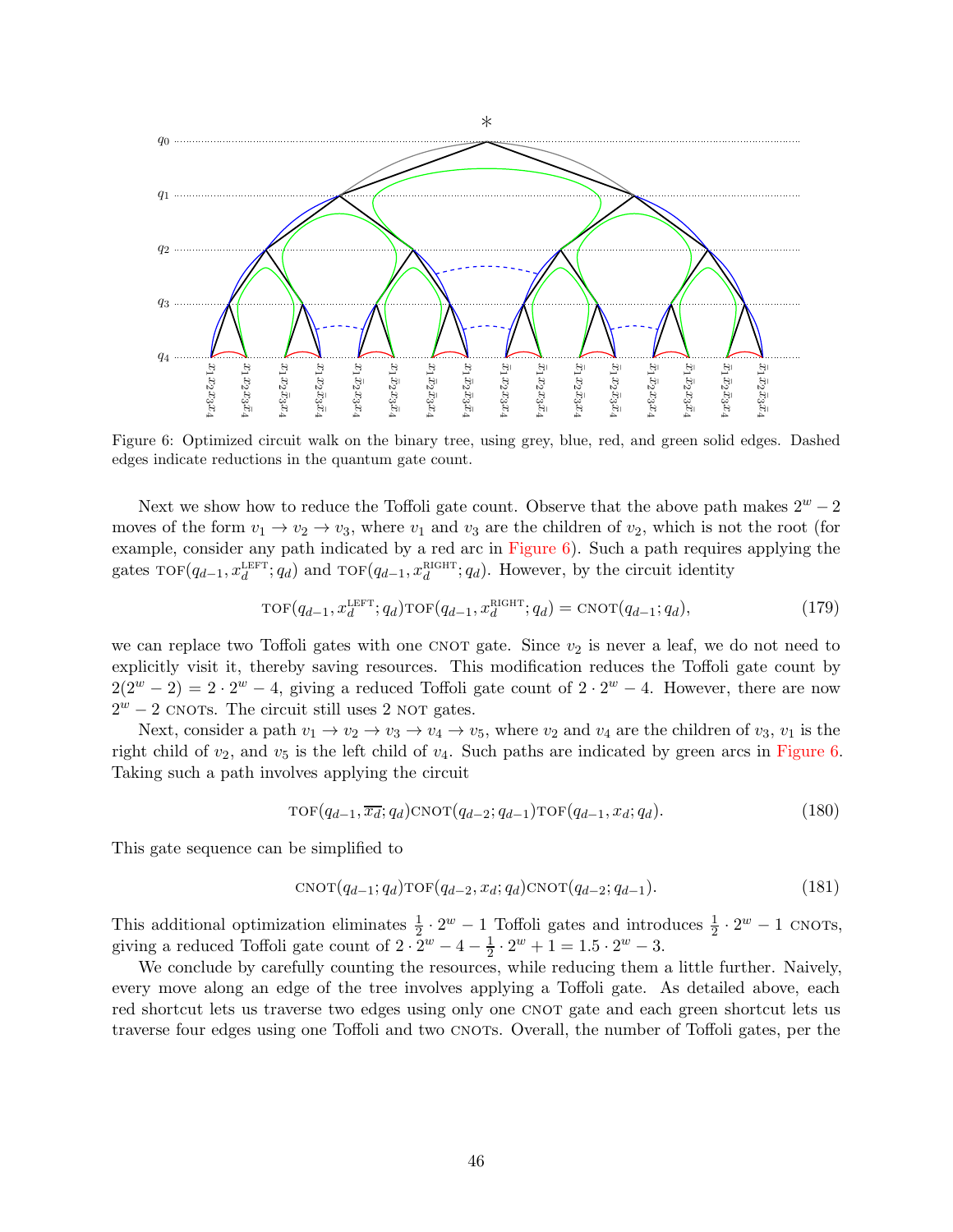colored tree in [Figure 6,](#page-45-0) is

| $4\cdot 2^w - 4$       | (length of the entire unreduced path)                                                      |
|------------------------|--------------------------------------------------------------------------------------------|
| $-2^w$                 | (red shortcuts reduction)                                                                  |
| $-1.5 \cdot 2^w + 3$   | (green shortcuts reduction)                                                                |
| $-2$                   | (grey edges connect to a virtual node and require no Toffoli gates)                        |
| $-1$                   | (we can compute $\bar{x}_1 x_2$ from $x_1 \bar{x}_2$ using two CNOTs and no Toffoli gates) |
| $= 1.5 \cdot 2^w - 4.$ | (182)                                                                                      |

The CNOT gate count is

$$
0.5 \cdot 2^{w}
$$
 (red)  
+2 \cdot (2<sup>w-1</sup> - 1) (green)  
+0 (across blue and grey paths)  
= 1.5 \cdot 2<sup>w</sup> - 2. (183)

 $\Box$ 

The NOT gate count is 2.

By substituting Toffoli gates with their Clifford $+T$  implementations, the desired control generation circuit may be implemented using 2 NOT gates,  $3 \cdot 2^w - 8$  Hadamard gates,  $10.5 \cdot 2^w - 28$  T gates, and  $10.5 \cdot 2^w - 26$  CNOT gates. In the remainder of this section, we reduce this gate count. To accomplish this, we pair Toffoli gates as indicated in [Figure 6](#page-45-0) with dashed blue lines. Formally, we pair every  $\text{TOF}(q_{d-1}, \overline{x_d}; q_d)$  with the  $\text{TOF}(q_{d-1}, x_d; q_d)$ , such that the tree walk path between these two edges does not visit any leaf, and the gates applied between these two Toffoli gates do not affect qubits  $x_d$  and  $q_d$ . The path beginning and ending with such a pair of Toffoli gates results in the following circuit, where the unitary  $R$  implements all gates in between:



The two Toffoli gates can be decomposed into Clifford+T gates such that the  $\text{TOF}(q_{d-1}, \overline{x_d}; q_d)$ gate ends with one Hadamard, two CNOTs, and 3  $T/T^{\dagger}$  gates on qubits  $x_d$  and  $q_d$ . These cancel with one Hadamard, two CNOTs, and  $3 T/T^{\dagger}$  gates in a decomposition of TOF( $q_{d-1}, x_d; q_d$ ), leaving behind a single Phase gate (due to the Toffoli gate controls appearing with different polarities). We furthermore choose the minimal resource implementation of  $\text{TOF}(q_{d-1}, \overline{x_d}; q_d)$  such that the last gate applying to qubit  $|q_{d-1}\rangle$  is  $CNOT(q_d; q_{d-1})$  and the first gate in the decomposition of TOF( $q_{d-1}, x_d; q_d$ ) affecting qubit  $|q_{d-1}\rangle$  is also CNOT( $q_d; q_{d-1}$ ). These two CNOTs can be commuted to each other and canceled, since Phase commutes with the control on the qubit  $|q_d\rangle$  and R is a reversible circuit with its output xored onto the target qubit  $|q_{d-1}\rangle$ , implying that R commutes with  $CNOT(q_d; q_{d-1})$ . The reduced circuit, equivalent to the one shown above, is as follows:

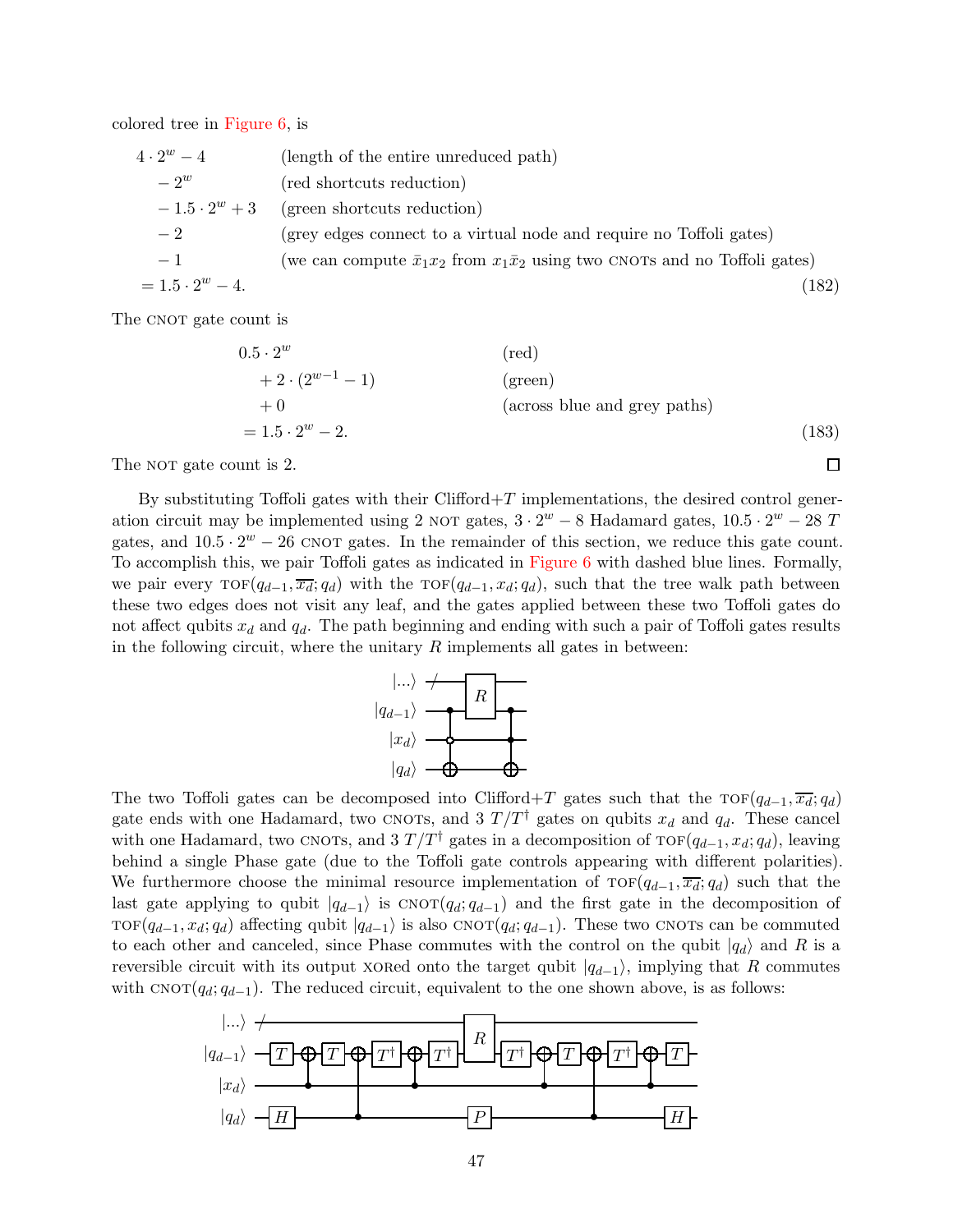The equivalence of the circuits before and after optimization can be verified by direct computation.

The control generation circuit contains  $\frac{1}{2} \cdot 2^w - w$  such Toffoli pairs, each reducing the gate count by 2 Hadamards, 6  $T/T^{\dagger}$  gates, and 6 CNOTs while introducing a single Phase gate. Overall, the optimized select  $(V)$  control generation circuit thus uses the following resources:

> 2 NOT gates  $2 \cdot 2^w + 2w - 8$  Hadamard gates  $0.5 \cdot 2^w - w$  Phase gates  $7.5 \cdot 2^w + 6w - 28 \quad T/T^{\dagger}$  gates  $7.5 \cdot 2^w + 6w - 26$  CNOT gates  $w - 1$  ancilla qubits, initialized in and returned to the state  $|0\rangle$ .

Note that the resulting  $T/T^{\dagger}$ -count is only about 7% higher than the expected  $T/T^{\dagger}$ -count in a circuit with  $2^w - w - 1$  Toffoli gates (which is the number of Toffoli gates required to generate  $2^w$ Boolean products by a reversible NCT circuit, according to Lemma  $G(6)$ . The overall elementary gate count in our optimized implementation is  $17.5 \cdot 2^w + o(2^w)$ . This compares favorably to the baseline estimation of  $18w2^w + o(w2^w)$  elementary gates, improving the gate count by a factor of  $\frac{36w}{35}$  at leading order. Recall that in our application to the TS algorithm, we have  $w = \lceil \log_2 \Gamma \rceil$ , where  $\Gamma$  is the number of selected unitaries, as in [\(177\)](#page-42-3).

### <span id="page-47-0"></span>H Quantum signal processing implementation details

We now turn our attention to the quantum signal processing (QSP) algorithm of Low and Chuang [\[51,](#page-60-2) [52](#page-60-3)], as introduced in [Section C.3.](#page-15-0) We estimate the success probability of the QSP algorithm in [Section H.1](#page-47-1) and discuss how this can be taken into account to make a fair comparison with other simulation algorithms. In [Section H.2,](#page-48-0) we describe optimizations that reduce the gate count of our implementation. Then, in [Section H.3,](#page-48-1) we discuss the difficulty of computing the phases that specify the algorithm and describe a segmented version of the algorithm that mitigates this issue. Finally, in [Section H.4,](#page-50-0) we describe empirical bounds on the error in the truncated Jacobi-Anger expansion and in the overall algorithm.

#### <span id="page-47-1"></span>H.1 Failure probability

Just like the TS algorithm, the QSP algorithm is probabilistic. The success probability is not explicitly evaluated in references [\[51](#page-60-2), [52](#page-60-3)]. The error analysis presented in [Section C.3](#page-15-0) guarantees that the post-selected operator  $(\langle + | \langle G | \otimes I \rangle V ( | + \rangle | G \rangle \otimes I)$  is close to the ideal evolution  $e^{-iHt}$  in the sense that

$$
\left\| \left( \langle + | \langle G | \otimes I \rangle V ( | + \rangle | G \rangle \otimes I \right) - e^{-iHt} \right\| \le \epsilon.
$$
 (184)

Therefore, for any given input state  $|\psi\rangle$ , the postselection succeeds with probability at least

$$
\left\| \left( \langle + | \langle G | \otimes I \rangle V ( | + \rangle | G \rangle \otimes | \psi \rangle \right) \right\|^2 \ge \left( \left\| e^{-iHt} | \psi \rangle \right\| - \left\| \left( \langle + | \langle G | \otimes I \rangle V ( | + \rangle | G \rangle \otimes | \psi \rangle \right) - e^{-iHt} | \psi \rangle \right\| \right)^2 \tag{185}
$$

$$
\geq \left(1 - \left\|\left(\langle +|\langle G|\otimes I\rangle V(|+\rangle|G\rangle \otimes I)\right) - e^{-iHt}\right\|\right)^2\tag{186}
$$

$$
\geq 1 - 2\epsilon. \tag{187}
$$

With  $\epsilon = 10^{-3}$ , the success probability of the QSP algorithm is at least  $1 - 2\epsilon = 0.998$ . Reasoning similarly as in [Section G.2,](#page-42-0) we find that the expected number of times we must repeat the algorithm before succeeding is approximately  $1/0.998 \approx 1.002$ . This factor is very close to 1, so as for the TS algorithm, we neglect it when comparing gate counts.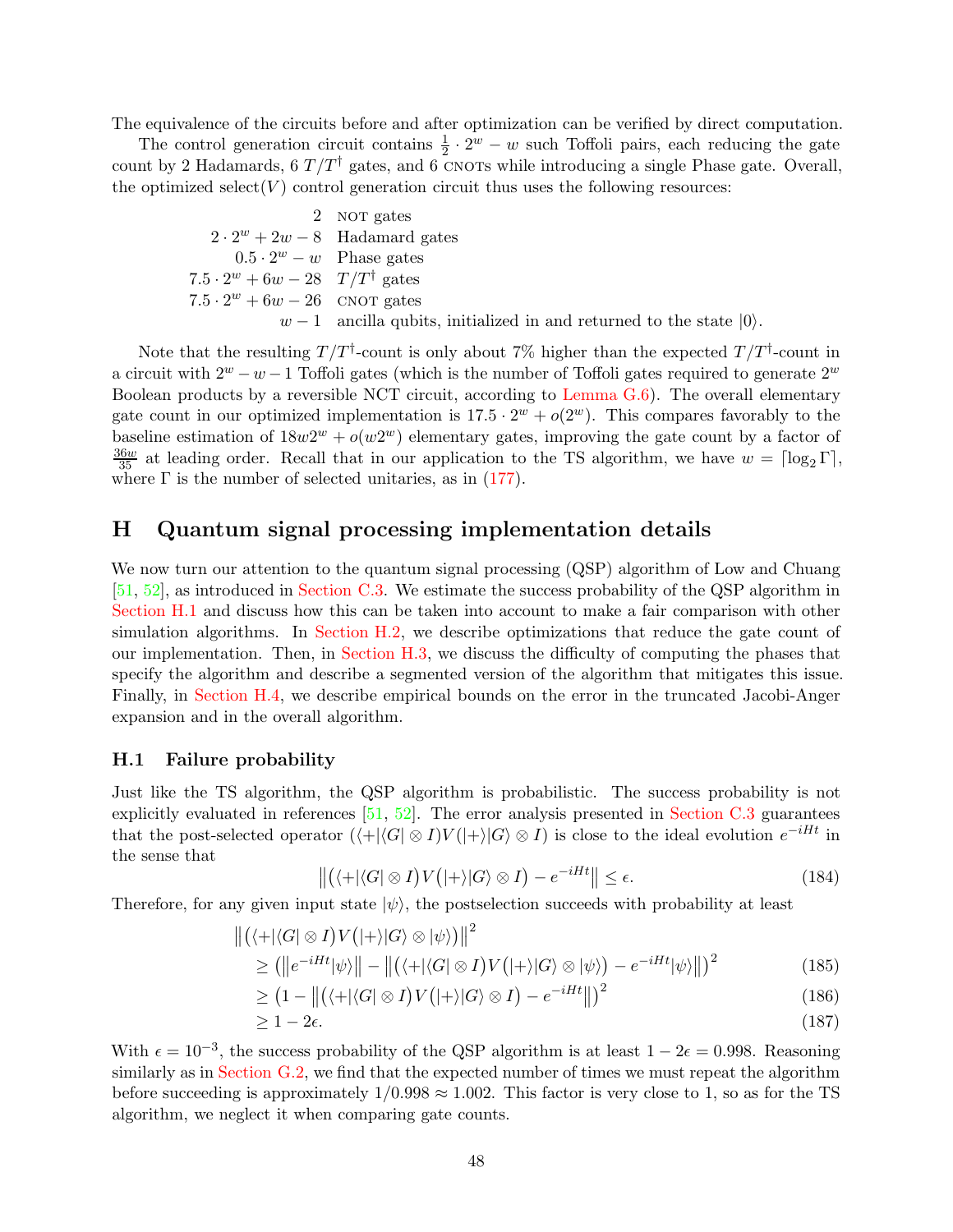#### <span id="page-48-0"></span>H.2 Circuit optimizations

The select  $(V)$  gate is a major component of the QSP algorithm, so we use the optimized implementation of that subroutine described in [Section G.4](#page-42-2) in our implementation of the QSP algorithm. In this section, we present some further circuit optimizations that also reduce the gate count.

As discussed in [Section C.3,](#page-15-0) we use the phased iterate  $V_{\phi}$  defined in [\(31\)](#page-15-1), whereas Low and Chuang use the operation  $V'_{\phi}$  defined in [\(40\)](#page-16-0). It is easy to see that

$$
V_{\phi} = (I \otimes Z_{\pi/2}) V_{\phi}' (I \otimes Z_{-\pi/2}), \qquad (188)
$$

so

$$
V_{\phi}^{\dagger} = (I \otimes Z_{\pi/2}) V_{\phi}^{\prime \dagger} (I \otimes Z_{-\pi/2}) \tag{189}
$$

also involves conjugation by  $I \otimes Z_{\pi/2}$ . Thus, when the phased iterates are applied in the sequence  $(35)$ , the inner partial reflection gates cancel. Furthermore,  $Z_{\varphi}$  simply introduces a relative phase between  $|G\rangle$  and its orthogonal subspace, so its action is trivial if the ancilla register is initialized in and postselected on  $|G\rangle$ . Thus we see that the implementation as defined in [Section C.3](#page-15-0) has the same effect as in  $[51]$ . Each partial reflection is implemented using  $O(\log n)$  elementary gates, and there are  $O(n^2)$  phased iterates, so our implementation saves  $O(n^2 \log n)$  gates.

We apply a similar simplification to further reduce the gate count. For every phased iterate  $V_{\phi}$  defined in [\(31\)](#page-15-1), we must implement a controlled version of the operator  $-iQ = -i((2|G)\langle G| I(\mathcal{A}) \otimes I$  select $(H)$ . In particular, this requires us to perform a controlled-reflection about  $|G\rangle$ . We can do this by performing a controlled- $U^{\dagger}$  that unprepares the state  $|G\rangle$  (where U is a unitary operation satisfying  $U|0\rangle = |G\rangle$ , a controlled reflection about  $|0\rangle$ , and finally a controlled-U that prepares the state  $|G\rangle$ . However, observe that we can replace the controlled unitary conjugation by its uncontrolled version without changing the behavior of the circuit. Furthermore, by grouping neighboring pairs of phased iterates in the sequence of  $V_{\phi}$  and  $V_{\phi'}^{\dagger}$  operations, we can cancel pairs of unitary operators U and  $U^{\dagger}$  for state preparation and unpreparation.

#### <span id="page-48-1"></span>H.3 Phase computation and segmented algorithm

Recall that to specify the QSP algorithm, we must find phases  $\phi_1, \ldots, \phi_M$  that realize the truncated Jacobi-Anger expansion. In principle, these angles can be computed in polynomial time [\[53](#page-60-13)]. However, this computation is difficult in practice, so we can only carry it out for very small instances. Specifically, we found the time required to calculate the angles to be prohibitive for values of M greater than about 32. For  $n = 10$  qubits with  $t = n$  and  $\epsilon = 10^{-3}$ , the error bound  $(38)$  suggests that we should take  $M = 1100$ . Thus the difficulty of computing the angles prevents us from synthesizing nontrivial instances of the algorithm. This difficulty arises because the procedure for computing the angles requires us to compute the roots of a high-degree polynomial to high precision. It is a natural open problem to give a more practical method for computing the angles.

Fortunately, to determine the Clifford+ $R_z$  gate count in our implementation of the QSP algorithm, we do not need to know the angles of the phased iterates. Furthermore, since most  $R_z$ gates require approximately the same number of Hadamard and  $T$  gates to realize within a given precision, we can get a reasonable estimate of the Clifford $+T$  count by using random angles in place of the true values. However, we emphasize that this method does not produce a correct quantum simulation circuit, and should only be used as a benchmark of the resource requirements of the QSP algorithm—which is only useful if the true angles can ultimately be computed.

An alternative is to consider what we call a *segmented* version of the algorithm. In this approach, we first divide the evolution time into  $r$  segments, each of which is sufficiently short that the angles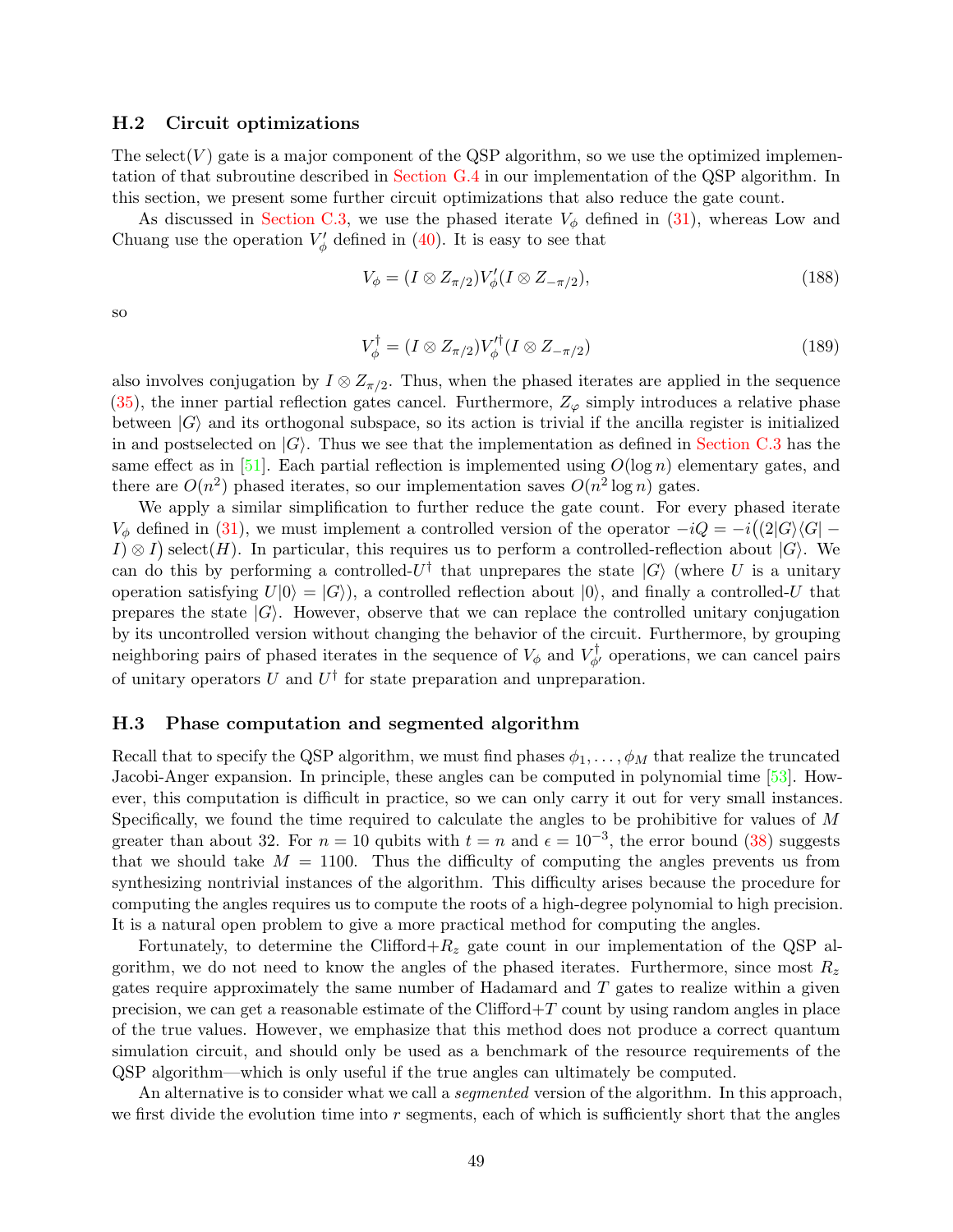<span id="page-49-1"></span>

Figure 7: Comparison of the number of phased iterates using optimal and segmented implementations of the QSP algorithm.

can readily be computed. Since the optimality of the QSP approach to Hamiltonian simulation relies essentially on simulating the entire evolution as a single segment, the segmented approach has higher asymptotic complexity. However, it allows us to give a complete implementation, and the overhead for moderate values of  $n$  is not too great.

To analyze the algorithm with  $r$  segments, we apply the error bound  $(38)$  with  $t$  replaced by  $t/r$  and  $\epsilon$  replaced by  $\epsilon/r$ . This gives the sufficient condition

<span id="page-49-0"></span>
$$
\frac{4(\alpha t/r)^q}{2^q q!} \le \frac{\epsilon}{8r} \tag{190}
$$

where  $q = \frac{M}{2} + 1$ . Thus

$$
r = O\left(\alpha t \left(\frac{\alpha t}{2\epsilon(\frac{M}{2}+1)!}\right)^{2/M}\right)
$$
\n(191)

segments suffice to ensure overall error at most  $\epsilon$ . With  $t = n$ ,  $\alpha = O(n)$ , and M a fixed constant, we have  $r = O(n^{2+4/M})$  segments. Within each segment, the number of phased iterates is M, which is independent of the system size. Each phased iterate has circuit size  $O(n)$  using the improved  $select(V)$  implementation described in [Section G.4.](#page-42-2) Therefore, the segmented algorithm has gate complexity  $O(n^{3+4/M})$ .

In our implementation, we use  $M = 28$  (i.e.,  $q = 15$ ). For the instance of quantum simulation considered in this paper, we set  $\epsilon = 10^{-3}$ ,  $\alpha = 4n$ , and  $t = n$ . With these values, [\(190\)](#page-49-0) shows that it suffices to use

$$
r \ge \sqrt[14]{\frac{10^3 \cdot 2^{20} n^{30}}{15!}} = 0.6010 n^{15/7}
$$
\n(192)

segments.

[Figure 7](#page-49-1) compares the total number of phased iterates used in the segmented and optimal implementations. Over the range of interest, the segmented algorithm is only worse by a factor between 2 and 3.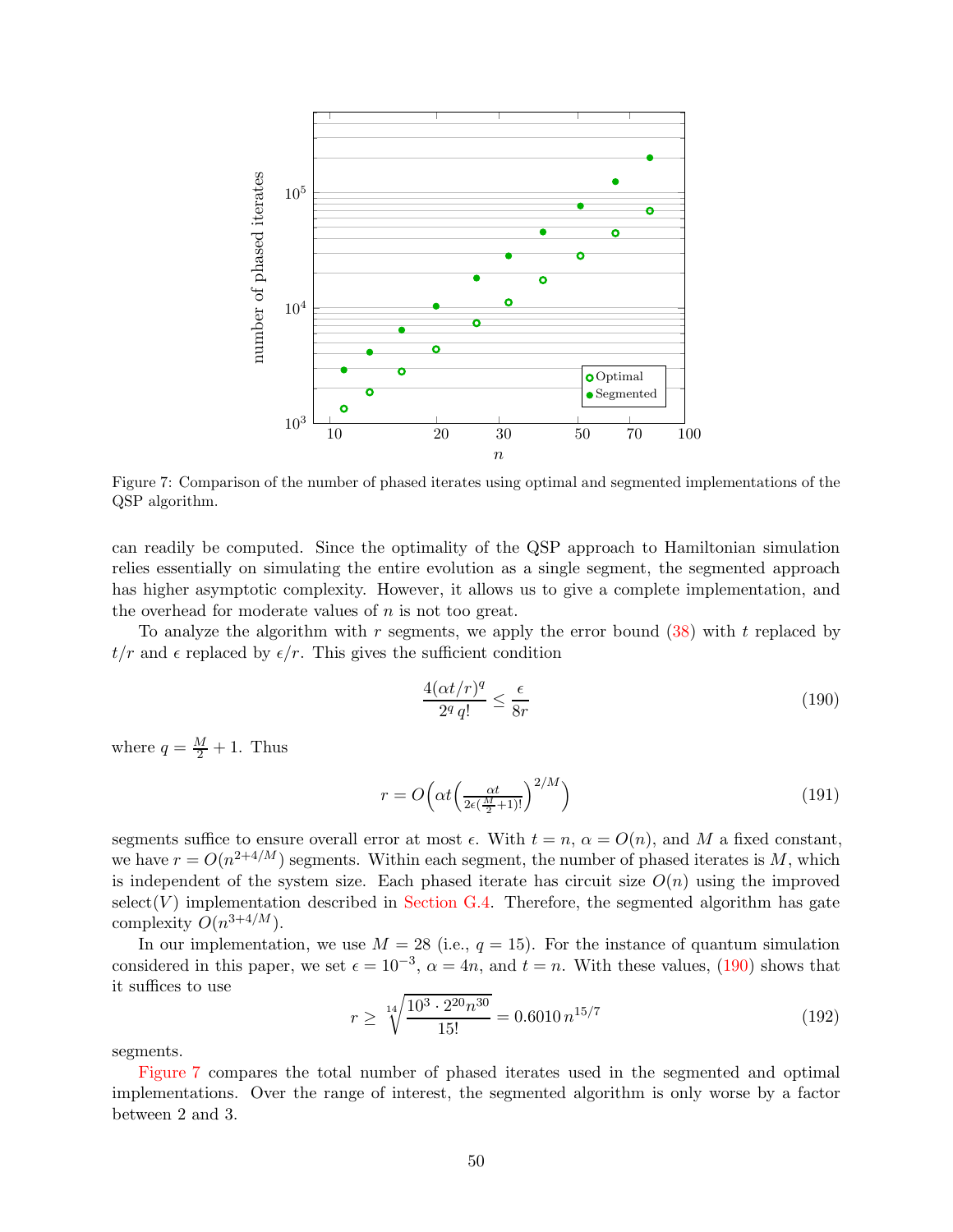<span id="page-50-1"></span>

Figure 8: Comparison of the number of phased iterates using the analytic bound [\(37\)](#page-16-3) and the empirical bound for the Jacobi-Anger expansion. Here  $M$  is the number of phased iterates and  $n$  is the system size.

#### <span id="page-50-0"></span>H.4 Empirical error bounds

The error bound [\(38\)](#page-16-2) uses the closed-form expression [\(37\)](#page-16-3) for the remainder of the Jacobi-Anger expansion. While it is a convenient to use such an analytical expression, it is natural to ask how tightly it bounds the complexity of the algorithm.

To address this question, we numerically evaluate the left-hand side of [\(37\)](#page-16-3) for systems of sizes ranging from 10 to 20, as shown in [Figure 8.](#page-50-1) By extrapolating these data, we estimate the complexity of the QSP algorithm for arbitrary sizes, including those for which classical evaluation of the series is intractable. The empirical bound improves the gate count by a factor between 1.25 and 1.45 over the range of interest  $(10 \le n \le 100)$ . More specifically, power law fits to the data give

<span id="page-50-2"></span>
$$
M_{\text{ana}} = 11.30 n^{1.988}, \quad M_{\text{emp}} = 9.849 n^{1.939} \tag{193}
$$

for the number of phased iterates using either the analytic bound or the empirical bound, respectively. Since each phased iterate has gate complexity  $O(n)$  (using the technique from [Section G.4\)](#page-42-2). we find that the QSP algorithm has complexity  $O(n^{2.988})$  (resp.,  $O(n^{2.939})$ ) using the analytic bound (resp., empirical bound). Note that the former is roughly consistent with the upper bound  $O(n^3 \log n)$  shown in [Table 1.](#page-2-0)

We do not consider the empirical bound for the segmented version of the QSP algorithm, since the savings is small in that case (even less at  $M = 28$  than at the values shown in [Figure 8\)](#page-50-1). and the main goal of the segmented approach is to have a fully-specified algorithm with rigorous guarantees. However, we use the empirical bound to estimate resources using the non-segmented QSP algorithm. This produces our most optimistic benchmark for the performance of the QSP algorithm.

One could also consider a full empirical bound for the QSP algorithm by using direct simulation to determine its true overall error. The need for ancilla qubits makes this challenging: the algorithm uses  $n+[\log 4n]+1$  qubits to simulate an n-qubit system, as shown in [Figure 2.](#page-5-0) Fortunately, unlike with the TS algorithm, small instances of the QSP algorithm are just within reach of direct classical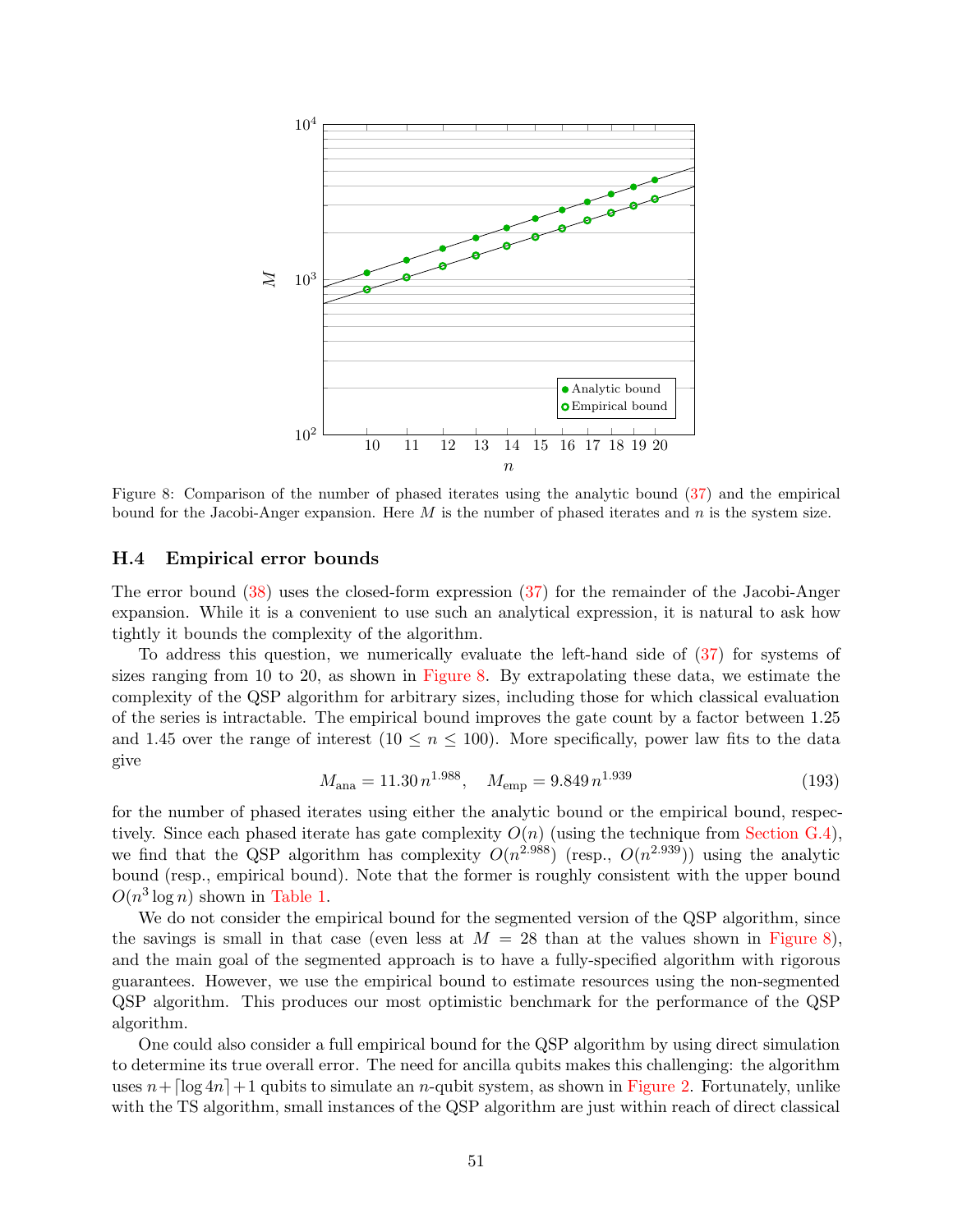<span id="page-51-1"></span>

Figure 9: Empirical error in the segmented QSP algorithm and PF algorithms of orders 1, 2, and 4 (with commutator bound) for small system sizes.

simulation.

However, preliminary numerical investigation suggests that the performance of the QSP algorithm cannot be significantly improved using such an empirical bound. [Figure 9](#page-51-1) shows the empirical error in the segmented QSP algorithm for small system sizes, averaging over 10 random experiments with a fixed target error  $\epsilon = 10^{-3}$ , along with similar data for the PF algorithm using the commutator bound. We observe that for system sizes between 5 and 9, the QSP error is consistently around  $5 \times 10^{-5}$ , which is not significantly less than the target error of  $10^{-3}$ . While there was more variation in the error of the QSP algorithm as compared to the PF algorithm, in no case was the QSP error less than 10<sup>-5</sup>. In contrast to the PF algorithm, where the error apparently decreases as a power law in  $n$ , the QSP error shows no indication of decreasing. Furthermore, since the complexity of the QSP algorithm depends logarithmically on the inverse error  $1/\epsilon$ , even a large reduction in the error may not have a significant effect. For these reasons, we do not consider full empirical error bounds in our resource estimates for the QSP algorithm.

### <span id="page-51-0"></span>I Detailed results

In this appendix, we present our results in more detail, expanding upon the discussion in [Section 4.](#page-4-1) First we briefly describe the variation of gate counts with respect to the random choice of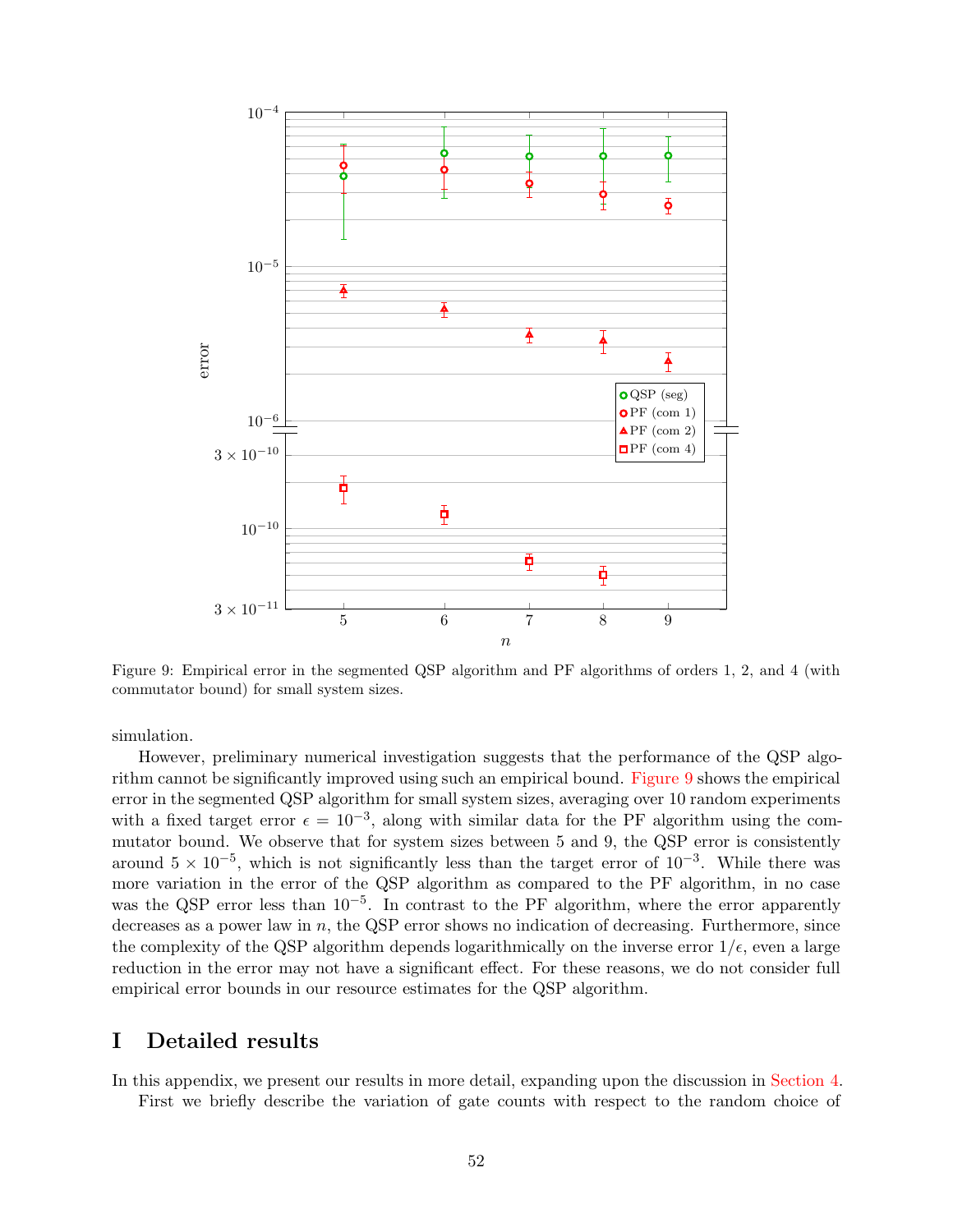Hamiltonian (namely, the coefficients  $h_j \in [-1,1]$  in [\(1\)](#page-1-0)). For each of the system sizes considered below, we generated five random Hamiltonians and determined the gate counts using Quipper. We report the average gate count over the five Hamiltonians.

In the Clifford+ $R_z$  basis, the gate counts for PF algorithms are actually independent of the particular choice of coefficients  $h_j$ : the rotation angles in the circuits differ, but the number of rotations does not. The number of gates in the Clifford $+T$  basis depends on these angles, but only weakly. Across orders and bounds, the  $T$  count never varies by more than  $1\%$ . The TS algorithm is the most sensitive to the choice of Hamiltonian. For systems of size 13, the Clifford+ $R_z$  gate counts vary by about  $10\%$ , and similarly for the T counts. However, the variance reduces as the system size increases. For systems of size 100, the variance is about 2% across gate types. The QSP algorithm (segmented or not) has a mild dependence on the random choice of Hamiltonian. In the Clifford+ $R_z$  basis, the CNOT and  $R_z$  counts are independent of the choice of Hamiltonian while the Clifford counts vary by less than 1%. Because the rotation angles depend on the Hamiltonian, the T count depends on the choice of Hamiltonian, but again the observed variation is always less than 1%.

In the remainder of this section, we present our results in detail. We discuss the PF algorithm first, in [Section I.1,](#page-52-0) since this case has the most variations to compare. Then, in [Section I.2,](#page-54-0) we present results for the TS and QSP algorithms and discuss the relative performance of all three approaches. In [Section I.3,](#page-55-0) we explain how the circuit counts are improved using our automated circuit optimizer.

#### <span id="page-52-0"></span>I.1 Product formulas

The performance of quantum simulation algorithms using product formulas depends strongly on the order of the formula and the method used to bound its error. We now compare the effect of these choices.

[Figure 10](#page-53-0) compares the total gate counts of simulation algorithms using product formulas of various orders with each of our four error bounds. Using rigorous bounds, for system sizes between 13 and 500, the fourth-order algorithm outperforms other orders except for very small system sizes. The second-order algorithm is preferred for the largest range of system sizes with the minimized bound, but even in that case, it only outperforms the fourth-order algorithm for  $n \leq 28$ . Similar considerations hold for Clifford+T circuits and when we only count gates of a particular type. Overall, it is clear that the fourth-order algorithm using the commutator bound is preferred for our application if one requires a provable guarantee on the error. If a heuristic method is acceptable, the empirical bound offers a dramatic reduction in complexity. In that case, the sixth-order algorithm begins to outperform the fourth-order algorithm at around 30 qubits, although the difference is small for the range of sizes we focus on (at most 100 qubits).

Of the cases we considered, the first-order algorithm has the worst performance, using from  $10<sup>2</sup>$  to over  $10<sup>4</sup>$  times more gates than the fourth- or sixth-order algorithm. The experimental demonstrations of digital quantum simulation that we are aware of  $[6, 19, 48]$  $[6, 19, 48]$  $[6, 19, 48]$  $[6, 19, 48]$  $[6, 19, 48]$  have primarily used the first-order formula, with some limited applications of the second-order formula [\[19](#page-58-4), [48\]](#page-60-9). Our work suggests that higher-order formulas may be practically relevant for surprisingly small instances, and we hope our results motivate practitioners to take advantage of this.

We did not evaluate the commutator bound for orders higher than 4. This is because the bound is difficult to compute in practice, as discussed in [Section F.2.](#page-25-0) Since the fourth-order algorithm performs significantly better than the sixth-order one for both the analytic and minimized bounds, we also expect the fourth-order algorithm to outperform the sixth-order algorithm even if we used an analogous sixth-order commutator bound.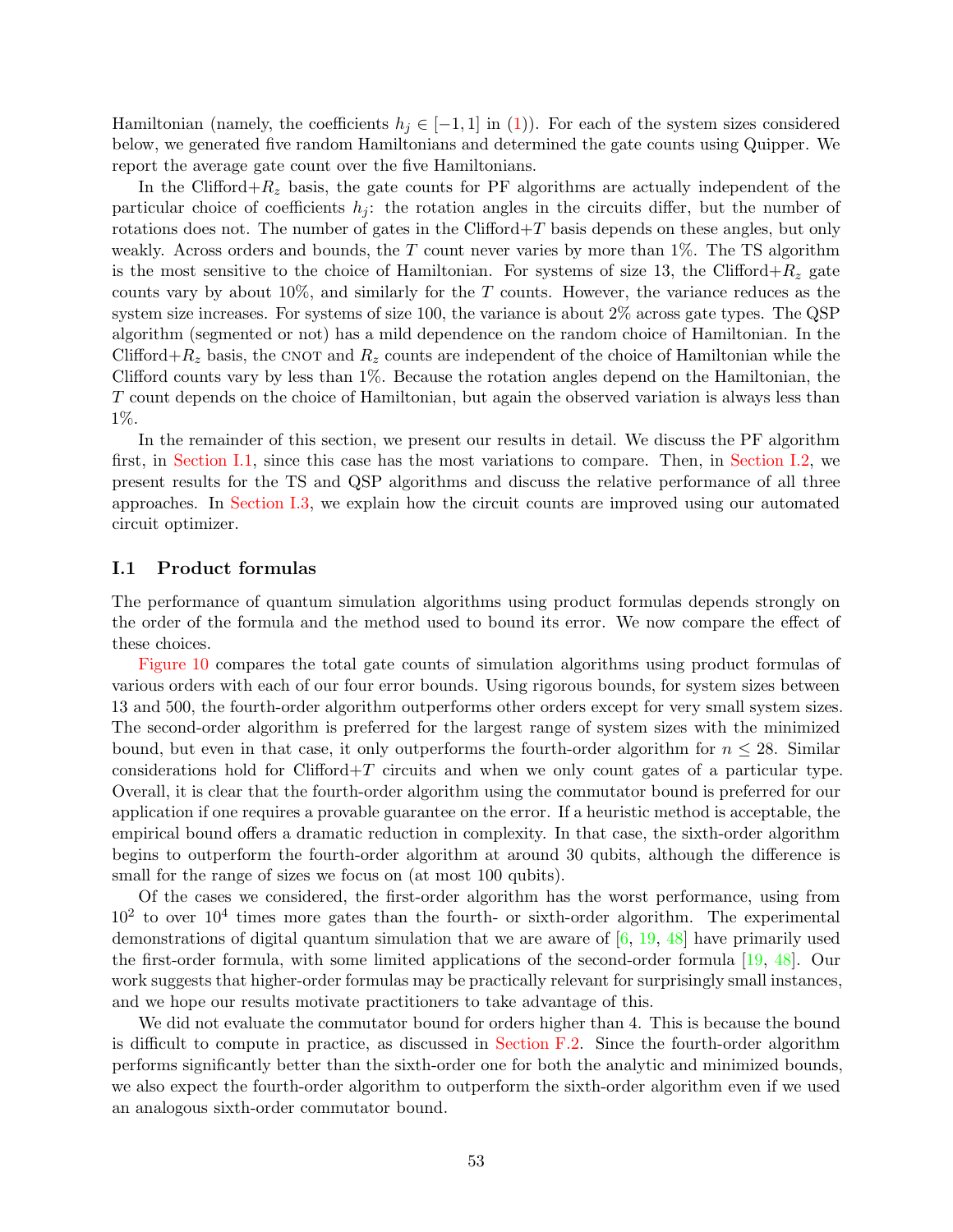<span id="page-53-0"></span>

Figure 10: Total gate counts in the Clifford+ $R_z$  basis for product formula algorithms using the analytic (top left), minimized (top right), commutator (bottom left), and empirical (bottom right) bounds, for system sizes between 13 and 500.

[Figure 11](#page-54-1) shows the total gate counts for the Clifford+ $R_z$  gate set using the fourth-order algorithm with the analytic, minimized, commutator, and empirical bounds. The commutator bound saves a factor of more than 10 over the minimized bound, a significant improvement in practical terms. The empirical bound results in even greater savings of a further factor of about 100 (for system sizes in the 10s) to over 500 (for system sizes around 100). Clearly, the empirical bound is strongly preferred if one can tolerate its lack of a rigorous correctness guarantee. This suggests that existing rigorous bounds are quite loose, so a natural open problem is to establish stronger rigorous bounds, as mentioned in [Section 5.](#page-6-1)

In fact, the commutator and empirical bounds not only reduce the gate count for small instances, but actually improve the dependence on system size  $n$ . This is evident in [Figure 11,](#page-54-1) where the slope of the data is reduced for the commutator and empirical bounds. [Table 3](#page-54-2) presents the exponents of  $n$ , both for the proven performance of the commutator bound (as stated in [Theorem F.5,](#page-26-2) [Theorem F.10,](#page-35-1) and [Theorem F.11\)](#page-36-0) and the numerically observed performance of the empirical bound. Surprisingly, the empirical bound appears to give better asymptotic performance than  $O(n^3)$  (the best asymptotic gate complexity listed in [Table 1\)](#page-2-0): in particular, the eighth-order formula has asymptotic empirical complexity only slightly greater than quadratic in  $n$ .

While our empirical bound is only directly applicable to the particular system and parameters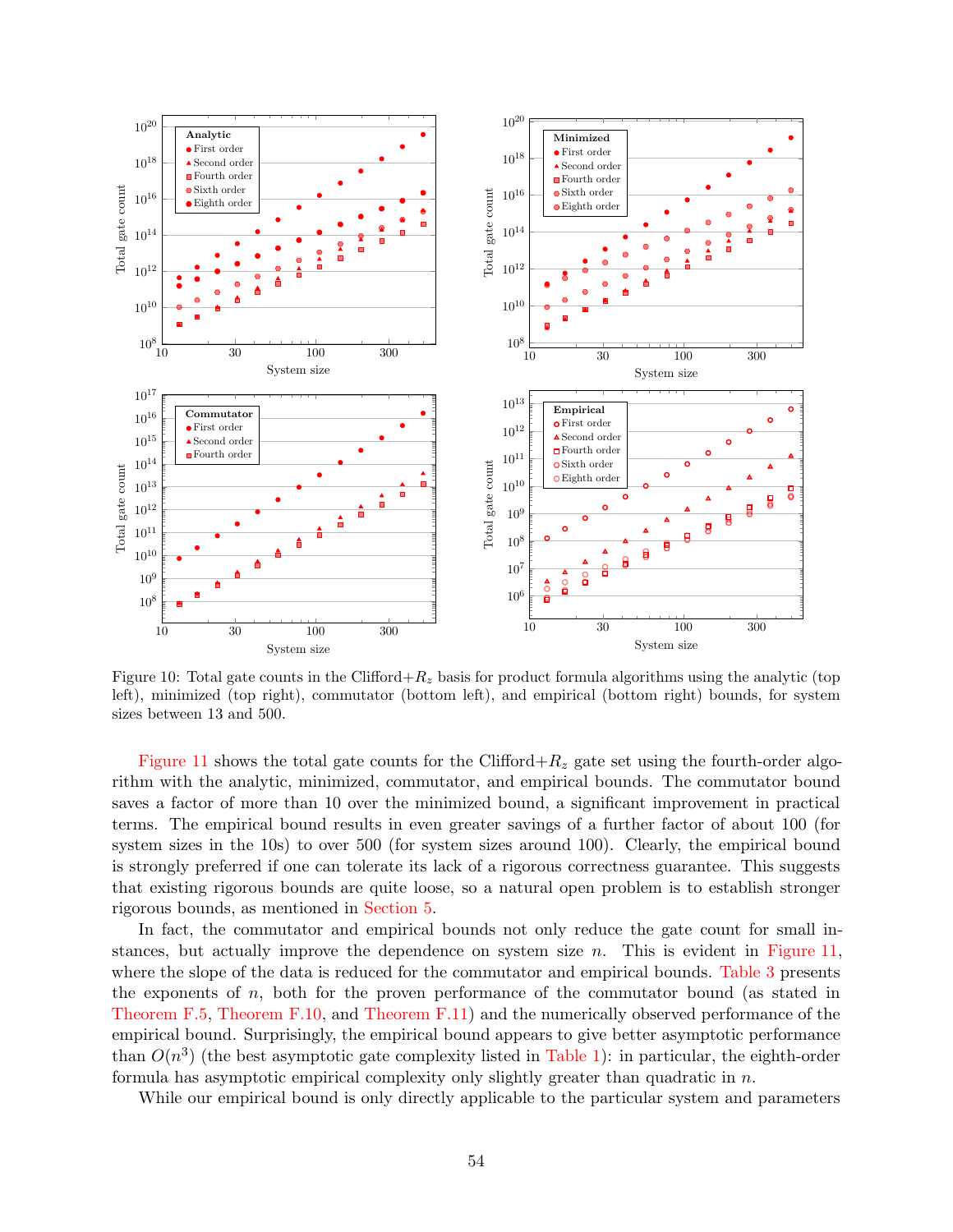<span id="page-54-1"></span>

<span id="page-54-2"></span>Figure 11: Total gate counts of Clifford+ $R_z$  circuits using the fourth-order PF algorithm and varying bounds for system sizes between 10 and 500.

|                              |                |       |       |       |       |      | 5             |          |       |   |   |
|------------------------------|----------------|-------|-------|-------|-------|------|---------------|----------|-------|---|---|
|                              | Order          |       |       |       |       |      |               |          |       |   |   |
| Bound                        |                | າ     | 4     | 6     |       | ment | 4             | $\circ$  |       |   |   |
| $\bullet$ Analytic/Minimized | 5              | 4     | 3.5   | 3.333 | 3.25  | ExI  | 3             | $\Omega$ |       |   |   |
| $\bullet$ Commutator         | $\overline{4}$ | 3.667 | 3.4   | 3.286 | 3.222 |      | $\mathcal{D}$ |          | ົ     | ∩ |   |
| $\bullet$ Empirical          | 2.964          | 2.883 | 2.555 | 2.311 | 2.141 |      |               |          |       | 6 | 8 |
|                              |                |       |       |       |       |      |               |          | Order |   |   |

Table 3: Exponent of n in the asymptotic gate complexity of product formula simulation algorithms using various error bounds.

considered in our study, we expect that qualitatively similar improvements should apply in other cases. In particular, we performed a similar extrapolation for the fourth-order product formula applied to the same system with  $h = 1/10$  and  $h = 10$ . We found very similar performance estimates for these parameters, with essentially the same exponent of n and slightly different prefactors.

Note that while the constants in high-order commutator bounds are nontrivial to compute, we can more easily determine the asymptotic performance of these bounds, as discussed at the end of [Section F.2.](#page-25-0) The lowest-order error in the  $(2k)$ th-order product formula is  $O(n^{4k+2}/r^{2k+1})$ . Our commutator bound utilizes the commutation relations to reduce the n-dependence of this lowestorder error to  $O(n^{4k+1}/r^{2k+1})$ , while the remaining higher-order terms are handled by standard techniques [\[11](#page-57-1)]. The resulting asymptotic performance is  $O(n^{3+2/(2k+1)})$ , improving over the complexity  $O(n^{3+1/k})$  obtained using the standard bound.

#### <span id="page-54-0"></span>I.2 Other algorithms and comparisons

[Figure 12](#page-56-3) compares gate counts for the fourth-order PF algorithm with commutator bound, the better of the fourth- or sixth-order PF algorithm with empirical bound, the TS algorithm, and the QSP algorithm (in both its segmented and non-segmented versions).

Observe that the TS algorithm outperforms the fourth-order PF algorithm with rigorous performance guarantees provided n is at least about 30. However, the CNOT count over Clifford+ $R_z$ is only negligibly improved, whereas the  $T$  count over Clifford $+T$  is improved by a factor of about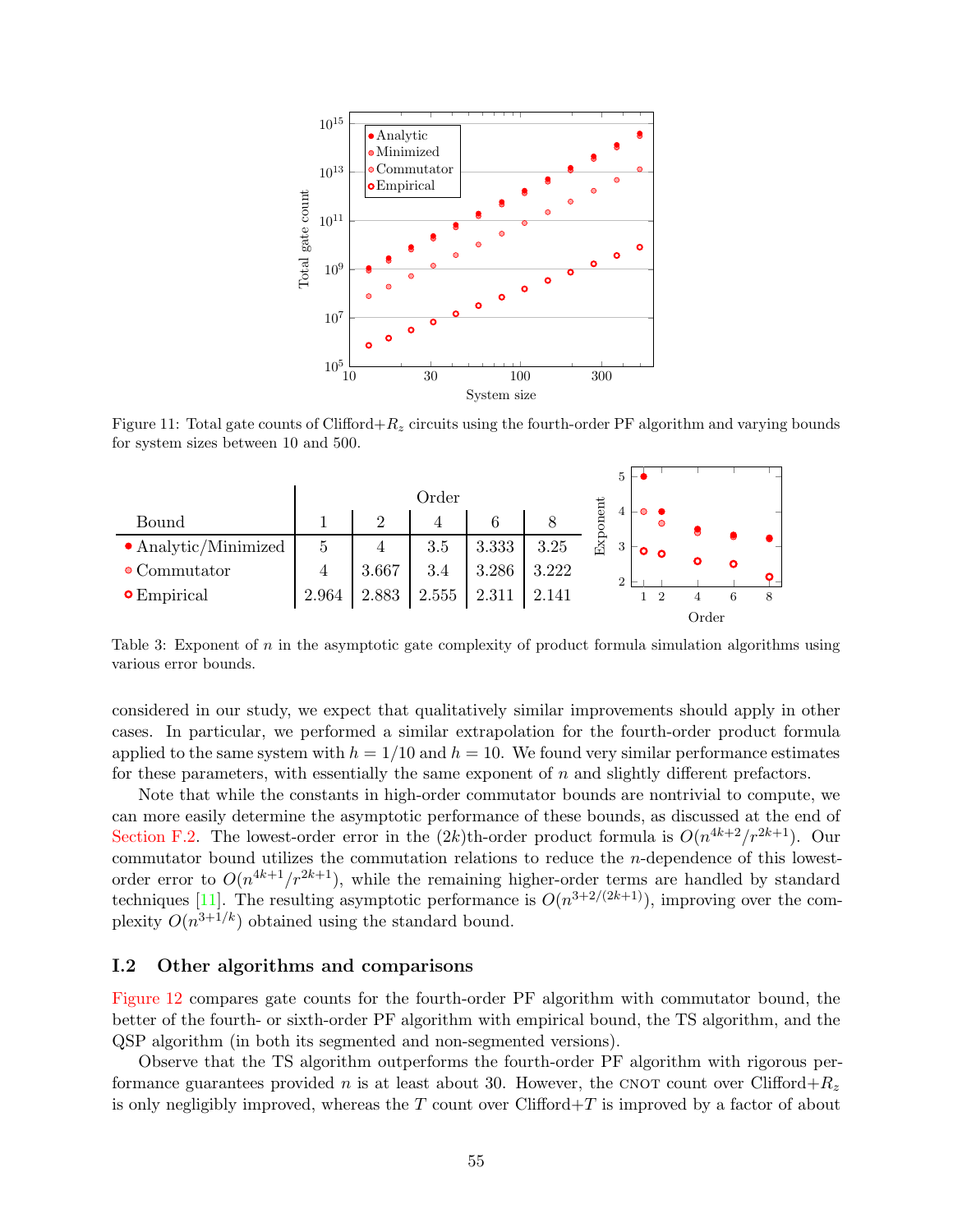7. This advantage comes at a significant cost in terms of space, as discussed in [Section 1.](#page-0-0) For system sizes between 20 and 50, the TS algorithm uses between 116 and 171 qubits, whereas the PF algorithm has no space overhead. Furthermore, the QSP algorithm always outperforms the TS algorithm with respect to both circuit size and number of qubits, so it is clearly preferred.

Recall that we implemented two variants of the QSP algorithm: the full algorithm (with random rotation angles in place of the true, hard-to-compute values) using the empirical Jacobi-Anger bound [\(193\)](#page-50-2), and the segmented version using the rigorous error bound [\(190\)](#page-49-0). Among all algorithms with a complete implementation and a rigorous accuracy guarantee, the segmented QSP algorithm has the lowest gate counts. With respect to the CNOT count, it outperforms the fourth-order PF algorithm, and even the TS algorithm, by a factor of at least 5. The improvement in the  $T$  count is greater. The full QSP algorithm with empirical Jacobi-Anger bound has even lower gate complexity, but this will only be useful in practice if one can overcome the difficulty of classically computing the rotation angles. Furthermore, if we are willing to accept heuristic error estimates, then the PF algorithm significantly outperforms either QSP algorithm while also requiring no ancilla qubits.

#### <span id="page-55-0"></span>I.3 Circuit optimization

To reduce the resource requirements for quantum simulation as much as possible, we post-processed all of our circuits with an automated circuit optimizer [\[57](#page-60-5)] as described in [Section E.3.](#page-21-0) [Figure 12](#page-56-3) compares the gate counts of the PF, TS, and QSP algorithms before and after this optimization. The CNOT and  $T$  counts of the fourth-order PF algorithm are both reduced by about  $30\%$  throughout the range of interest. While the gate counts of the TS and QSP algorithms are also reduced, the improvement is much less significant.

For the Clifford+ $R_z$  resource estimates (see the left plot in [Figure 12\)](#page-56-3), the PF circuits show a 33% reduction in CNOT count, whereas both the TS and QSP circuits admit only about  $1\%$ reduction in their CNOT counts. We expect to see improvements in the CNOT count reduction for the TS and QSP circuits when using heavy instead of light optimization, although preliminary results suggest that this reduction will not qualitatively change the relative performance of the different algorithms. For the Clifford $+T$  resource estimates (see the right plot in [Figure 12\)](#page-56-3), the T count reduction is approximately 30% for the PF algorithm, 0.5% for TS, and 1% for QSP.

With respect to CNOT count, whereas the TS algorithm outperforms the best PF algorithm with rigorous performance guarantees for all system sizes shown in [Figure 12,](#page-56-3) optimization improves the PF algorithm to outperform the TS algorithm for system sizes smaller than about 30. While the TS algorithm is dominated by the more efficient QSP approach, this example nevertheless shows that optimization can sometimes affect the relative performance of algorithms.

We also compare the optimization of PF algorithms of different orders, as shown in [Figure 13.](#page-56-4) We plot gate counts for PF circuits with the empirical bound, which offers the best performance. Since the structure of the PF circuit is not affected by choosing a different error bound, essentially the same relative improvements hold for other bounds as well.

The first-order PF circuits do not admit any optimization in the CNOT counts. The remaining PF circuits admit CNOT gate count reduction of about 33%, with marginally more savings observed for higher orders (although this additional gain is too small to see in the scale used in [Figure 13\)](#page-56-4). The  $R_z$  count of the PF circuits behaves similarly under optimization. For the first-order PF circuits, the  $R<sub>z</sub>$  count is not reduced. However, for all higher-order circuits, the optimizer can take advantage of the reflection symmetry in formulas of order 2 and higher, which reduces the  $R_z$ counts in the original Clifford+ $R_z$  circuits. The observed reduction is about 29%.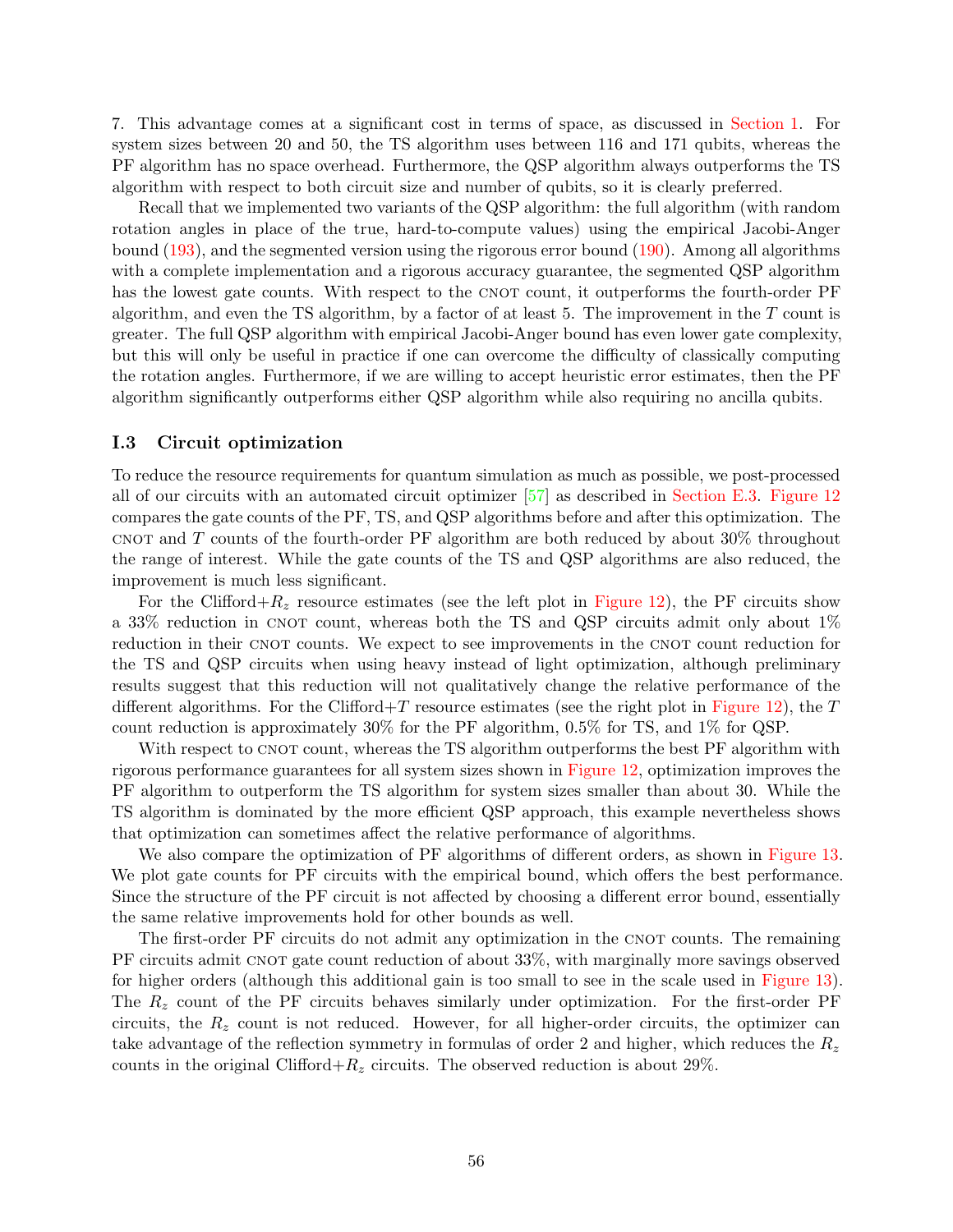<span id="page-56-3"></span>

Figure 12: Gate counts before (diamonds) and after (circles) circuit optimization. Left: CNOT gates over Clifford+ $R_z$ . Right: T gates over Clifford+T.

<span id="page-56-4"></span>

Figure 13: Gate counts before (diamonds) and after (circles) circuit optimization for the first, second, fourth and sixth order PF algorithm with empirical bound. Left: CNOT gates over Clifford+ $R_z$ . Right:  $R_z$  gates over Clifford+ $R_z$ .

### References

- <span id="page-56-0"></span>[1] Dorit Aharonov and Amnon Ta-Shma, Adiabatic quantum state generation and statistical zero knowledge, Proceedings of the 35th ACM Symposium on Theory of Computing, pp. 20–29, 2003, [quant-ph/0301023.](http://arxiv.org/abs/quant-ph/0301023)
- <span id="page-56-2"></span>[2] Matthew Amy, Dmitri Maslov, Michele Mosca, and Martin Roetteler, A meet-in-the-middle algorithm for fast synthesis of depth-optimal quantum circuits, IEEE Transactions on Computer-Aided Design of Integrated Circuits and Systems 32 (2013), no. 6, 818–830, [arXiv:1206.0758.](http://arxiv.org/abs/arXiv:1206.0758)
- <span id="page-56-1"></span>[3] Ryan Babbush, Dominic W. Berry, Ian D. Kivlichan, Annie Y. Wei, Peter J. Love, and Alán Aspuru-Guzik, Exponentially more precise quantum simulation of fermions in second quantization, New Journal of Physics 18 (2016), no. 3, 033032, [arXiv:1506.01020.](http://arxiv.org/abs/arXiv:1506.01020)
- [4] Ryan Babbush, Dominic W. Berry, Yuval Sanders, Ian D. Kivlichan, Artur Scherer, Annie Wei, Peter Love, and Alán Aspuru-Guzik, *Exponentially more precise quantum simulation of*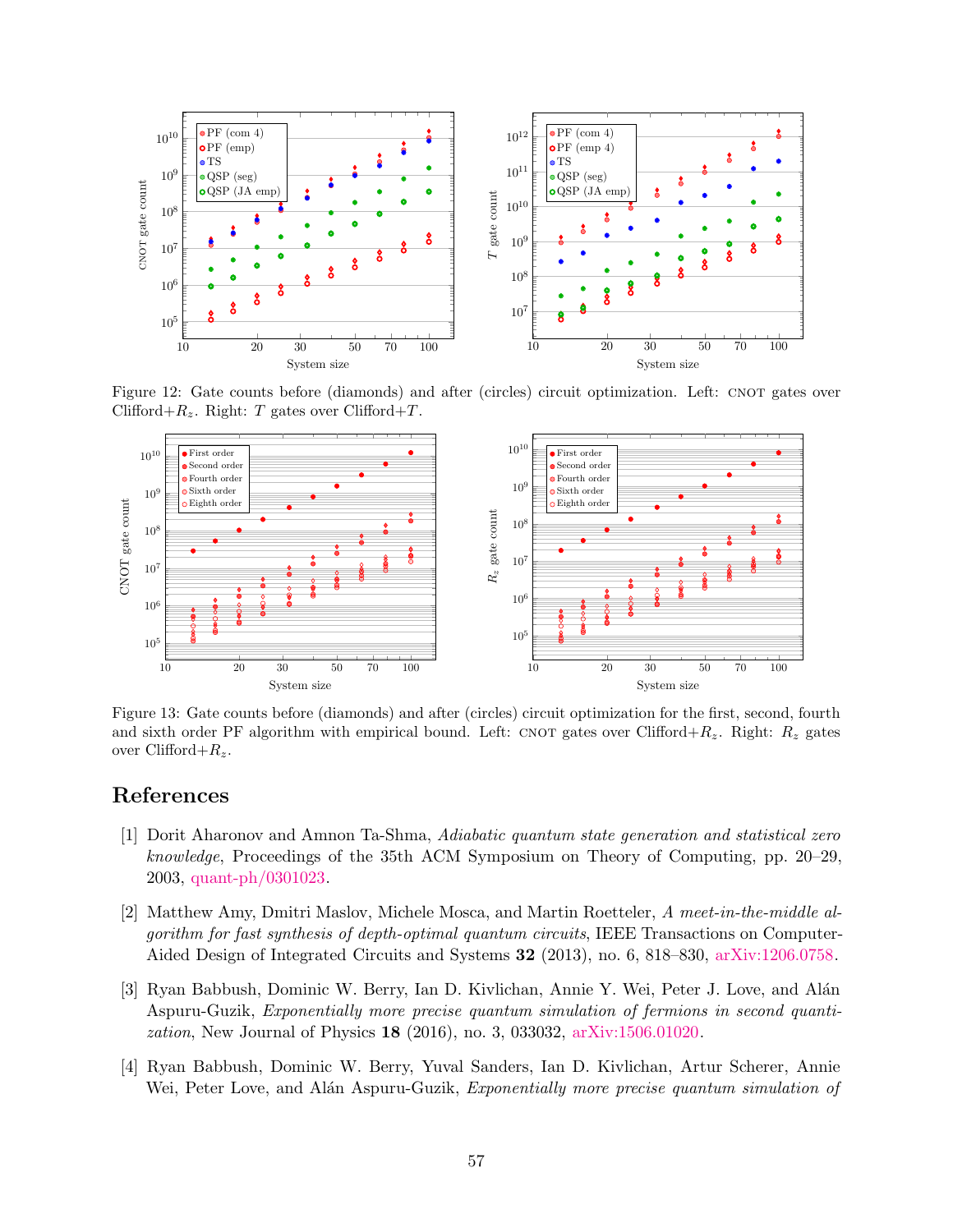fermions in the configuration interaction representation, to appear in Quantum Science and Technology, [arXiv:1506.01029.](http://arxiv.org/abs/arXiv:1506.01029)

- <span id="page-57-6"></span>[5] Ryan Babbush, Jarrod McClean, Dave Wecker, Alán Aspuru-Guzik, and Nathan Wiebe, Chemical basis of Trotter-Suzuki errors in quantum chemistry simulation, Physical Review A 91 (2015), 022311, [arXiv:1410.8159.](http://arxiv.org/abs/arXiv:1410.8159)
- <span id="page-57-7"></span>[6] R. Barends, L. Lamata, J. Kelly, L. García-Álvarez, A. G. Fowler, A Megrant, E Jeffrey, T. C. White, D. Sank, J. Y. Mutus, B. Campbell, Yu Chen, Z. Chen, B. Chiaro, A. Dunsworth, I.-C. Hoi, C. Neill, P. J. J. O'Malley, C. Quintana, P. Roushan, A. Vainsencher, J. Wenner, E. Solano, and John M. Martinis, Digital quantum simulation of fermionic models with a superconducting circuit, Nature Communications 6 (2015), 7654, [arXiv:1501.07703.](http://arxiv.org/abs/arXiv:1501.07703)
- <span id="page-57-10"></span>[7] Bela Bauer and Chetan Nayak, Analyzing many-body localization with a quantum computer, Physical Review X 4 (2014), no. 4, 041021, [arXiv:1407.1840.](http://arxiv.org/abs/arXiv:1407.1840)
- <span id="page-57-8"></span>[8] Stephane Beauregard, *Circuit for Shor's algorithm using*  $2n + 3$  *qubits*, Quantum Information and Computation 3 (2003), no. 2, 175–185, [arXiv:quant-ph/0205095.](http://arxiv.org/abs/arXiv:quant-ph/0205095)
- <span id="page-57-9"></span>[9] David Beckman, Amalavoyal N. Chari, Srikrishna Devabhaktuni, and John Preskill, Efficient networks for quantum factoring, Physical Review  $A$  54 (1996), 1034–1063, [arXiv:quant-ph/9602016.](http://arxiv.org/abs/arXiv:quant-ph/9602016)
- <span id="page-57-0"></span>[10] Hannes Bernien, Sylvain Schwartz, Alexander Keesling, Harry Levine, Ahmed Omran, Hannes Pichler, Soonwon Choi, Alexander S. Zibrov, Manuel Endres, Markus Greiner, Vladan Vuletić, and Mikhail D. Lukin, *Probing many-body dynamics on a 51-atom quantum simu*lator, [arXiv:1707.04344.](http://arxiv.org/abs/arXiv:1707.04344)
- <span id="page-57-1"></span>[11] Dominic W. Berry, Graeme Ahokas, Richard Cleve, and Barry C. Sanders, Efficient quantum algorithms for simulating sparse Hamiltonians, Communications in Mathematical Physics 270 (2007), no. 2, 359–371, [arXiv:quant-ph/0508139.](http://arxiv.org/abs/arXiv:quant-ph/0508139)
- <span id="page-57-2"></span>[12] Dominic W. Berry and Andrew M. Childs, Black-box Hamiltonian simulation and unitary implementation, Quantum Information and Computation  $12$  (2012), no. 1-2, 29–62. [arXiv:0910.4157.](http://arxiv.org/abs/arXiv:0910.4157)
- <span id="page-57-4"></span>[13] Dominic W. Berry, Andrew M. Childs, Richard Cleve, Robin Kothari, and Rolando D. Somma, Exponential improvement in precision for simulating sparse Hamiltonians, Proceedings of the 46th ACM Symposium on Theory of Computing, pp. 283–292, 2014, [arXiv:1312.1414.](http://arxiv.org/abs/arXiv:1312.1414)
- <span id="page-57-3"></span>[14] Dominic W. Berry, Andrew M. Childs, Richard Cleve, Robin Kothari, and Rolando D. Somma, Simulating Hamiltonian dynamics with a truncated Taylor series, Physical Review Letters 114 (2015), no. 9, 090502, [arXiv:1412.4687.](http://arxiv.org/abs/arXiv:1412.4687)
- <span id="page-57-5"></span>[15] Dominic W. Berry, Andrew M. Childs, and Robin Kothari, Hamiltonian simulation with nearly optimal dependence on all parameters, Proceedings of the 56th IEEE Symposium on Foundations of Computer Science, pp. 792–809, 2015, [arXiv:1501.01715.](http://arxiv.org/abs/arXiv:1501.01715)
- <span id="page-57-12"></span>[16] Alex Bocharov, Martin Roetteler, and Krysta M. Svore, Efficient synthesis of universal repeatuntil-success quantum circuits, Physical Review Letters 114 (2015), 080502, [arXiv:1404.5320.](http://arxiv.org/abs/arXiv:1404.5320)
- <span id="page-57-11"></span>[17] Jonathan M. Borwein and Peter B. Borwein, Pi and the AGM, Wiley, 1987.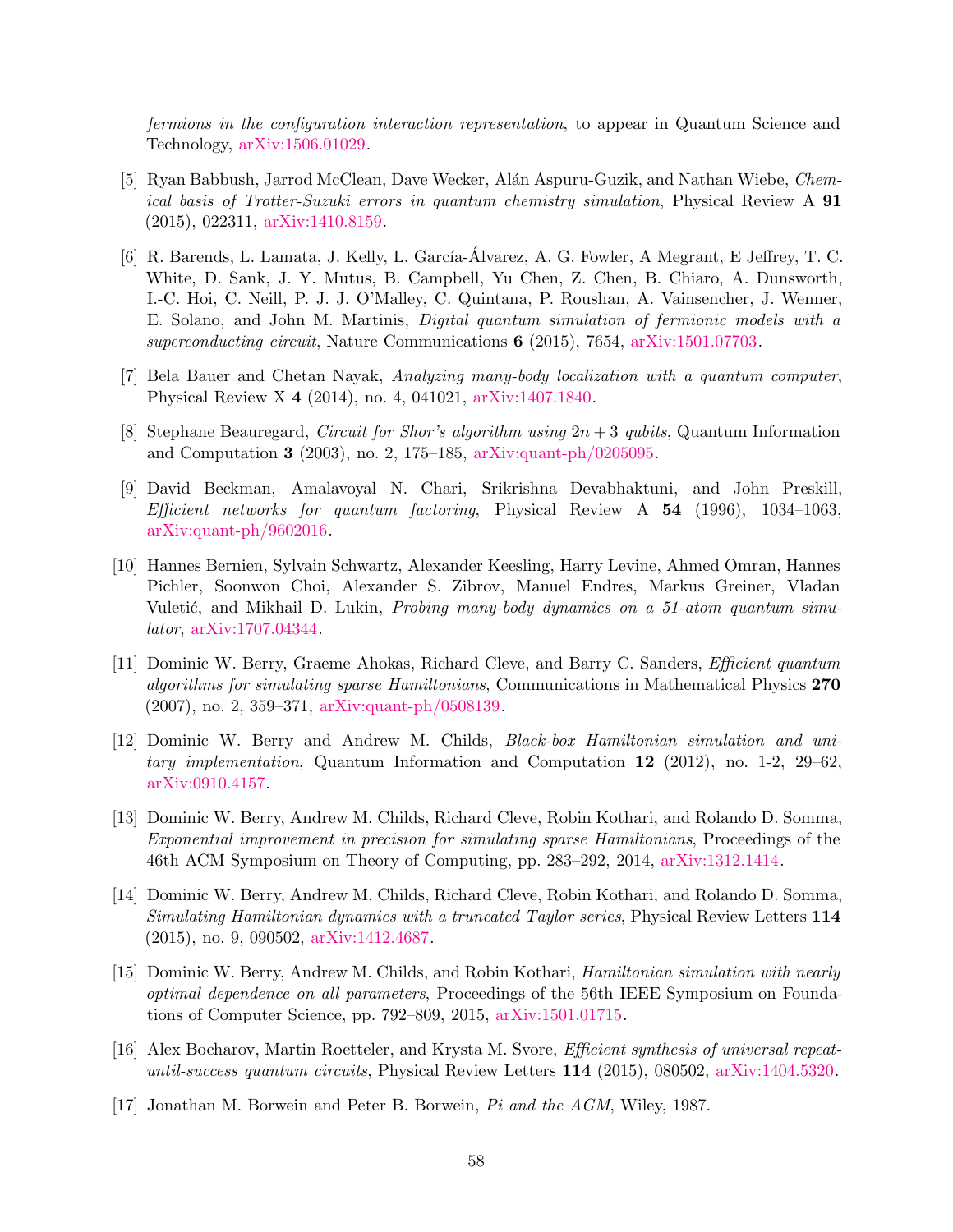- <span id="page-58-12"></span>[18] Sergei Bravyi and Alexei Kitaev, Universal quantum computation with ideal Clifford gates and noisy ancillas, Physical Review A 71 (2005), 022316, [arXiv:quant-ph/0403025.](http://arxiv.org/abs/arXiv:quant-ph/0403025)
- <span id="page-58-4"></span>[19] Kenneth R. Brown, Robert J. Clark, and Isaac L. Chuang, Limitations of quantum simulation examined by simulating a pairing Hamiltonian using nuclear magnetic resonance, Physical Review Letters 97 (2006), 050504, [arXiv:quant-ph/0601021.](http://arxiv.org/abs/arXiv:quant-ph/0601021)
- <span id="page-58-11"></span>[20] Earl Campbell, Shorter gate sequences for quantum computing by mixing unitaries, Physical Review A 95 (2017), 042306.
- <span id="page-58-0"></span>[21] Yu Chen, C. Neill, P. Roushan, N. Leung, M. Fang, R. Barends, J. Kelly, B. Campbell, Z. Chen, B. Chiaro, A. Dunsworth, E. Jeffrey, A. Megrant, J.Y. Mutus, P.J.J. O'Malley, C.M. Quintana, D. Sank, A. Vainsencher, J. Wenner, T.C. White, Michael R. Geller, A.N. Cleland, and John M. Martinis, Qubit architecture with high coherence and fast tunable coupling, Physical Review Letters 113 (2014), 220502, [arXiv:1402.7367.](http://arxiv.org/abs/arXiv:1402.7367)
- <span id="page-58-8"></span>[22] Donny Cheung, Dmitri Maslov, Jimson Mathew, and Dhiraj K. Pradhan, On the design and optimization of a quantum polynomial-time attack on elliptic curve cryptography, Quantum Information and Computation 9 (2009), no. 7-8, 610–621, [arXiv:0710.1093.](http://arxiv.org/abs/arXiv:0710.1093)
- <span id="page-58-5"></span>[23] Andrew M. Childs, Quantum information processing in continuous time, Ph.D. thesis, Massachusetts Institute of Technology, 2004.
- <span id="page-58-9"></span>[24] Andrew M. Childs, On the relationship between continuous- and discrete-time quantum walk, Communications in Mathematical Physics 294 (2010), no. 2, 581–603, [arXiv:0810.0312.](http://arxiv.org/abs/arXiv:0810.0312)
- <span id="page-58-6"></span>[25] Andrew M. Childs and Robin Kothari, Simulating sparse Hamiltonians with star decompositions, Proceedings of the 5th Conference on Theory of Quantum Computation, Communication, and Cryptography (TQC 2010), Lecture Notes in Computer Science, vol. 6519, pp. 94–103, 2011, [arXiv:1003.3683.](http://arxiv.org/abs/arXiv:1003.3683)
- <span id="page-58-3"></span>[26] Andrew M. Childs, Dmitri Maslov, Yunseong Nam, Neil J. Ross, and Yuan Su, [https://github.com/njross/simcount.](https://github.com/njross/simcount)
- <span id="page-58-10"></span>[27] Andrew M. Childs and Nathan Wiebe, Hamiltonian simulation using linear combinations of unitary operations, Quantum Information and Computation  $12$  (2012), no. 11-12, 901–924, [arXiv:1202.5822.](http://arxiv.org/abs/arXiv:1202.5822)
- <span id="page-58-1"></span>[28] Shantanu Debnath, Norbert M. Linke, Caroline Figgatt, Kevin A Landsman, Kevin Wright, and Christopher Monroe, Demonstration of a small programmable quantum computer with atomic qubits, Nature 536 (2016), 63–66, [arXiv:1603.04512.](http://arxiv.org/abs/arXiv:1603.04512)
- <span id="page-58-13"></span>[29] Guillaume Duclos-Cianci and David Poulin, Reducing the quantum-computing overhead with complex gate distillation, Physical Review A 91 (2015), 042315, [arXiv:1403.5280.](http://arxiv.org/abs/arXiv:1403.5280)
- <span id="page-58-2"></span>[30] Richard P. Feynman, Simulating physics with computers, International Journal of Theoretical Physics 21 (1982), no. 6-7, 467–488.
- <span id="page-58-7"></span>[31] Austin G. Fowler, Simon J. Devitt, and Lloyd C. L. Hollenberg, Implementation of Shor's algorithm on a linear nearest neighbour qubit array, Quantum Information and Computation 4 (2004), 237–251, [arXiv:quant-ph/0402196.](http://arxiv.org/abs/arXiv:quant-ph/0402196)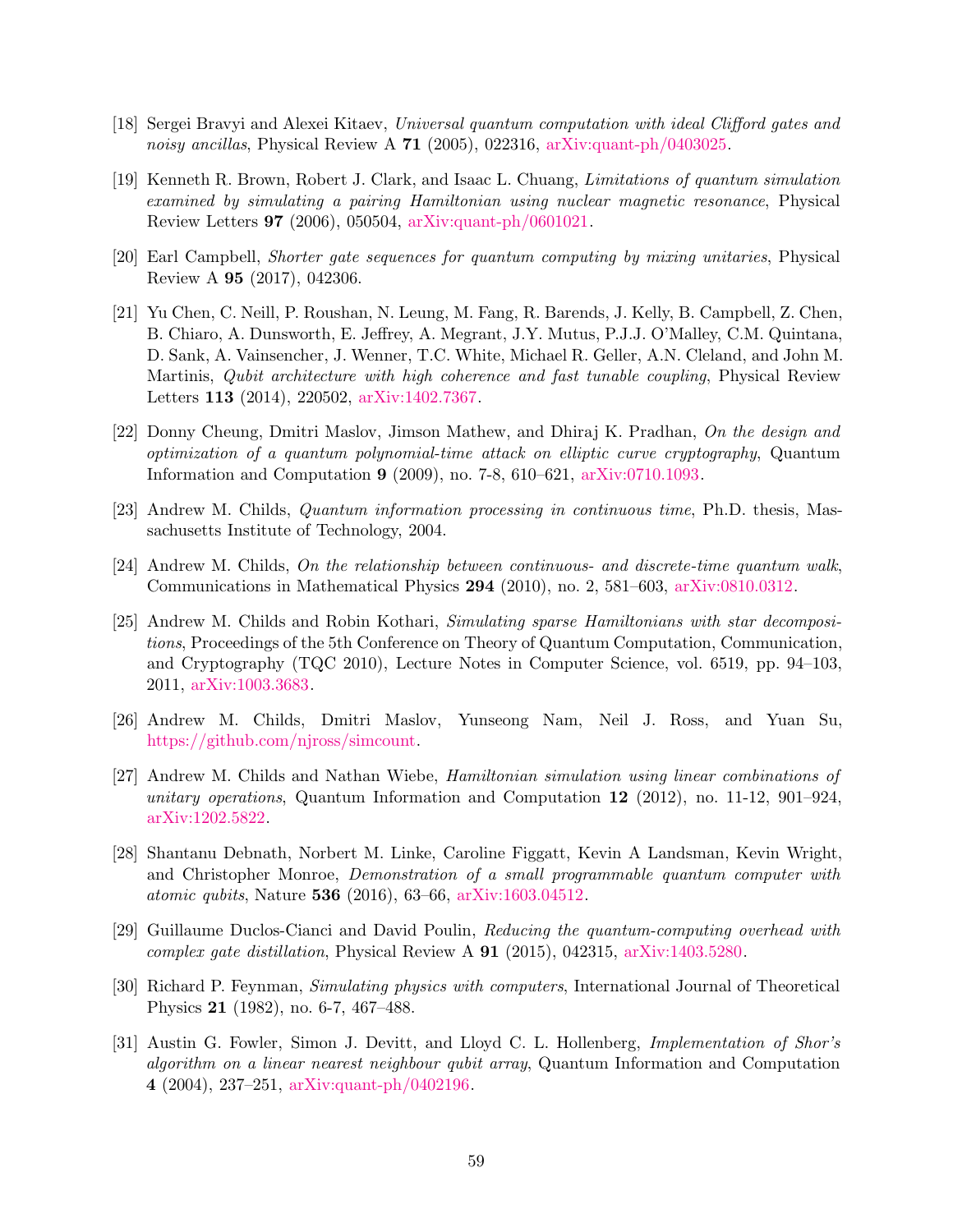- <span id="page-59-3"></span>[32] Alexander S. Green, Peter LeFanu Lumsdaine, Neil J. Ross, Peter Selinger, and Benoît Valiron, Quipper: A scalable quantum programming language, ACM SIGPLAN Notices 48 (2013), no. 6, 333–342, [arXiv:1304.3390.](http://arxiv.org/abs/arXiv:1304.3390)
- <span id="page-59-12"></span>[33] Thomas Häner, Martin Roetteler, and Krysta M. Svore, Factoring using  $2n + 2$  qubits with Toffoli based modular multiplication, [arXiv:1611.07995.](http://arxiv.org/abs/arXiv:1611.07995)
- <span id="page-59-4"></span>[34] Thomas Häner and Damian S. Steiger,  $0.5$  petabyte simulation of a 45-qubit quantum circuit, [arXiv:1704.01127.](http://arxiv.org/abs/arXiv:1704.01127)
- <span id="page-59-1"></span>[35] Aram W. Harrow and Ashley Montanaro, Quantum computational supremacy, Nature 549 (2017), 203–209.
- <span id="page-59-7"></span>[36] Matthew B. Hastings, Dave Wecker, Bela Bauer, and Matthias Troyer, Improving quantum algorithms for quantum chemistry, Quantum Information and Computation  $15$  (2015), 1, [arXiv:1403.1539.](http://arxiv.org/abs/arXiv:1403.1539)
- <span id="page-59-11"></span>[37] IARPA Quantum Computer Science program, [https://www.iarpa.gov/index.php/research-programs/qcs.](https://www.iarpa.gov/index.php/research-programs/qcs)
- <span id="page-59-0"></span>[38] IBM, The Quantum Experience, [http://www.research.ibm.com/ibm-q/,](http://www.research.ibm.com/ibm-q/) 2016.
- <span id="page-59-9"></span>[39] Stephen P. Jordan, Keith S. M. Lee, and John Preskill, Quantum algorithms for fermionic quantum field theories, [arXiv:1404.7115.](http://arxiv.org/abs/arXiv:1404.7115)
- <span id="page-59-2"></span>[40] Stephen P. Jordan, Keith S. M. Lee, and John Preskill, Quantum algorithms for quantum field theories, Science 336 (2012), no. 6085, 1130–1133, [arXiv:1111.3633.](http://arxiv.org/abs/arXiv:1111.3633)
- <span id="page-59-10"></span>[41] Stephen P. Jordan, Keith S. M. Lee, and John Preskill, Quantum computation of scattering in scalar quantum field theories, Quantum Information and Computation  $14$  (2014), 1014–1080, [arXiv:1112.4833.](http://arxiv.org/abs/arXiv:1112.4833)
- <span id="page-59-8"></span>[42] Ivan Kassal, James D. Whitfield, Alejandro Perdomo-Ortiz, Man-Hong Yung, and Al´an Aspuru-Guzik, Simulating chemistry using quantum computers, Annual Review of Physical Chemistry 62 (2011), no. 1, 185–207, [arXiv:1007.2648.](http://arxiv.org/abs/arXiv:1007.2648)
- <span id="page-59-14"></span>[43] Jonas A. Kjäll, Jens H. Bardarson, and Frank Pollmann, *Many-body localization in a disordered* quantum Ising chain, Physical Review Letters  $113$  (2014), no. 10, 107204, [arXiv:1403.1568.](http://arxiv.org/abs/arXiv:1403.1568)
- <span id="page-59-5"></span>[44] Thorsten Kleinjung, Kazumaro Aoki, Jens Franke, Arjen K. Lenstra, Emmanuel Thom´e, Joppe W. Bos, Pierrick Gaudry, Alexander Kruppa, Peter L. Montgomery, Dag Arne Osvik, Herman te Riele, Andrey Timofeev, and Paul Zimmermann, Factorization of a 768-bit RSA modulus, Proceedings of the 30th Annual Cryptology Conference (CRYPTO), pp. 333–350, 2010.
- <span id="page-59-15"></span>[45] Vadym Kliuchnikov, Dmitri Maslov, and Michele Mosca, Fast and efficient exact synthesis of single-qubit unitaries generated by Clifford and  $T$  gates, Quantum Information and Computation 13 (2013), no. 7-8, 607–630.
- <span id="page-59-13"></span>[46] Noboru Kunihiro, Exact analyses of computational time for factoring in quantum computers, IEICE Transactions on Fundamentals of Electronics, Communications and Computer Sciences 88 (2005), no. 1, 105–111.
- <span id="page-59-6"></span>[47] Samuel A. Kutin, Shor's algorithm on a nearest-neighbor machine, [arXiv:quant-ph/0609001.](http://arxiv.org/abs/arXiv:quant-ph/0609001)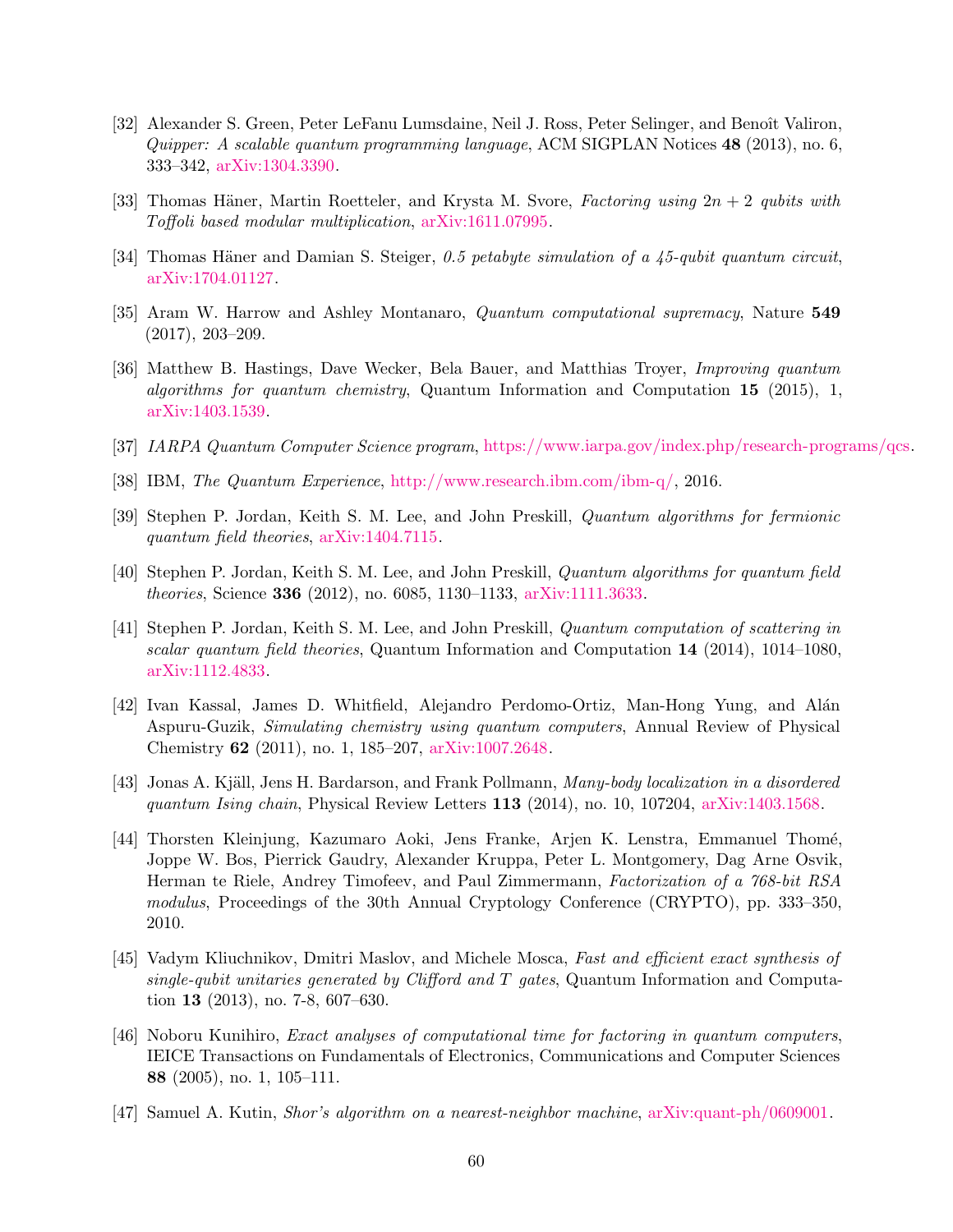- <span id="page-60-9"></span>[48] B. P. Lanyon, C. Hempel, D. Nigg, M. M¨uller, R. Gerritsma, F. Z¨ahringer, P. Schindler, J. T. Barreiro, M. Rambach, G. Kirchmair, M. Hennrich, P. Zoller, R. Blatt, and C. F. Roos, Universal digital quantum simulation with trapped ions, Science  $334$  (2011), no. 6052, 57–61, [arXiv:1109.1512.](http://arxiv.org/abs/arXiv:1109.1512)
- <span id="page-60-0"></span>[49] Norbert M. Linke, Dmitri Maslov, Martin Roetteler, Shantanu Debnath, Caroline Figgatt, Kevin A. Landsman, Kenneth Wright, and Christopher Monroe, Experimental comparison of two quantum computing architectures, Proceedings of the National Academy of Sciences 114 (2017), no. 13, 3305–3310, [arXiv:1702.01852.](http://arxiv.org/abs/arXiv:1702.01852)
- <span id="page-60-1"></span>[50] Seth Lloyd, Universal quantum simulators, Science 273 (1996), no. 5278, 1073–1078.
- <span id="page-60-2"></span>[51] Guang Hao Low and Isaac L. Chuang, Hamiltonian simulation by qubitization, [arXiv:1610.06546.](http://arxiv.org/abs/arXiv:1610.06546)
- <span id="page-60-3"></span>[52] Guang Hao Low and Isaac L. Chuang, Optimal Hamiltonian simulation by quantum signal processing, Physical Review Letters 118 (2017), 010501, [arXiv:1606.02685.](http://arxiv.org/abs/arXiv:1606.02685)
- <span id="page-60-13"></span>[53] Guang Hao Low, Theodore J. Yoder, and Isaac L. Chuang, Methodology of resonant equiangular composite quantum gates, Physical Review X  $6$  (2016), 041067, [arXiv:1603.03996.](http://arxiv.org/abs/arXiv:1603.03996)
- <span id="page-60-4"></span>[54] David J. Luitz, Nicolas Laflorencie, and Fabien Alet, Many-body localization edge in the random-field Heisenberg chain, Physical Review B 91 (2015), no. 8, 081103, [arXiv:1411.0660.](http://arxiv.org/abs/arXiv:1411.0660)
- <span id="page-60-14"></span>[55] Dmitri Maslov, Advantages of using relative-phase Toffoli gates with an application to multiple control Toffoli optimization, Physical Review A 93 (2016), 022311, [arXiv:1508.03273.](http://arxiv.org/abs/arXiv:1508.03273)
- <span id="page-60-6"></span>[56] Dmitri Maslov, Optimal and asymptotically optimal NCT reversible circuits by the gate types, Quantum Information and Computation 16 (2016), no. 13-14, 1096–1112, [arXiv:1602.02627.](http://arxiv.org/abs/arXiv:1602.02627)
- <span id="page-60-5"></span>[57] Yunseong Nam, Neil J. Ross, Yuan Su, Andrew M. Childs, and Dmitri Maslov, Automated optimization of large-scale quantum circuits with continuous parameters, 2017, [arXiv:1710.07345.](http://arxiv.org/abs/arXiv:1710.07345)
- <span id="page-60-11"></span>[58] Rahul Nandkishore and David A. Huse, Many-body localization and thermalization in quantum statistical mechanics, Annual Review of Condensed Matter Physics 6 (2015), no. 1, 15–38, [arXiv:1404.0686.](http://arxiv.org/abs/arXiv:1404.0686)
- <span id="page-60-12"></span>[59] Arijeet Pal and David A. Huse, Many-body localization phase transition, Physical Review B 82 (2010), no. 17, 174411, [arXiv:1010.1992.](http://arxiv.org/abs/arXiv:1010.1992)
- <span id="page-60-10"></span>[60] Archimedes Pavlidis and Dimitris Gizopoulos, Fast quantum modular exponentiation architecture for Shor's factorization algorithm, Quantum Information and Computation 14 (2014), no. 7-8, 649–682, [arXiv:1207.0511.](http://arxiv.org/abs/arXiv:1207.0511)
- <span id="page-60-8"></span>[61] Edwin Pednault, John A. Gunnels, Giacomo Nannicini, Lior Horesh, Thomas Magerlein, Edgar Solomonik, and Robert Wisnieff, Breaking the 49-qubit barrier in the simulation of quantum circuits, [arXiv:1710.05867.](http://arxiv.org/abs/arXiv:1710.05867)
- <span id="page-60-7"></span>[62] David Poulin, Matthew B. Hastings, Dave Wecker, Nathan Wiebe, Andrew C. Doherty, and Matthias Troyer, The Trotter step size required for accurate quantum simulation of quantum chemistry, Quantum Information and Computation 15 (2015), no. 5-6, 361–384, [arXiv:1406.4920.](http://arxiv.org/abs/arXiv:1406.4920)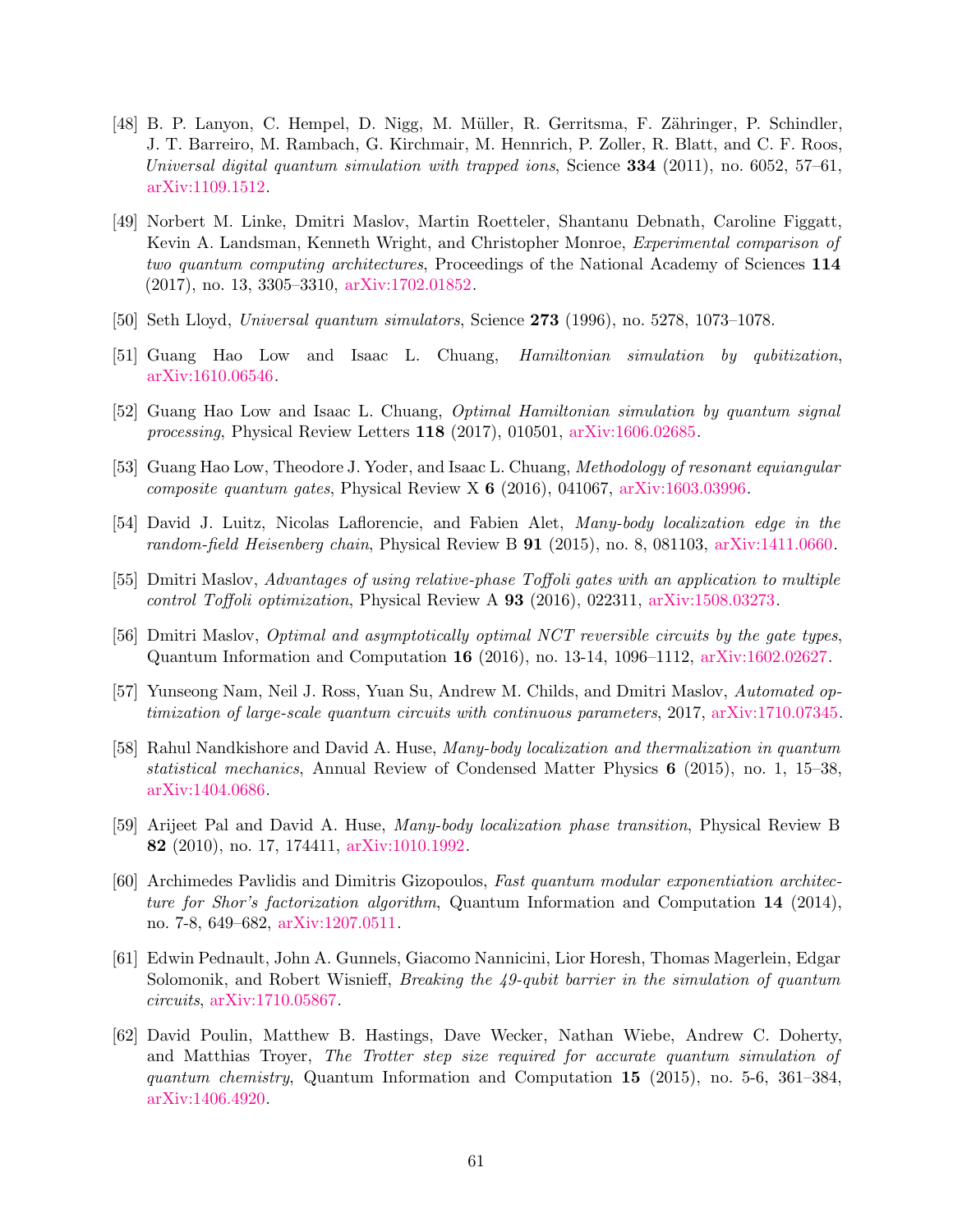- <span id="page-61-6"></span>[63] Sadegh Raeisi, Nathan Wiebe, and Barry C. Sanders, Quantum-circuit design for efficient simulations of many-body quantum dynamics, New Journal of Physics 14 (2012), 103017, [arXiv:1108.4318.](http://arxiv.org/abs/arXiv:1108.4318)
- <span id="page-61-7"></span>[64] Markus Reiher, Nathan Wiebe, Krysta M. Svore, Dave Wecker, and Matthias Troyer, Elucidating reaction mechanisms on quantum computers, Proceedings of the National Academy of Sciences 114 (2017), no. 29, 7555–7560, [arXiv:1605.03590.](http://arxiv.org/abs/arXiv:1605.03590)
- <span id="page-61-8"></span>[65] Martin Roetteler, Michael Naehrig, Krysta M. Svore, and Kristin Lauter, Quantum resource estimates for computing elliptic curve discrete logarithms, [arXiv:1706.06752.](http://arxiv.org/abs/arXiv:1706.06752)
- <span id="page-61-4"></span>[66] Neil J. Ross and Peter Selinger, *Optimal ancilla-free Clifford+T approximation of z-rotations*, Quantum Information and Computation 16 (2016), no. 11-12, 901–953, [arXiv:1403.2975.](http://arxiv.org/abs/arXiv:1403.2975)
- <span id="page-61-1"></span>[67] Michael Schreiber, Sean S. Hodgman, Pranjal Bordia, Henrik P. L¨uschen, Mark H. Fischer, Ronen Vosk, Ehud Altman, Ulrich Schneider, and Immanuel Bloch, Observation of manybody localization of interacting fermions in a quasirandom optical lattice, Science 349 (2015), no. 6250, 842–845, [arXiv:1501.05661.](http://arxiv.org/abs/arXiv:1501.05661)
- <span id="page-61-2"></span>[68] M. Serbyn, M. Knap, S. Gopalakrishnan, Z. Papić, N. Y. Yao, C. R. Laumann, D. A. Abanin, M. D. Lukin, and E. A. Demler, Interferometric probes of many-body localization, Physical Review Letters 113 (2014), no. 14, 147204, [arXiv:1403.0693.](http://arxiv.org/abs/arXiv:1403.0693)
- <span id="page-61-12"></span>[69] Vivek V. Shende, Stephen S. Bullock, and Igor L. Markov, Synthesis of quantum-logic circuits, IEEE Transactions on Computer-Aided Design of Integrated Circuits and Systems 25 (2006), no. 6, 1000–1010, [arXiv:quant-ph/0406176.](http://arxiv.org/abs/arXiv:quant-ph/0406176)
- <span id="page-61-3"></span>[70] Jacob Smith, Aaron Lee, Philip Richerme, Brian Neyenhuis, Paul W. Hess, Philipp Hauke, Markus Heyl, David A. Huse, and Christopher Monroe, Many-body localization in a quantum simulator with programmable random disorder, Nature Physics 12 (2016), 907–911, [arXiv:1508.07026.](http://arxiv.org/abs/arXiv:1508.07026)
- <span id="page-61-9"></span>[71] Rolando Somma, Gerardo Ortiz, James E. Gubernatis, Emanuel Knill, and Raymond Laflamme, Quantum algorithms for fermionic simulations, Physical Review A 64 (2002), 022319, [arXiv:cond-mat/0012334.](http://arxiv.org/abs/arXiv:cond-mat/0012334)
- <span id="page-61-10"></span>[72] Rolando Somma, Gerardo Ortiz, James E. Gubernatis, Emanuel Knill, and Raymond Laflamme, Simulating physical phenomena by quantum networks, Physical Review A 65 (2002), 042323, [arXiv:quant-ph/0108146.](http://arxiv.org/abs/arXiv:quant-ph/0108146)
- <span id="page-61-0"></span>[73] Chao Song, Kai Xu, Wuxin Liu, Chui ping Yang, Shi-Biao Zheng, Hui Deng, Qiwei Xie, Keqiang Huang, Qiujiang Guo, Libo Zhang, Pengfei Zhang, Da Xu, Dongning Zheng, Xiaobo Zhu, H. Wang, Y.-A. Chen, C.-Y. Lu, Siyuan Han, and Jian-Wei Pan, 10-qubit entanglement and parallel logic operations with a superconducting circuit, Physical Review Letters 119 (2017), 180511, [arXiv:1703.10302.](http://arxiv.org/abs/arXiv:1703.10302)
- <span id="page-61-5"></span>[74] Masuo Suzuki, General theory of fractal path integrals with applications to many-body theories and statistical physics, Journal of Mathematical Physics 32 (1991), no. 2, 400–407.
- <span id="page-61-11"></span>[75] Yasuhiro Takahashi and Noboru Kunihiro, A quantum circuit for Shor's factoring algorithm using  $2n + 2$  qubits, Quantum Information and Computation 6 (2006), no. 2, 184–192.